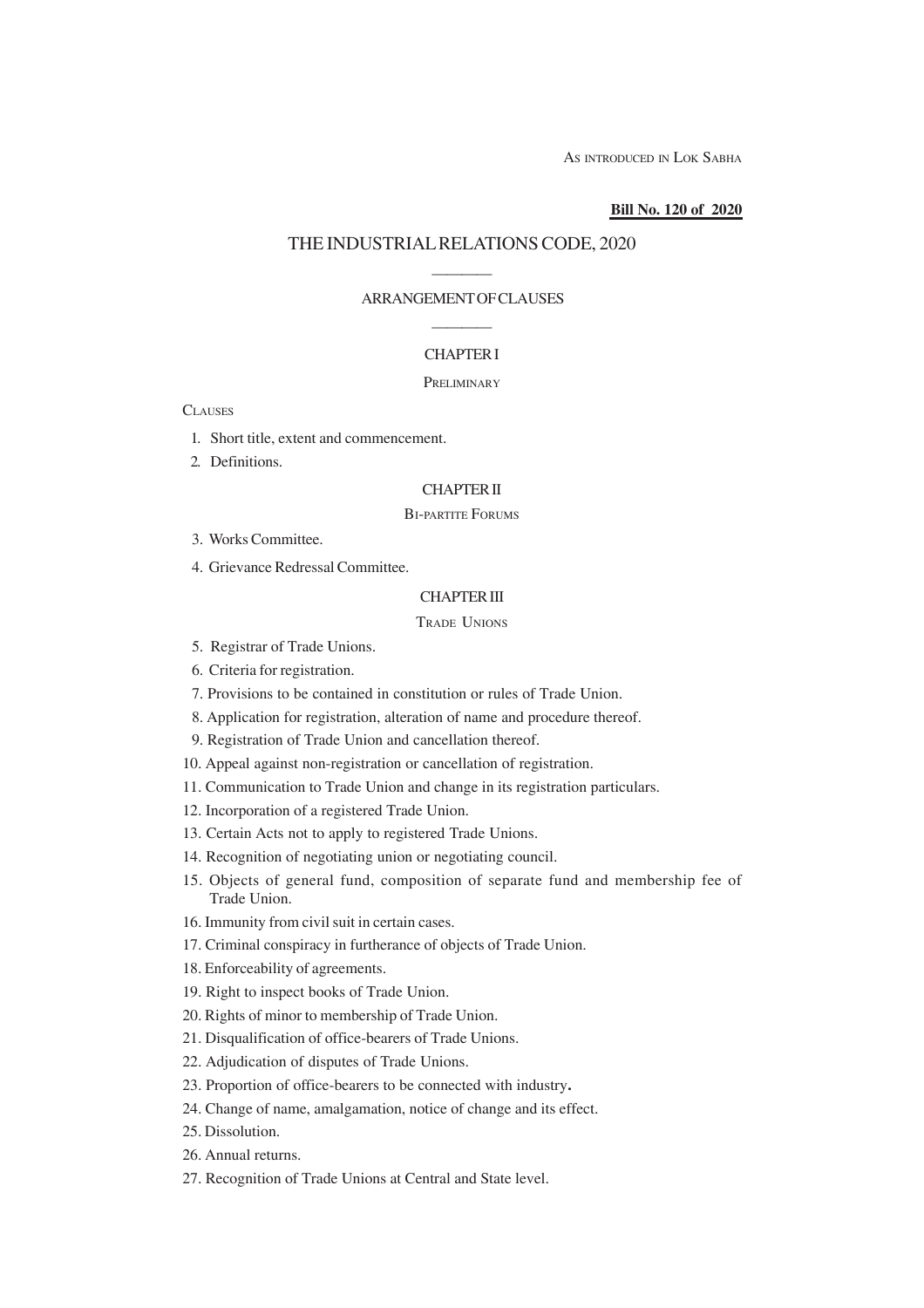## (ii)

## CHAPTER IV

#### STANDING ORDERS

**CLAUSES** 

- 28. Application of this Chapter.
- 29. Making of model standing orders by Central Government and temporary application.
- 30. Preparation of draft standing orders by employer and procedure for certification.
- 31. Certifying officers and appellate authority to have powers of civil court.
- 32. Appeals.
- 33. Date of operation of standing orders and its availability.
- 34. Register of standing orders.
- 35. Duration and modification of standing orders.
- 36. Oral evidence in contradiction of standing orders not admissible.
- 37. Interpretation, etc., of standing orders.
- 38. Time limit for completing disciplinary proceedings and liability to pay subsistence allowance.
- 39. Power to exempt.

## CHAPTER V

#### NOTICE OF CHANGE

- 40. Notice of change.
- 41. Power of appropriate Government to exempt.

## CHAPTER VI

#### VOLUNTARY REFERENCE OF DISPUTES TO ARBITRATION

42. Voluntary reference of disputes to arbitration.

#### CHAPTER VII

#### MECHANISM FOR RESOLUTION OF INDUSTRIAL DISPUTES

- 43. Conciliation officers.
- 44. Industrial Tribunal.
- 45. Finality of constitution of Tribunal.
- 46. National Industrial Tribunal.
- 47. Decision of Tribunal or National Industrial Tribunal.
- 48. Disqualifications for members of Tribunal and National Industrial Tribunal.
- 49. Procedure and powers of arbitrator, conciliation officer, Tribunal and National Industrial Tribunal.
- 50. Powers of Tribunal and National Industrial Tribunal to give appropriate relief in case of discharge or dismissal of worker.
- 51. Transfer of pending cases.
- 52. Adjustment of services of presiding officers under repealed Act.
- 53. Conciliation and adjudication of dispute.
- 54. Reference to and functions of National Industrial Tribunal.
- 55. Form of award, its communication and commencement.
- 56. Payment of full wages to worker pending proceedings in higher Courts.
- 57. Persons on whom settlements and awards are binding.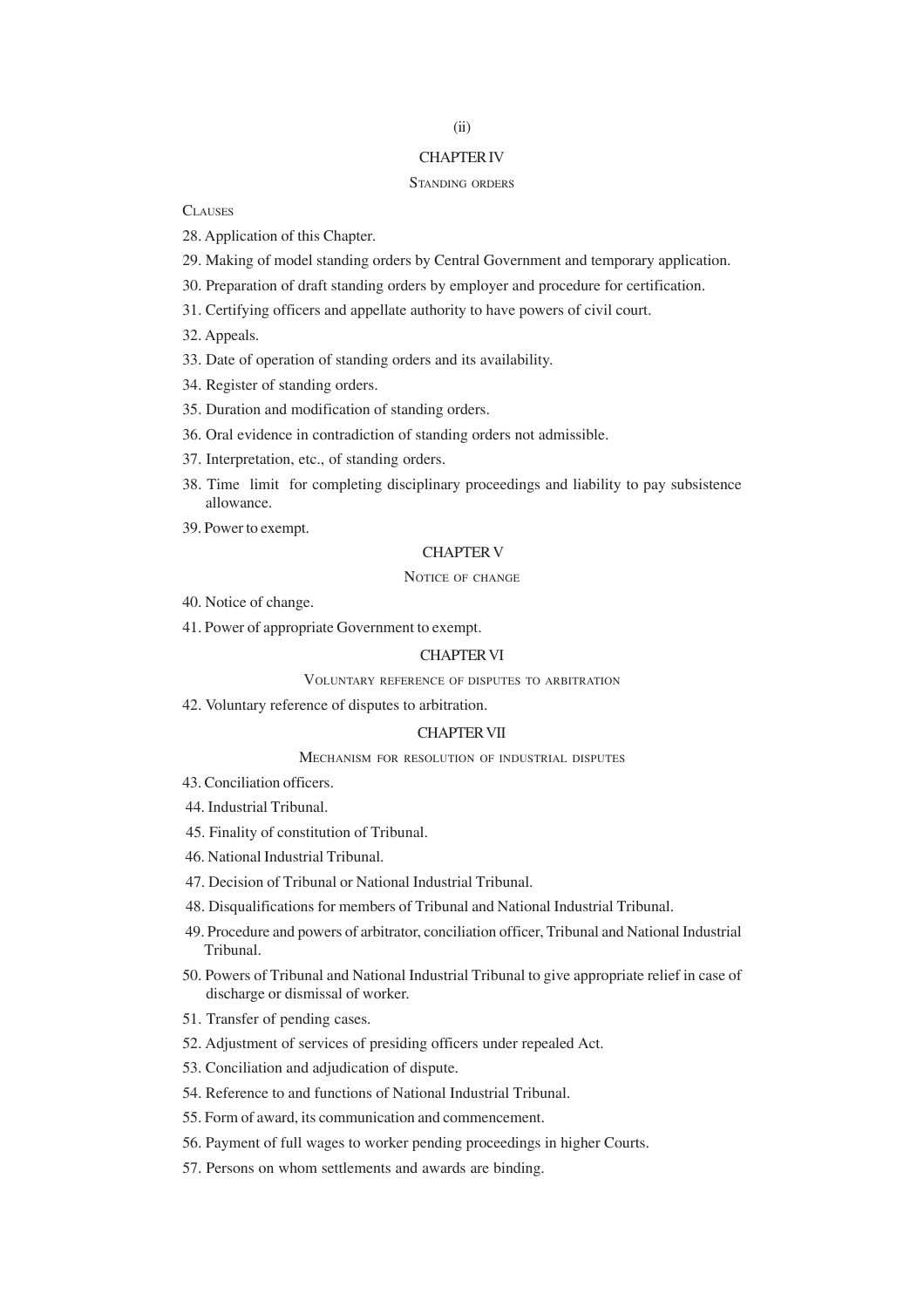#### **CLAUSES**

- 58. Period of operation of settlements and awards.
- 59. Recovery of money due from employer.
- 60. Commencement and conclusion of proceedings.
- 61. Certain matters to be kept confidential.

#### CHAPTER VIII

#### STRIKES AND LOCK-OUTS

62. Prohibition of strikes and lock-outs.

63. Illegal strikes and lock-outs.

64. Prohibition of financial aid to illegal strikes or lock-outs.

### CHAPTER IX

LAY-OFF, RETRENCHMENT AND CLOSURE

65. Application of sections 67 to 69.

66. Definition of continuous service.

67. Rights of workers laid-off for compensation, etc.

68. Duty of an employer to maintain muster rolls of workers.

- 69. Workers not entitled for compensation in certain cases.
- 70. Conditions precedent to retrenchment of workers.
- 71. Procedure for retrenchment.
- 72. Re-employment of retrenched worker.
- 73. Compensation to workers in case of transfer of establishment.
- 74. Sixty days' notice to be given of intention to close down any undertaking.
- 75. Compensation to workers in case of closing down of undertakings.
- 76. Effect of laws inconsistent with this Chapter.

#### CHAPTER X

SPECIAL PROVISIONS RELATING TO LAY-OFF, RETRENCHMENT AND CLOSURE IN CERTAIN ESTABLISHMENTS

- 77. Application of this Chapter.
- 78. Prohibition of lay-off.
- 79. Conditions precedent to retrenchment of workers to which Chapter X applies.
- 80. Procedure for closing down an industrial establishment.
- 81. Duty of an employer to maintain muster rolls of workers.
- 82. Certain provisions of Chapter IX to apply to industrial establishment to which this Chapter applies.

### CHAPTER XI

WORKER RE-SKILLING FUND

83. Worker re-skilling fund.

## CHAPTER XII

#### UNFAIR LABOUR PRACTICES

84. Prohibition of unfair labour practice.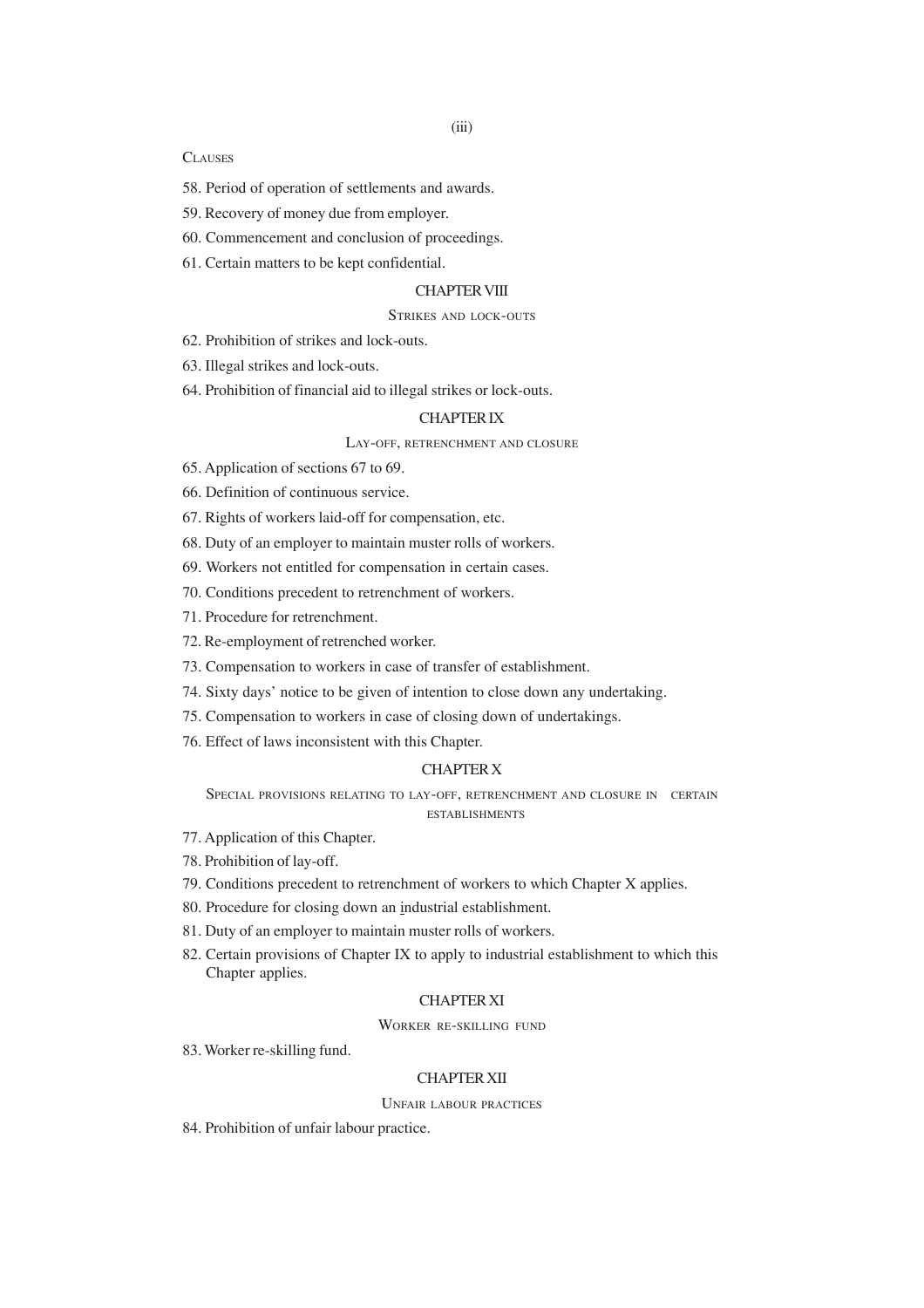# (iv)

## CHAPTER XIII

## OFFENCES AND PENALTIES

**CLAUSES** 

85. Power of officers of appropriate Government to impose penalty in certain cases.

86. Penalties.

87. Cognizance of offences.

88. Offences by companies.

89. Composition of offences.

#### CHAPTER XIV

#### **MISCELLANEOUS**

- 90. Conditions of service, etc., to remain unchanged under certain circumstances during pendency of proceedings.
- 91. Special provision for adjudication as to whether conditions of service, etc., changed during pendency of proceedings.
- 92. Power to transfer certain proceedings.
- 93. Protection of persons.
- 94. Representation of parties.
- 95. Removal of doubts in interpretation of award or settlement.
- 96. Power to exempt.
- 97. Jurisdiction of civil courts barred.
- 98. Protection of action taken in good faith.
- 99. Power of appropriate Government to make rules.
- 100. Delegation of powers.
- 101. Power to amend Schedules.
- 102. Amendment of Act 7 of 2017.
- 103. Power to remove difficulties.

104. Repeal and savings.

THE FIRST SCHEDULE.

THE SECOND SCHEDULE.

THE THIRD SCHEDULE.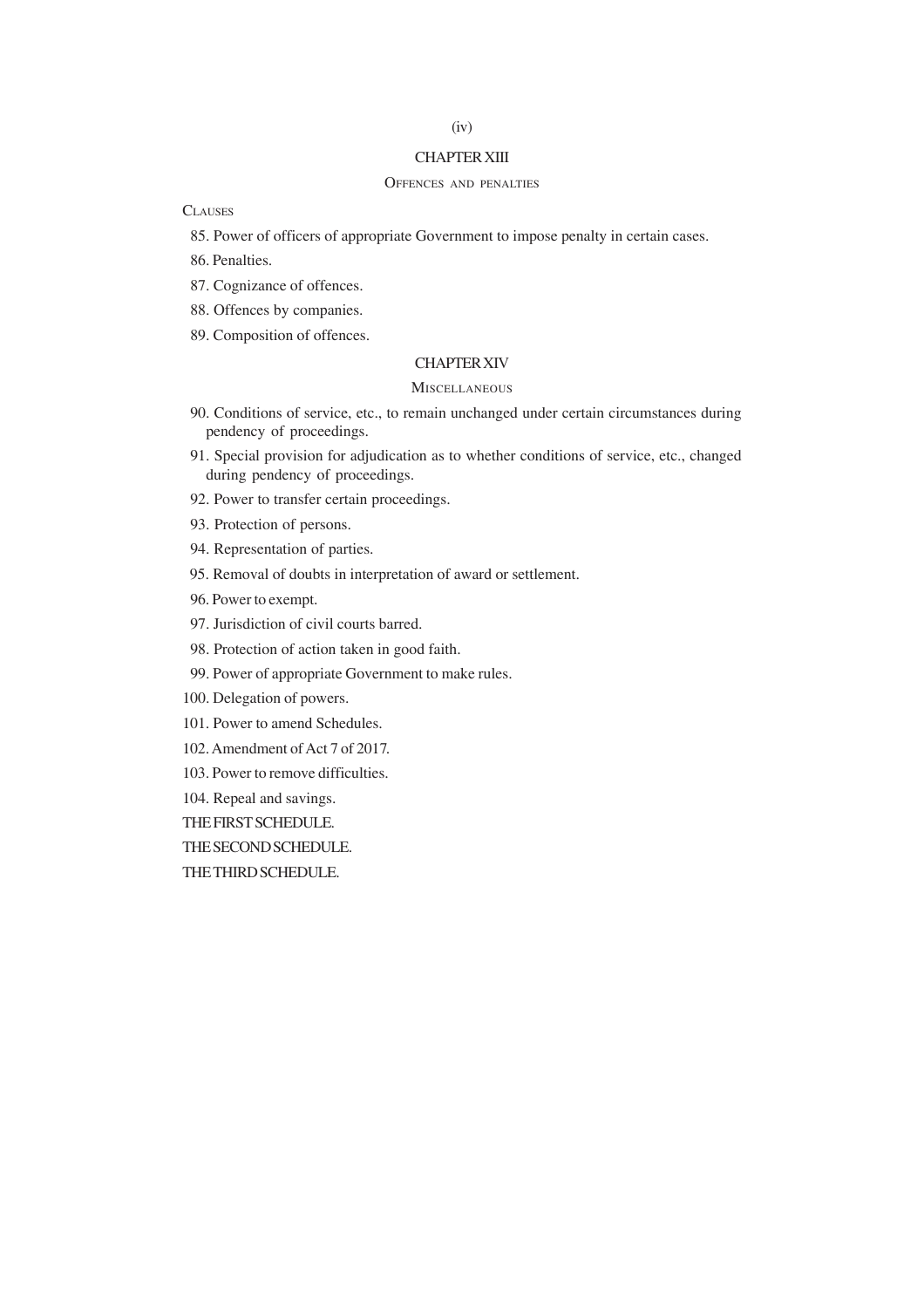AS INTRODUCED IN LOK SABHA

### **Bill No. 120 of 2020**

## THE INDUSTRIAL RELATIONS CODE, 2020

A

## BILL

*to consolidate and amend the laws relating to Trade Unions, conditions of employment in industrial establishment or undertaking, investigation and settlement of industrial disputes and for matters connected therewith or incidental thereto.*

BE it enacted by Parliament in the Seventy-first Year of the Republic of India as follows:—

#### CHAPTER I

#### **PRELIMINARY**

**1.** (*1*) This Act may be called the Industrial Relations Code, 2020. 5

(*2*) It shall extend to the whole of India.

(*3*) It shall come into force on such date as the Central Government may, by notification in the Official Gazette appoint; and different dates may be appointed for different provisions of this Code and any reference in any such provision to the commencement of

10 this Code shall be construed as a reference to the coming into force of that provision.

Short title, extent and commencement.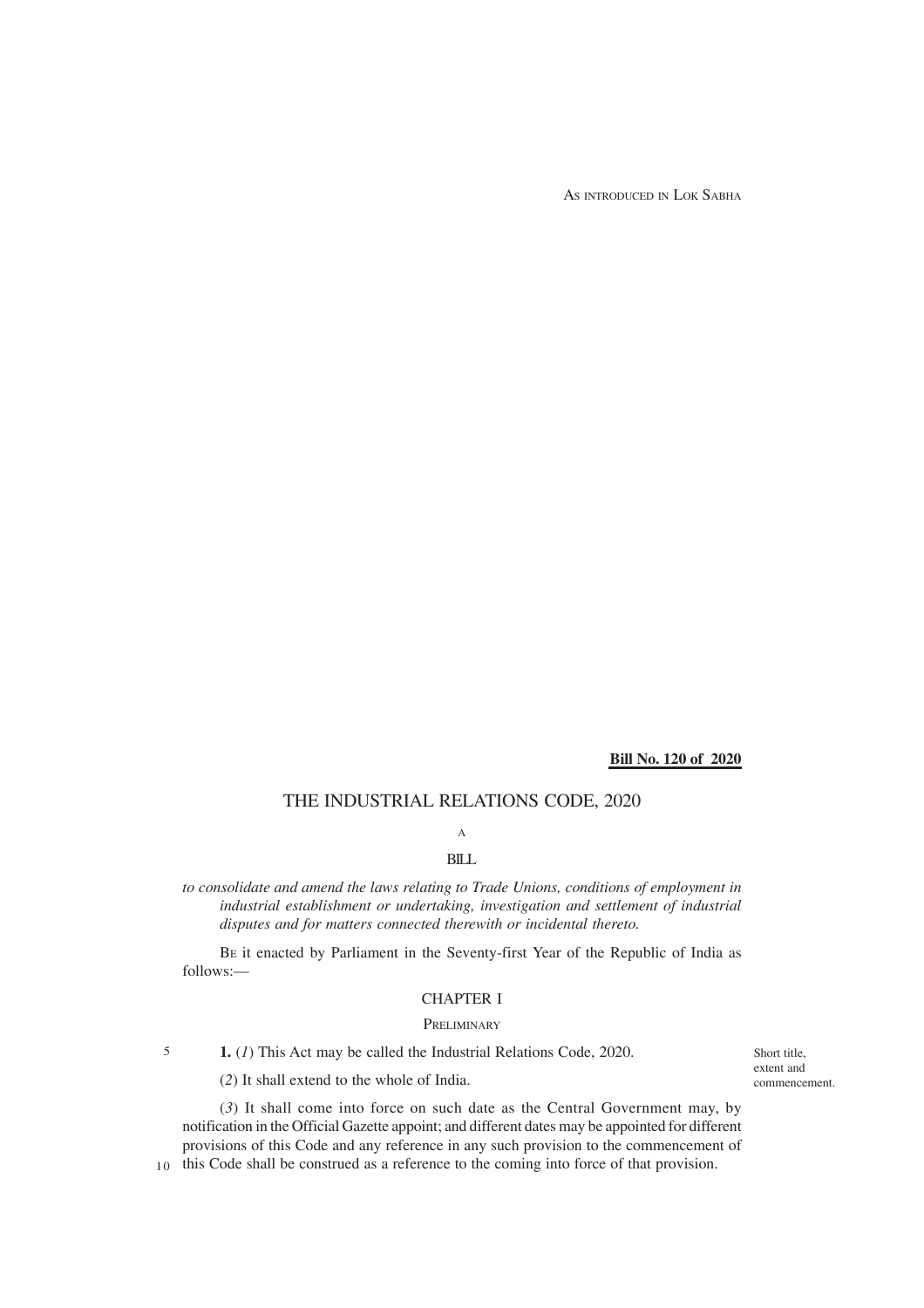Definitions.

(*a*) "appellate authority" means an authority appointed by the appropriate Government to exercise such functions in such area as may be specified by that Government by notification in the Official Gazette;

(*b*) "appropriate Government" means,—

(*i*) in relation to any industrial establishment or undertaking carried on by or under the authority of the Central Government or concerning any such controlled industry as may be specified in this behalf by the Central Government or the establishment of railways including metro railways, mines, oil fields, major ports, air transport service, telecommunication, banking and insurance 10 company or a corporation or other authority established by a Central Act or a central public sector undertaking, subsidiary companies set up by the principal undertakings or autonomous bodies owned or controlled by the Central Government including establishments of the contractors for the purposes of such establishment, corporation, other authority, public sector undertakings or any company in which not less than fifty-one per cent. of the paid-up share capital is held by the Central Government, as the case may be, the Central Government. 15

*Explanation.*—For the purposes of this clause, the Central Government shall continue to be the appropriate Government for central public sector 20 undertakings even if the holding of the Central Government reduces to less than fifty per cent. equity in that public sector undertaking after the commencement of this Code;

(*ii*) in relation to any other industrial establishment, including State public sector undertakings, subsidiary companies set up by the principal undertaking 25 and autonomous bodies owned or controlled by the State Government, the State Government:

Provided that in case of a dispute between a contractor and the contract labour employed through the contractor in any industrial establishment where such dispute first arose, the appropriate Government shall be the Central 30 Government or the State Government, as the case may be, which has control over such industrial establishment;

- (*c*) "arbitrator" includes an umpire;
- (*d*) "average pay" means the average of the wages payable to a worker,—
	- (*i*) in the case of monthly paid worker, in three complete calendar months; 35
	- (*ii*) in the case of weekly paid worker, in four complete weeks;
	- (*iii*) in the case of daily paid worker, in twelve full working days,

preceding the date on which the average pay becomes payable, if the worker had worked for three complete calendar months or four complete weeks or twelve full working days, as the case may be, and where such calculation cannot be made, the 40 average pay shall be calculated as the average of the wages payable to a worker during the period he actually worked;

(*e*) "award" means an interim or a final determination of any industrial dispute or of any question relating thereto by any Industrial Tribunal referred to in section 44 or National Industrial Tribunal referred to in section 46 and includes an arbitration award made under section 42;  $45$ 

(*f*) "banking company" means a banking company as defined in section 5 of the Banking Regulation Act, 1949 and includes the Export-Import Bank of India, the 10 of 1949. Industrial Reconstruction Bank of India, the Small Industries Development Bank of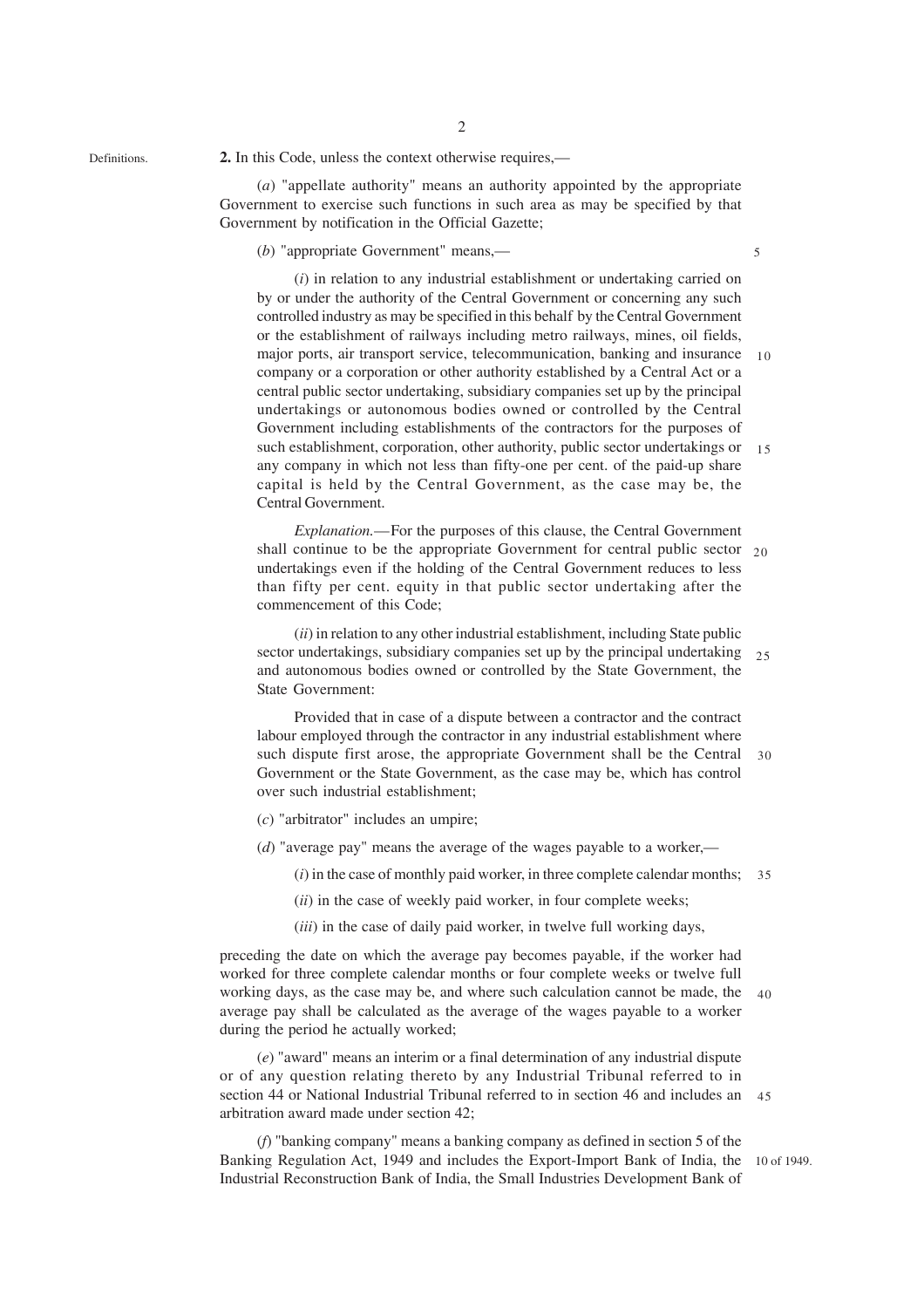| 39 of 1989.<br>5 of 1970.<br>40 of 1980. | 5        | India established under section 3 of the Small Industries Development Bank of India<br>Act, 1989, the Reserve Bank of India, the State Bank of India, a corresponding new<br>bank constituted under section 3 of the Banking Companies (Acquisition and Transfer<br>of Undertakings) Act, 1970, a corresponding new bank constituted under section 3<br>of the Banking Companies (Acquisition and Transfer of Undertakings) Act, 1980;                                                                                                                                                    |
|------------------------------------------|----------|-------------------------------------------------------------------------------------------------------------------------------------------------------------------------------------------------------------------------------------------------------------------------------------------------------------------------------------------------------------------------------------------------------------------------------------------------------------------------------------------------------------------------------------------------------------------------------------------|
|                                          |          | $(g)$ "certifying officer" means any officer appointed by the appropriate<br>Government, by notification, to perform the functions of a certifying officer under<br>the provisions of Chapter IV;                                                                                                                                                                                                                                                                                                                                                                                         |
|                                          | $10$     | $(h)$ "closure" means the permanent closing down of a place of employment or<br>part thereof;                                                                                                                                                                                                                                                                                                                                                                                                                                                                                             |
|                                          |          | $(i)$ "conciliation officer" means a conciliation officer appointed under<br>section 43;                                                                                                                                                                                                                                                                                                                                                                                                                                                                                                  |
|                                          |          | $(j)$ "conciliation proceeding" means any proceeding held by a conciliation officer<br>under this Code;                                                                                                                                                                                                                                                                                                                                                                                                                                                                                   |
|                                          | 15       | $(k)$ "controlled industry" means any industry the control of which by the Union<br>has been declared by any Central Act to be expedient in the public interest;                                                                                                                                                                                                                                                                                                                                                                                                                          |
| 52 of 1961.                              | 20       | $(l)$ "employee" means any person (other than an apprentice engaged under the<br>Apprentices Act, 1961) employed by an industrial establishment to do any skilled,<br>semi-skilled or unskilled, manual, operational, supervisory, managerial,<br>administrative, technical or clerical work for hire or reward, whether the terms of<br>employment be express or implied, and also includes a person declared to be an<br>employee by the appropriate Government, but does not include any member of the<br>Armed Forces of the Union;                                                   |
|                                          | 25<br>30 | $(m)$ "employer" means a person who employs, whether directly or through any<br>person, or on his behalf or on behalf of any person, one or more employee or worker<br>in his establishment and where the establishment is carried on by any department of<br>the Central Government or the State Government, the authority specified by the<br>head of the department in this behalf or where no authority is so specified, the head<br>of the department, and in relation to an establishment carried on by a local authority,<br>the chief executive of that authority, and includes,— |
| 63 of 1948.                              |          | $(i)$ in relation to an establishment which is a factory, the occupier of the<br>factory as defined in clause $(n)$ of section 2 of the Factories Act, 1948 and,<br>where a person has been named as a manager of the factory under clause $(f)$ of<br>sub-section $(I)$ of section 7 of the said Act, the person so named;                                                                                                                                                                                                                                                               |
|                                          | 35       | $(ii)$ in relation to any other establishment, the person who, or the authority<br>which has ultimate control over the affairs of the establishment and where the<br>said affairs are entrusted to a manager or managing director, such manager or<br>managing director;                                                                                                                                                                                                                                                                                                                  |
|                                          |          | (iii) contractor; and                                                                                                                                                                                                                                                                                                                                                                                                                                                                                                                                                                     |
|                                          | 40       | $(iv)$ legal representative of a deceased employer;                                                                                                                                                                                                                                                                                                                                                                                                                                                                                                                                       |
|                                          |          | $(n)$ "executive", in relation to a Trade Union, means the body by whatever<br>name called, to which the management of the affairs of a Trade Union is entrusted;                                                                                                                                                                                                                                                                                                                                                                                                                         |
|                                          |          | $(o)$ "fixed term employment" means the engagement of a worker on the basis<br>of a written contract of employment for a fixed period:                                                                                                                                                                                                                                                                                                                                                                                                                                                    |
|                                          | 45       | Provided that-                                                                                                                                                                                                                                                                                                                                                                                                                                                                                                                                                                            |
|                                          |          | $(a)$ his hours of work, wages, allowances and other benefits shall not be<br>less than that of a permanent worker doing the same work or work of similar<br>nature;                                                                                                                                                                                                                                                                                                                                                                                                                      |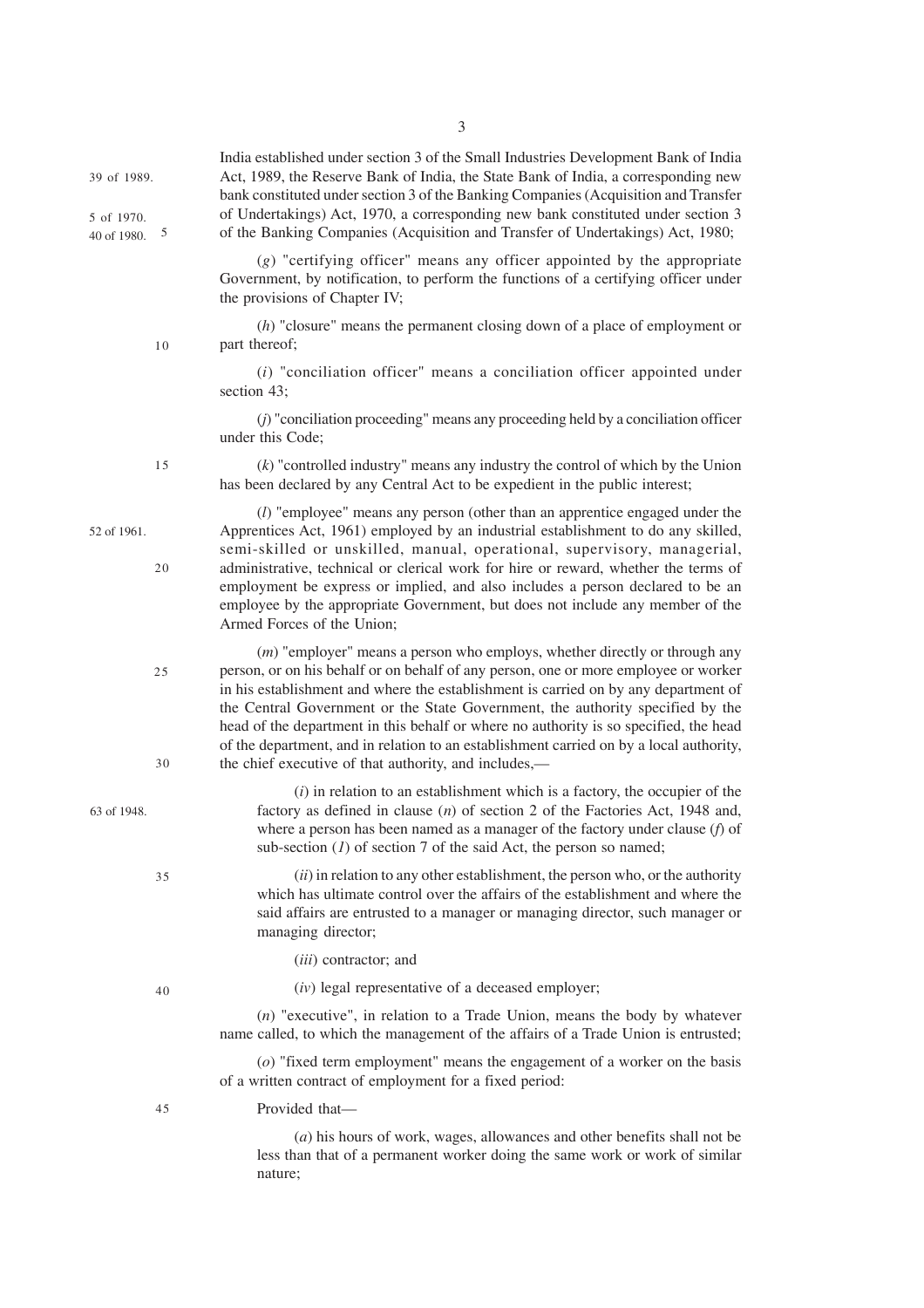(*b*) he shall be eligible for all statutory benefits available to a permanent worker proportionately according to the period of service rendered by him even if his period of employment does not extend to the qualifying period of employment required in the statute; and

 $(c)$  he shall be eligible for gratuity if he renders service under the contract  $5$ for a period of one year;

(*p*) "industry" means any systematic activity carried on by co-operation between an employer and worker (whether such worker is employed by such employer directly or by or through any agency, including a contractor) for the production, supply or distribution of goods or services with a view to satisfy human wants or wishes (not being wants or wishes which are merely spiritual or religious in nature), whether or not,— 10

(*i*) any capital has been invested for the purpose of carrying on such activity; or

(*ii*) such activity is carried on with a motive to make any gain or profit, 15

but does not include —

(*i*) institutions owned or managed by organisations wholly or substantially engaged in any charitable, social or philanthropic service; or

(*ii*) any activity of the appropriate Government relatable to the sovereign functions of the appropriate Government including all the activities carried on 20 by the departments of the Central Government dealing with defence research, atomic energy and space; or

(*iii*) any domestic service; or

(*iv*) any other activity as may be notified by the Central Government;

(*q*) "industrial dispute" means any dispute or difference between employers and employers or between employers and workers or between workers and workers which is connected with the employment or non-employment or the terms of employment or with the conditions of labour, of any person and includes any dispute or difference between an individual worker and an employer connected with, or arising out of discharge, dismissal, retrenchment or termination of such worker;  $25$ 30

35

 $40$ 

(*r*) "industrial establishment or undertaking" means an establishment or undertaking in which any industry is carried on:

Provided that where several activities are carried on in an establishment or undertaking and only one or some of such activities is or are an industry or industries, then,—

(*i*) if any unit of such establishment or undertaking carrying on any activity, being an industry, is severable from the other unit or units of such establishment or undertaking which is not carrying on or aiding the carrying on of any such activity, such unit shall be deemed to be a separate industrial establishment or undertaking;

(*ii*) if the predominant activity or each of the predominant activities carried on in such establishment or undertaking or any unit thereof is an industry and the other activity or each of the other activities carried on in such establishment or undertaking or unit thereof is not severable from and is, for the purpose of carrying on, or aiding the carrying on of, such predominant activity or activities, the entire establishment or undertaking or, as the case may be, unit thereof shall be deemed to be an industrial establishment or undertaking; 45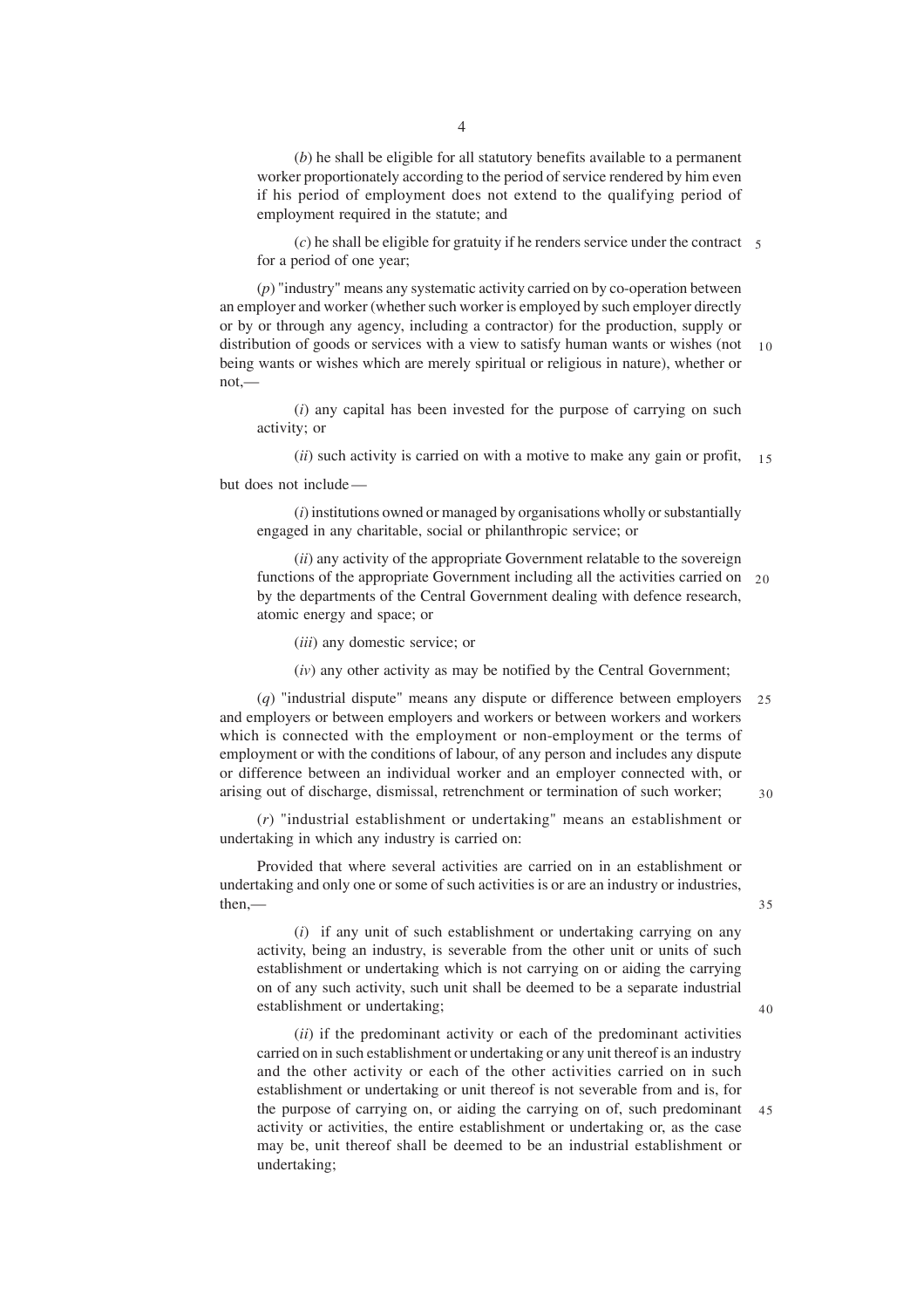| 4 of 1938.  |    | Insurance Act, 1938;                                                                                                                                                                                                                                                                                                                                                                                                                                               |
|-------------|----|--------------------------------------------------------------------------------------------------------------------------------------------------------------------------------------------------------------------------------------------------------------------------------------------------------------------------------------------------------------------------------------------------------------------------------------------------------------------|
|             | 5  | $(t)$ "lay-off" (with its grammatical variations and cognate expressions) means<br>the failure, refusal or inability of an employer on account of shortage of coal, power<br>or raw materials or the accumulation of stocks or the break-down of machinery or<br>natural calamity or for any other connected reason, to give employment to a worker<br>whose name is borne on the muster rolls of his industrial establishment and who has<br>not been retrenched. |
|             | 10 | Explanation.—Every worker whose name is borne on the muster rolls of the<br>industrial establishment and who presents himself for work at the establishment at<br>the time appointed for the purpose during normal working hours on any day and is<br>not given employment by the employer within two hours of his so presenting himself<br>shall be deemed to have been laid-off for that day within the meaning of this clause:                                  |
|             | 15 | Provided that if the worker, instead of being given employment at the<br>commencement of any shift for any day is asked to present himself for the purpose<br>during the second half of the shift for the day and is given employment then, he shall<br>be deemed to have been laid-off only for one-half of that day:                                                                                                                                             |
|             | 20 | Provided further that if he is not given any such employment even after so<br>presenting himself, he shall not be deemed to have been laid-off for the second half<br>of the shift for the day and shall be entitled to full basic wages and dearness allowance<br>for that part of the day;                                                                                                                                                                       |
|             |    | $(u)$ "lock-out" means the temporary closing of a place of employment, or the<br>suspension of work, or the refusal by an employer to continue to employ any number<br>of persons employed by him;                                                                                                                                                                                                                                                                 |
| 15 of 1908. | 25 | (v) "major port" means a major port as defined in clause $(8)$ of section 3 of the<br>Indian Ports Act, 1908;                                                                                                                                                                                                                                                                                                                                                      |
| 60 of 2002. |    | $(w)$ "metro railway" means the metro railway as defined in sub-clause $(i)$ of<br>clause $(I)$ of section 2 of the Metro Railways (Operation and Maintenance)<br>Act, 2002;                                                                                                                                                                                                                                                                                       |
| 35 of 1952. | 30 | (x) "mine" means a mine as defined in clause (j) of sub-section (1) of section 2<br>of the Mines Act, 1952;                                                                                                                                                                                                                                                                                                                                                        |
|             |    | (y) "National Industrial Tribunal" means a National Industrial Tribunal<br>constituted under section 46;                                                                                                                                                                                                                                                                                                                                                           |
|             | 35 | $(z)$ "negotiating union or negotiating council" means the negotiating union or<br>negotiating council referred to in section 14;                                                                                                                                                                                                                                                                                                                                  |
|             |    | $(za)$ "notification" means a notification published in the Official Gazette of<br>India or the Official Gazette of a State, as the case may be, and the expression "notify"<br>with its grammatical variation and cognate expressions shall be construed accordingly;                                                                                                                                                                                             |
|             | 40 | $(zb)$ "office-bearer", in relation to a Trade Union, includes any member of the<br>executive thereof, but does not include an auditor;                                                                                                                                                                                                                                                                                                                            |
|             |    | $(zc)$ "prescribed" means prescribed by rules made under this Code;                                                                                                                                                                                                                                                                                                                                                                                                |
| 24 of 1989. |    | $(zd)$ "railway" means the railway as defined in clause (31) of section 2 of the<br>Railways Act, 1989;                                                                                                                                                                                                                                                                                                                                                            |
|             | 45 | (ze) "registered office" means that office of a Trade Union which is registered<br>under this Code as the head office thereof;                                                                                                                                                                                                                                                                                                                                     |
|             |    | (zf) "registered Trade Union" means a Trade Union registered under this Code;                                                                                                                                                                                                                                                                                                                                                                                      |
|             |    | (zg) "Registrar" means a Registrar of Trade Unions appointed by the State<br>Government under section 5;                                                                                                                                                                                                                                                                                                                                                           |

5

(*s*) "insurance company" means a company as defined in section 2 of the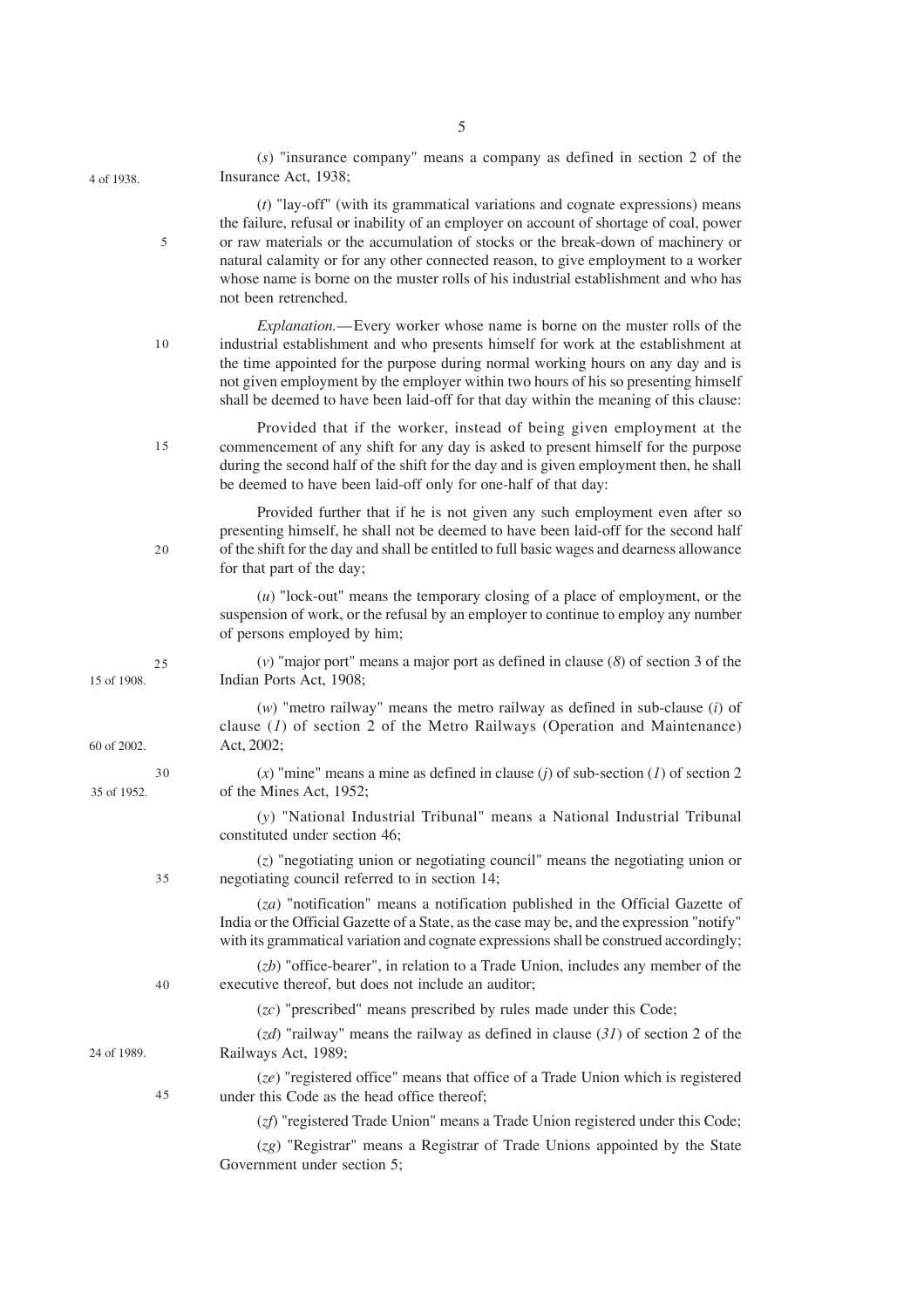(*zh*) "retrenchment" means the termination by the employer of the service of a worker for any reason whatsoever, otherwise than as a punishment inflicted by way of disciplinary action, but does not include—

(*i*) voluntary retirement of the worker; or

(*ii*) retirement of the worker on reaching the age of superannuation; or 5

(*iii*) termination of the service of the worker as a result of the non-renewal of the contract of employment between the employer and the worker concerned on its expiry or of such contract being terminated under a stipulation in that behalf contained therein; or

(*iv*) termination of service of the worker as a result of completion of 10 tenure of fixed term employment; or

(*v*) termination of the service of a worker on the ground of continued ill-health;

(*zi*) "settlement" means a settlement arrived at in the course of conciliation proceeding and includes a written agreement between the employer and worker arrived at otherwise than in the course of conciliation proceeding where such agreement has been signed by the parties thereto in such manner as may be prescribed and a copy thereof has been sent to an officer authorised in this behalf by the appropriate Government and to the conciliation officer; 15

(*zj*) "standing orders" means orders relating to matters set-out in the First 20 Schedule;

(*zk*) "strike" means a cessation of work by a body of persons employed in any industry acting in combination, or a concerted refusal, or a refusal, under a common understanding, of any number of persons who are or have been so employed to continue to work or to accept employment and includes the concerted casual leave 25 on a given day by fifty per cent. or more workers employed in an industry;

(*zl*) "Trade Union" means any combination, whether temporary or permanent, formed primarily for the purpose of regulating the relations between workers and employers or between workers and workers, or between employers and employers, or for imposing restrictive conditions on the conduct of any trade or business, and 30 includes any federation of two or more Trade Unions:

Provided that the provisions of Chapter III of this Code shall not affect—

(*i*) any agreement between partners as to their own business; or

(*ii*) any agreement between an employer and those employed by him as to such employment; or

(*iii*) any agreement in consideration of the sale of the goodwill of a business or of instruction in any profession, trade or handicraft;

(*zm*) "Trade Union dispute" means any dispute relating to Trade Union arising between two or more Trade Unions or between the members of a Trade Union *inter se*;

(*zn*) "Tribunal" means an Industrial Tribunal constituted under section 44;

(*zo*) "unfair labour practice" means any of the practices specified in the Second Schedule;

(*zp*) "unorganised sector" shall have the same meaning as assigned to it in clause (*l*) of section 2 of the Unorganised Workers' Social Security Act, 2008;

(*zq*) "wages" means all remuneration, whether by way of salary, allowances or otherwise, expressed in terms of money or capable of being so expressed which

40

35

33 of 2008. 45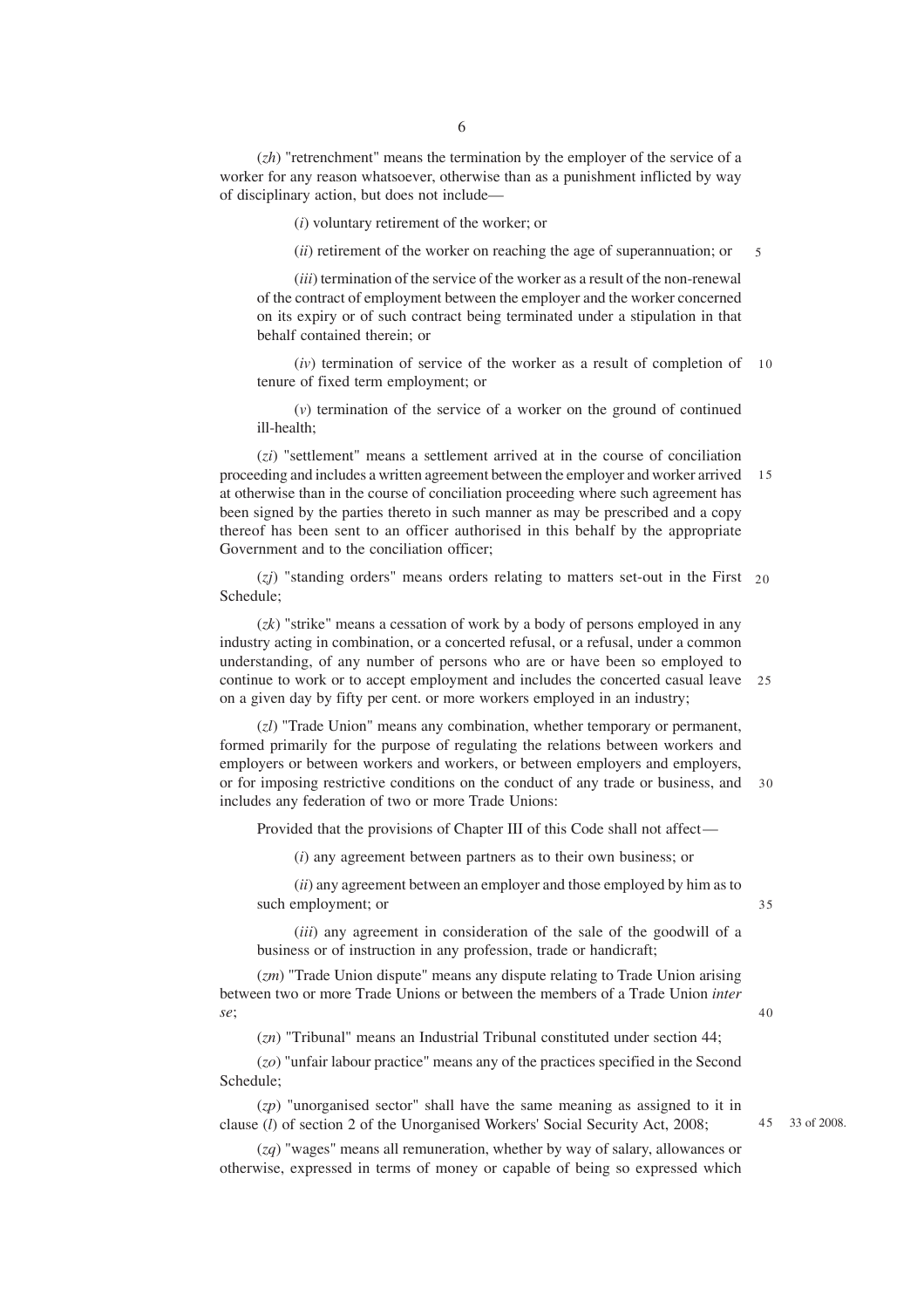would, if the terms of employment, express or implied, were fulfilled, be payable to a person employed in respect of his employment or of work done in such employment, and includes, —

(*i*) basic pay;

| I<br>I<br>×<br>۰. |  |
|-------------------|--|

(*ii*) dearness allowance;

(*iii*) retaining allowance, if any,

but does not include—

(*a*) any bonus payable under any law for the time being in force, which does not form part of the remuneration payable under the terms of employment;

(*b*) the value of any house-accommodation, or of the supply of light, water, medical attendance or other amenity or of any service excluded from the computation of wages by a general or special order of the appropriate Government;

(*c*) any contribution paid by the employer to any pension or provident fund, and the interest which may have accrued thereon;

(*d*) any conveyance allowance or the value of any travelling concession;

(*e*) any sum paid to the employed person to defray special expenses entailed on him by the nature of his employment;

(*f*) house rent allowance;

20

(*g*) remuneration payable under any award or settlement between the parties or order of a court or Tribunal;

- (*h*) any overtime allowance;
- (*i*) any commission payable to the employee;
- (*j*) any gratuity payable on the termination of employment; or

 $25$ 

 $30$ 

35

40

(*k*) any retrenchment compensation or other retirement benefit payable to the employee or any *ex-gratia* payment made to him on the termination of employment:

Provided that, for calculating the wage under this clause, if any payments made by the employer to the employee under sub-clauses (*a*) to (*i*) exceeds one half, or such other per cent. as may be notified by the Central Government, of all remuneration calculated under this clause, the amount which exceeds such one-half, or the per cent. so notified, shall be deemed as remuneration and shall be accordingly added in wages under this clause:

Provided further that for the purpose of equal wages to all genders and for the purpose of payment of wages the emoluments specified in sub-clauses (*d*), (*f*), (*g*) and (*h*) shall be taken for computation of wage.

*Explanation.*—Where an employee is given in lieu of the whole or part of the wages payable to him, any remuneration in kind by his employer, the value of such remuneration in kind which does not exceed fifteen per cent. of the total wages payable to him, shall be deemed to form part of the wages of such employee;

52 of 1961.

45

(*zr*) "worker" means any person (except an apprentice as defined under clause (*aa*) of section 2 of the Apprentices Act, 1961) employed in any industry to do any manual, unskilled, skilled, technical, operational, clerical or supervisory work for hire or reward, whether the terms of employment be express or implied, and includes working journalists as defined in clause (*f*) of section 2 of the Working Journalists and other Newspaper Employees (Conditions of Service) and Miscellaneous

10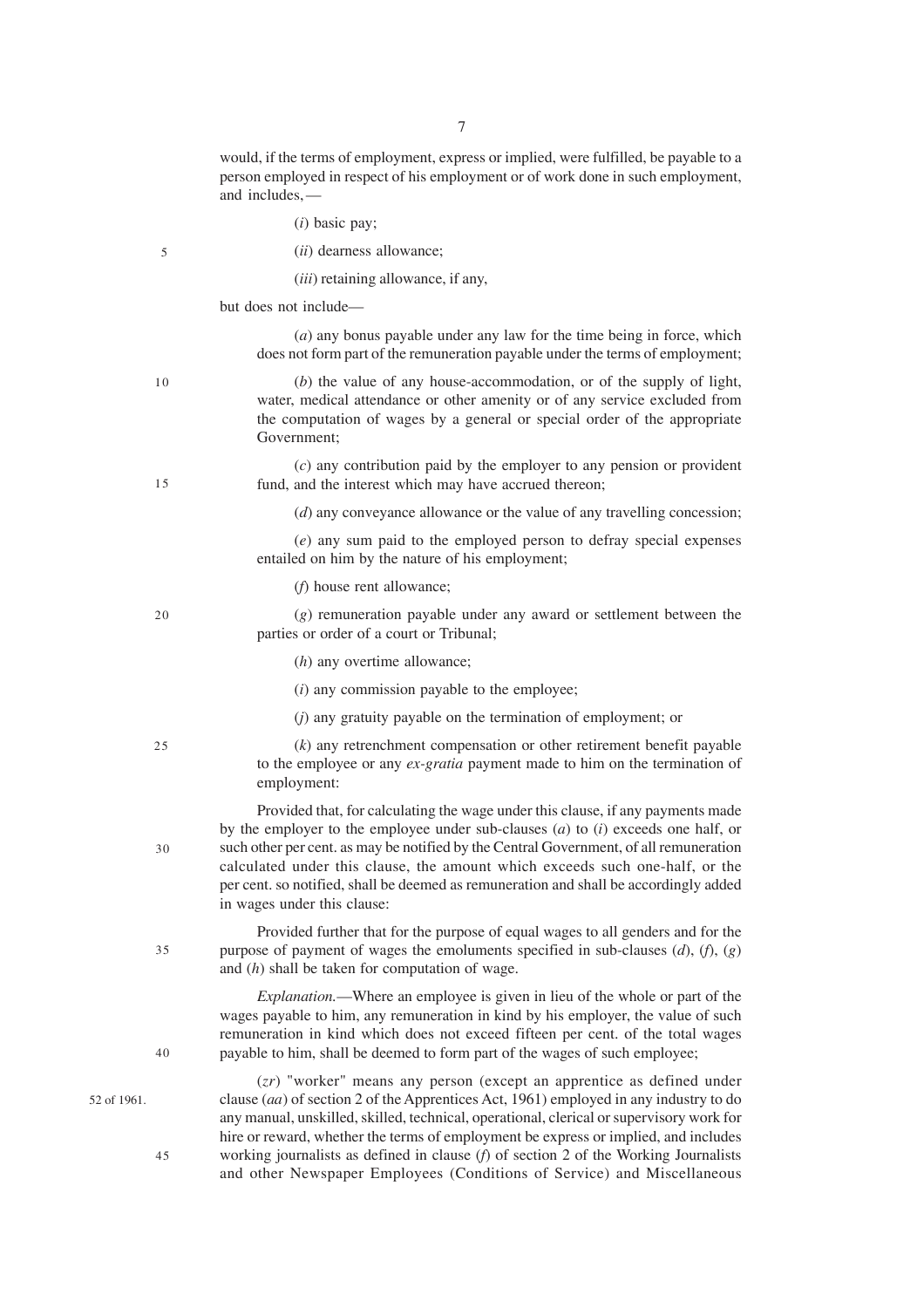Provisions Act, 1955 and sales promotion employees as defined in clause (*d*) of 45 of 1955. section 2 of the Sales Promotion Employees (Conditions of Service) Act, 1976, and 11 of 1976. for the purposes of any proceeding under this Code in relation to an industrial dispute, includes any such person who has been dismissed, discharged or retrenched or otherwise terminated in connection with, or as a consequence of, that dispute, or 5 whose dismissal, discharge or retrenchment has led to that dispute, but does not include any such person—

(*i*) who is subject to the Air Force Act, 1950, or the Army Act, 1950, or the 45 of 1950. Navy Act, 1957; or 46 of 1950. 62 of 1957.

(*ii*) who is employed in the police service or as an officer or other employee of a prison; or

(*iii*) who is employed mainly in a managerial or administrative capacity; or

(*iv*) who is employed in a supervisory capacity drawing wage of exceeding eighteen thousand rupees per month or an amount as may be notified by the Central Government from time to time: 15

Provided that for the purposes of Chapter III, "worker" —

(*a*) means all persons employed in trade or industry; and

(*b*) includes the worker as defined in clause (*m*) of section 2 of the Unorganised Workers' Social Security Act, 2008.

#### CHAPTER II

#### BI-PARTITE FORUMS

**3.** (*1*) In the case of any industrial establishment in which one hundred or more workers are employed or have been employed on any day in the preceding twelve months, the appropriate Government may by general or special order require the employer to constitute a Works Committee, in such manner as may be prescribed, consisting of representatives of employer and workers engaged in the establishment: 25

Provided that the number of representatives of workers in such Committee shall not be less than the number of representatives of the employer.

(*2*) The representatives of the workers shall be chosen, in such manner as may be prescribed, from among the workers engaged in the establishment and in consultation with their Trade Union, if any, registered in accordance with the provisions of section 9. 30

(*3*) It shall be the duty of the Works Committee to promote measures for securing and preserving amity and good relations between the employer and workers and, to that end, to comment upon matters of their common interest or concern and endeavour to 35 compose any material difference of opinion in respect of such matters.

Grievance Redressal Committee.

Works Committee.

> **4.** (*1*) Every industrial establishment employing twenty or more workers shall have one or more Grievance Redressal Committees for resolution of disputes arising out of individual grievances.

(*2*) The Grievance Redressal Committee shall consist of equal number of members representing the employer and the workers to be chosen in such manner as may be prescribed. 40

(*3*) The chairperson of the Grievance Redressal Committee shall be selected from among persons representing the employer and the workers alternatively on rotational basis every year.

(*4*) The total number of members of the Grievance Redressal Committee shall not 45exceed ten:

33 of 2008. 20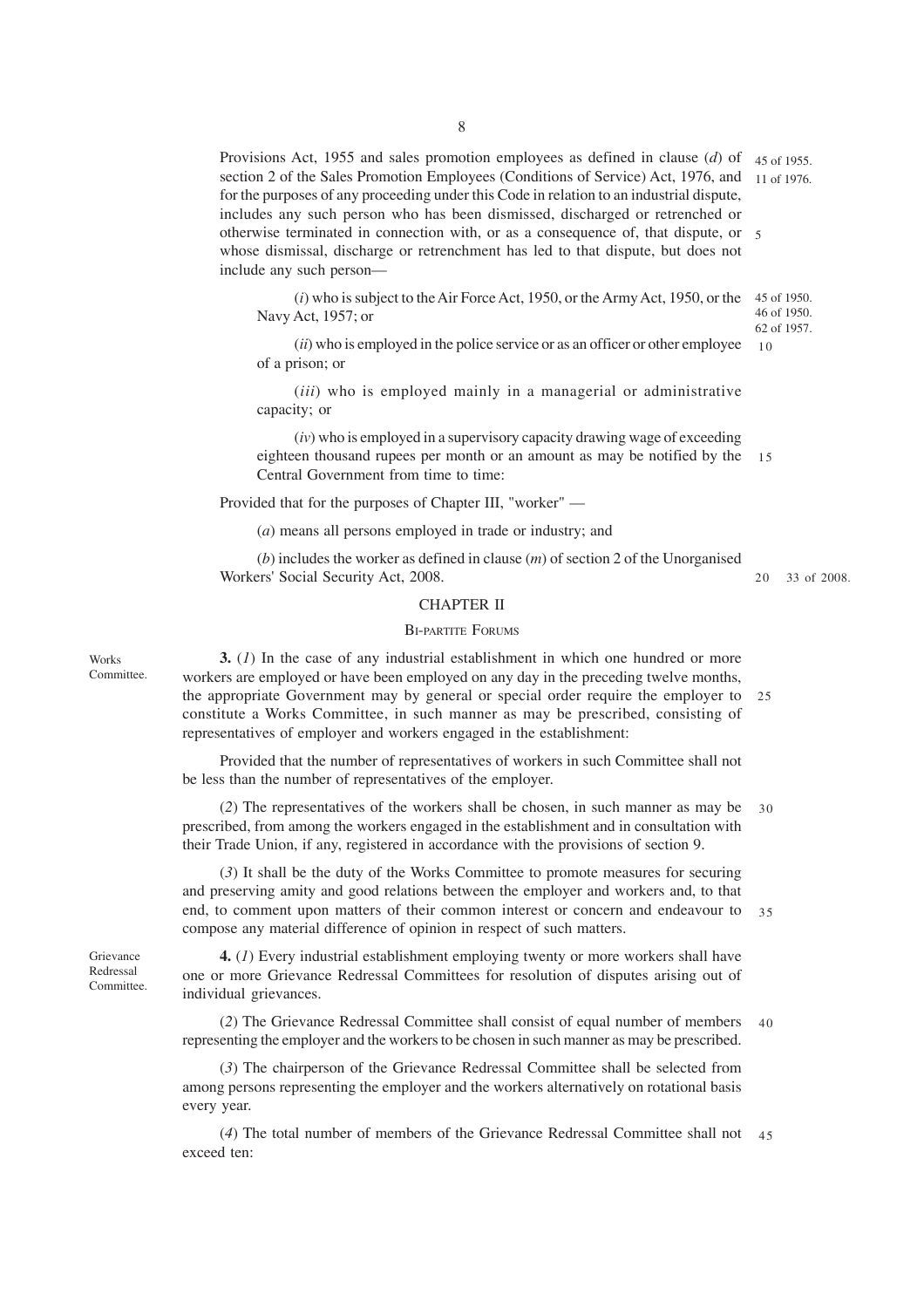Provided that there shall be adequate representation of women workers in the Grievance Redressal Committee and such representation shall not be less than the proportion of women workers to the total workers employed in the industrial establishment.

(*5*) An application in respect of any dispute referred to in sub-section (*1*) may be filed before the Grievance Redressal Committee by any aggrieved worker in such manner as may 5 be prescribed within one year from the date on which the cause of action of such dispute arises.

(*6*) The Grievance Redressal Committee may complete its proceedings within thirty days of receipt of the application under sub-section (*5*).

- (*7*) The decision of the Grievance Redressal Committee on any application filed under sub-section (*5*) shall be made on the basis of majority view of the Committee, provided more than half of the members representing the workers have agreed to such decision, otherwise it shall be deemed that no decision could be arrived at by the Committee. 10
- (*8*) The worker who is aggrieved by the decision of the Grievance Redressal Committee or whose grievance is not resolved in the said Committee within the period 15 specified in sub-section (*6*), may, within a period of sixty days from the date of the decision of the Grievance Redressal Committee or from the date on which the period specified in sub-section (*6*) expires, as the case may be, file an application for the conciliation of such grievance to the conciliation officer through the Trade Union, of which he is a member, in 20 such manner as may be prescribed.
- (*9*) Where any employer discharges, dismisses, retrenches, or otherwise terminates the services of an individual worker, any dispute or difference between that worker and his employer connected with, or arising out of, such discharge, dismissal, retrenchment or termination shall be deemed to be an industrial dispute notwithstanding that no other worker nor any Trade Union is a party to the dispute. 25

(*10*) Notwithstanding anything contained in this section or section 53, any worker as is specified in sub-section (*5*) may, make an application directly to the Tribunal for adjudication of the dispute referred to therein after the expiry of forty-five days from the date he has made the application to the conciliation officer of the appropriate Government for conciliation of the dispute, and on receipt of such application the Tribunal shall have powers and jurisdiction to adjudicate upon the dispute, as the Tribunal has in respect of the application filed under sub-section (*6*) of section 53. 30

(*11*) The application referred to in sub-section (*10*) shall be made to the Tribunal before the expiry of two years from the date of discharge, dismissal, retrenchment or otherwise termination of service as specified in sub-section (*9*). 35

#### CHAPTER III

#### TRADE UNIONS

**5.** (1) The State Government may, by notification, appoint a person to be the Registrar Registrar of of Trade Unions, and other persons as Additional Registrar of Trade Unions, Joint Registrar 40 of Trade Unions and Deputy Registrar of Trade Unions, who shall exercise such powers and perform such duties of the Registrar as the State Government may, by notification, specify from time to time.

(*2*) Subject to the provisions of any order made by the State Government, where an Additional Registrar of Trade Unions or a Joint Registrar of Trade Unions or a Deputy 45 Registrar of Trade Unions exercises the powers and performs the duties of the Registrar in an area within which the registered office of a Trade Union is situated, such Additional Registrar of Trade Unions or a Joint Registrar of Trade Unions or a Deputy Registrar of Trade Unions, as the case may be, shall be deemed to be the Registrar in relation to that Trade Union for the purposes of this Code.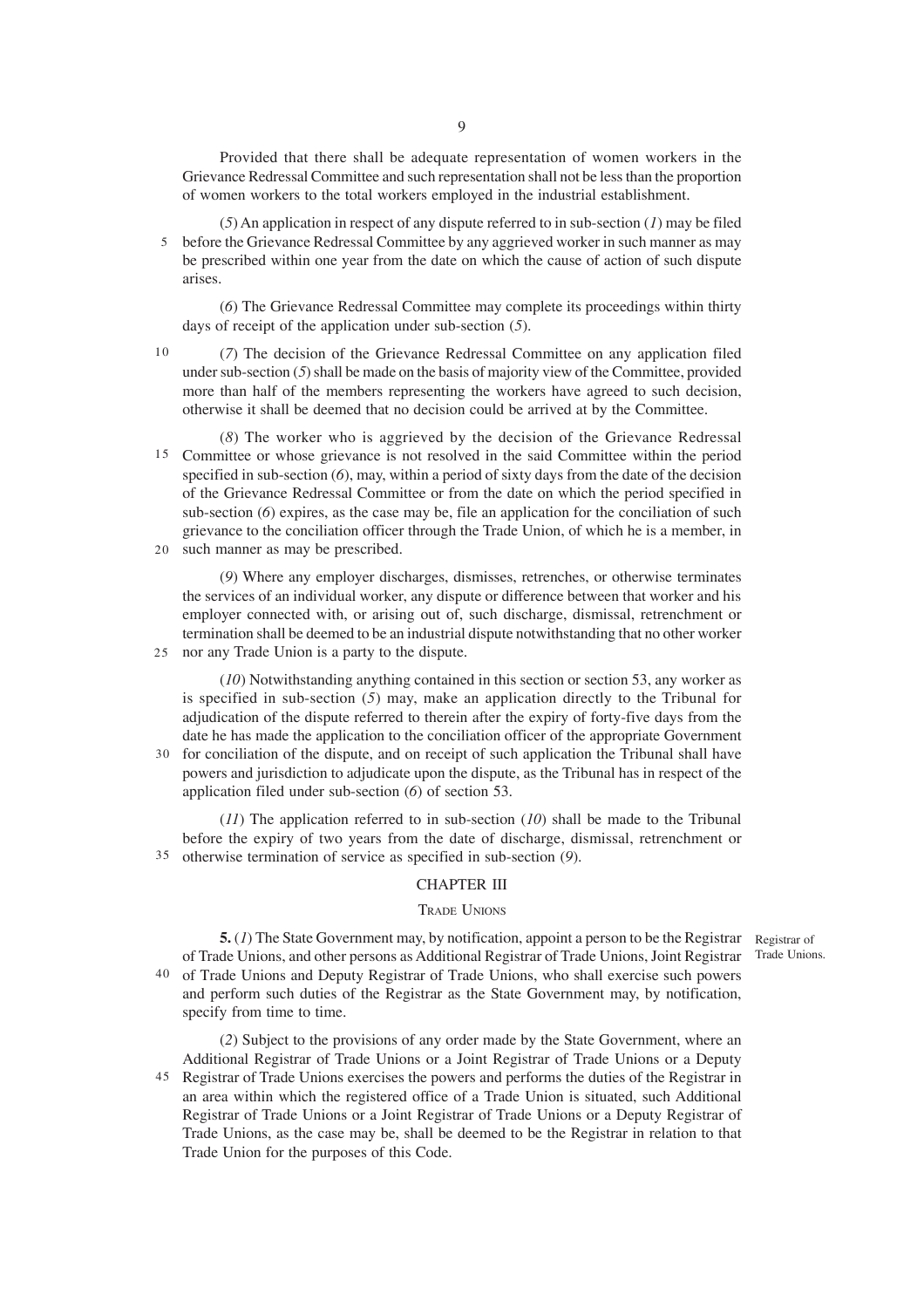Criteria for registration.

**6.** (*1*) Any seven or more members of a Trade Union may, by subscribing their names to the rules of the Trade Union and by otherwise complying with the provisions of this Code with respect to registration, apply for registration of the Trade Union under this Code.

(*2*) No Trade Union of workers shall be registered unless at least ten per cent. of the 5 workers or one hundred workers, whichever is less, engaged or employed in the industrial establishment or industry with which it is connected are the members of such Trade Union on the date of making of application for registration.

(*3*) Where an application has been made under sub-section (*1*) for registration of a Trade Union, such application shall not be deemed to have become invalid merely by reason of the fact that, at any time after the date of the application but before the registration of the Trade Union, some of the applicants, but not exceeding half of the total number of persons who made the application, have ceased to be members of the Trade Union or have given notice in writing to the Registrar dissociating themselves from the application. 10

(*4*) A registered Trade Union of workers shall at all times continue to have not less 15 than ten per cent. of the workers or one hundred workers, whichever is less, subject to a minimum of seven, engaged or employed in an industrial establishment or industry with which it is connected, as its members.

**7.** A Trade Union shall not be entitled to registration under this Code, unless the executive thereof is constituted in accordance with the provisions of this Code, and the 20 rules of the Trade Union provide for the following matters, namely:—

(*a*) the name of the Trade Union;

(*b*) the whole of the objects for which the Trade Union has been established;

(*c*) the whole of the purposes for which the general funds of the Trade Union shall be applicable, all of which purposes shall be purposes to which such funds are 25 lawfully applicable under this Code;

(*d*) the maintenance of a list of members of the Trade Union and adequate facilities for the inspection thereof by the office-bearers and members of the Trade Union;

(*e*) the admission of ordinary members (irrespective of their craft or category) who shall be persons actually engaged or employed in the industrial establishment, undertaking or industry, or units, branches or offices of an industrial establishment, as the case may be, with which the Trade Union is connected, and also the admission of such number of honorary or temporary members, who are not such workers, as are not permitted under section 21 to be office-bearers to form the executive of the 35 Trade Union; 30

(*f*) the payment of a subscription by members of the Trade Union from such members and others, as may be prescribed;

(*g*) the conditions under which any member shall be entitled to any benefit assured by the rules and under which any fine or forfeiture may be imposed on any 40 member;

(*h*) the annual general body meeting of the members of the Trade Union, the business to be transacted at such meeting, including the election of office-bearers of the Trade Union;

(*i*) the manner in which the members of the executive and the other officebearers of the Trade Union shall be elected once in a period of every three years and removed, and filling of casual vacancies; 45

(*j*) the safe custody of the funds of the Trade Union, an annual audit, in such manner as may be prescribed, of the accounts thereof, and adequate facilities for the

Provisions to be contained in constitution or rules of Trade Union.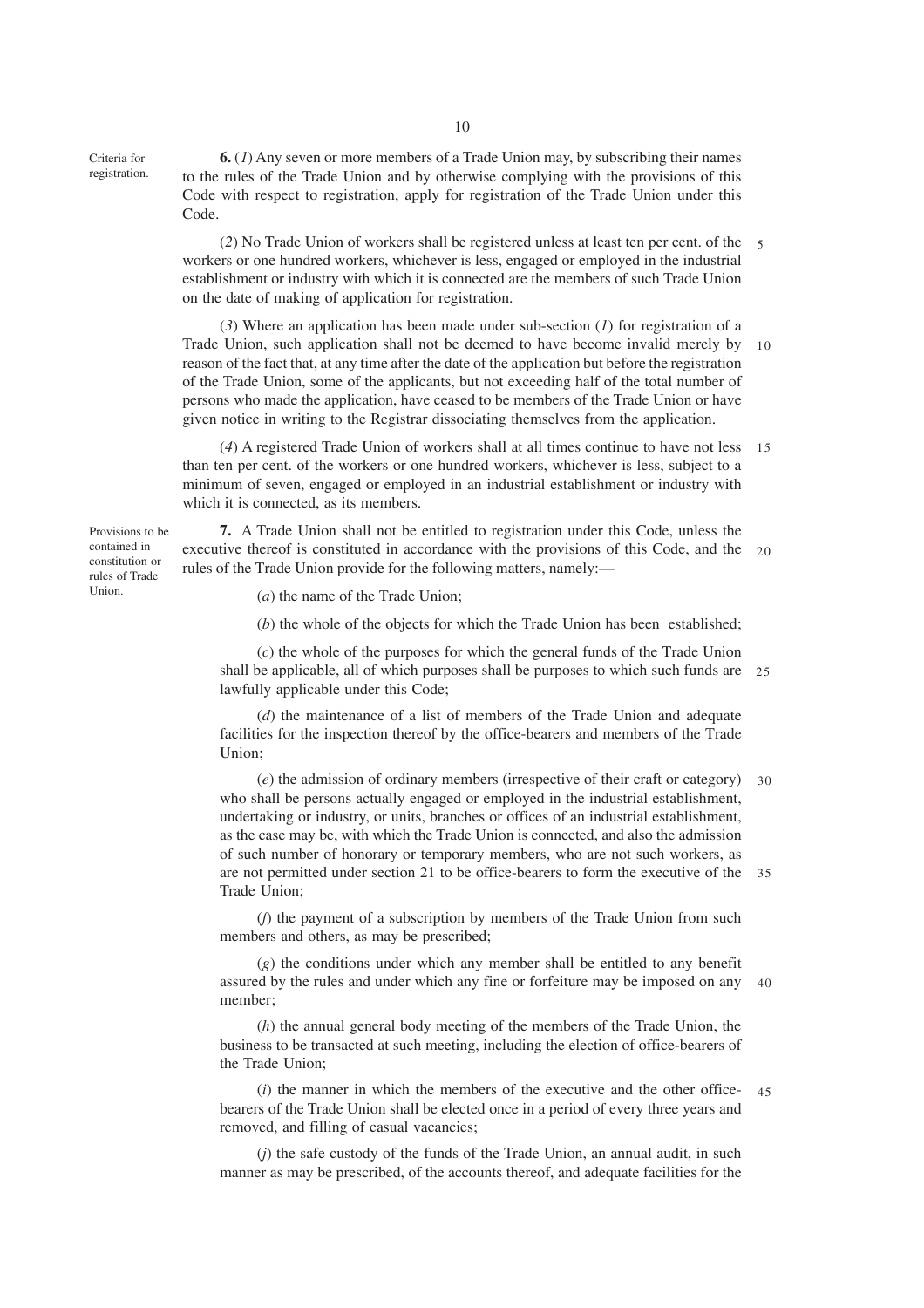inspection of the account books by the office-bearers and members of the Trade Union;

(*k*) the manner in which the rules shall be amended, varied or rescinded; and

(*l*) the manner in which the Trade Union may be dissolved.

**8.** (*1*) Every application for registration of a Trade Union shall be made to the Registrar electronically or otherwise and be accompanied by— 5

Application for registration, alteration of name and procedure thereof.

(*a*) a declaration to be made by an affidavit in such form and manner as may be prescribed;

(*b*) copy of the rules of the Trade Union together with a copy of the resolution by the members of the Trade Union adopting such rules;

(*c*) a copy of the resolution adopted by the members of the Trade Union authorising the applicants to make an application for registration; and

(*d*) in the case of a Trade Union, being a federation or a central organisation of Trade Unions, a copy of the resolution adopted by the members of each of the member Trade Unions, meeting separately, agreeing to constitute a federation or a central organisation of Trade Unions.

*Explanation.*— For the purposes of this clause, resolution adopted by the members of the Trade Union means, in the case of a Trade Union, being a federation or a central organisation of Trade Unions, the resolution adopted by the members of each of the member Trade Unions, meeting separately.

(*2*) Where a Trade Union has been in existence for more than one year before the making of an application for its registration, there shall be delivered to the Registrar, together with the application, a general statement of the assets and liabilities of the Trade Union prepared in such form and containing such particulars, as may be prescribed.

(*3*) The Registrar may call for further information for the purpose of satisfying himself that the application complies with the provisions of this Code and the Trade Union is entitled for registration under this Code, and may refuse to register the Trade Union until such information is furnished. 25

(*4*) If the name under which the Trade Union is proposed to be registered is identical with that of an existing registered Trade Union or in the opinion of the Registrar so nearly 30 resembles the name of an existing Trade Union that such name is likely to deceive the public or the members of either Trade Union, the Registrar shall require the persons applying for altering the name of the Trade Union and shall refuse to register the Trade Union until such alteration has been made.

**9.** (*1*) The Registrar shall, on being satisfied that the Trade Union has complied with all the requirements of the provisions of this Chapter in regard to registration, register the Trade Union by entering in a register, to be maintained in such form as may be prescribed, the particulars relating to the Trade Union contained in the statement accompanying the application for registration. 35

(*2*) Where the Registrar makes an order for registration of a Trade Union, he shall issue a certificate of registration to the applicant Trade Union, in such form as may be prescribed, which shall be the conclusive evidence that the Trade Union has been registered under this Code. 40

(*3*) If the Registrar has issued a certificate of registration to a Trade Union, he shall 45 enter the name and other particulars of the Trade Union in a register maintained in this behalf in such form as may be prescribed.

Registration of Trade Union and cancellation

thereof.

15

10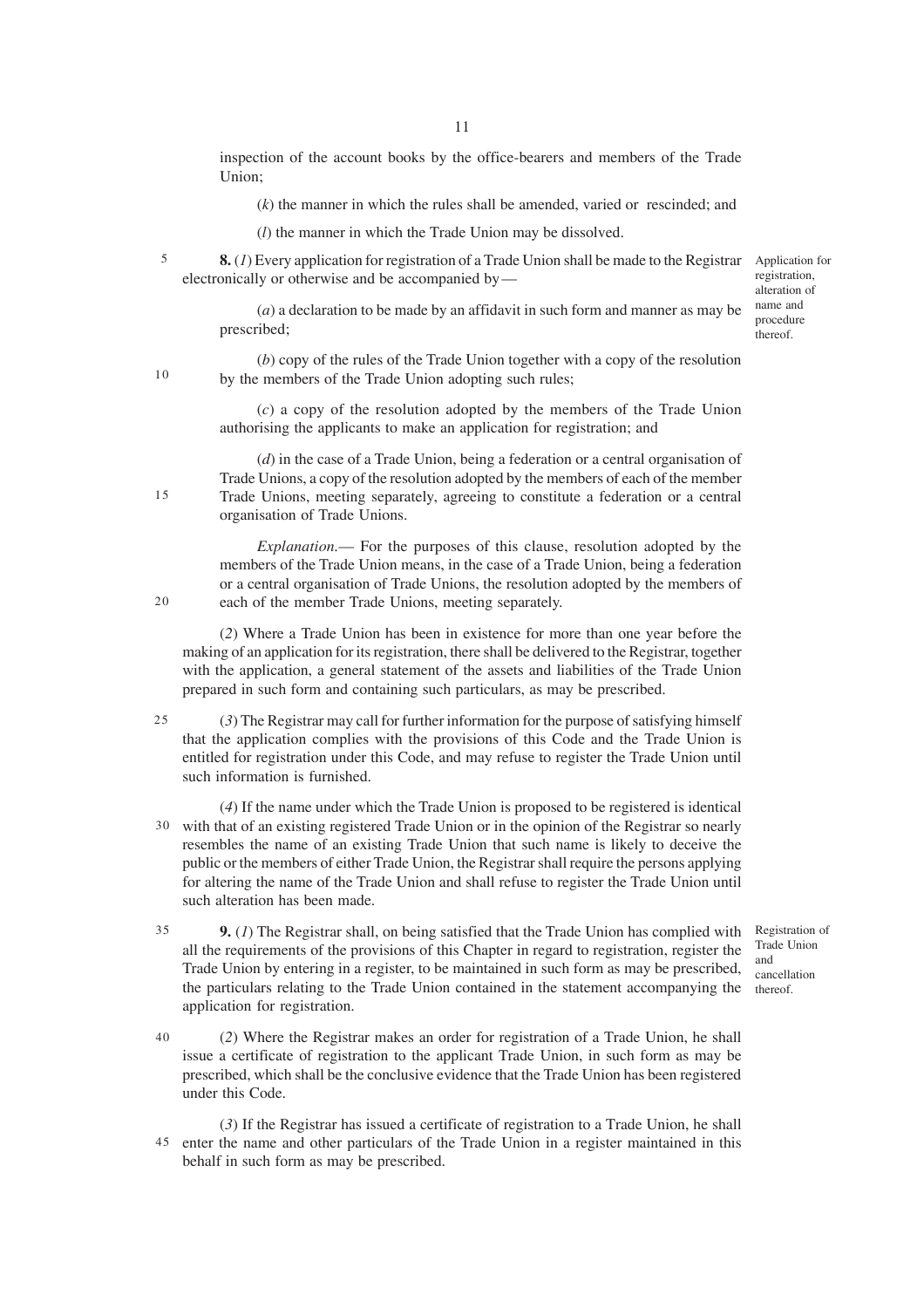(*4*) Every Trade Union registered under the Trade Unions Act, 1926 having valid 16 of 1926. registration immediately before the commencement of this Code shall be deemed to have been registered under this Code:

Provided that such Trade Union shall file with the Registrar a statement that the constitution of the executive of the Trade Union is in accordance with this Code along 5 with the rules of the Trade Union updated in accordance with section 7, and the Registrar shall amend his records accordingly.

(*5*) The certificate of registration of a Trade Union may be withdrawn or cancelled by the Registrar, —

(*i*) on the application of the Trade Union verified in such manner as may be 10 prescribed; or

(*ii*) on the information received by him regarding the contravention by the Trade Union of the provisions of this Code or the rules made thereunder or its constitution or rules; or

(*iii*) if he is satisfied that the members in a Trade Union falls below ten per cent. of total workers or one hundred workers, whichever is less: 15

Provided that not less than sixty days previous notice in writing specifying the grounds on which it is proposed to cancel the certificate of registration of a Trade Union shall be given by the Registrar to the Trade Union before the certificate of registration is cancelled otherwise than on the application of the Trade Union.

(*6*) A certificate of registration of a Trade Union shall be cancelled by the Registrar where a Tribunal has made an order for cancellation of registration of such Trade Union.

(*7*) While cancelling the certificate of registration of a Trade Union, the Registrar shall record the reasons for doing so and communicate the same in writing to the Trade Union concerned.

Appeal against non-registration or cancellation of registration.

**10.** (*1*) Any person aggrieved by the refusal of the Registrar to grant registration to a Trade Union under section 9 or by cancellation of a certificate of registration under sub-section (*5*) of the said section, may within such period as may be prescribed, prefer an appeal to the Tribunal:

Provided that the Tribunal may entertain the appeal after the limitation prescribed for preferring the appeal under this sub-section, if the appellant satisfies the Tribunal that such delay has been caused due to sufficient reason or unavoidable circumstances. 30

(*2*) The Tribunal may, after giving the parties concerned an opportunity of being heard, dismiss the appeal or pass an order directing the Registrar to register the Trade Union and to issue a certificate of registration or set aside the order of cancellation of 35 certificate of registration, as the case may be and forward a copy of such order to the Registrar.

Communication to Trade Union and change in its registration particulars.

Incorporation of a registered Trade Union.

**11.** (*1*) All communications and notices to a registered Trade Union shall be sent, in such manner as may be prescribed, to the address of the head office of the Trade Union as entered in the register maintained by the Registrar.

(*2*) The Trade Union shall inform the Registrar if the members of such Trade Union falls below ten per cent. of total workers or one hundred workers, whichever is less.

(*3*) The Trade Union shall inform the Registrar of any change in the particulars given by it in its application for registration and in its constitution or rules, in such manner as may be prescribed.

**12.** Every registered Trade Union shall be a body corporate by the name under which it is registered, and shall have perpetual succession and a common seal with power to acquire and hold both movable and immovable property and to contract, and shall by the said name sue and be sued.

 $25$ 

40

45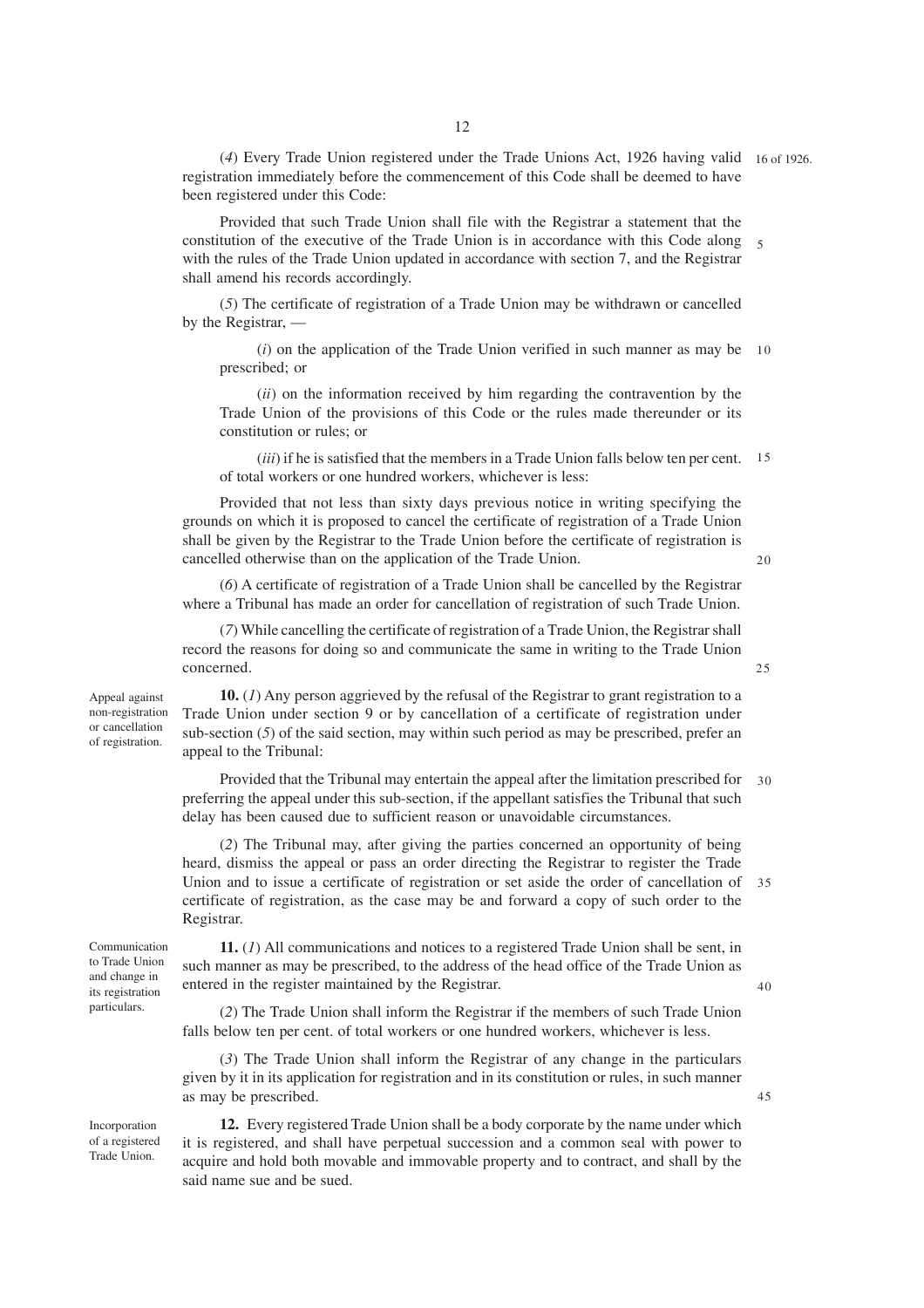13

**13.** The provisions of the following Acts, namely: —

- (*a*) the Societies Registration Act, 1860; 21 of 1860.
- (*b*) the Co-operative Societies Act, 1912; 2 of 1912.
- 39 of 2002.
- 18 of 2013. 5

(*c*) the Multi-State Co-operative Societies Act, 2002;

(*d*) the Companies Act, 2013; and

(*e*) any other corresponding law relating to co-operative societies for the time being in force in any State,

shall not apply to any registered Trade Union and the registration of any such Trade Union under any of the aforementioned Acts shall be void.

10

**14.** (*1*) There shall be a negotiating union or a negotiating council, as the case may be, in an industrial establishment having registered Trade Union for negotiating with the employer of the industrial establishment, on such matters as may be prescribed.

Recognition of negotiating union or negotiating council.

Certain Acts not to apply to registered Trade Unions.

(*2*) Where only one Trade Union of workers registered under the provisions of this Chapter is functioning in an industrial establishment, then, the employer of such industrial establishment shall, subject to such criteria as may be prescribed, recognise such Trade Union as sole negotiating union of the workers. 15

(*3*) If more than one Trade Union of workers registered under this Code are functioning in an industrial establishment, then, the Trade Union having fifty-one per cent.or more workers on the muster roll of that industrial establishment, verified in such manner as may 20 be prescribed, supporting that Trade Union shall be recognised by the employer of the industrial establishment, as the sole negotiating union of the workers.

(*4*) If more than one Trade Union of workers registered under this Code are functioning in an industrial establishment, and no such Trade Union has fifty-one per cent. or more of workers on the muster roll of that industrial establishment, verified in such manner as may be prescribed, supporting that Trade union, then, there shall be constituted by the employer

of the industrial establishment, a negotiating council for negotiation on the matters referred to in sub-section (*1*), consisting of the representatives of such registered Trade Unions which have the support of not less than twenty per cent. of the total workers on the muster roll of that industrial establishment so verified and such representation shall be of one 30 representative for each twenty per cent. and for the remainder after calculating the membership on each twenty per cent.

(*5*) Where any negotiation on the matters referred to in sub-section (*1*) is held between an employer and a negotiating council constituted under sub-section (*4*), consequent upon such negotiation, any agreement is said to be reached, if it is agreed by the majority of the 35 representatives of the Trade Unions in such negotiating council.

(*6*) Any recognition made under sub-section (*2*) or sub-section (*3*) or the negotiating council constituted under sub-section (*4*) shall be valid for three years from the date of recognition or constitution or such further period not exceeding five years, in total, as may be mutually decided by the employer and the Trade Union, as the case may be.

(*7*) The facilities to be provided by industrial establishment to a negotiating union or negotiating council shall be such as may be prescribed.

**15.** (*I*) The general funds of a registered Trade Union shall not be spent on any objects of objects other than such objects as may be prescribed.

general fund, composition of separate fund and membership fee of Trade Union.

(*2*) A registered Trade Union may constitute a separate fund, from contributions 45 separately levied for or made to that fund, from which payments may be made, for the promotion of the civic and political interests of its members, in furtherance of such objects as may be prescribed.

40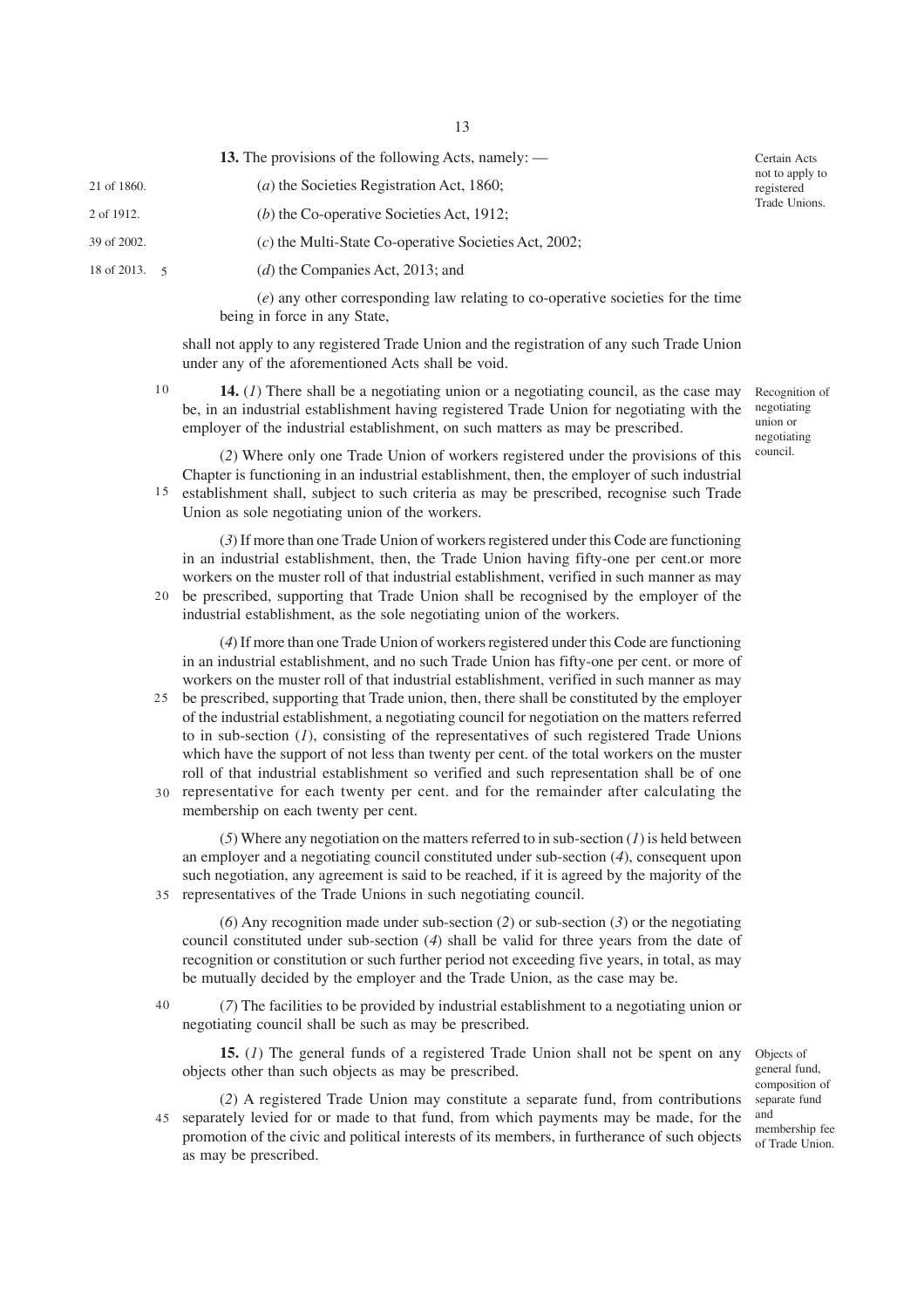(*3*) No member shall be compelled to contribute to the fund constituted under sub-section (*2*) and a member who does not contribute to the said fund shall not be excluded from any benefits of the Trade Union, or placed in any respect either directly or indirectly under any disability or at any disadvantage as compared with other members of the Trade Union (except in relation to the control or management of the said fund) by reason of his 5 not contributing to the said fund; and contribution to the said fund shall not be made a condition for admission to the Trade Union.

(*4*) The subscriptions payable by the members of the Trade Union shall be such as may be prescribed.

Immunity from civil suit in certain cases.

Criminal conspiracy in

Union.

Enforceability of agreements.

**16.** (*1*) No suit or other legal proceeding shall be maintainable in any civil court against any registered Trade Union or any office-bearer or member thereof in respect of any act done in contemplation or furtherance of an industrial dispute to which a member of the Trade Union is a party on the ground only that such act induces some other person to break a contract of employment or that it is an interference with the trade, business, or employment of some other person or with the right of some other person to dispose of his 15 capital or of his labour as he wills.  $10$ 

(*2*) A registered Trade Union shall not be liable in any suit or other legal proceeding in any civil court in respect of any tortuous act done in contemplation or furtherance of an industrial dispute by an agent of the Trade Union if it is proved that such person acted without the knowledge of, or contrary to express instructions given by, the executive of the 20 Trade Union.

**17.** No office-bearer or member of a registered Trade Union shall be liable to punishment under sub-section (2) of section 120B of the Indian Penal Code in respect of 45 of 1860. any agreement made between the members for the purpose of furthering any such object of the Trade Union as is specified in section 15, unless such agreement is an agreement to 25 commit an offence. furtherance of objects of Trade

30

**18.** Notwithstanding anything contained in any other law for the time being in force, an agreement between the members of a registered Trade Union shall not be void or voidable merely by reason of the fact that any of the objects of the agreement are in restraint of trade:

Provided that nothing in this section shall enable any civil court to entertain any legal proceedings instituted for the purpose of enforcing or recovering damages for the breach of any agreement concerning the conditions on which any members of a Trade Union shall or shall not sell their goods, transact business, work, employ or be employed.

**19.** The books of account of a registered Trade Union and the list of members thereof 35 shall be open to inspection by an office-bearer or member of the Trade Union at such times as may be provided for in the rules of the Trade Union. Right to inspect

Rights of minor to membership of Trade Union.

of office-

Unions.

books of Trade Union.

> **20.** Any person who has attained the age of fourteen years and is employed in a nonhazardous industry may be a member of a registered Trade Union subject to any rules of the Trade Union, and may, subject to as aforesaid enjoy all the rights of a member and execute all instruments and given all acquaintances necessary to be executed or given under the rules. 40

**21.** (*1*) A person shall be disqualified for being chosen as, and for being, a member of the executive or any other office-bearer of a registered Trade Union, if— Disqualification bearers of Trade

(*i*) he has not attained the age of eighteen years;

45

(*ii*) he has been convicted by a court in India for any offence involving moral turpitude and sentenced to imprisonment unless a period of five years has elapsed since his release;

(*iii*) the Tribunal has directed that he shall be disqualified for being chosen or for being office-bearer of a Trade Union for a period specified therein.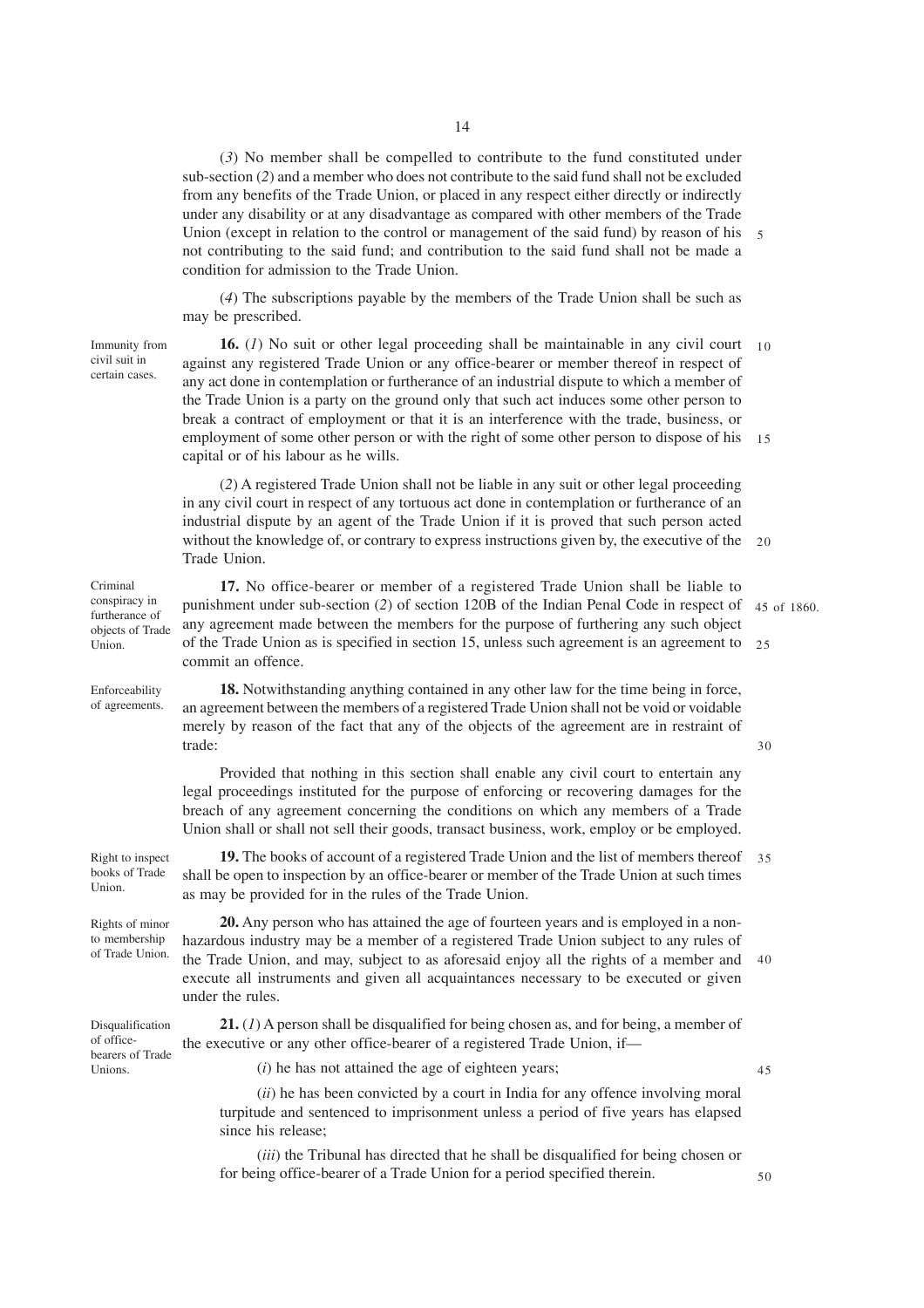(*2*) No member of the Council of Ministers or a person holding an office of profit (not being an engagement or employment in an establishment or industry with which the Trade Union is connected) in the Union or a State shall be a member of the executive or other office-bearer of a Trade Union.

**22.** (*1*) Where a dispute arises between —

(*a*) one Trade Union and another; or

(*b*) one or more workers who are members of the Trade Union and the Trade Union regarding registration, administration or management or election of officebearers of the Trade Union; or

10

5

(*c*) one or more workers who are refused admission as members and the Trade Union; or

(*d*) where a dispute is in respect of a Trade Union which is a federation of Trade Unions and office-bearer authorised in this behalf by the Trade Union,

an application may be made in such manner as may be prescribed to the Tribunal having jurisdiction over the area where the registered office of the Trade Union or Trade Unions is located for adjudication of such disputes. 15

(*2*) No civil court other than the Tribunal shall have power to entertain any suit or other proceedings in relation to any dispute referred to in sub-section (*1*).

**23.** (*1*) Not less than one-half of the total number of the office-bearers of every 20 registered Trade Union in an unorganised sector shall be persons actually engaged or employed in an establishment or industry with which the Trade Union is connected:

Provided that the appropriate Government may, by special or general order, declare that the provisions of this section shall not apply to any Trade Union or class of Trade Unions specified in the order.

*Explanation.*—For the purposes of this sub-section, "unorganised sector" means any sector which the appropriate Government may, by notification, specify. 25

(*2*) Save as otherwise provided in sub-section (*1*), all office-bearers of a registered Trade Union, except not more than one-third of the total number of the office-bearers or five, whichever is less, shall be persons actually engaged or employed in the establishment 30 or industry with which the Trade Union is connected.

*Explanation.*—For the purposes of this sub-section, an employee who has retired or has been retrenched shall not be construed as outsider for the purpose of holding an office in a Trade Union.

**24.** (1) Any registered Trade Union may, with the consent of not less than two-third Change of 35 of the total number of its members and subject to the provisions of sub-section (3), change its name.

name, amalgamation, notice of change and its effect.

(*2*) Any two or more registered Trade Unions may be amalgamated in such manner as may be prescribed.

(*3*) Notice in writing of every change of name and of every amalgamation signed in 40 the case of a change of name, by the secretary and by seven members of the Trade Union changing its name, and in the case of an amalgamation, by the secretary and by seven members of each and every Trade Union which is a party thereto, shall be sent to the Registrar and where the head office of the amalgamated Trade Union is situated in a different State, to the Registrar of such State in such manner as may be prescribed.

(*4*) If the proposed name is identical with that by which any other existing Trade Union has been registered or, in the opinion of the Registrar, so nearly resembles such name as to be likely to deceive the public or the members of either Trade Union, the Registrar shall refuse to register the change of name.

Adjudication of disputes of Trade Unions.

Proportion of office-bearers to be connected

with industry.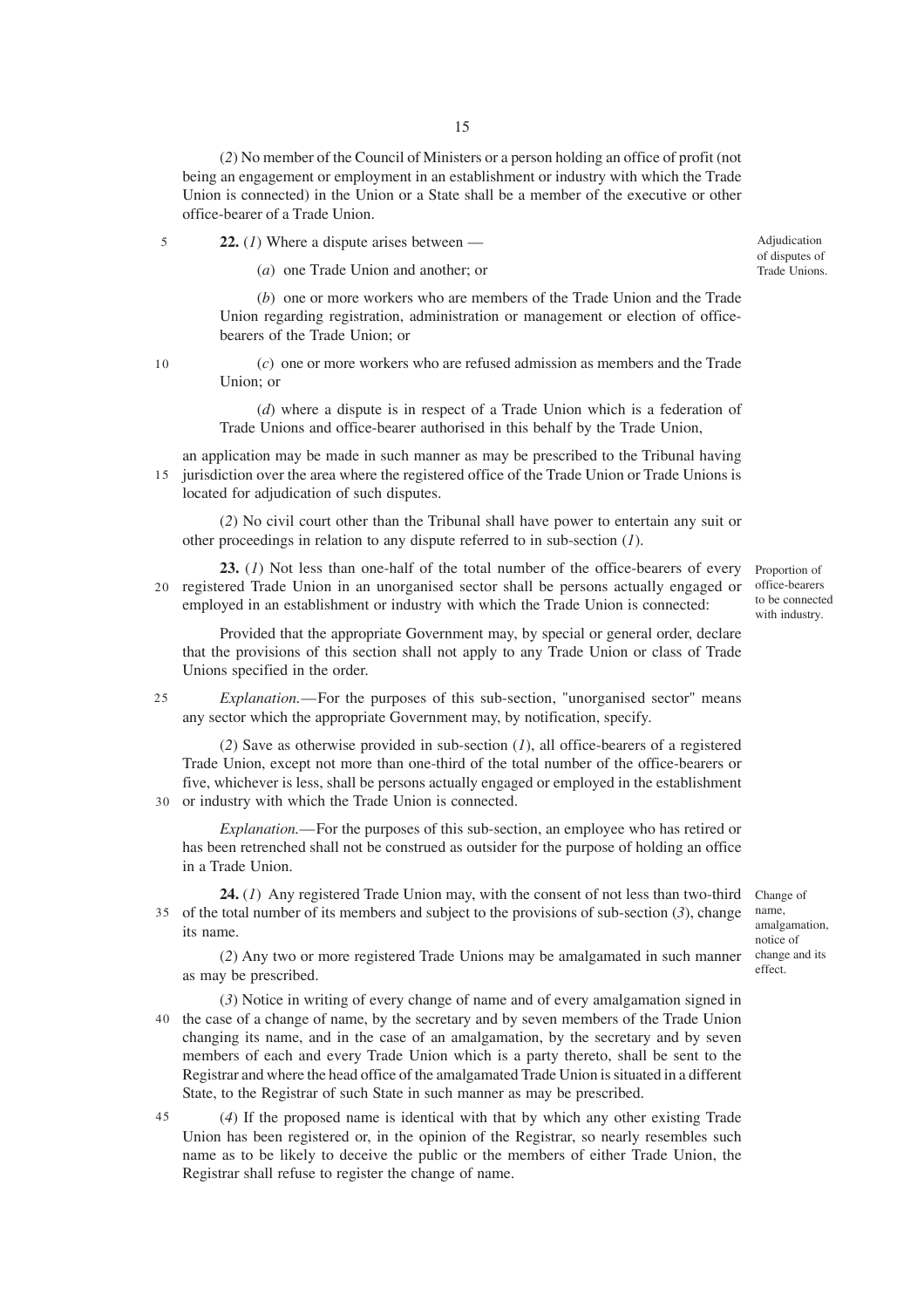(*5*) Save as provided in sub-section (*4*), the Registrar shall, if he is satisfied that the provisions of this Code in respect of change of name have been complied with, register the change of name in the register referred to in sub-section (*3*) of section 9, and the change of name shall have effect from the date of such registration.

(*6*) The Registrar of the State in which the head office of the amalgamated Trade 5 Union is situated shall, if he is satisfied that the provisions of this Code in respect of amalgamation have been complied with and that the Trade Union formed thereby is entitled to registration under section 9, register the Trade Union and the amalgamation shall have effect from the date of such registration.

(*7*) The change in the name of a registered Trade Union shall not affect any rights or 10 obligations of the Trade Union or render defective any legal proceeding by or against the Trade Union, and any legal proceeding which might have been continued or commenced by or against it by its former name may be continued or commenced by or against it by its new name.

(*8*) An amalgamation of two or more registered Trade Unions shall not prejudice any right of any such Trade Unions or any right of a creditor of any of them. 15

Dissolution.

**25.** (*1*) When a registered Trade Union is dissolved, notice of the dissolution signed by seven members and by the secretary of the Trade Union shall, within fourteen days of the dissolution, be sent to the Registrar, and shall be registered by him if he is satisfied that the dissolution has been effected in accordance with the rules of the Trade Union, and the 20 dissolution shall have effect from the date of such registration.

(*2*) Where the dissolution of a registered Trade Union has been registered and the rules of the Trade Union do not provide for the distribution of funds of the Trade Union on dissolution, the Registrar shall divide the funds amongst the members in such manner as may be prescribed.

Annual returns.

**26.** (*1*) Every registered Trade Union shall—

(*a*) forward annually to the Registrar, on or before such date, in such form, audited in such manner and by such person, as may be prescribed, a general statement containing particulars of all receipts and expenditure of such registered Trade Union during the year ending on the 31st day of December next preceding such prescribed date, and of the assets and liabilities of the Trade Union existing on such 31st day of December;  $30$ 

25

(*b*) along with the general statement referred to in clause (*a*), forward to the Registrar a statement showing changes of office-bearers made by the Trade Union during the year to which such general statement refers, together also with a copy of 35 the rules of the Trade Union corrected up to the date of dispatch thereof to the Registrar.

(*2*) A copy of every alteration made in the rules of a registered Trade Union shall be sent to the Registrar within fifteen days of the making of the alteration.

(3) For the purpose of examining the documents referred to in clauses  $(a)$  and  $(b)$  of 40 sub-section  $(1)$ , and sub-section  $(2)$ , the Registrar or any officer authorised by him, by general or special order, may at all reasonable times inspect the certificate of registration, account books, registers and other documents, relating to a Trade Union, at its registered office or may require their production at such place as he may specify in this behalf, but no such place shall be at a distance of more than fifteen kilometres from the registered office of such Trade Union. 45

Recognition of Trade Unions at Central and State level.

**27.** (*1*) Where the Central Government is of the opinion that it is necessary or expedient that a Trade Union or federation of Trade Unions is to be recognised as Central Trade Union at the Central level, it may recognise such Trade Union or federation of Trade Unions as Central Trade Union in such manner and for such purpose, as may be prescribed, 50and if any dispute arises in relation to such recognition, it shall be decided by such authority in such manner as may be prescribed by the Central Government.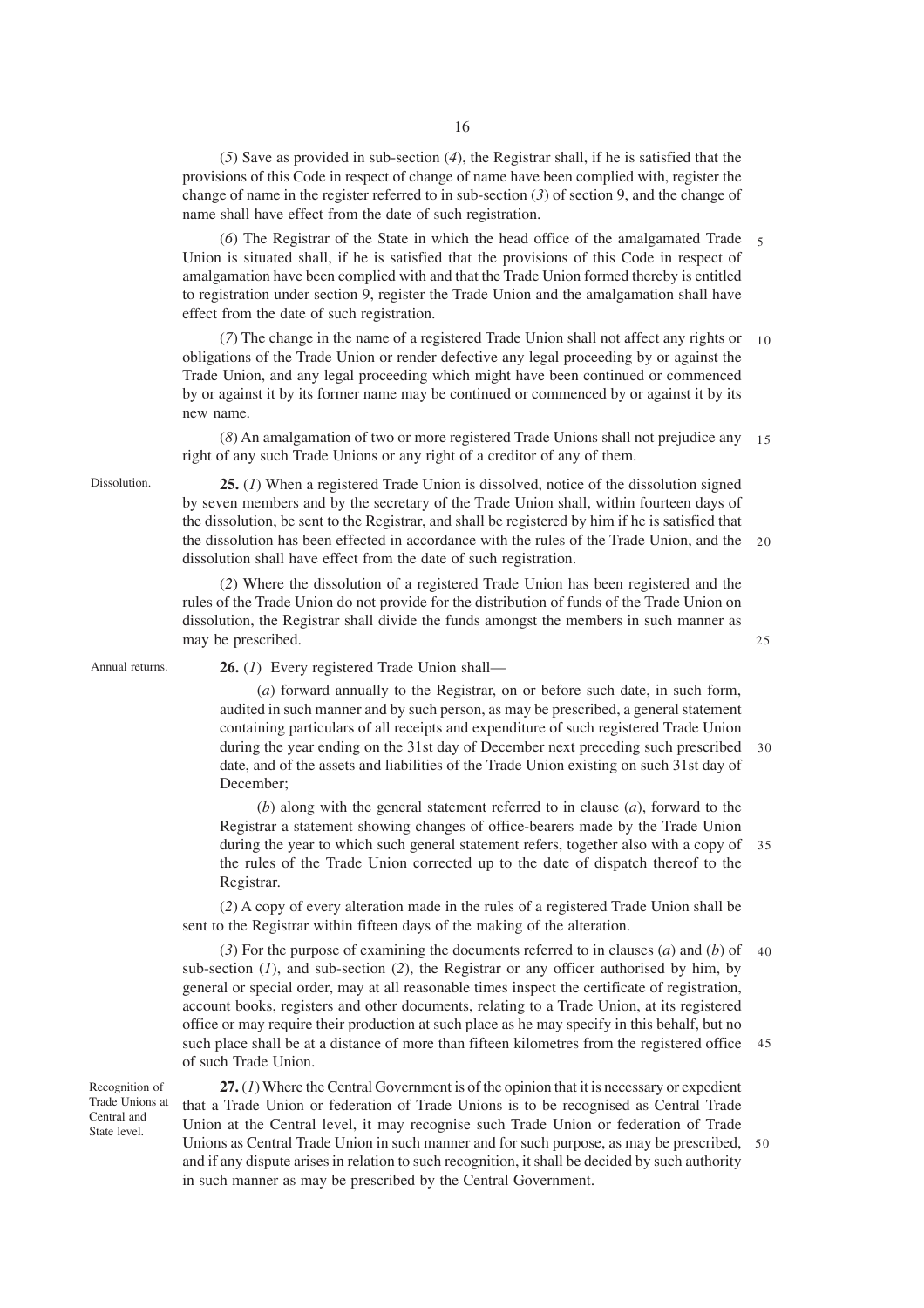(*2*) Where the State Government is of the opinion that it is necessary or expedient that a Trade Union or federation of Trade Unions is to be recognised as State Trade Union at the State level, it may recognise such Trade Union or federation of Trade Unions as State Trade Union in such manner and for such purpose, as may be prescribed, and if any dispute arises

in relation to such recognition, it shall be decided by such authority in such manner as may be prescribed by the State Government. 5

#### CHAPTER IV

#### STANDING ORDERS

**28.** (*1*) The provisions of this Chapter shall apply to every industrial establishment wherein three hundred or more than three hundred workers, are employed, or were employed 10 on any day of the preceding twelve months. Application of

(*2*) Notwithstanding anything contained in sub-section (*1*), the provisions of this Chapter shall not apply to an industrial establishment in so far as the workers employed therein are persons to whom the Fundamental and Supplementary Rules, Civil Services

(Classification, Control and Appeal) Rules, Civil Services (Temporary Service) Rules, Revised Leave Rules, Civil Service Regulations, Civilians in Defence Service (Classification, Control and Appeal) Rules or the Indian Railway Establishment Code or any other rules or regulations that may be notified in this behalf by the appropriate Government, apply. 15

**29.** (*1*) The Central Government shall make model standing orders relating to conditions of service and other matters incidental thereto or connected therewith.  $20$ 

(*2*) Notwithstanding anything contained in sections 30 to 36, for the period commencing on the date on which this section becomes applicable to an industrial establishment and ending with the date on which the standing orders as finally certified

- under this Code come into operation under section 33 in that establishment, the model 25 standing order referred to in sub-section (*1*) shall be deemed to be adopted in that establishment and the provisions of sub-section (*2*) of section 33 and section 35 shall apply to such model standing orders as they apply to the standing orders so certified.
- **30.** (*1*) The employer shall prepare draft standing orders,within a period of six months from the date of commencement of this Code, based on the model standing orders referred to in section 29 in respect of the matters specified in the First Schedule and on any other matter considered necessary by him for incorporation of necessary provisions in such standing orders for his industrial establishment or undertaking, considering the nature of activity in his industrial establishment or undertaking, provided such provision is not inconsistent with any of the provision of this Code and covers every matters set out in the 35 30
- First Schedule.

(*2*) The employer shall consult the Trade Unions or recognised negotiating union or members of the negotiating council relating to the industrial establishment or undertaking, as the case may be, in respect of the draft of the standing order and thereafter forward the draft of the standing order electronically or otherwise to the certifying officer for certification. 40

(*3*) Where an employer adopts a model standing order of the Central Government referred to in section 29 with respect to matters relevant to his industrial establishment or undertaking, then, such model standing order shall be deemed to have been certified under the provisions of this section and employer shall forward the information in this regard to 45 the concerned certifying officer in such manner as may be prescribed:

Provided that if the certifying officer has any observation, he may direct such employer to amend the standing order so adopted within such period as may be prescribed.

(*4*) The employer shall prepare the draft of the modifications required in the standing order, if any, in accordance with the provisions of this Code and forward electronically or 50 otherwise to the certifying officer for certification of those modifications only within a period of six months from the date, the provisions of this Chapter becomes applicable to his industrial establishment.

this Chapter.

Making of model standing orders by Central Government and temporary application.

Preparation of draft standing orders by employer and procedure for certification.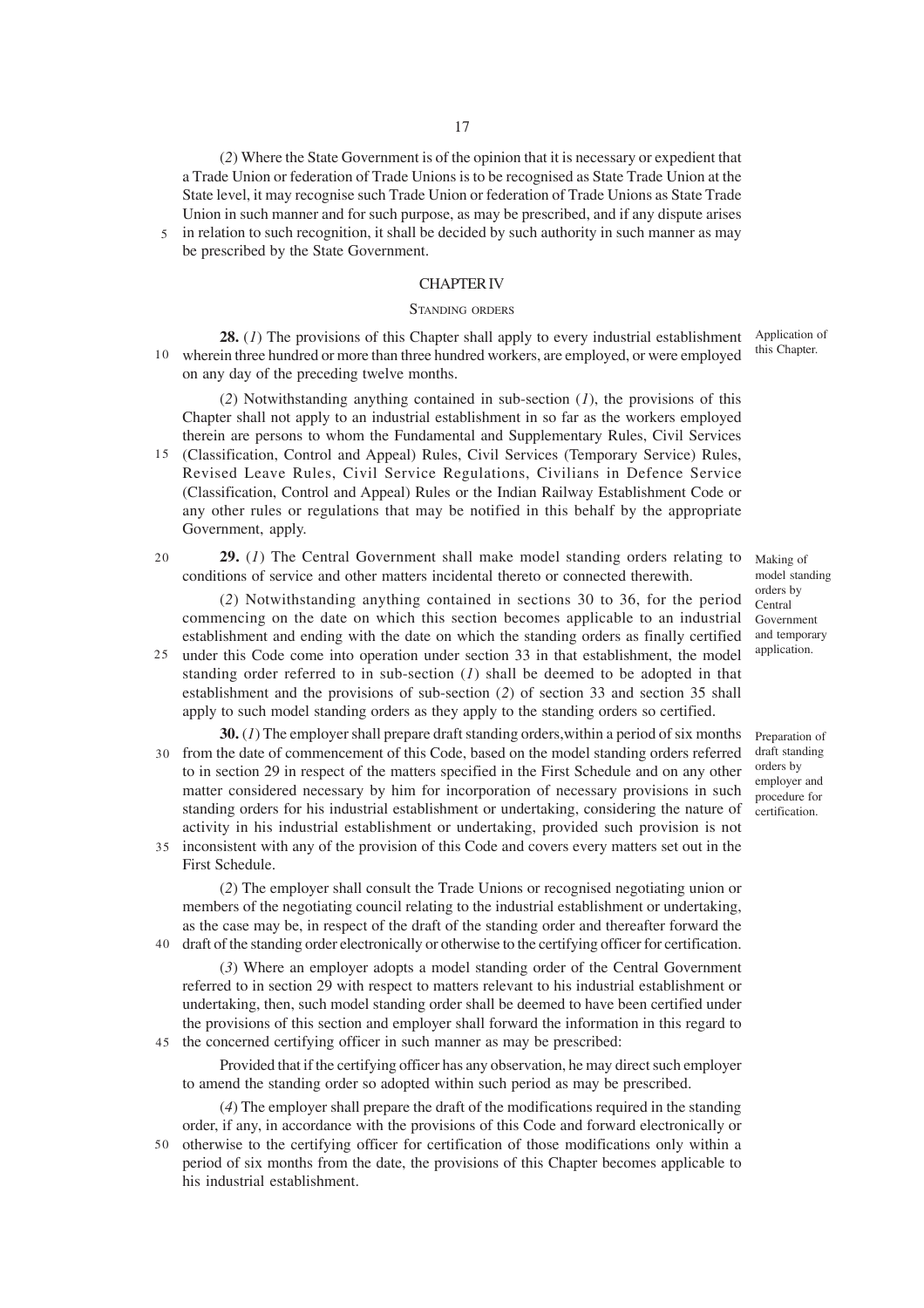(*5*) On receipt of the drafts referred to in sub-section (*1*) and sub-section (*4*), the certifying officer shall issue notice to—

(*i*) the Trade Union or negotiating union of the industrial establishment or undertaking, or members of the negotiating council; or

(*ii*) where there is no Trade Union operating, to such representatives of the 5 workers of the industrial establishment or undertaking chosen in such manner as may be prescribed,

for seeking their comments in the matter and after receipt of their comments give an opportunity of being heard to the negotiating union or negotiating council, or as the case may be, to the Trade Unions or the representatives of the workers and decide as to whether 10 or not any modification or addition to such draft standing order is necessary to render the draft standing order certifiable, and shall make an order in writing in this regard:

Provided that the certifying officer shall complete such procedure for certification referred to in sub-sections (*4*) and (*5*) in respect of —

(*a*) the draft standing order so received within a period of sixty days from the 15 date of the receipt of it; and

(*b*) the draft modifications in the standing order so received within a period of sixty days from the date of the receipt of such modifications,

failing which such draft standing orders or, as the case may be, the modifications in the standing order shall be deemed to have been certified on the expiry of the said period.

 $20$ 

(*6*) The standing orders shall be certifiable under this Code, if —

(*a*) provision is made therein for every matter set out in the First Schedule which is applicable to the industrial establishment; and

(*b*) such orders are otherwise in conformity with the provisions of this Code.

(*7*) It shall be the function of the certifying officer or the appellate authority referred 25 to in section 32 to adjudicate upon the fairness or reasonableness of the provisions of any standing orders keeping in view the provisions of the model standing orders referred to in section 29.

(*8*) The certifying officer shall certify the draft standing orders or the modifications in the standing orders referred to in sub-section (*5*), and shall within seven days thereafter 30 send copies of the certified standing orders or the modifications in the standing orders, authenticated in such manner as may be prescribed, to the employer and to the negotiating union or negotiating council or the Trade Union or other representatives of the workers referred to in clause (*ii*) of sub-section (*5*).

(*9*) The draft standing orders under sub-section (*1*) or draft of the modifications 35 proposed in the standing orders under sub-section (*5*) shall be accompanied by a statement giving such particulars, as may be prescribed, of the workers employed in the industrial establishment, the Trade Union to which they belong, and the negotiating union or negotiating council, if any.

(*10*) Subject to such conditions as may be prescribed, a group of employers in similar 40 establishments may submit a joint draft of standing orders under this section and for the purposes of proceedings specified in sub-sections  $(I)$ ,  $(5)$ ,  $(6)$ ,  $(8)$  and  $(9)$ , the expressions "employer", "Trade Union" and "negotiating union or negotiating council" shall respectively include all the employers, Trade Unions and negotiating unions or negotiating council of such similar establishments, as the case may be. 45

(*11*) Without prejudice to the foregoing provisions of this section, the standing orders relating to an industrial establishment or undertaking existing on the date of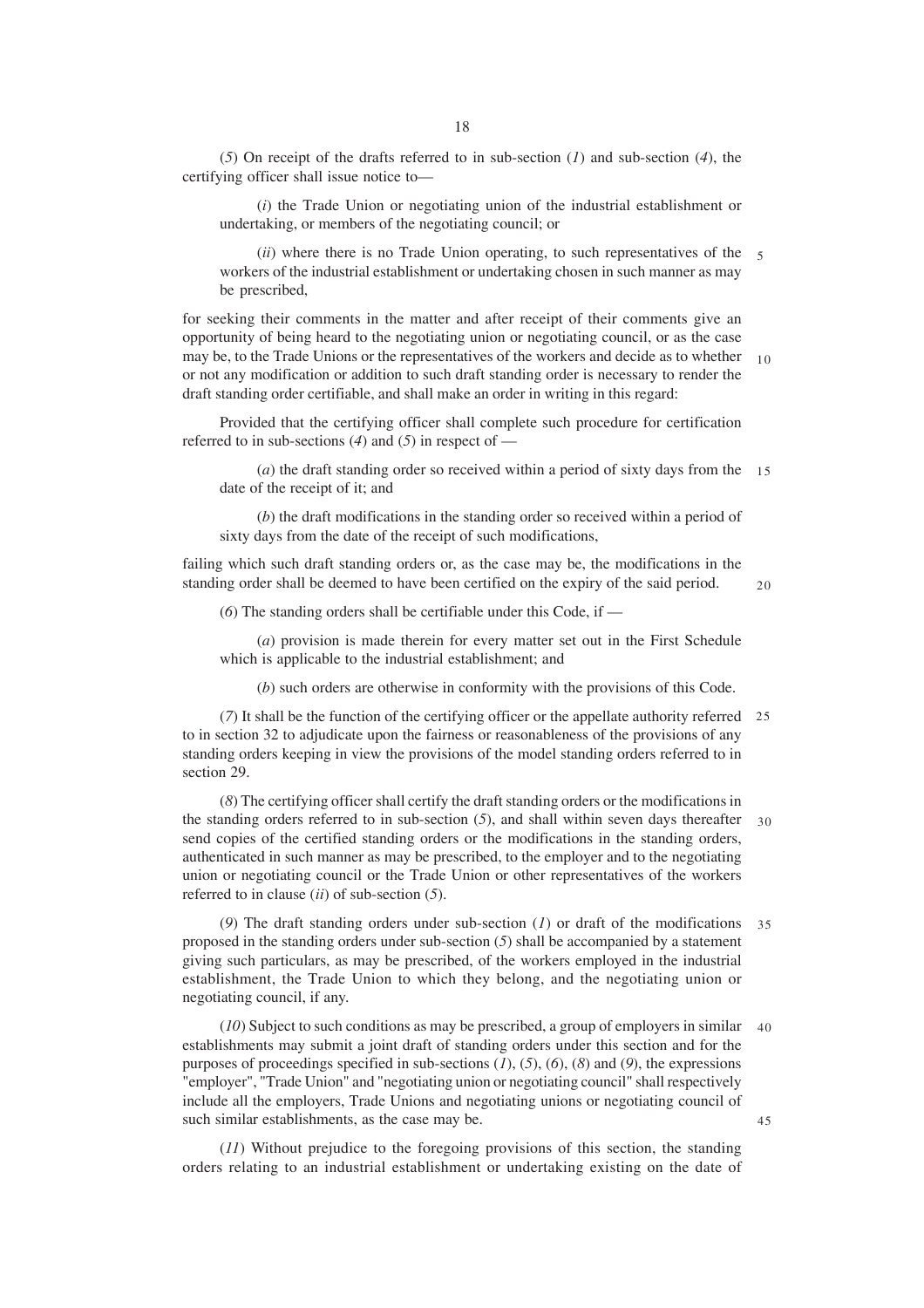commencement of the relevant provisions of this Code, shall, in so far as is not inconsistent with the provisions of this Code or rules made thereunder, continue and be deemed to be the standing orders certified under sub-section (*8*) and accordingly the provisions of this Chapter shall apply thereon.

- **31.** (1) Every certifying officer and the appellate authority referred to in Certifying section 32 shall have all the powers of a civil court for the purposes of receiving evidence, administering oath, enforcing the attendance of witnesses, and compelling the discovery and production of documents, and shall be deemed to be a civil court within the meaning of sections 345 and 346 of the Code of Criminal Procedure, 1973. 5
- (*2*) Clerical or arithmetical mistakes in any order passed by a certifying officer, or errors arising therein from any accidental slip or omission may, at any time, be corrected by that officer or successor in office of such officer. 10

**32.** An employer or Trade Union or the negotiating union or negotiating council, or Appeals. where there is no negotiating union or negotiating council in an industrial establishment or 15 undertaking any union or such representative body of the workers of the industrial establishment or undertaking, if not satisfied with the order of the certifying officer given under sub-section (*5*) of section 30, may file an appeal within sixty days of receipt of the order of the certifying officer to the appellate authority appointed by the appropriate Government, by notification, and such authority shall dispose of the appeal in such manner

20 as may be prescribed.

2 of 1974.

**33.** (*1*) The standing orders or modified standing orders, as the case may be, shall, unless an appeal is preferred under section 32, come into operation on the expiry of thirty days from the date on which authenticated copies thereof are sent under sub-section (*8*) of section 30, or where an appeal as aforesaid is preferred, on the expiry of seven days from 25 the date on which copies of the order of the appellate authority are sent in such manner as

may be prescribed.

(*2*) The text of a standing order as finally certified under this Code shall be maintained by the employer in such language and in such manner for the information of the concerned workers as may be prescribed.

- **34.** A copy of all standing orders as finally certified under this Code shall be filed by the certifying officer in a register maintained for the purpose or uploaded in electronic form or such other form as may be prescribed, and the certifying officer shall furnish a copy thereof to any person applying therefor on payment of such fee as may be prescribed. 30
	- **35.** (*1*) The standing orders certified under sub-section (*8*) of section 30 shall not, except on an agreement between the employer and the workers, or a negotiating union or 35 a Trade Union or other representative body of the workers, be liable to modification until the expiry of six months from the date on which the standing orders or the last modifications thereof came into operation.
	- (*2*) Subject to the provisions of sub-section (*1*), an employer or worker or a Trade Union or other representative body of the workers may apply to the certifying officer to have the standing orders modified in such application as may be prescribed, which shall be accompanied by such copies of the modifications proposed to be made, and where the modifications are proposed to be made by agreement between the employer and the workers or a Trade Union or other representative body of the workers, a certified copy of that agreement shall be filed alongwith the application. 40 45

(*3*) The foregoing provisions of this Code shall apply in respect of an application under sub-section (*2*) as they apply to the certification of the first time standing orders.

**36.** No oral evidence having the effect of adding to or otherwise varying or contradicting standing order as finally certified under this Chapter shall be admitted in any Court. 50

officer and appellate authority to have powers of civil court.

Date of operation of standing orders and its availability.

Register of standing orders.

Duration and modification of standing orders.

Oral evidence in contradiction of standing orders not admissible.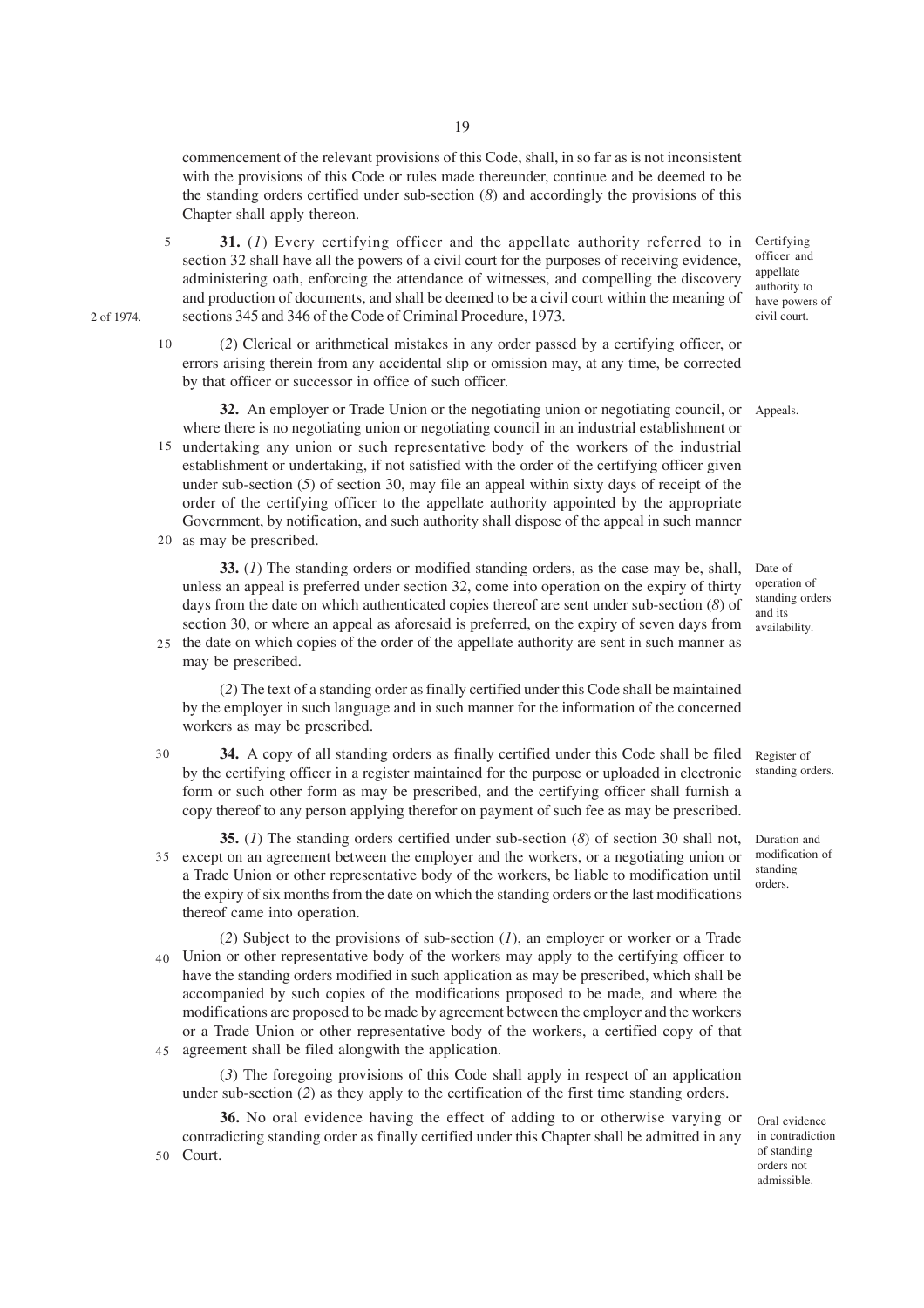Interpretation, etc., of standing orders.

**37.** If any question arises as to the application, or interpretation, of the standing orders certified under sub-section (*8*) of section 30 or the modification made therein by an agreement entered into under sub-section (*5*) of that section, the employer or any worker or workers concerned or the Trade Union in relation to the workers employed in the industrial establishment or undertaking, wherein the question has arisen, may apply to the Tribunal, 5 within the local limits of whose territorial jurisdiction such establishment or the office, section or branch of the undertaking is situated, to decide the question and such Tribunal shall, after giving all the parties concerned a reasonable opportunity of being heard, decide the question and its decision shall be final and binding on the concerned employer and the workers. 10

Time limit for completing disciplinary proceedings and liability to pay subsistence allowance.

**38.** (*1*) Where any worker is suspended by the employer pending investigation or inquiry into complaints or charges of misconduct against him, such investigation or inquiry, or where there is an investigation followed by an inquiry, both the investigation and inquiry shall be completed ordinarily within a period of ninety days from the date of suspension.

(*2*) The standing orders certified under sub-section (*8*) of section 30 or modified 15 under section 35 shall provide that where a worker is suspended as referred to in sub-section  $(I)$ , the employer in relation to an industrial establishment or undertaking shall pay to such worker employed in such industrial establishment or undertaking subsistence allowance at the rates specified in sub-section  $(3)$  for the period during which such worker is placed under suspension pending investigation or inquiry into complaints or charges of 20 misconduct against such worker.

(*3*) The amount of subsistence allowance payable under sub-section (*2*) shall be —

(*a*) at the rate of fifty per cent. of the wages which the worker was entitled to immediately preceding the date of such suspension, for the first ninety days of suspension; and

(*b*) at the rate of seventy-five per cent. of such wages for the remaining period of suspension, if the delay in the completion of disciplinary proceedings against such worker is not directly attributable to the conduct of such worker.

**39.** The appropriate Government may, by notification, exempt, conditionally or unconditionally, any industrial establishment or class of industrial establishments from all or any of the provisions of this Chapter. 30

#### CHAPTER V

#### NOTICE OF CHANGE

**40.** No employer, who proposes to effect any change in the conditions of service applicable to any worker in respect of any matter specified in the Third Schedule, shall 35 effect such change,—

(*i*) without giving to the workers likely to be affected by such change a notice in such manner as may be prescribed of the nature of the change proposed to be effected; or

(*ii*) within twenty-one days of giving such notice:

Provided that no notice shall be required for effecting any such change—

(*a*) where the change is effected in pursuance of any settlement or award;

(*b*) where the workers likely to be affected by the change are persons to whom the Fundamental and Supplementary Rules, Civil Services (Classification, Control and Appeal) Rules, Civil Services (Temporary Service) Rules, Revised Leave Rules, Civil Services Regulations, Civilians in Defence Services (Classification, Control and Appeal) Rules or the Indian Railway Establishment Code or any other rules or regulations that may be notified in this behalf by the appropriate Government in the Official Gazette, apply; 45

Power to exempt.

Notice of change.

40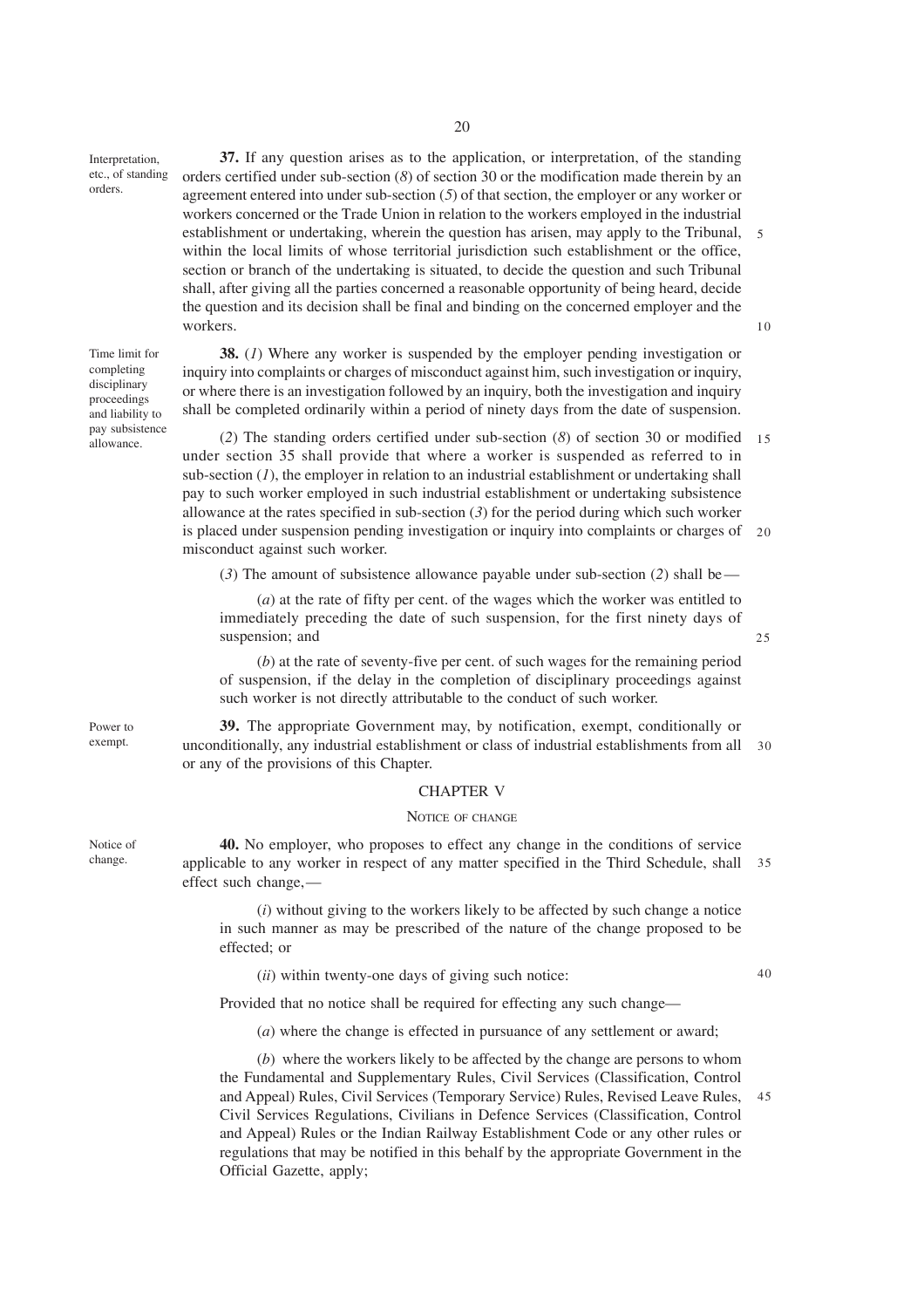(*c*) in case of emergent situation which requires change of shift or shift working, otherwise than in accordance with standing orders, in consultation with Grievance Redressal Committee;

(*d*) if such change is effected in accordance with the orders of the appropriate Government or in pursuance of any settlement or award.

**41.** Where the appropriate Government is of the opinion that the application of the provisions of section 40 to any class of industrial establishments or to any class of worker employed in any industrial establishment affect the employers in relation thereto so prejudicially that such application may cause serious repercussion on the industry concerned 10 and that public interest so requires, the appropriate Government may, by notification, direct

that the provisions of the said section shall not apply or shall apply, subject to such conditions as may be specified in the notification, to that class of industrial establishments or to that class of workers employed in any industrial establishment.

#### CHAPTER VI

#### VOLUNTARY REFERENCE OF DISPUTES TO ARBITRATION

**42.** (*1*) Where any industrial dispute exists or is apprehended and the employer and the workers agree to refer the dispute to arbitration, they may, by a written agreement, refer the dispute to arbitration, and the reference shall be to such person or persons as an arbitrator or arbitrators as may be specified in the arbitration agreement.

20

15

5

(*2*) Where an arbitration agreement provides for a reference of the dispute to an even number of arbitrators, the agreement shall provide for the appointment of another person as umpire who shall enter upon the reference, if the arbitrators are equally divided in their opinion, and the award of the umpire shall prevail and shall be deemed to be the arbitration award for the purposes of this Code.

(*3*) An arbitration agreement referred to in sub-section (*1*) shall be in such form and shall be signed by the parties thereto in such manner as may be prescribed. 25

(*4*) A copy of the arbitration agreement shall be forwarded to the appropriate Government and the conciliation officer.

(*5*) Where an industrial dispute has been referred to arbitration and the appropriate Government is satisfied that the persons making the reference represent the majority of 30 each party, the appropriate Government may issue a notification in such manner as may be prescribed; and when any such notification is issued, the employers and workers who are not parties to the arbitration agreement but are concerned in the dispute, shall be given an opportunity of presenting their case before the arbitrator or arbitrators:

#### Provided that — 35

(*i*) where such industrial dispute is the industrial dispute other than the termination of individual worker by way of discharge, dismissal, retrenchment or otherwise, the workers shall be represented before the arbitrator,—

(*a*) where there is negotiating union or negotiating council, by the negotiating union or negotiating council, as the case may be; or

(*b*) where there is no negotiating union or negotiating council, by the Trade Union; or

(*c*) where there is no Trade Union, by such representatives of the workers chosen in such manner as may be prescribed;

(*ii*) where such industrial dispute relates to termination of individual worker by way of discharge, dismissal, retrenchment or otherwise, the concerned workers shall be represented in person or through a representative authorised by him.

45

40

Power of appropriate Government to exempt.

reference of disputes to arbitration.

Voluntary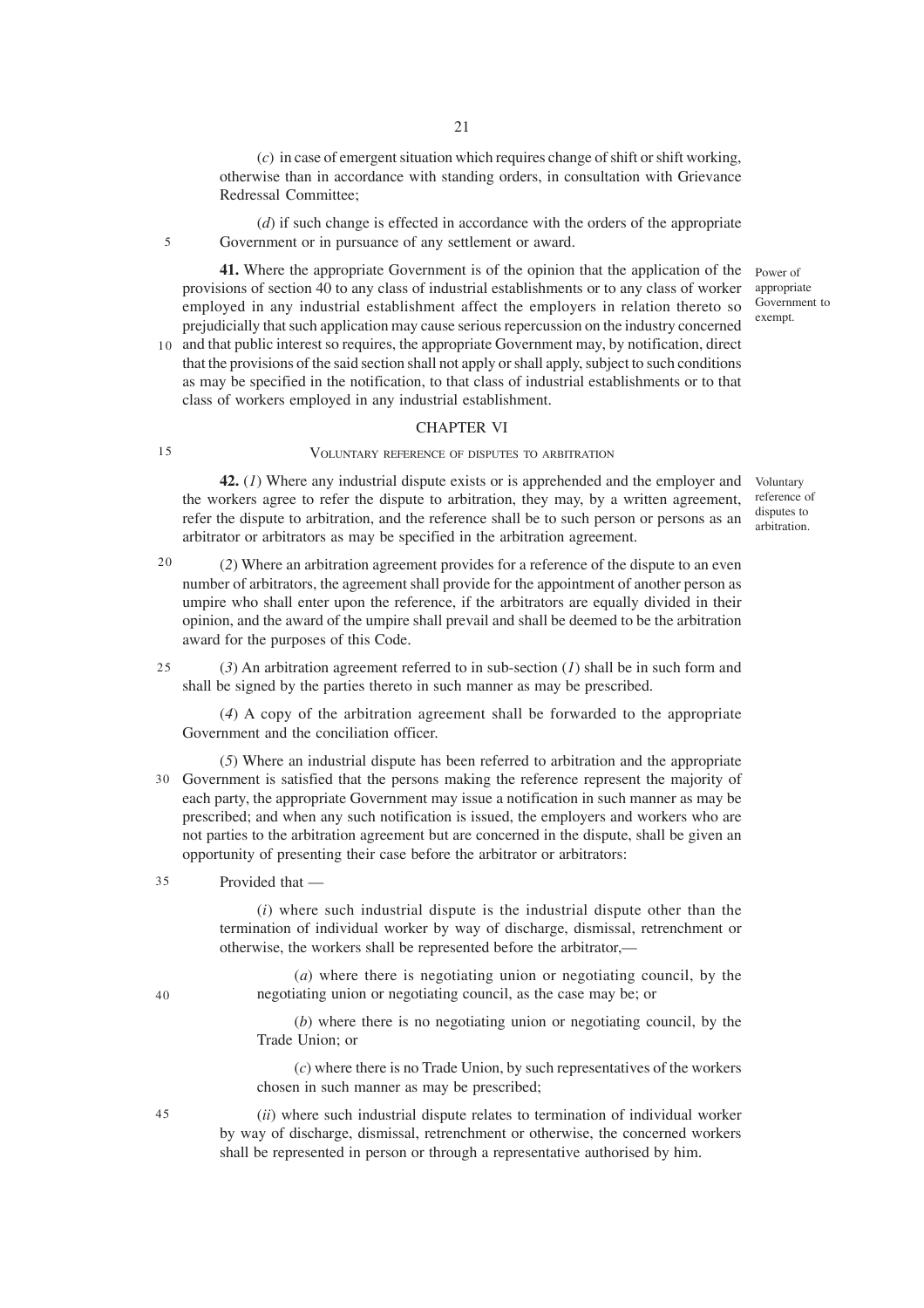(*6*) The arbitrator or arbitrators shall investigate the dispute and submit to the appropriate Government the arbitration award signed by the arbitrator or all the arbitrators, as the case may be.

(*7*) Where an industrial dispute has been referred to arbitration and a notification has been issued under sub-section (*5*), the appropriate Government may, by order, prohibit the continuance of any strike or lock-out in connection with such dispute which may be in existence on the date of the reference.

(*8*) Nothing in the Arbitration and Conciliation Act, 1996, shall apply to arbitrations 26 of 1996. under this section.

#### CHAPTER VII

#### MECHANISM FOR RESOLUTION OF INDUSTRIAL DISPUTES

**43.** (*1*) The appropriate Government may, by notification, appoint such number of persons, as it thinks fit to be conciliation officers, charged with the duty of mediating in and promoting the settlement of industrial disputes.

(*2*) A conciliation officer may be appointed for a specified area or for specified 15 industries in a specified area or for one or more specified industries and either permanently or for a limited period.

**44.** (*1*) The appropriate Government may, by notification, constitute one or more Industrial Tribunals for the adjudication of industrial disputes and for performing such other functions as may be assigned to them under this Code and the Tribunal so constituted by the Central Government shall also exercise the jurisdiction, powers and authority conferred on the Tribunal, as defined in clause (*m*) of section 2 of the Employees' Provident Funds and Miscellaneous Provisions Act, 1952 by or under that Act.  $20$ 

(*2*) Every Industrial Tribunal shall consist of two members to be appointed by the appropriate Government out of whom one shall be a Judicial Member and the other, an 25 Administrative Member.

(*3*) A bench of the Tribunal shall consist of a Judicial Member and an Administrative Member or single Judicial Member or single Administrative Member.

(*4*) The qualifications for appointment, method of recruitment, term of office, salaries and allowances, resignation, removal and the other terms of conditions of service of the Judicial Member and the Administrative Member of the Tribunal constituted by the Central Government shall be in accordance with the rules made under section 184 of the Finance Act, 2017: 7 of 2017. 30

Provided that a person who has held a post below the rank of Joint Secretary to the Government of India or an equivalent rank in the Central Government or a State Government, shall not be eligible to be appointed as an Administrative Member of the Tribunal. 35

(*5*) The term of office of the Judicial Member and the Administrative Member of a Tribunal constituted by the State Government under sub-section (*1*), their salaries and allowances, resignation, removal and other terms and conditions of service shall be such 40 as may be prescribed by the State Government.

(*6*) The salary and allowances and the terms and conditions of service of the Judicial Member or Administrative Member referred to in sub-section (*2*) and appointed by a State Government shall not be varied to his disadvantage after his appointment.

(*7*) The procedure of the Tribunal (including distribution of cases in the benches of 45the Tribunal) shall be such as may be prescribed, provided a bench consisting of a Judicial Member and an Administrative Member shall entertain and decide the cases only relating  $t_0$ —

(*a*) the application and interpretation of standing order;

Industrial Tribunal.

Conciliation officers.

19 of 1952.

10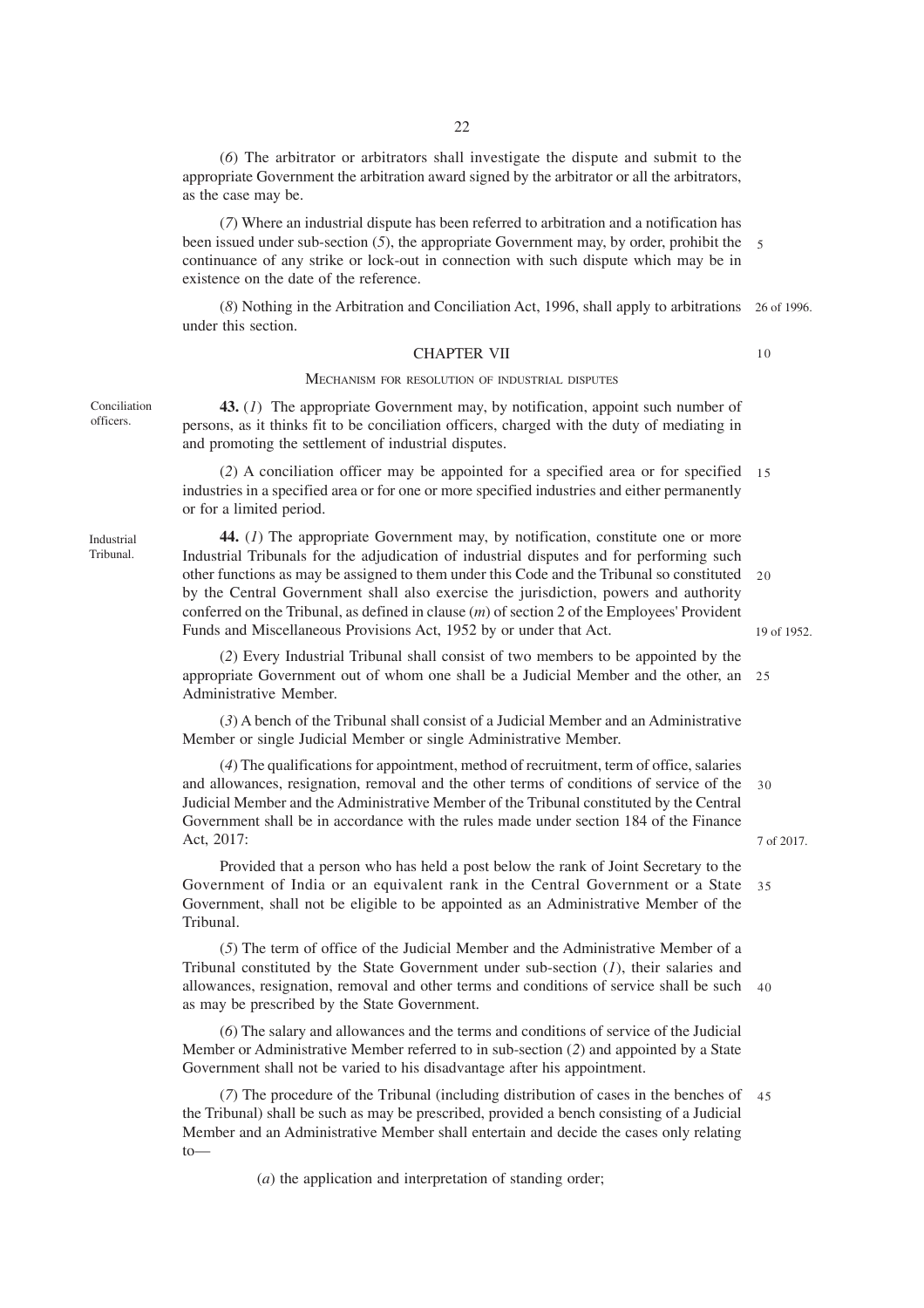(*b*) discharge or dismissal of workmen including reinstatement of, or grant of relief to, workmen dismissed;

(*c*) illegality or otherwise of a strike or lockout;

(*d*) retrenchment of workmen and closure of establishment; and

5

(*e*) Trade Union disputes,

and the remaining cases shall be entertained and decided by the bench of the Tribunal consisting either a Judicial Member or an Administrative Member of the Tribunal.

(*8*) The Judicial Member shall preside over the Tribunal where the bench of the Tribunal consists of one Judicial Member and one Administrative Member.

(*9*) If, for any reason, a vacancy (other than a temporary absence) occurs in a National Industrial Tribunal or a Tribunal, then, such vacancy shall be filled up in such manner as may be prescribed, without prejudice to the provisions of sub-section (*4*), or sub-section (*5*), as the case may be and the proceeding shall be continued before such National Industrial Tribunal or Tribunal, as the case may be, from the stage at which the vacancy is filled. 10

(*10*) The appropriate Government may provide such number of officers and other staff as it thinks fit in consultation with the Judicial Member of the Tribunal which may be required for the due discharge of the functioning of the Tribunal. 15

**45.** No notification of the appropriate Government appointing any person as a Judicial Member or an Administrative Member of a Tribunal shall be called in question in any manner; and no act or proceeding before the Tribunal shall be called in question in any 20 manner on the ground mainly of the existence of any vacancy in, or defect in the constitution of such Tribunal.

**46.** (1) The Central Government may, by notification, constitute one or more National National Industrial Tribunals for the adjudication of industrial disputes which, in the opinion of the Central Government, involve questions of national importance or are of such a nature that 25 industrial establishments situated in more than one State are likely to be interested in, or affected by, such disputes.

(*2*) A National Industrial Tribunal shall consist of two members to be appointed by the Central Government out of whom one shall be a Judicial Member and the other, an Administrative Member. 30

(*3*) A person shall not be qualified for appointment as the Judicial Member of a National Industrial Tribunal unless he is, or has been, a Judge of a High Court.

(*4*) A person shall not be qualified for appointment as Administrative Member of a National Industrial Tribunal unless, he is or has been Secretary to the Government of India or holding an equivalent rank in the Central Government or State Government, having adequate experience of handling the labour related matters. 35

(*5*) The Judicial Member shall preside over a National Industrial Tribunal.

(*6*) The procedure of selection of Judicial Member and Administrative Member of the National Industrial Tribunal, their salaries, allowances and other terms and conditions of service shall be such as may be prescribed. 40

(*7*) The Central Government may provide such number of officers and other staff as it thinks fit in consultation with the Judicial Member of the National Industrial Tribunal which may be required for the due discharge of the functioning of the National Industrial Tribunal.

**47.** (*1*) The decision of a Tribunal or a National Industrial Tribunal, as the case may be, shall be by consensus of the members.

Decision of Tribunal or National Industrial Tribunal.

Finality of constitution of Tribunal.

Industrial Tribunal.

 $\overline{45}$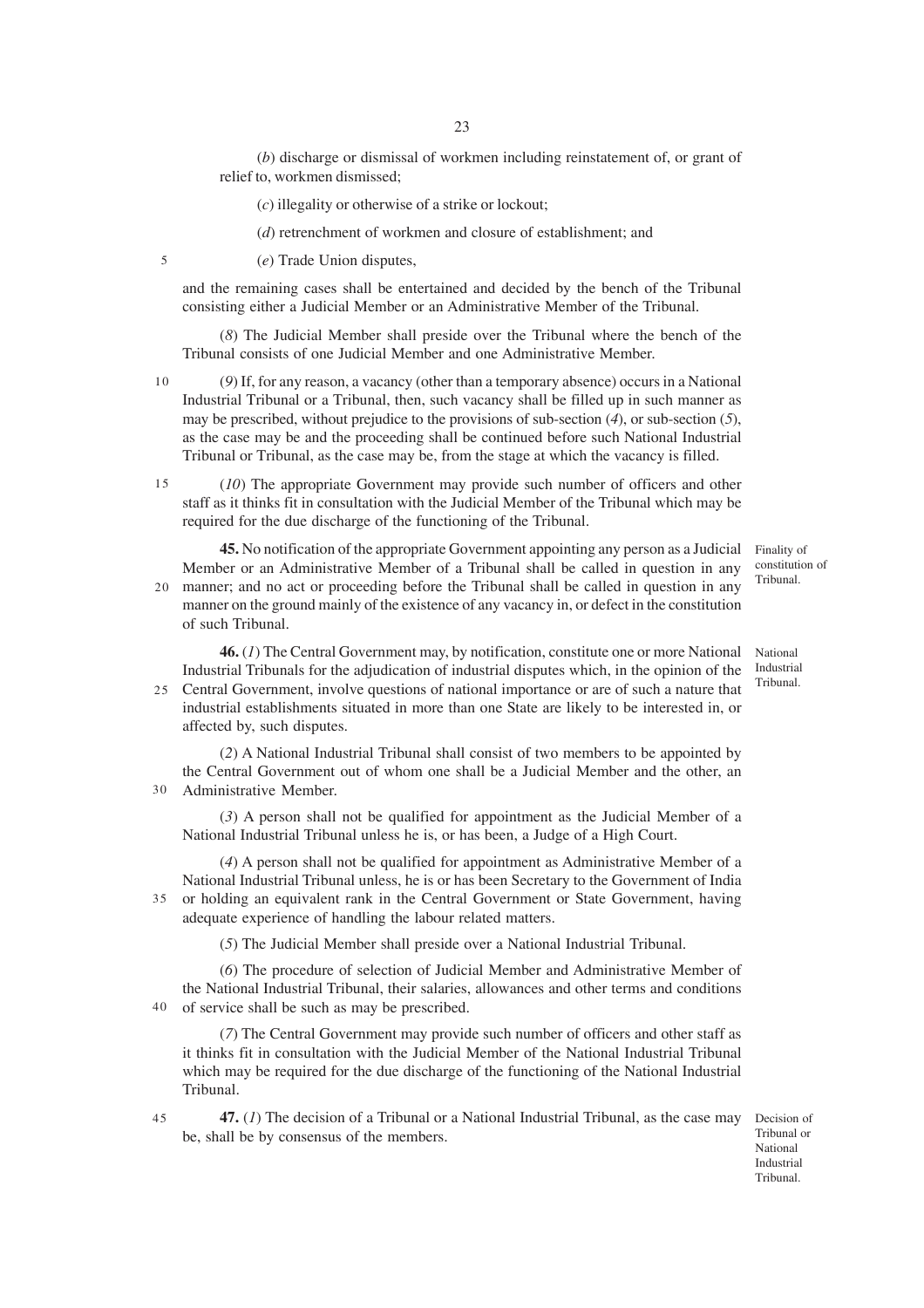(*2*) If the members of a Tribunal or a National Industrial Tribunal differ in opinion on any point, they shall state the point or points on which they differ, and make a reference to the appropriate Government.

(*3*) The appropriate Government shall, on receipt of a reference made under sub-section (2), appoint a Judicial Member of other Tribunal or a National Industrial Tribunal, 5 who shall hear the point or points himself and such point or points shall be decided according to the majority of the members of a Tribunal or a National Industrial Tribunal, as the case may be, who have first heard the case, including the Judicial Member of the other Tribunal who heard the case thereafter.

**48.** No person shall be appointed to, or continue in, the office of the member of a 10 Tribunal or National Industrial Tribunal, respectively, if—

(*a*) he is not an independent person; or

(*b*) he has attained the age of sixty-five years.

*Explanation.*— For the purposes of this section "independent person" means a person who is unconnected with the industrial dispute referred to a Tribunal or National Industrial 15 Tribunal or with any industry directly affected by such dispute.

**49.** (*1*) Subject to the provisions of this Code and the rules that may be made in this behalf, an arbitrator, conciliation officer, Tribunal or National Industrial Tribunal shall follow such procedure as the arbitrator, conciliation officer, Tribunal or National Industrial Tribunal may deem fit.

(*2*) A conciliation officer or an officer authorised in this behalf by the Tribunal or National Industrial Tribunal may, for the purpose of inquiry into any existing or apprehended industrial dispute, after giving reasonable notice, enter the premises occupied by any establishment to which the dispute relates.

(*3*) The conciliation officer, Tribunal and National Industrial Tribunal shall have the 25 same powers as are vested in a civil court under the Code of Civil Procedure, 1908, when 5 of 1908. trying a suit, in respect of the following matters, namely: —

(*a*) enforcing the attendance of any person and examining him on oath;

(*b*) compelling the production of documents and material objects;

(*c*) issuing commissions for the examination of witnesses;

(*d*) in respect of such other matters as may be prescribed,

and every inquiry or investigation by Tribunal or National Industrial Tribunal, shall be deemed to be a judicial proceeding within the meaning of sections 193 and 228 of the Indian Penal Code.

(*4*) A conciliation officer may enforce the attendance of any person for the purpose of 35 examination of such person or call for and inspect any document which he has ground for considering to be relevant to the industrial dispute or to be necessary for the purpose of verifying the implementation of any award or carrying out any other duty imposed on him under this Code, and for the aforesaid purposes, the conciliation officer shall have the same powers as are vested in a civil court under the Code of Civil Procedure, 1908, in respect of enforcing the attendance of any person and examining him or of compelling the production of documents.

(*5*) The appropriate Government may, if it so thinks fit, appoint one or more persons having special knowledge of the matter under consideration as assessors or experts to advise a Tribunal or National Industrial Tribunal, as the case may be, in respect of any proceeding before either of the said Tribunals. 45

(*6*) All conciliation officers and the members of a Tribunal or National Industrial Tribunal shall be deemed to be public servants within the meaning of section 21 of the Indian Penal Code.

(*7*) Subject to any rules made under this Code, the costs of, and incidental to, any 45proceeding before a Tribunal or National Industrial Tribunal shall be in the discretion of

of Tribunal and National Industrial Tribunal.

Disqualifications for members

Procedure and powers of arbitrator, conciliation officer, Tribunal and National Industrial Tribunal.

45 of 1860.

30

 $20$ 

5 of 1908. 40

45 of 1860.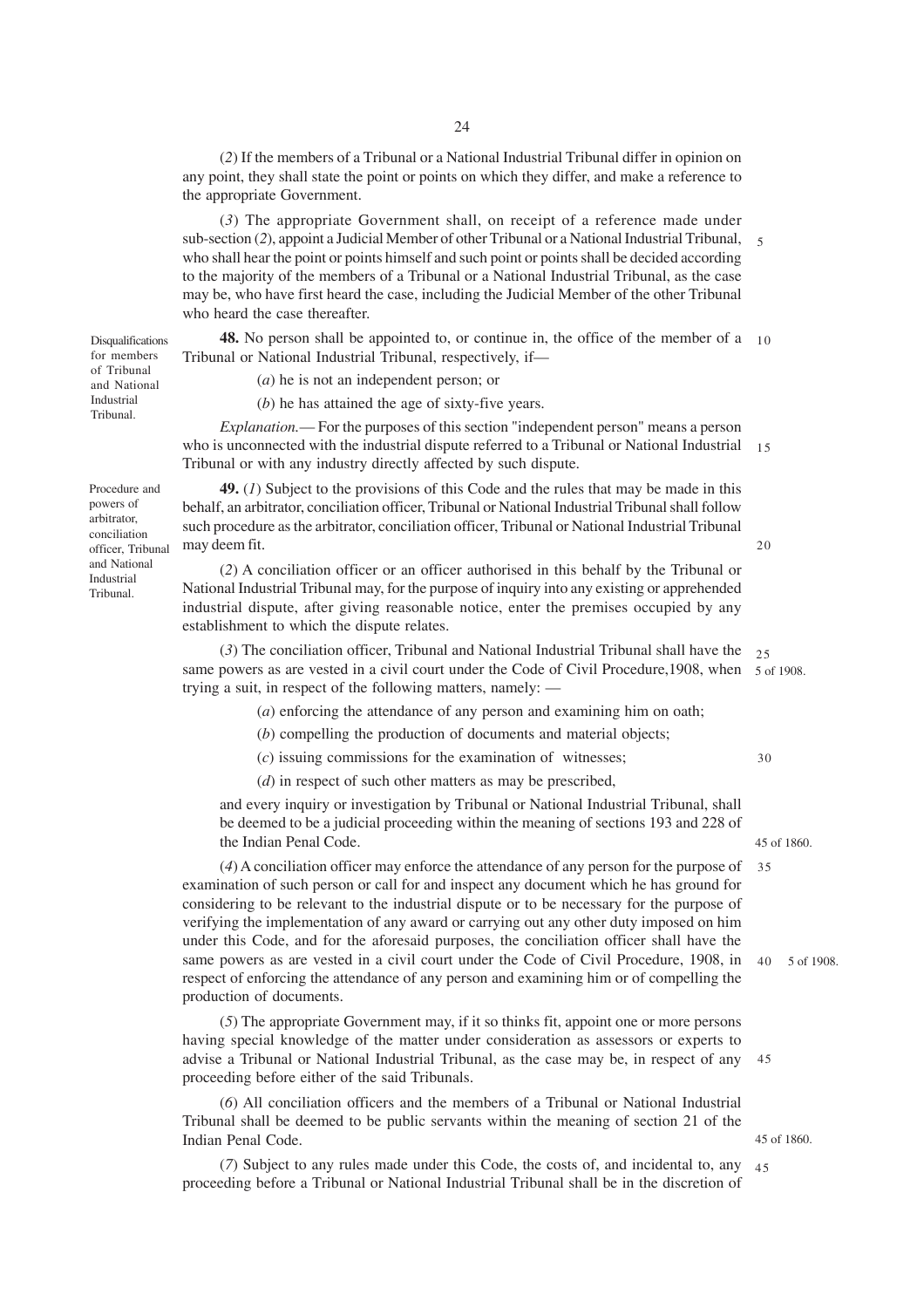that Tribunal or National Industrial Tribunal and the Tribunal or National Industrial Tribunal, as the case may be, shall have full powers to determine by and to whom and to what extent and subject to what conditions, if any, such costs are to be paid, and to give all necessary directions for the purposes aforesaid and such costs may, on application made to the appropriate Government by the person entitled, be recovered by that Government in the same manner as an arrear of land revenue.

(*8*) Every Tribunal or National Industrial Tribunal shall be deemed to be civil court for the purposes of sections 345, 346, and 348 of the Code of Criminal Procedure, 1973.

(*9*) Every award made, order issued or settlement arrived at by or before a Tribunal or a National Industrial Tribunal shall be executed in accordance with the procedure laid down 10

5 of 1908.

2 of 1974.

5

for execution of orders and decree of a civil court under Order XXI of the Code of Civil Procedure, 1908 and for that purpose such Tribunal or National Industrial Tribunal shall be deemed to be a civil court.

- **50.** (*1*) Where the application under sub-section (*6*) of section 53 relating to an 15 industrial dispute involving discharge or dismissal or otherwise termination of a worker has been made to a Tribunal or has been referred to a National Industrial Tribunal for adjudication, and, in the course of adjudication proceedings, the Tribunal or National Industrial Tribunal, as the case may be, is satisfied that the order of discharge or dismissal or otherwise termination was not justified, it may, by its award, set aside the order of 20 discharge or dismissal or termination and direct reinstatement of the worker on such terms and conditions, if any, as it thinks fit, or give such other relief to the worker including the award of any lesser punishment in lieu of discharge or dismissal or otherwise termination,
- as the circumstances of the case may require. (*2*) A Tribunal or National Industrial Tribunal, as the case may be, may, in the interest of justice, grant such interim relief to the worker referred to in sub-section  $(1)$  during the pendency of the industrial dispute as the circumstances of the case may require: 25

Provided that in any proceeding under this sub-section the Tribunal or National Industrial Tribunal, as the case may be, shall rely only on the materials on record and shall not take any fresh evidence in relation to the matter.

- **51.** (1) On and from the date of commencement of this Code, the cases pending Transfer of immediately before such commencement— 30
	- (*a*) in the Labour Court and the Tribunal constituted under the Industrial Disputes Act, 1947, shall be transferred to the Tribunal having corresponding jurisdiction under this Code;
	- (*b*) in the National Tribunal constituted under the Industrial Disputes Act, 1947 shall be transferred to the National Industrial Tribunal having corresponding jurisdiction under this Code.

(*2*) The cases transferred under sub-section (*1*) to the Tribunal or the National Industrial Tribunal shall be dealt with de novo or from the stage at which they were pending before such transfer, as it may deem fit. 40

14 of 1947.

14 of 1947.

14 of 1947. 35

- **52.** A presiding officer of a Labour Court or Tribunal or, as the case may be, National Tribunal, constituted under the Industrial Disputes Act, 1947, holding office as such immediately before the commencement of this Code and is qualified to be appointed under this Code , shall be the Judicial Member of the Tribunal or, as the case may be, the Judicial Member of the National Industrial Tribunal, and shall continue as such for the remaining 45
	- period of his office.

**53.** (*1*) Where any industrial dispute exists or is apprehended or a notice under section 62 has been given, the conciliation officer shall, hold conciliation proceedings in such manner as may be prescribed:

50

Provided that the conciliation officer shall not hold any such proceedings relating to the industrial dispute after two years from the date on which such industrial dispute arose.

Powers of Tribunal and National Industrial Tribunal to give appropriate relief in case of discharge or dismissal of worker.

pending cases.

Adjustment of services of presiding officers under repealed Act.

Conciliation and adjudication of dispute.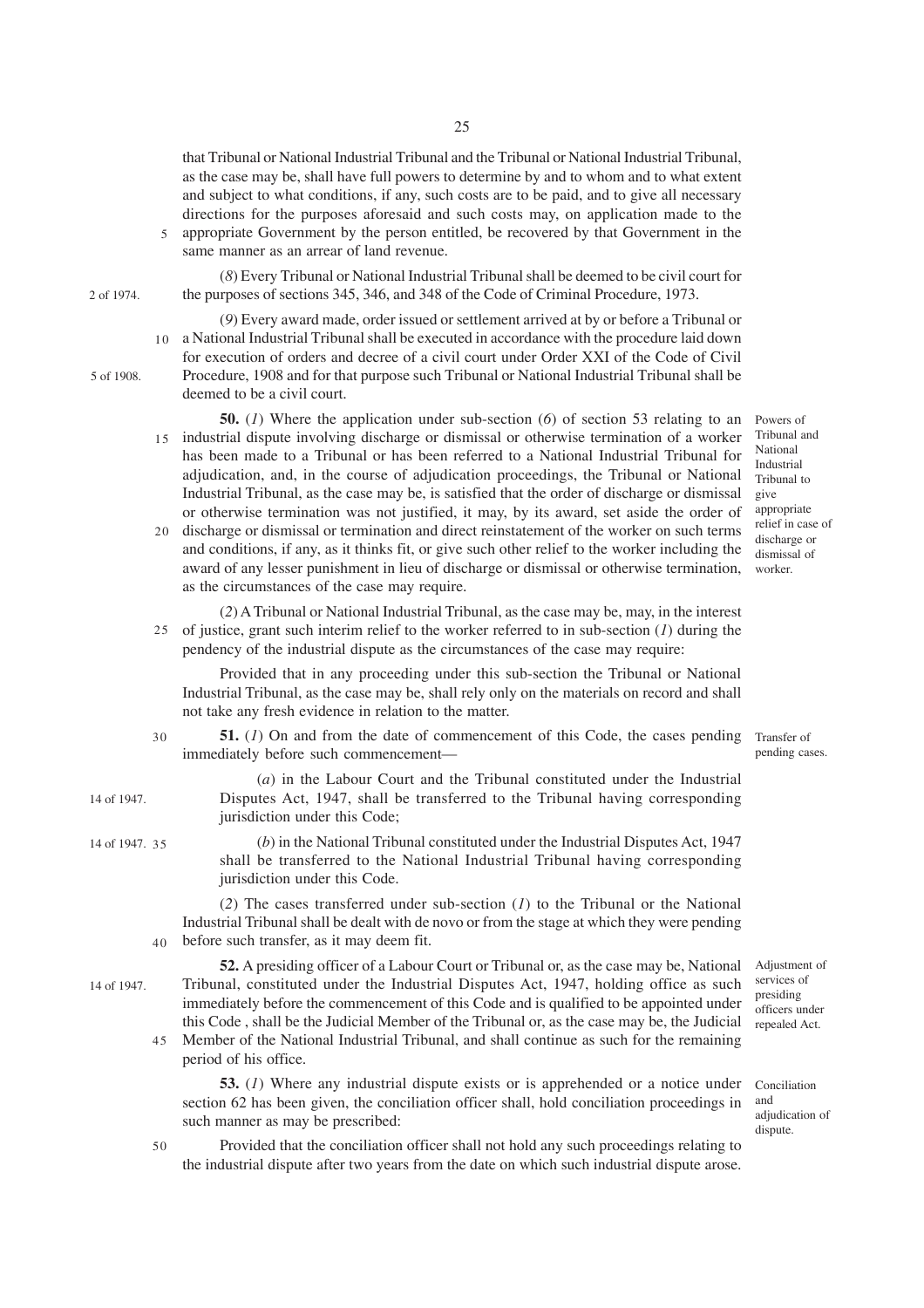(*2*) The conciliation officer shall, for the purpose of bringing about a settlement of the dispute, without delay, investigate the dispute and all matters affecting the merits and right settlement thereof and may do all such things as he thinks fit for the purpose of inducing the parties to come to a fair and amicable settlement of the dispute.

(*3*) If a settlement of the dispute or of any of the matters in dispute is arrived at in the 5 course of the conciliation proceedings, the conciliation officer shall send a report thereof to the appropriate Government or an officer authorised in this behalf by the appropriate Government together with a memorandum of the settlement signed by the parties to the dispute.

(*4*) If no such settlement is arrived at, the conciliation officer shall, as soon as 10 practicable, after the close of the investigation, send to the concerned parties and to the appropriate Government a full report, in the electronic or other form as may be prescribed, setting forth the steps taken by him for ascertaining the facts and circumstances relating to the dispute and for bringing about a settlement thereof, together with a full statement of such facts and circumstances, and the reasons on account of which, in his opinion, a 15 settlement could not be arrived at.

(*5*) Notwithstanding anything contained in sub-section (*4*), the conciliation officer shall send the report to the concerned parties and the appropriate Government within forty-five days of the commencement of the conciliation proceedings or within such shorter period as may be fixed by the appropriate Government:

Provided that where a conciliation officer receives notice under section 62, he shall send the report to the concerned parties and to the appropriate Government within fourteen days of the commencement of the conciliation proceedings:

Provided further that subject to the approval of the conciliation officer, the time may be extended by such period as may be agreed upon in writing by the concerned parties to 25 the dispute.

(*6*) Any concerned party may make application in the prescribed form to the Tribunal in the matters not settled by the conciliation officer under this section within ninety days from the date on which the report under sub-section (*4*) is received to the concerned party and the Tribunal shall decide such application in the prescribed manner.

 $30$ 

 $20$ 

**54.** (*1*) The Central Government may refer an industrial dispute to a National Industrial Tribunal which in the opinion of such Government involves question of national importance or is of such a nature that industrial establishments situated in more than one State are likely to be interested in, or affected by such industrial dispute.

(*2*) Where an industrial dispute has been referred under sub-section (*1*) or transferred 35 under section 92 by the Central Government to a National Industrial Tribunal for adjudication, it shall hold its proceedings expeditiously and shall, within the period specified in the order referring or transferring such industrial dispute or further period extended by the Central Government, submit its award to that Government.

**55.** (*1*) The award of—

40

(*i*) a Tribunal delivered by a bench consisting of a Judicial Member and an Administrative Member or a single Judicial Member or a single Administrative Member; or

(*ii*) a National Industrial Tribunal,

shall be in writing and shall be signed electronically or otherwise, as the case may be, by 45both the Judicial Member and the Administrative Member or either by the Judicial Member or the Administrative Member by whom the award is delivered.

Reference to and functions of National Industrial Tribunal.

Form of award,

communication

commencement.

its

and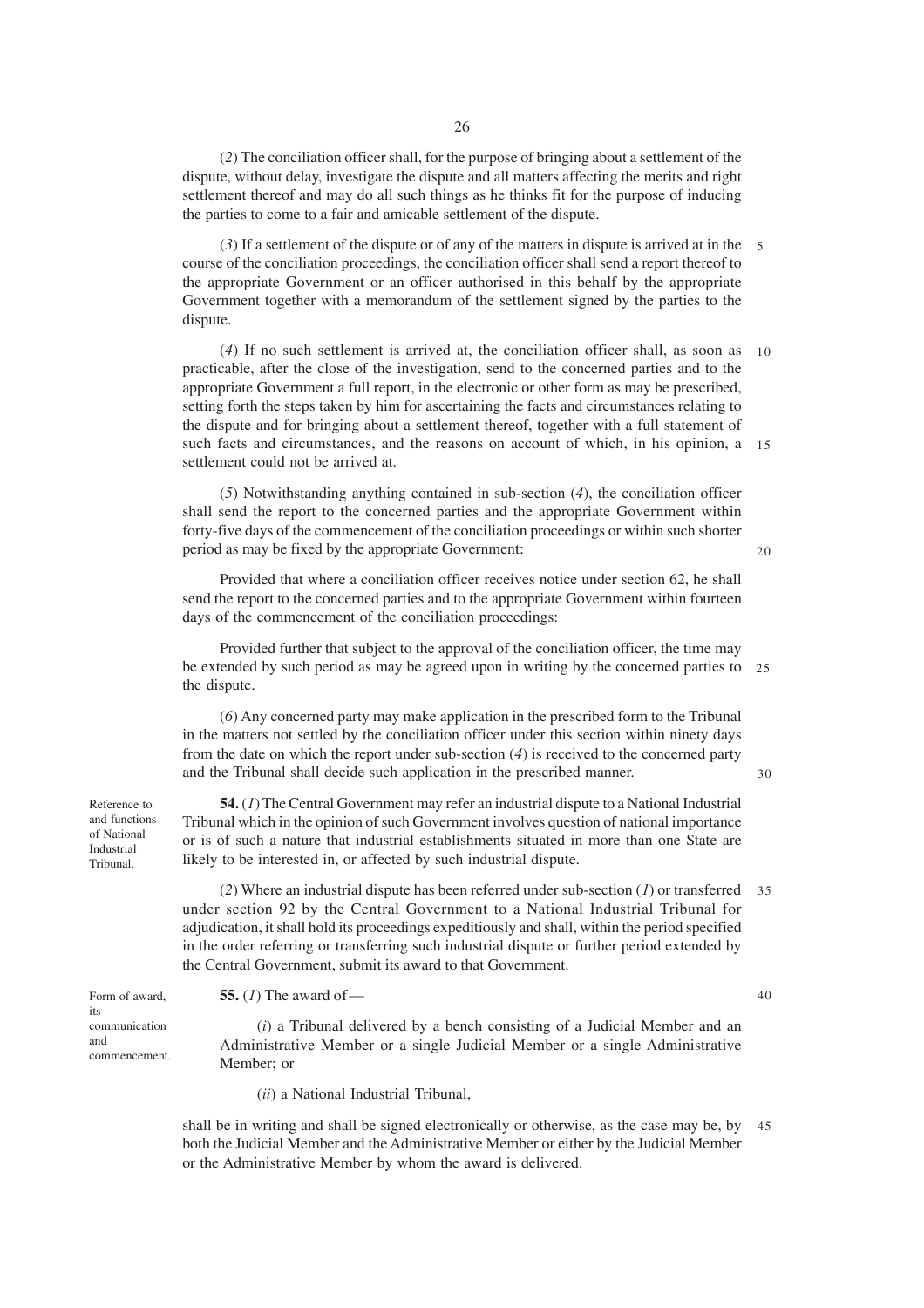(*2*) Every arbitration award and every award of Tribunal or National Industrial Tribunal shall be communicated to the parties concerned and the appropriate Government.

(*3*) An award made under this Code shall become enforceable on the expiry of thirty days from the date of its communication under sub-section (*2*):

Provided that— 5

> (*a*) if the appropriate Government is of the opinion in any case, where the award has been given by a Tribunal in relation to an industrial dispute to which it is a party; or

(*b*) if the Central Government is of opinion in any case, where the award has been given by a National Industrial Tribunal,

that it will be inexpedient on public grounds affecting national economy or social justice to give effect to the whole or any part of the award, the appropriate Government, or as the case may be, the Central Government may, by notification, declare that the award shall not become enforceable on the expiry of the said period of thirty days.

(*4*) Where any declaration has been made in relation to an award under the proviso to sub-section (*3*), the appropriate Government or the Central Government, as the case may be, may, within ninety days from the date of communication of the award under sub-section (*2*), make an order rejecting or modifying the award, and shall, on the first available opportunity, lay the award together with a copy of the order before the Legislature  $15$ 

20 of the State, if the order has been made by a State Government, or before Parliament, if the order has been made by the Central Government.

(*5*) Where any award as rejected or modified by an order made under sub-section (*4*) is laid before the Legislature of a State or before Parliament, such award shall become enforceable on the expiry of fifteen days from the date on which it is so laid; and where no order under sub-section (*4*) is made in pursuance of a declaration under the proviso to 25 sub-section (*3*), the award shall become enforceable on the expiry of the period of ninety days referred to in sub-section (*4*).

(*6*) Subject to the provisions of sub-section (*3*) and sub-section (*5*) regarding the enforceability of an award, the award shall come into operation with effect from such date as may be specified therein, but where no date is so specified, it shall come into operation on 30 the date when the award becomes enforceable under sub-section (*3*) or sub-section (*5*), as the case may be.

**56.** Where in any case, a Tribunal or a National Industrial Tribunal by its award directs reinstatement of any worker and the employer prefers any proceedings against such award in a High Court or the Supreme Court, the employer shall be liable to pay such worker, during the period of pendency of such proceedings in the High Court or the Supreme Court, full wages last drawn by him, inclusive of any maintenance allowance admissible to him under any rule if the worker had not been employed in any establishment during such period and an affidavit by such worker had been filed to that effect in such Court: 35

Provided that where it is proved to the satisfaction of the High Court or the Supreme Court that such worker had been employed and had been receiving adequate remuneration during any such period or part thereof, the Court shall order that no wages shall be payable under this section for such period or part, as the case may be. 40

**57.** (*1*) A settlement arrived at by agreement between the employer and worker otherwise than in the course of conciliation proceeding shall be binding on the parties to the agreement. 45

Persons on whom settlements and awards are binding.

(*2*) Subject to the provisions of sub-section (*3*), an arbitration award which has become enforceable shall be binding on the parties to the agreement who referred the dispute to arbitration.

Payment of full wages to worker pending proceedings in higher Courts.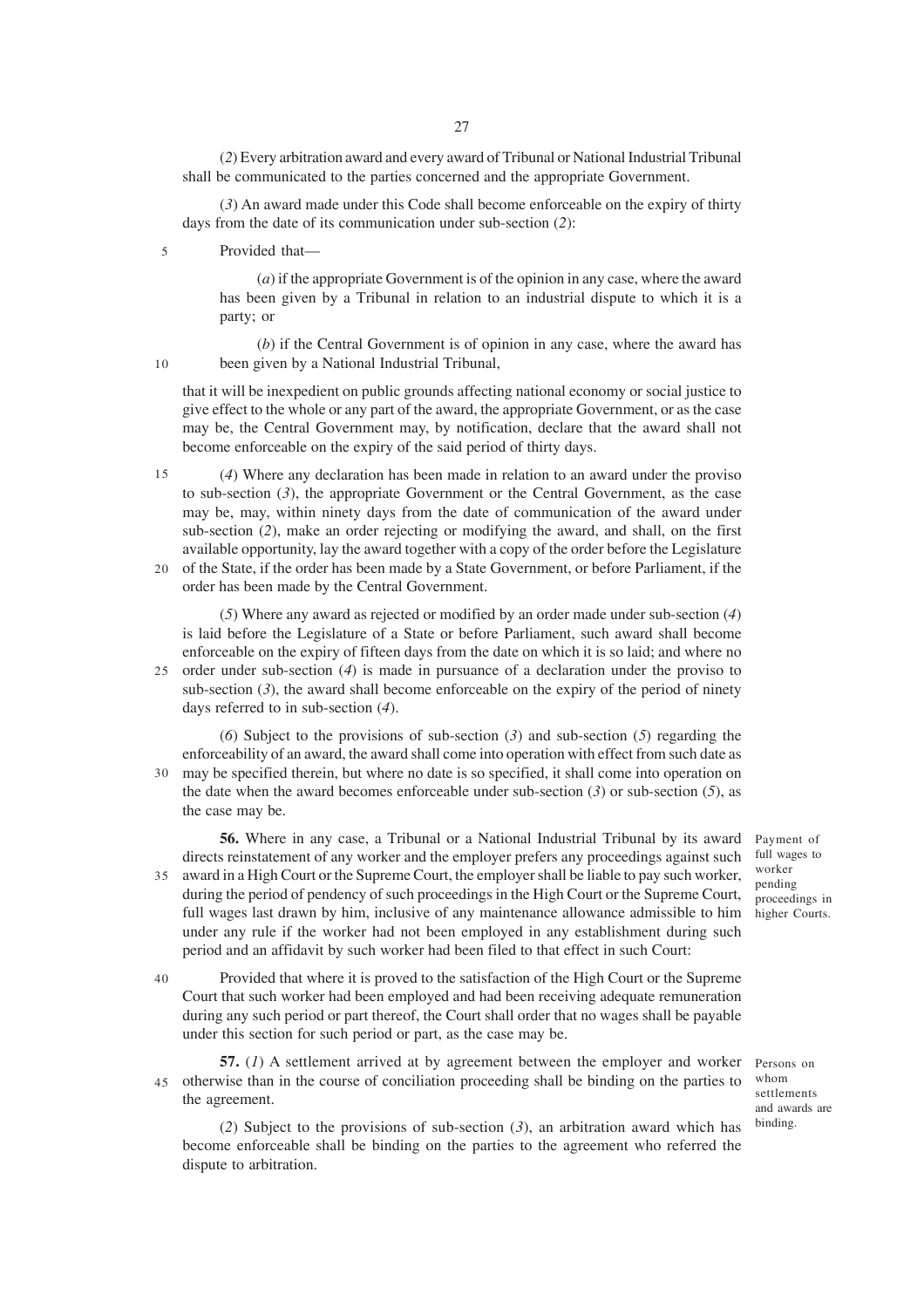(*3*) A settlement arrived at in the course of conciliation proceedings under this Code or an arbitration or an award of a Tribunal or National Industrial Tribunal which has become enforceable shall be binding on—

(*a*) all parties to the industrial dispute;

(*b*) all other parties summoned to appear in the proceedings as parties to the 5 dispute, unless the arbitrator, Tribunal or National Industrial Tribunal, as the case may be, records the opinion that they were so summoned without proper cause;

(*c*) where a party referred to in clause (*a*) or clause (*b*) is an employer, his heirs, successors or assigns in respect of the establishment to which the dispute relates;

(*d*) where a party referred to in clause (*a*) or clause (*b*) is composed of workers, 10 all persons who were employed in the establishment or part of the establishment, as the case may be, to which the dispute relates on the date of the dispute and all persons who subsequently become employed in that establishment or part.

**58.** (*1*) A settlement shall come into operation on such date as is agreed upon by the parties to the dispute, and if no date is agreed upon, on the date on which the memorandum 15 of the settlement is signed by the parties to the dispute.

(*2*) Such settlement shall be binding for such period as is agreed upon by the parties, and if no such period is agreed upon, for a period of six months from the date on which the memorandum of settlement is signed by the parties to the dispute, and shall continue to be binding on the parties after the expiry of the period aforesaid, until the expiry of sixty days 20 from the date on which a notice in writing of an intention to terminate the settlement is given by one of the parties to the other party or parties to the settlement.

(*3*) An award shall, subject to the provisions of this section, remain in operation for a period of one year from the date on which the award becomes enforceable under section 55:

Provided that the appropriate Government may reduce the said period and fix such 25 period as it thinks fit:

Provided further that the appropriate Government may, before expiry of the said period, extend the period of operation by any period not exceeding one year at a time as it thinks fit so, however, that the total period of operation of any award does not exceed three years from the date on which it came into operation.

30

(*4*) Where the appropriate Government, whether of its own motion or on the application of any party bound by the award, considers that since the award was made, there has been a material change in the circumstances on which it was based, the appropriate Government may refer the award or part of it to the Tribunal, if the award is made by the Tribunal for decision whether the period of operation should not, by reason of such change, be shortened 35 and the decision of the Tribunal on such reference shall be final.

(*5*) Nothing contained in sub-section (*3*) shall apply to any award which by its nature, terms or other circumstances does not impose, after it has been given effect to, any continuing obligation on the parties bound by the award.

(*6*) Notwithstanding the expiry of the period of operation under sub-section (*3*), the 40 award shall continue to be binding on the parties until a period of sixty days has elapsed from the date on which notice is given by any party bound by the award to the other party or parties intimating its intention to terminate the award.

(*7*) No notice given under sub-section (*2*) or sub-section (*6*) shall have effect, unless it is given by a party representing the majority of persons bound by the settlement or award, 45as the case may be.

Period of operation of settlements and awards.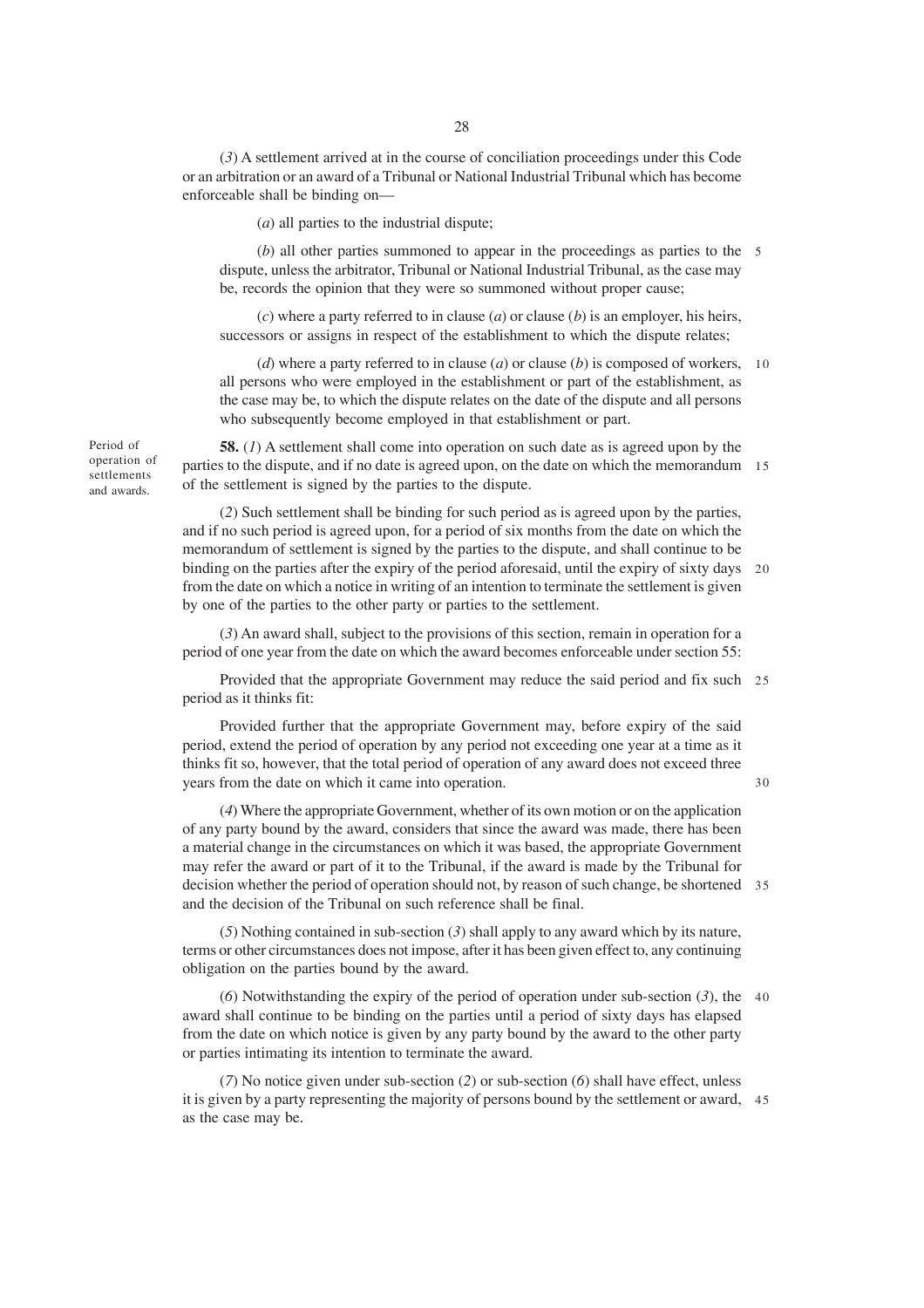**59.** (*1*) Where any money is due to a worker from an employer under a settlement or an award or under the provisions of Chapter IX or Chapter X, the worker himself or any other person authorised by him in writing in this behalf, or, in the case of the death of the worker, his assignee or heirs may, without prejudice to any other mode of recovery, make an

application to the appropriate Government for the recovery of the money due to him, and if the appropriate Government is satisfied that any money is so due, it shall issue a certificate for that amount to the Collector who shall proceed to recover the same in the same manner as an arrear of land revenue: 5

Provided that every such application shall be made within one year from the date on which the money became due to the worker from the employer: 10

Provided further that any such application may be entertained after the expiry of the said period of one year, if the appropriate Government is satisfied that the applicant had sufficient cause for not making the application within the said period.

(*2*) Where any worker is entitled to receive from the employer any money or any 15 benefit which is capable of being computed in terms of money and if any question arises as to the amount of money due or as to the amount at which such benefit should be computed, then the question may, subject to any rules that may be made under this Code, be decided by such Tribunal as may be specified in this behalf by the appropriate Government within a period not exceeding three months:

Provided that where the Tribunal considers it necessary or expedient so to do, it may, for reasons to be recorded in writing, extend such period by such further period as it may think fit.  $20$ 

(*3*) For the purposes of computing the money value of a benefit referred to in sub-section (*2*), the Tribunal may, if it so thinks fit, appoint a Commissioner who shall, after 25 taking such evidence as may be necessary, submit a report to the Tribunal and the Tribunal shall determine the amount after considering the report of the Commissioner and other circumstances of the case.

(*4*) The decision of the Tribunal shall be forwarded by it to the appropriate Government and any amount found due by the Tribunal may be recovered in the manner provided for in sub-section (*1*). 30

(*5*) Where workers employed under the same employer are entitled to receive from him any money or any benefit capable of being computed in terms of money, then, subject to such rules as may be made in this behalf, a single application for the recovery of the amount due may be made on behalf of or in respect of any number of such workers.

**60.** (*1*) A conciliation proceeding shall be deemed to have commenced on the date on which the first meeting is held by the conciliation officer in an industrial dispute after the receipt of the notice of strike or lock-out by the conciliation officer. 35

Commencement and conclusion of proceedings.

(*2*) A conciliation proceeding shall be deemed to have concluded—

(*a*) where a settlement is arrived at, when a memorandum of the settlement is signed by the parties to the dispute;

(*b*) where no settlement is arrived at, and failure of conciliation is recorded by the conciliation officer; or

(*c*) when a reference is made to a National Industrial Tribunal, under this Code, during the pendency of conciliation proceedings.

(*3*) Proceedings before an arbitrator or a Tribunal or a National Industrial Tribunal under this Code shall be deemed to have commenced on the date of filing application or appeal or on the date of reference of the dispute for arbitration or adjudication, as the case may be, and such proceedings shall be deemed to have concluded on the date on which the award becomes enforceable.

Recovery of money due from employer.

40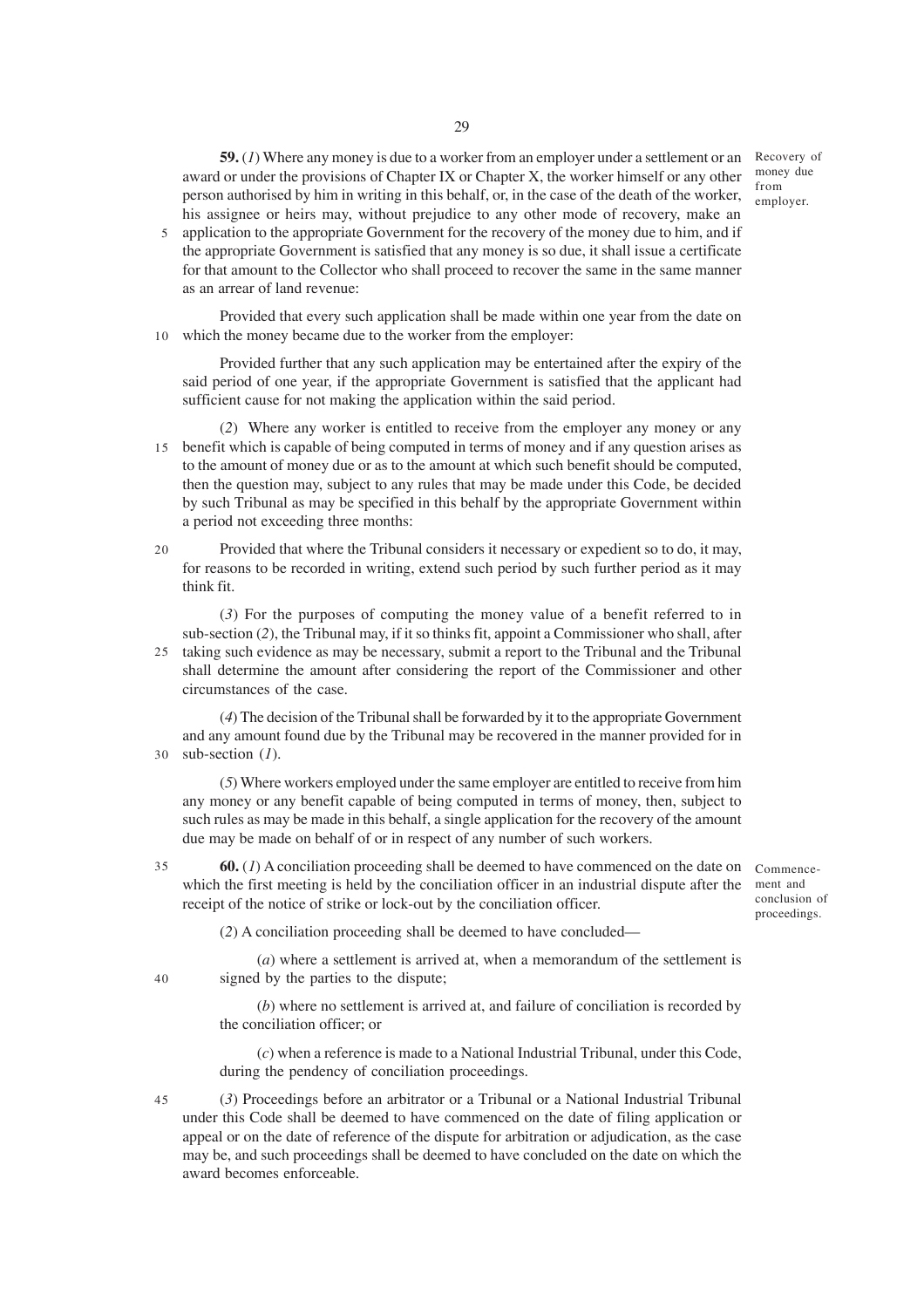Certain matters to be confidential.

kept

**61.** There shall not be included in any report or award under this Code, any information obtained by a conciliation officer, arbitrator, Tribunal or National Industrial Tribunal, in the course of any investigation or inquiry as to a Trade Union or as to any individual business (whether carried on by a person, firm or company) which is not available otherwise than through the evidence given before such conciliation officer, arbitrator, Tribunal, or National 5 Industrial Tribunal, if the Trade Union, person, firm or company, in question has made a request in writing to the conciliation officer, arbitrator, Tribunal or National Industrial Tribunal, as the case may be, that such information shall be treated as confidential; nor shall such conciliation officer, or the arbitrator, or the presiding officer of a Tribunal or a National Industrial Tribunal or any person present at or concerned in the proceedings disclose any such information without the consent in writing of the secretary of the Trade Union or the person, firm or company in question, as the case may be: 10

Provided that nothing contained in this section shall apply to a disclosure of any such information for the purposes of a prosecution under section 193 of the Indian Penal Code.

45 of 1860. 15

#### CHAPTER VIII

#### STRIKES AND LOCK-OUTS

**62.** (*1*) No person employed in an industrial establishment shall go on strike, in breach of contract— Prohibition of strikes and lock-outs.

> (*a*) without giving to the employer notice of strike, as hereinafter provided, 20 within sixty days before striking; or

(*b*) within fourteen days of giving such notice; or

(*c*) before the expiry of the date of strike specified in any such notice; or

(*d*) during the pendency of any conciliation proceedings before a conciliation officer and seven days after the conclusion of such proceedings; or

(*e*) during the pendency of proceedings before a Tribunal or a National Industrial Tribunal and sixty days, after the conclusion of such proceedings; or

(*f*) during the pendency of arbitration proceedings before an arbitrator and sixty days after the conclusion of such proceedings, where a notification has been issued under sub-section (*5*) of section 42; or

(*g*) during any period in which a settlement or award is in operation, in respect of any of the matters covered by the settlement or award.

(*2*) No employer of an industrial establishment shall lock-out any of his workers—

(*a*) without giving them notice of lock-out as hereinafter provided, within sixty days before locking-out; or

(*b*) within fourteen days of giving such notice; or

(*c*) before the expiry of the date of lock-out specified in any such notice as aforesaid; or

(*d*) during the pendency of any conciliation proceedings before a conciliation officer and seven days after the conclusion of such proceedings; or

(*e*) during the pendency of proceedings before a Tribunal or a National Industrial Tribunal and sixty days, after the conclusion of such proceedings; or

(*f*) during the pendency of arbitration proceedings before an arbitrator and sixty days after the conclusion of such proceedings, where a notification has been issued under sub-section (*5*) of section 42; or

25

30

35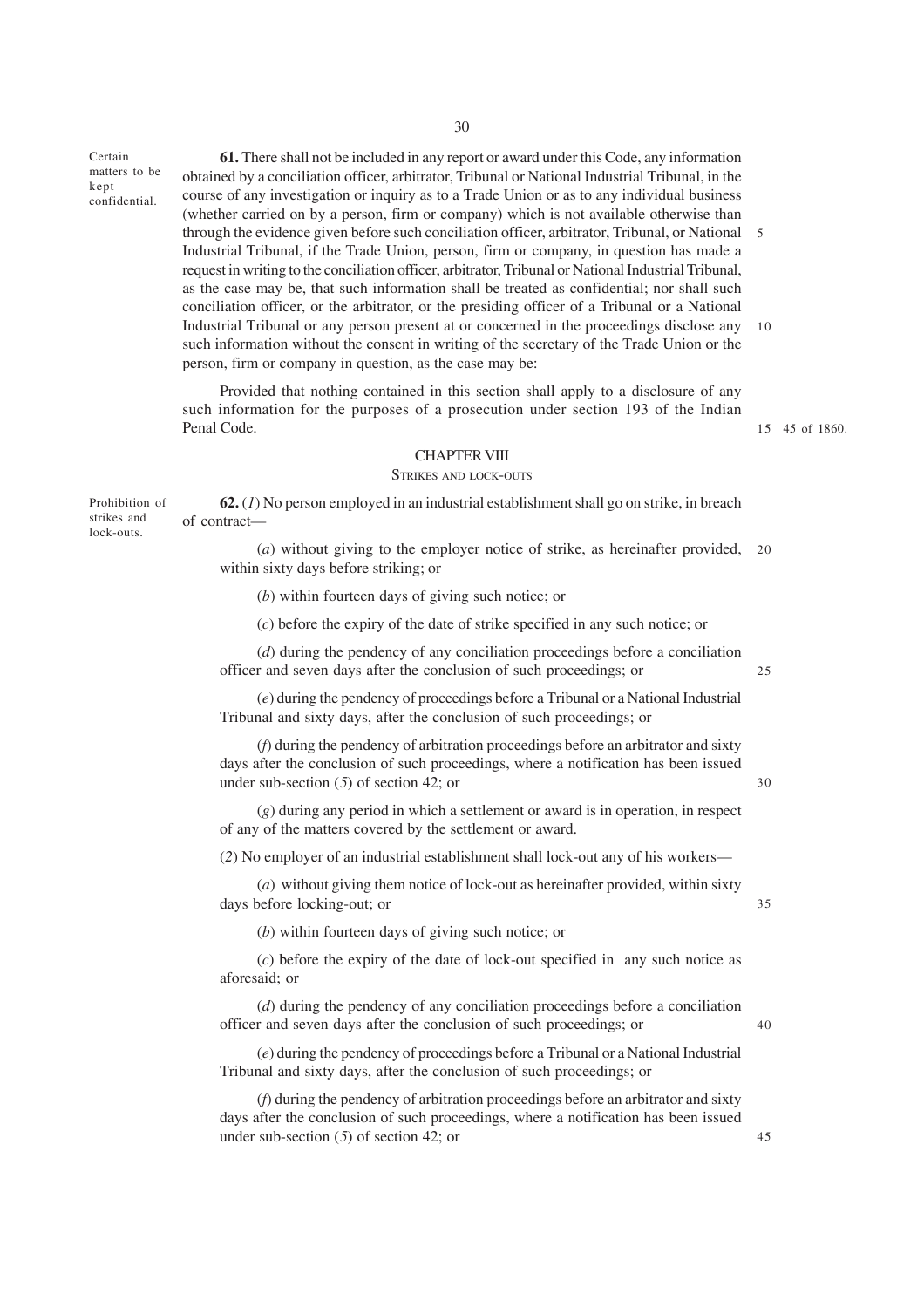(*g*) during any period in which a settlement or award is in operation, in respect of any of the matters covered by the settlement or award.

(*3*) The notice of strike or lock-out under this section shall not be necessary where there is already in existence a strike or, as the case may be, lock-out, but the employer shall 5 send intimation of such lock-out or strike on the day on which it is declared, to such authority as may be specified by the appropriate Government either generally or for a particular area or for a particular class of services.

(*4*) The notice of strike referred to in sub-section (*1*) shall be given by such number of persons to such person or persons and in such manner, as may be prescribed.

(*5*) The notice of lock-out referred to in sub-section (*2*) shall be given in such manner as may be prescribed. 10

(*6*) If on any day an employer receives from any person employed by him any such notices as are referred to in sub-section (*1*) or gives to any person employed by him any such notices as are referred to in sub-section (*2*), he shall within five days thereof report to

15 the appropriate Government or to such authority as that Government may prescribe and to the conciliation officer, the number of such notices received or given on that day.

**63.**  $(I)$  A strike or lock-out shall be illegal, if it is —

Illegal strikes and lock-outs.

(*i*) commenced or declared in contravention of section 62; or

(*ii*) continued in contravention of an order made under sub-section (*7*) of section 42.

- (*2*) Where a strike or lock-out in pursuance of an industrial dispute has already commenced and is in existence at the time of the filing of the application relating to such industrial dispute in the Tribunal or of the reference of such industrial dispute to an arbitrator or a National Industrial Tribunal, the continuance of such strike or lock-out shall not be deemed to be illegal, provided that such strike or lock-out was not at its commencement in contravention of the provisions of this Code or the continuance thereof was not prohibited 25  $20$
- under sub-section (*7*) of section 42.

(*3*) A lock-out declared in consequence of an illegal strike or a strike declared in consequence of an illegal lock-out shall not be deemed to be illegal.

**64.** No person shall knowingly spend or apply any money in direct furtherance or Prohibition of support of any illegal strike or lock-out. 30

financial aid to illegal strikes or lock-outs.

#### CHAPTER IX

#### LAY-OFF, RETRENCHMENT AND CLOSURE

**65.** (*1*) Sections 67 to 69 (both inclusive) shall not apply to industrial establishments Application of to which Chapter X applies; or

sections 67 to 69.

(*a*) to industrial establishments in which less than fifty workers on an average per working day have been employed in the preceding calendar month; or

(*b*) to industrial establishments which are of a seasonal character or in which work is performed intermittently.

(*2*) If a question arises whether an industrial establishment is of a seasonal character 40 or whether work is performed therein only intermittently, the decision of the appropriate Government thereon shall be final.

*Explanation.*— In this section and in sections 67, 68 and 69, industrial establishment shall mean a—

(*i*) factory as defined in clause (*m*) of section 2 of the Factories Act, 1948; or

63 of 1948.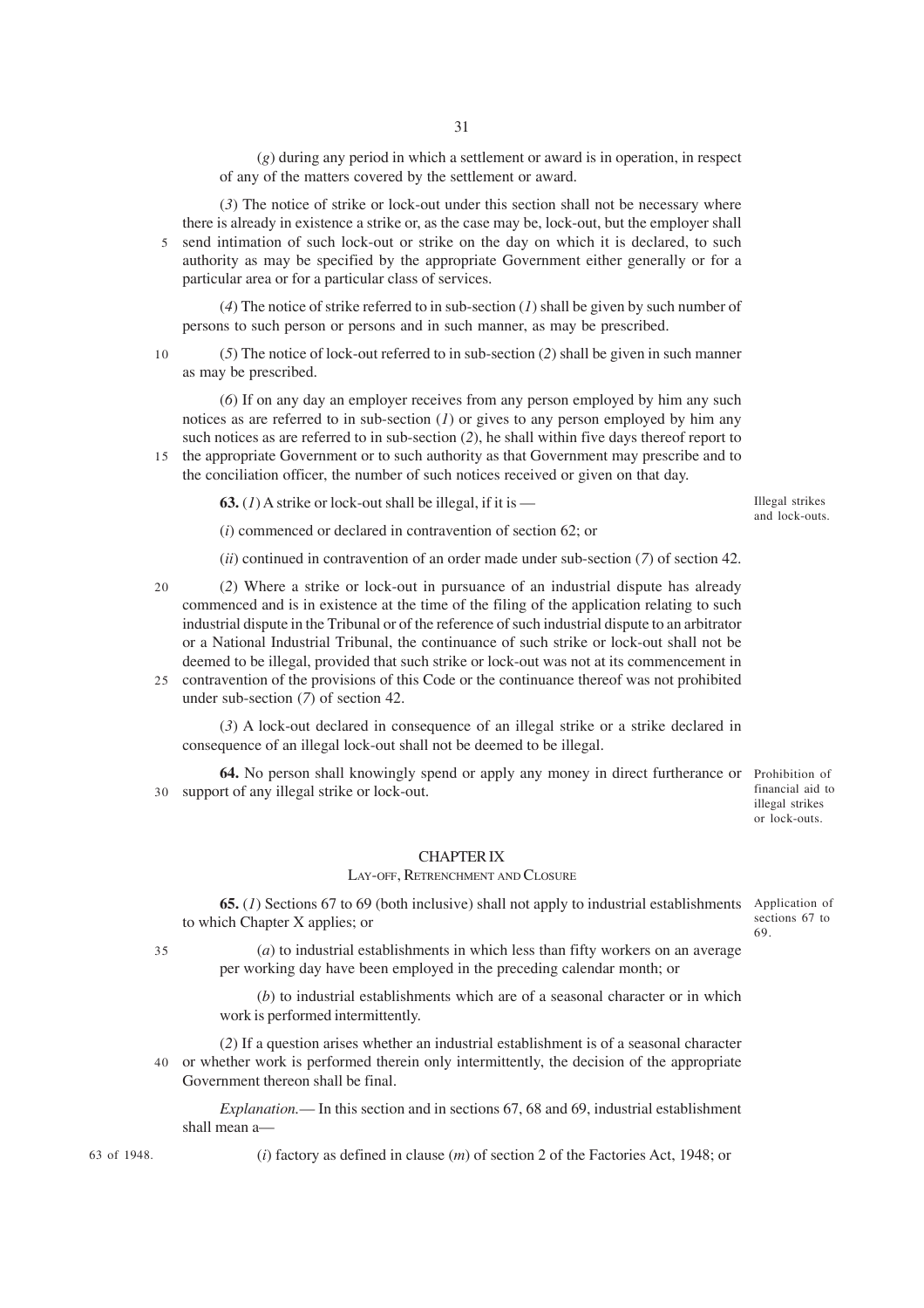(*ii*) mine as defined in clause (*j*) of sub-section (*1*) of section 2 of the Mines Act, 1952; or

(*iii*) plantation as defined in clause (*f*) of section 2 of the Plantations Labour Act, 1951.

**66.** In this Chapter, continuous service in relation to a worker, means the uninterrupted 5 service of such worker, including his service which may be interrupted on account of sickness or authorised leave or an accident or a strike which is not illegal or a lock-out or a cessation of work which is not due to any fault on the part of the worker.

*Explanation* 1*.*—For the purposes of this section, where a worker is not in continuous service for a period of one year or six months, he shall be deemed to be in continuous 10 service under an employer—

(*a*) for a period of one year, if the worker during a period of twelve months preceding the date with reference to which calculation is to be made has actually worked under the employer for not less than—

(*i*) one hundred and ninety days in the case of a worker employed below 15 ground in a mine; and

(*ii*) two hundred and forty days, in any other case;

(*b*) for a period of six months, if the worker during a period of six months preceding the date with reference to which calculation is to be made has actually worked under the employer for not less than—

(*i*) ninety-five days in the case of worker employed below ground in a mine; and

(*ii*) one hundred and twenty days, in any other case.

*Explanation* 2.—For the purposes of *Explanation* 1, the number of days on which a worker has actually worked under an employer shall include the days on which—

25

 $20$ 

(*i*) he has been laid-off under an agreement or as permitted by or under this Code or any other law applicable to the industrial establishment for the time being in force; or

(*ii*) he has been on leave on full wages earned in the previous years; or

(*iii*) he has been absent due to temporary disablement caused by accident 30 arising out of and in the course of his employment; or

(*iv*) in the case of a female, she has been on maternity leave, so however, that the total period of such maternity leave does not exceed the period as specified in the Maternity Benefit Act, 1961.

Rights of workers laidoff for compensation, etc.

Definition of continuous service.

> **67.** Whenever a worker (other than a *badli* worker or a casual worker) whose name is 35 borne on the muster rolls of an industrial establishment and who has completed not less than one year of continuous service under an employer is laid-off, whether continuously or intermittently, he shall be paid by the employer for all days during which he is so laid-off, except for such weekly holidays as may intervene, compensation which shall be equal to fifty per cent. of the total of the basic wages and dearness allowance that would have been 40 payable to him, had he not been so laid-off:

Provided that if during any period of twelve months, a worker is so laid-off for more than forty-five days, no such compensation shall be payable in respect of any period of the lay-off after the expiry of the first forty-five days, if there is an agreement to that effect between the worker and the employer:

Provided further that it shall be lawful for the employer in any case falling within the foregoing proviso to retrench the worker in accordance with the provisions contained in section 70 at any time after the expiry of the first forty-five days of the lay-off and when he

35 of 1952.

69 of 1951.

53 of 1961.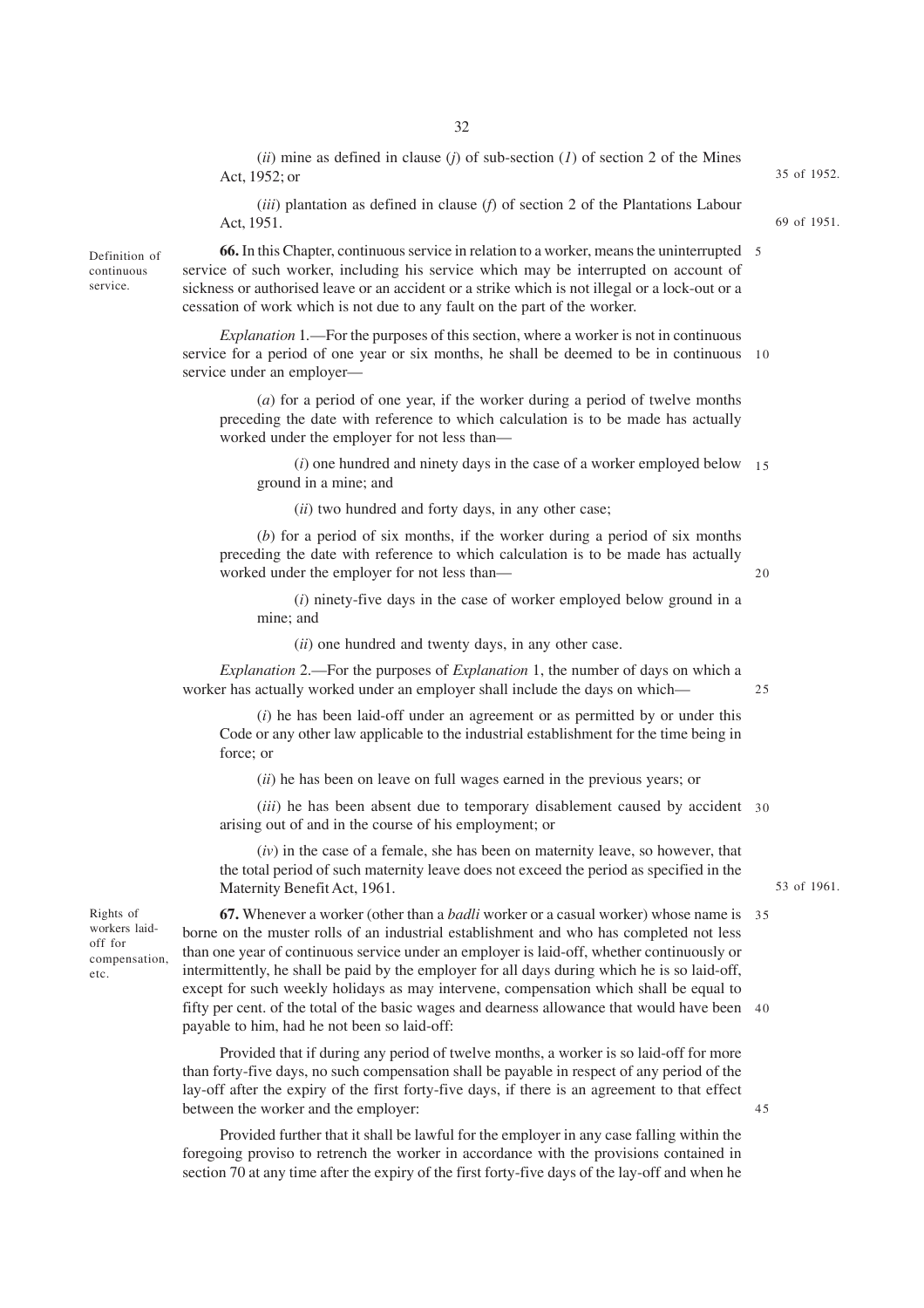does so, any compensation paid to the worker for having been laid-off during the preceding twelve months may be set off against the compensation payable for retrenchment.

*Explanation.*— For the purposes of this section "*badli* worker" means a worker who is employed in an industrial establishment in the place of another worker whose name is borne on the muster rolls of the establishment, but shall cease to be regarded as such, if he has completed one year of continuous service in the establishment. 5

**68.** Notwithstanding that workers in any industrial establishment have been laid-off, it shall be the duty of every employer to maintain for the purposes of this Chapter a muster roll, and to provide for the making of entries therein by workers who may present themselves for work at the establishment at the appointed time during normal working hours. 10

**69.** No compensation shall be paid to a worker who has been laid-off—

paid to the worker are offered for the alternative employment also;

(*i*) if he refuses to accept any alternative employment in the same establishment from which he has been laid-off, or in any other establishment belonging to the same employer situate in the same town or village or situate within a radius of eight kilometres from the establishment to which he belongs, if, in the opinion of the employer, such alternative employment does not call for any special skill or previous experience and can be done by the worker, provided that the wages which would normally have been

(*ii*) if he does not present himself for work at the establishment at the appointed time during normal working hours at least once a day;

(*iii*) if such laying-off is due to a strike or slowing-down of production on the part of workers in another part of the establishment.

**70.** No worker employed in any industry who has been in continuous service for not less than one year under an employer shall be retrenched by that employer until—

25

30

15

 $20$ 

(*a*) the worker has been given one month's notice in writing indicating the reasons for retrenchment and the period of notice has expired, or the worker has been paid in lieu of such notice, wages for the period of the notice;

(*b*) the worker has been paid, at the time of retrenchment, compensation which shall be equivalent to fifteen days' average pay, or average pay of such days as may be notified by the appropriate Government, for every completed year of continuous service or any part thereof in excess of six months; and

(*c*) notice in such manner as may be prescribed is served on the appropriate Government or such authority as may be specified by the appropriate Government by notification.

**71.** Where any worker in an industrial establishment who is a citizen of India, is to be retrenched and he belongs to a particular category of workers in that establishment, then, in the absence of any agreement between the employer and the worker in this behalf, the employer shall ordinarily retrench the worker who was the last person to be employed in that category, unless for reasons to be recorded the employer retrenches any other worker. 35

**72.** Where any worker is retrenched and the employer proposes to take into his employment any person within one year of such retrenchment, he shall, in such manner as may be prescribed, give an opportunity to the retrenched workers who are citizens of India to offer themselves for re-employment and such retrenched workers who offer themselves for re-employment shall have preference over other persons. 40

**73.** Where the ownership or management of an establishment is transferred, whether by agreement or by operation of law, from the employer in relation to that establishment to a new employer, every worker who has been in continuous service for not less than one year in that establishment immediately before such transfer shall be entitled to notice and 45

Duty of an employer to maintain muster rolls of workers.

Workers not entitled for compensation in certain cases.

Conditions precedent to retrenchment of workers.

Reemployment of retrenched

worker.

Procedure for retrenchment.

Compensation to workers in case of transfer of establishment.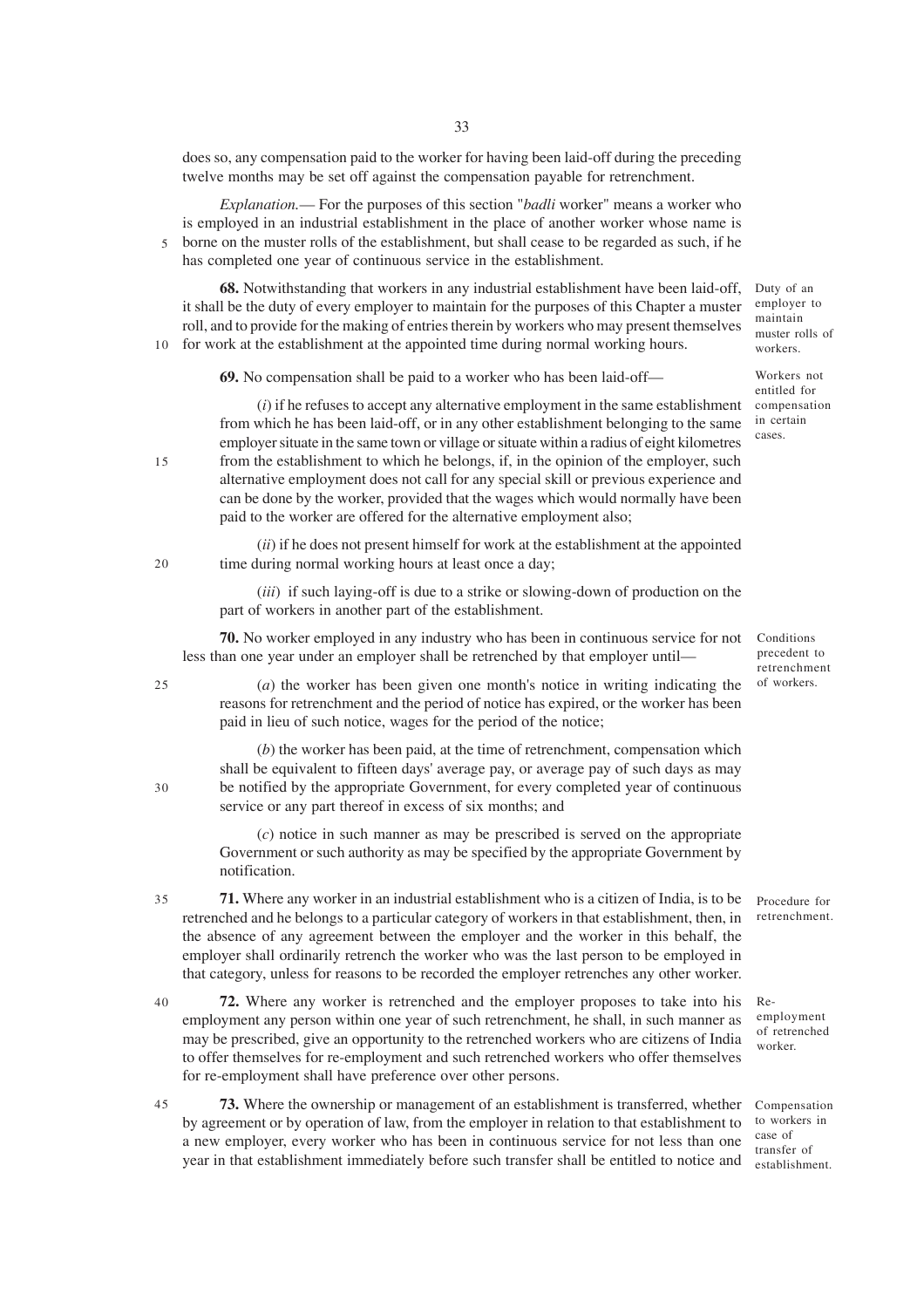34

compensation in accordance with the provisions of section 70 as if the worker had been retrenched:

Provided that nothing in this section shall apply to a worker in any case where there has been a change of employers by reason of the transfer, if-

(*a*) the service of the worker has not been interrupted by such transfer;

5

(*b*) the terms and conditions of service applicable to the worker after such transfer are not in any way less favourable to the worker than those applicable to them immediately before the transfer; and

(*c*) the new employer is, under the terms of such transfer or otherwise, legally liable to pay to the worker, in the event of his retrenchment, compensation on the 10 basis that his service has been continuous and has not been interrupted by the transfer.

**74.** (*1*) An employer who intends to close down an undertaking shall serve, at least sixty days before the date on which the intended closure is to become effective, a notice, in such manner as may be prescribed, on the appropriate Government stating clearly the 15 reasons for the intended closure of the undertaking:

Provided that nothing in this section shall apply to —

(*i*) an industrial establishment in which less than fifty workers are employed or were employed on any day in the preceding twelve months;

(*ii*) an industrial establishment set up for the construction of buildings, bridges, 20 roads, canals, dams or for other construction work or project.

(*2*) Notwithstanding anything contained in sub-section (*1*), the appropriate Government may, if it is satisfied that owing to such exceptional circumstances as accident in the undertaking or death of the employer or an extraordinary situation such as natural calamities or the like, it is necessary so to do, by order, direct that the provisions of 25 sub-section  $(I)$  shall not apply in relation to such undertaking for such period, as may be specified in the order.

**75.** (*1*) Where an establishment is closed down for any reason whatsoever, every worker who has been in continuous service for not less than one year in that undertaking immediately before such closure shall, subject to the provisions of sub-section (*2*), be 30 entitled to notice and compensation in accordance with the provisions of section 70, as if the worker had been retrenched:

Provided that where the undertaking is closed down on account of unavoidable circumstances beyond the control of the employer, the compensation to be paid to the worker under clause (*b*) of section 70, shall not exceed his average pay for three months. 35

*Explanation*.— An industrial establishment which is closed down by reason merely of—

(*i*) financial difficulties (including financial losses); or

(*ii*) accumulation of un-disposed stocks; or

(*iii*) the expiry of the period of the lease or license granted to it; or

40

(*iv*) in case where the undertaking is engaged in mining operations, exhaustion of the minerals in the area in which operations are carried on,

shall not be deemed to be closed down on account of unavoidable circumstances beyond the control of the employer within the meaning of the proviso to this sub-section.

(*2*) Notwithstanding anything contained in sub-section (*1*), where an undertaking 45engaged in mining operations is closed down by reason merely of exhaustion of the minerals

Sixty days' notice to be given of intention to close down any undertaking.

Compensation to workers in case of closing down of undertakings.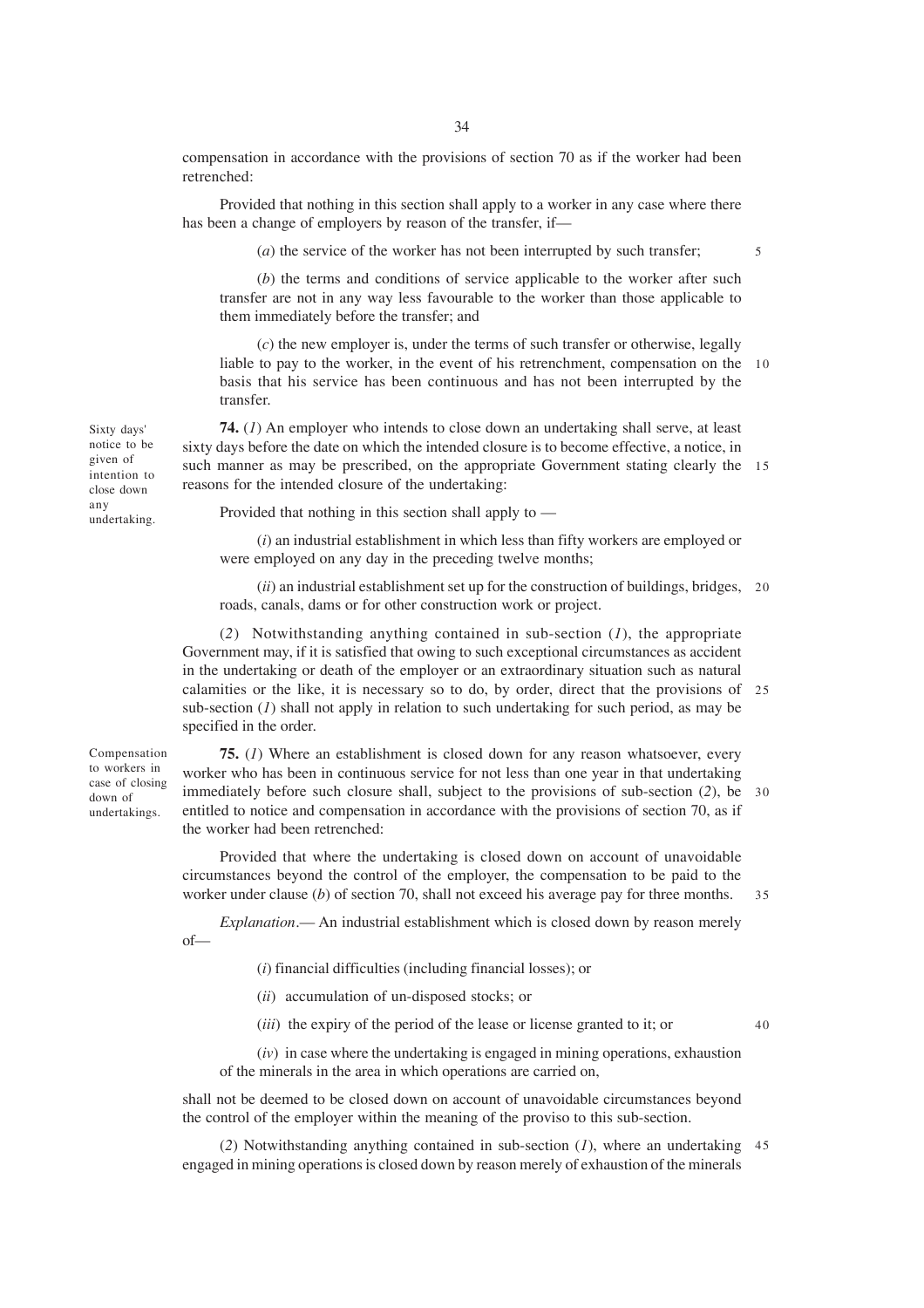in the area in which such operations are carried on, no worker referred to in that sub-section shall be entitled to any notice or compensation in accordance with the provisions of section 70, if—

(*a*) the employer provides the worker, at the place located within a radius of twenty kilometres from such undertaking engaged in mining operation is closed down, with alternative employment with effect from the date of closure at the same remuneration as he was entitled to receive, and on the same terms and conditions of service as were applicable to him, immediately before the closure; 5

10

(*b*) the service of the worker has not been interrupted by such alternative employment; and

(*c*) the employer is, under the terms of such alternative employment or otherwise, legally liable to pay to the worker, in the event of his retrenchment, compensation on the basis that his service has been continuous and has not been interrupted by such alternative employment.

(*3*) For the purposes of sub-sections (*1*) and (*2*), the expressions "minerals" and "mining operations" shall have the meanings respectively assigned to them in clauses (*a*) and (*d*) of section 3 of the Mines and Minerals (Regulation and Development) Act, 1957. 15

- (*4*) Where any undertaking set up for the construction of buildings, bridges, roads, canals, dams, or other construction work is closed down on account of the completion of the work within two years from the date on which the undertaking had been set up, no worker employed therein shall be entitled to any compensation under clause (*b*) of section 70, but if the construction work is not so completed within two years, he shall be entitled to notice and compensation under that section for every completed year of continuous service or any part thereof in excess of six months. 20
- **76.** (*1*) The provisions of this Chapter shall have effect notwithstanding anything inconsistent therewith contained in any other law including standing orders made under Chapter IV: 25

Effect of laws inconsistent with this Chapter.

this Chapter.

Provided that where under the provisions of any other Act or rules, orders or notifications issued thereunder or under any standing orders or any award, contract or service or otherwise, a worker is entitled to benefits in respect of any matter which are more 30 favourable to him than those to which he would be entitled under this Code, the worker shall continue to be entitled to the more favourable benefits in respect of that matter, notwithstanding that he receives benefits in respect of other matters under this Chapter.

(*2*) For the removal of doubts, it is hereby declared that nothing contained in this Chapter shall be deemed to affect the provisions of any other law for the time being in force 35 in any State in so far as that law provides for the settlement of industrial disputes, but the rights and liabilities of employers and workers in so far as they relate to lay-off and retrenchment shall be determined in accordance with the provisions of this Chapter.

# CHAPTER X

#### SPECIAL PROVISIONS RELATING TO LAY-OFF, RETRENCHMENT AND CLOSURE IN CERTAIN **ESTABLISHMENTS** 40

**77.** (*1*) The provisions of this Chapter shall apply to an industrial establishment (not Application of being an establishment of a seasonal character or in which work is performed only intermittently) in which not less than three hundred workers, or such higher number of workers as may be notified by the appropriate Government, were employed on an average 45per working day in the preceding twelve months.

(*2*) If a question arises whether an industrial establishment is of a seasonal character or whether work is performed therein only intermittently, the decision of the appropriate

67 of 1957.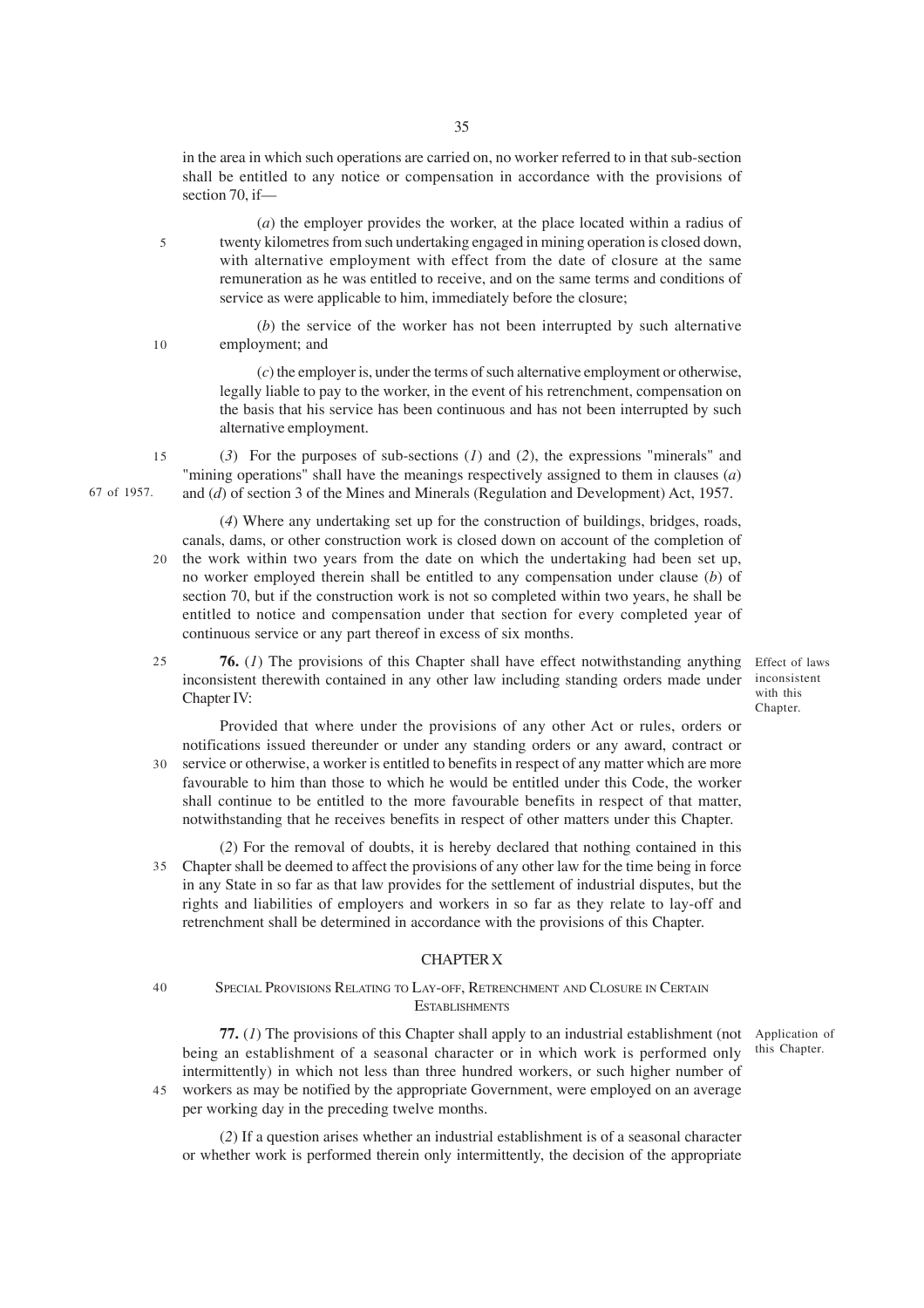Government thereon shall be final.

(*3*) For the purposes of this Chapter,"industrial establishment" means—

(*i*) a factory as defined in clause (*m*) of section 2 of the Factories Act, 1948; 63 of 1948.

 $(iii)$  a mine as defined in clause  $(j)$  of sub-section  $(l)$  of section 2 of the Mines Act, 1952; or

(*iii*) a plantation as defined in clause (*f*) of section 2 of the Plantations Labour Act, 1951.

Prohibition of lay-off.

**78.** (*1*) No worker (other than a *badli* worker or a casual worker) whose name is borne on the muster rolls of an industrial establishment to which this Chapter applies shall be laid-off by his employer except with the prior permission of the appropriate Government, 10 obtained on an application made in this behalf, unless such lay-off is due to shortage of power, natural calamity, and in the case of a mine, such lay-off is due to fire, flood, excess of inflammable gas or explosion.

(*2*) An application for permission under sub-section (*1*) shall be made by the employer electronically or otherwise in the prescribed manner stating clearly the reasons for the 15 intended lay-off and a copy of such application shall also be served simultaneously on the workers concerned in such manner as may be prescribed.

(*3*) Where the workers (other than *badli* workers or casual workers) of industrial establishment, being a mine, have been laid-off under sub-section (*1*) for reasons of fire, flood or excess of inflammable gas or explosion, the employer, in relation to such establishment, 20 shall, within a period of thirty days from the date of commencement of such lay-off, apply, in such manner as may be prescribed, to the appropriate Government for permission to continue the lay-off.

(*4*) Where an application for permission under sub-section (*1*) or sub-section (*3*) has been made, the appropriate Government, after making such enquiry as it thinks fit and after 25 giving a reasonable opportunity of being heard to the employer, the workers concerned and the persons interested in such lay-off, may, having regard to the genuineness and adequacy of the reasons for such lay-off, the interests of the workers and all other relevant factors, by order and for reasons to be recorded in writing, grant or refuse to grant such permission and a copy of such order shall be communicated to the employer and the workers. 30

(*5*) Where an application for permission under sub-section (*1*) or sub-section (*3*) has been made and the appropriate Government does not communicate the order granting or refusing to grant permission to the employer within a period of sixty days from the date on which such application is made, the permission applied for shall be deemed to have been granted as applied for on the expiration of the said period of sixty days and the application 35 shall be deemed to have been disposed of accordingly by the appropriate Government.

(*6*) An order of the appropriate Government granting or refusing to grant permission shall, subject to the provisions of sub-section (*7*), be final and binding on all the parties concerned and shall remain in force for one year from the date of such order.

(*7*) The appropriate Government may, either on its own motion or on the application 40 made by the employer or any worker, review its order granting or refusing to grant permission under sub-section (*4*) within the prescribed time from the date on which such order is made or refer the matter or, as the case may be, cause it to be referred, to a Tribunal for adjudication:

Provided that where a reference has been made to a Tribunal under this sub-section, it shall pass an award within a period of thirty days from the date of such reference.

(*8*) Where no application for permission under sub-section (*1*) is made, or where no application for permission under sub-section  $(3)$  is made within the period specified therein, or where the permission for any lay-off has been refused, such lay-off shall be deemed to be illegal from the date on which the workers had been laid-off and the workers shall be entitled

45

35 of 1952.

5

69 of 1951.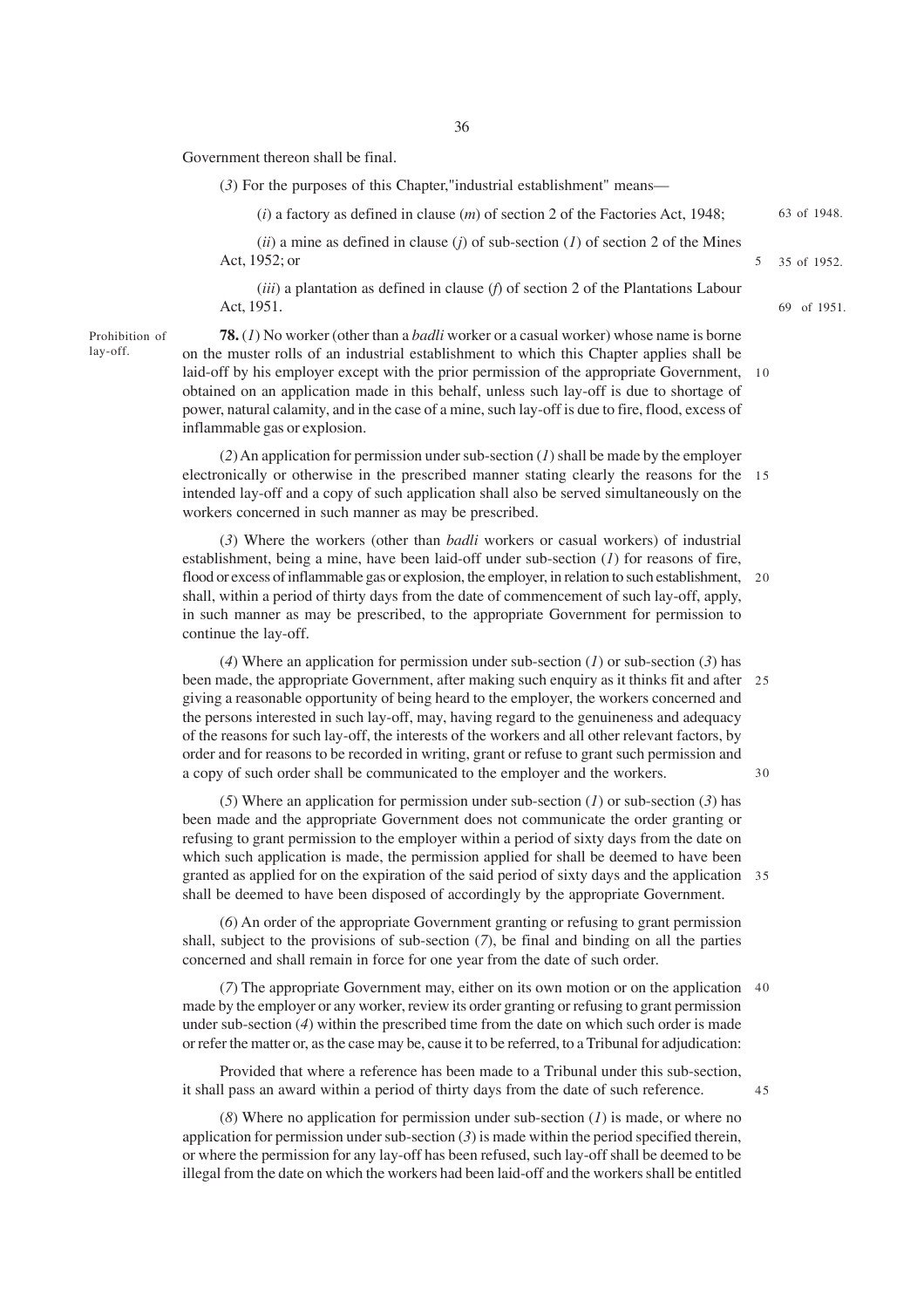to all the benefits under any law for the time being in force as if they had not been laid-off.

(*9*) Notwithstanding anything contained in the foregoing provisions of this section, the appropriate Government may, if it is satisfied that owing to such exceptional circumstances as accident in the establishment or death of the employer or the like, it is necessary so to do, by order, direct that the provisions of sub-section (*1*), or, as the case may be, sub-section (*3*) shall not apply in relation to such establishment for such period as may be specified in the order. 5

(*10*) The provisions of section 67 (other than the second proviso thereto) shall apply to cases of lay-off referred to in this section. 10

*Explanation.*— For the purposes of this section, a worker shall not be deemed to be laid-off by an employer if such employer offers any alternative employment (which in the opinion of the employer does not call for any special skill or previous experience and can be done by the worker) in the same establishment from which he has been laid-off or in any 15 other establishment belonging to the same employer, situate in the same town or village, or

- situate within such distance from the establishment to which he belongs that the transfer will not involve undue hardship to the worker having regard to the facts and circumstances of his case, subject to the condition that the wages which would normally have been paid to the worker are offered for the alternative appointment also.
- **79.** (1) No worker employed in any industrial establishment to which this Chapter Conditions applies, who has been in continuous service for not less than one year under an employer shall be retrenched by that employer until, —  $20$

precedent to retrenchment of workers to which Chapter X applies.

(*a*) the worker has been given three months' notice in writing indicating the reasons for retrenchment and the period of notice has expired, or the worker has been paid in lieu of such notice, wages for the period of the notice; and

(*b*) the prior permission of the appropriate Government has been obtained on an application made in this behalf.

(*2*) An application for permission under sub-section (*1*) shall be made by the employer electronically or otherwise in the prescribed manner stating clearly the reasons for the intended retrenchment and a copy of such application shall also be served simultaneously on the workers concerned in such manner as may be prescribed. 30

(*3*) Where an application for permission under sub-section (*1*) has been made, the appropriate Government, after making such enquiry as it thinks fit and after giving a reasonable opportunity of being heard to the employer, the workers concerned and the persons interested in such retrenchment, may, having regard to the genuineness and 35 adequacy of the reasons stated by the employer, the interests of the workers and all other relevant factors, by order and for reasons to be recorded in writing, grant or refuse to grant such permission and a copy of such order shall be communicated to the employer and the workers.

(*4*) Where an application for permission has been made under sub-section (*1*) and the appropriate Government does not communicate the order granting or refusing to grant permission to the employer within a period of sixty days from the date on which such application is made, the permission applied for shall be deemed to have been granted on the expiration of the said period of sixty days and the application shall be deemed to have been disposed of accordingly by the appropriate Government. 40 45

(*5*) An order of the appropriate Government granting or refusing to grant permission shall, subject to the provisions of sub-section (*6*), be final and binding on all the parties concerned and shall remain in force for one year from the date of such order.

(*6*) The appropriate Government may, either on its own motion or on the application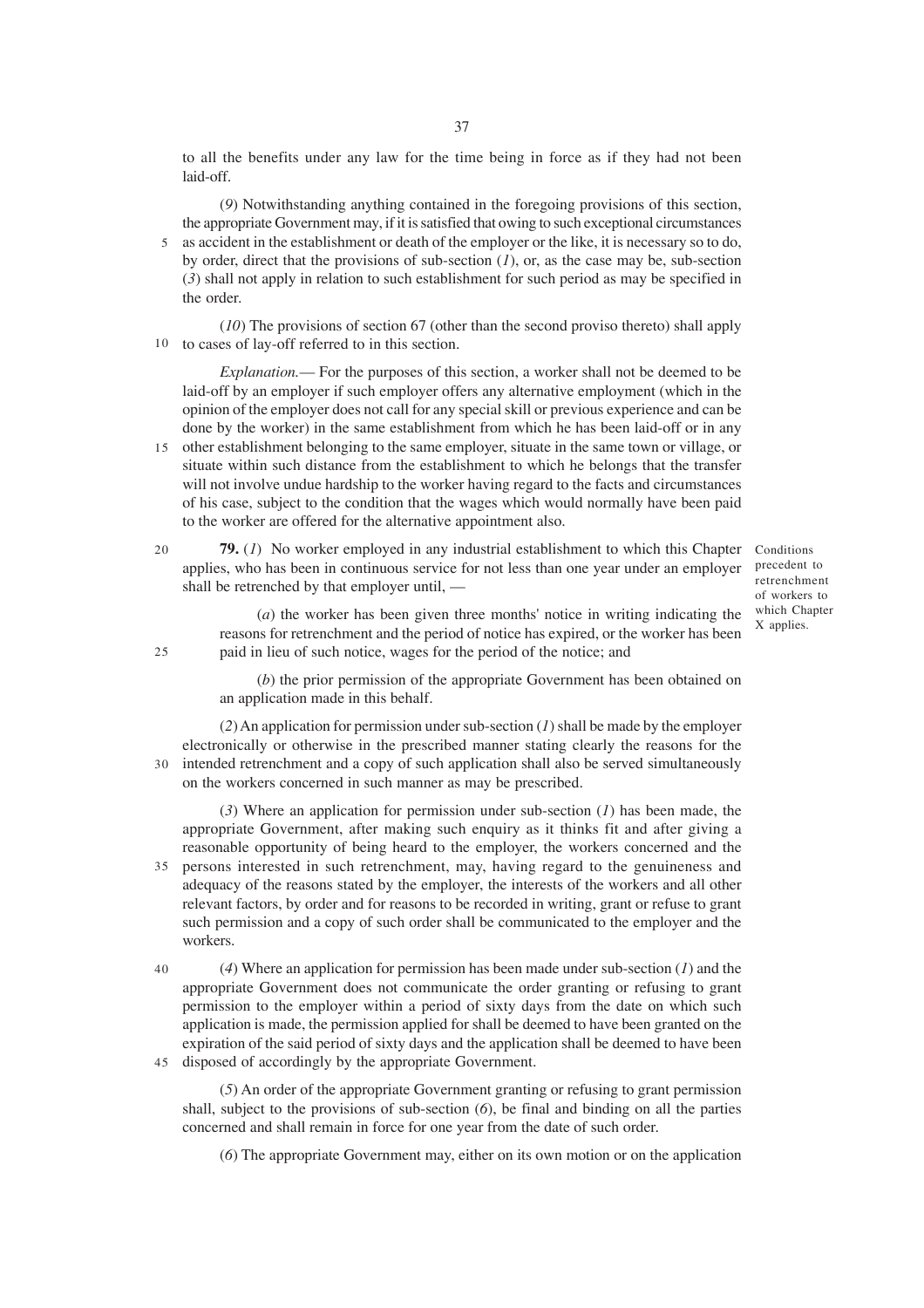made by the employer or any worker, review its order granting or refusing to grant permission under sub-section (*3*) within the prescribed time from the date on which such order is made or refer the matter or, as the case may be, cause it to be referred to a Tribunal for adjudication:

Provided that where a reference has been made to a Tribunal under this sub-section, it shall pass an award within a period of thirty days from the date of such reference.

(*7*) Where no application for permission under sub-section (*1*) is made, or where the permission for any retrenchment has been refused, such retrenchment shall be deemed to be illegal from the date on which the notice of retrenchment was given to the worker and the worker shall be entitled to all the benefits under any law for the time being in force as if no notice had been given to him.

(*8*) Notwithstanding anything contained in the foregoing provisions of this section, the appropriate Government may, if it is satisfied that owing to such exceptional circumstances as accident in the establishment or death of the employer or the like, it is necessary so to do, by order, direct that the provisions of sub-section (*1*) shall not apply in relation to such establishment for such period as may be specified in the order.

(*9*) Where permission for retrenchment has been granted under sub-section (*3*) or where permission for retrenchment is deemed to be granted under sub-section (*4*), every worker who is employed in that establishment immediately before the date of application for permission under this section shall be entitled to receive, at the time of retrenchment, compensation which shall be equivalent to fifteen days average pay, or average pay of such 20 days as may be notified by the appropriate Government, for every completed year of continuous service or any part thereof, in excess of six months.

Procedure for closing down an industrial establishment.

**80.** (*1*) An employer who intends to close down an undertaking of an industrial establishment to which this Chapter applies shall, electronically or otherwise, apply in such manner as may be prescribed, for prior permission at least ninety days before the date on 25 which the intended closure is to become effective, to the appropriate Government, stating clearly the reasons for the intended closure of the undertaking and a copy of such application shall also be served simultaneously on the representatives of the workers in such manner as may be prescribed:

Provided that nothing in this sub-section shall apply to an undertaking set up for the 30 construction of buildings, bridges, roads, canals, dams or for other construction work.

(*2*) Where an application for permission has been made under sub-section (*1*), the appropriate Government, after making such enquiry as it thinks fit and after giving a reasonable opportunity of being heard to the employer, the workers and the persons interested in such closure may, having regard to the genuineness and adequacy of the reasons stated 35 by the employer, the interests of the general public and all other relevant factors, by order and for reasons to be recorded in writing, grant or refuse to grant such permission and a copy of such order shall be communicated to the employer and the workers.

(*3*) Where an application has been made under sub-section (*1*) and the appropriate Government does not communicate the order granting or refusing to grant permission to 40 the employer within a period of sixty days from the date on which such application is made, the permission applied for shall be deemed to have been granted as applied for on the expiration of the said period of sixty days and the application shall be deemed to have been disposed of accordingly by the appropriate Government.

(*4*) An order of the appropriate Government granting or refusing to grant permission 45 shall, subject to the provisions of sub-section (*5*), be final and binding on all the parties and shall remain in force for one year from the date of such order.

(*5*) The appropriate Government may, either on its own motion or on the application made by the employer or any worker, review its order granting or refusing to grant permission under sub-section (*2*) within the prescribed time from the date on which such order is made 50

5

15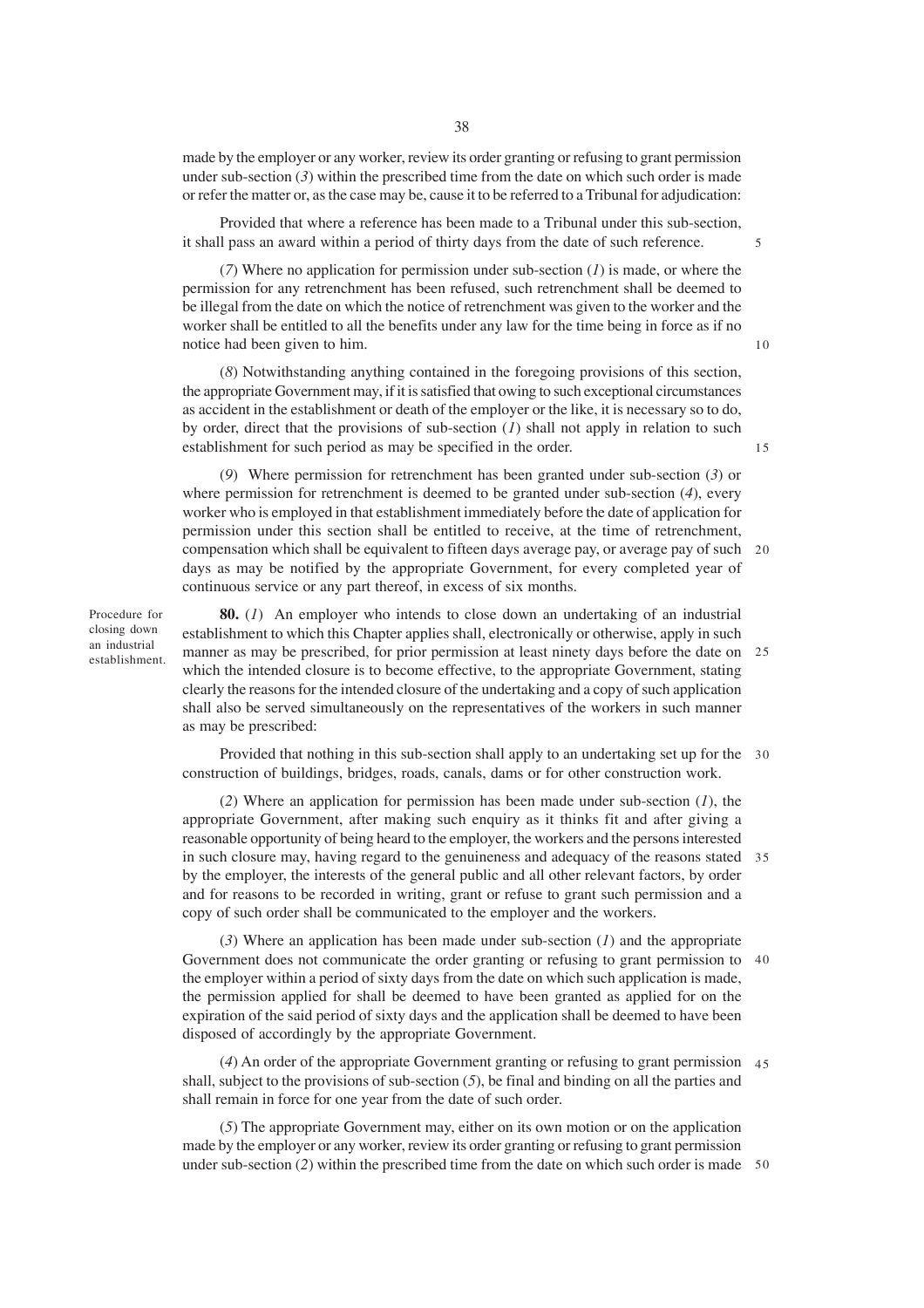or refer the matter to a Tribunal for adjudication:

Provided that where a reference has been made to a Tribunal under this sub-section, it shall pass an award within a period of thirty days from the date of such reference.

(*6*) Where no application for permission under sub-section (*1*) is made within the 5 period specified therein, or where the permission for closure has been refused, the closure of the undertaking shall be deemed to be illegal from the date of closure and the workers shall be entitled to all the benefits under any law for the time being in force as if the undertaking had not been closed down.

(*7*) Notwithstanding anything contained in the foregoing provisions of this section, 10 the appropriate Government may, if it is satisfied that owing to such exceptional circumstances as accident in the undertaking or death of the employer or the like it is necessary so to do, by order, direct that the provisions of sub-section (*1*) shall not apply in relation to such undertaking for such period as may be specified in the order.

(*8*) Where an undertaking is permitted to be closed down under sub-section (*2*) or where permission for closure is deemed to be granted under sub-section (*3*), every worker 15 who is employed in that undertaking immediately before the date of application for permission under this section, shall be entitled to receive compensation which shall be equivalent to fifteen days average pay, or average pay of such days as may be notified by the appropriate Government, for every completed year of continuous service or any part thereof in excess

20 of six months.

**81.** Notwithstanding that workers in any industrial establishment have been laid-off, it shall be the duty of every employer to maintain for the purposes of this Chapter a muster roll, and to provide for the making of entries therein by workers who may present themselves for work at the establishment at the appointed time during normal working hours.

**82.** The provisions of sections 66, 71, 72, 73 and section 76 in Chapter IX shall, so far as may be, apply also in relation to an industrial establishment to which the provisions of this Chapter apply. 25

employer to maintain muster rolls of workers. Certain

Duty of an

provisions of Chapter IX to apply to industrial establishment to which this Chapter applies.

#### CHAPTER XI

## WORKER RE-SKILLING FUND

**83.** (1) The appropriate Government shall, by notification, set up a fund to be called worker rethe worker re-skilling fund (hereafter in this section referred to as "fund"). skilling fund. 30

(*2*) The fund shall consist of—

(*a*) the contribution of the employer of an industrial establishment an amount equal to fifteen days wages last drawn by the worker immediately before the retrenchment, or such other number of days as may be notified by the Central Government, for every retrenched worker in case of retrenchment only;

(*b*) the contribution from such other sources as may be prescribed by the appropriate Government.

(*3*) The fund shall be utilised by crediting fifteen days wages last drawn by the worker to his account who is retrenched, within forty-five days of such retrenchment, in such manner as may be prescribed. 40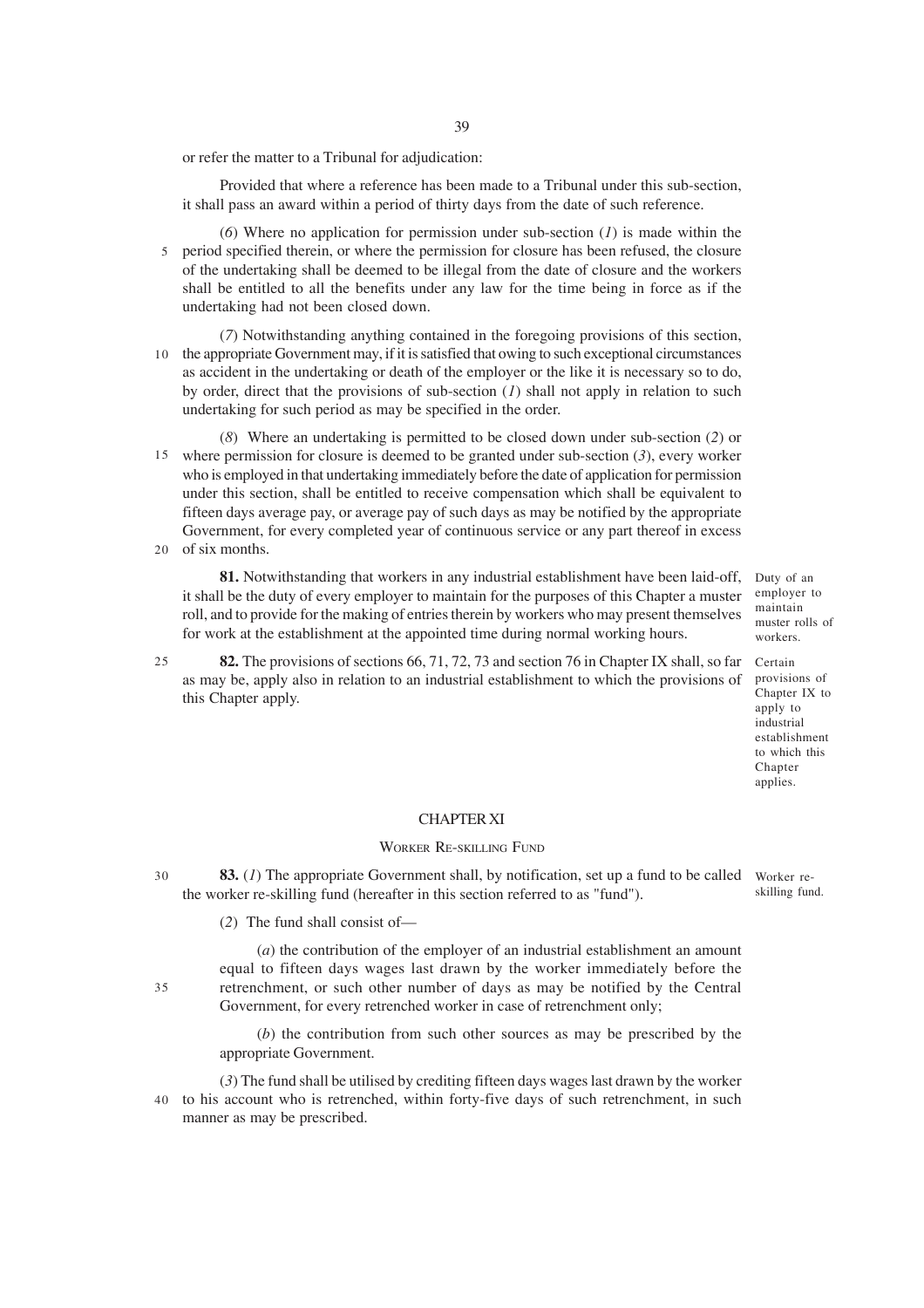## CHAPTER XII

#### UNFAIR LABOUR PRACTICES

**84.** No employer or worker or a Trade Union, whether registered under this Code, or not, shall commit any unfair labour practice specified in the Second Schedule. Prohibition of unfair labour practice.

### CHAPTER XIII

5

# OFFENCES AND PENALTIES

Power of officers of appropriate Government to impose penalty in certain cases.

**85.** (*1*) Notwithstanding anything contained in section 84, for the purpose of imposing penalty under sub-sections (*3*), (*5*), (*7*), (*8*), (*9*), (*10*), (*11*) and (*20*) of section 86 and sub-section (*7*) of section 89, the appropriate Government may appoint any officer not below the rank of Under Secretary to the Government of India or an officer of equivalent 10 rank in the State Government, as the case may be, for holding enquiry in such manner, as may be prescribed by the Central Government.

(*2*) While holding the enquiry, the officer referred to in sub-section (*1*) shall have the power to summon and enforce attendance of any person acquainted with the facts and circumstances of the case to give evidence or to produce any document, which in the opinion of such officer, may be useful for or relevant to the subject matter of the enquiry and if, on such enquiry, he is satisfied that the person has committed any offence under the provisions referred to in sub-section (*1*), he may impose such penalty as he thinks fit in accordance with such provisions. 15

(*3*) Where a person fails to pay the penalty referred to in sub-section (*2*) within a 20 period of ninety days from the date of receipt of the copy of the order, he shall be punishable with fine which shall not be less than fifty thousand rupees but may extend up to two lakh rupees.

**86.** (*1*) An employer who contravenes the provisions of section 78 or section 79 or section 80 shall be punishable with fine which shall not be less than one lakh rupees, but 25 which may extend to ten lakh rupees.

(*2*) An employer who after conviction for an offence under section 78 or section 79 or section 80 again commits the same offence under section 78 or section 79 or section 80, then, he shall for the second or subsequent offence be punishable with fine which shall not be less than five lakh rupees, but which may extend up to twenty lakh rupees or with 30 imprisonment for a term which may extend to six months, or with both.

(*3*) An employer who contravenes the provisions of section 67 or section 70 or section 73 or section 75 shall be punishable with fine which shall not be less than fifty thousand rupees, but which may extend to two lakh rupees.

(*4*) An employer who after conviction for an offence under section 67 or section 70 or 35 section 73 or section 75 again commits the same offence under section 67 or section 70 or section 73 or section 75, then, he shall for the second or subsequent offence be punishable with fine which shall not be less than one lakh rupees, but which may extend to five lakh rupees or with imprisonment for a term which may extend to six months, or with both.

(*5*) Any person who commits any unfair labour practice as specified in the Second 40 Schedule shall be punishable with fine which shall not be less than ten thousand rupees, but which may extend to two lakh rupees.

(*6*) Any person who after conviction for any unfair labour practice again commits the same offence, then, he shall, for committing the second or subsequent offence, be punishable with fine which shall not be less than fifty thousand rupees, but which may extend to five 45 lakh rupees or with imprisonment for a term which may extend to three months, or with both.

(*7*) If default is made on the part of any registered Trade Union in giving any notice or sending any statement or other document as required by or under any of the provisions of

Penalties.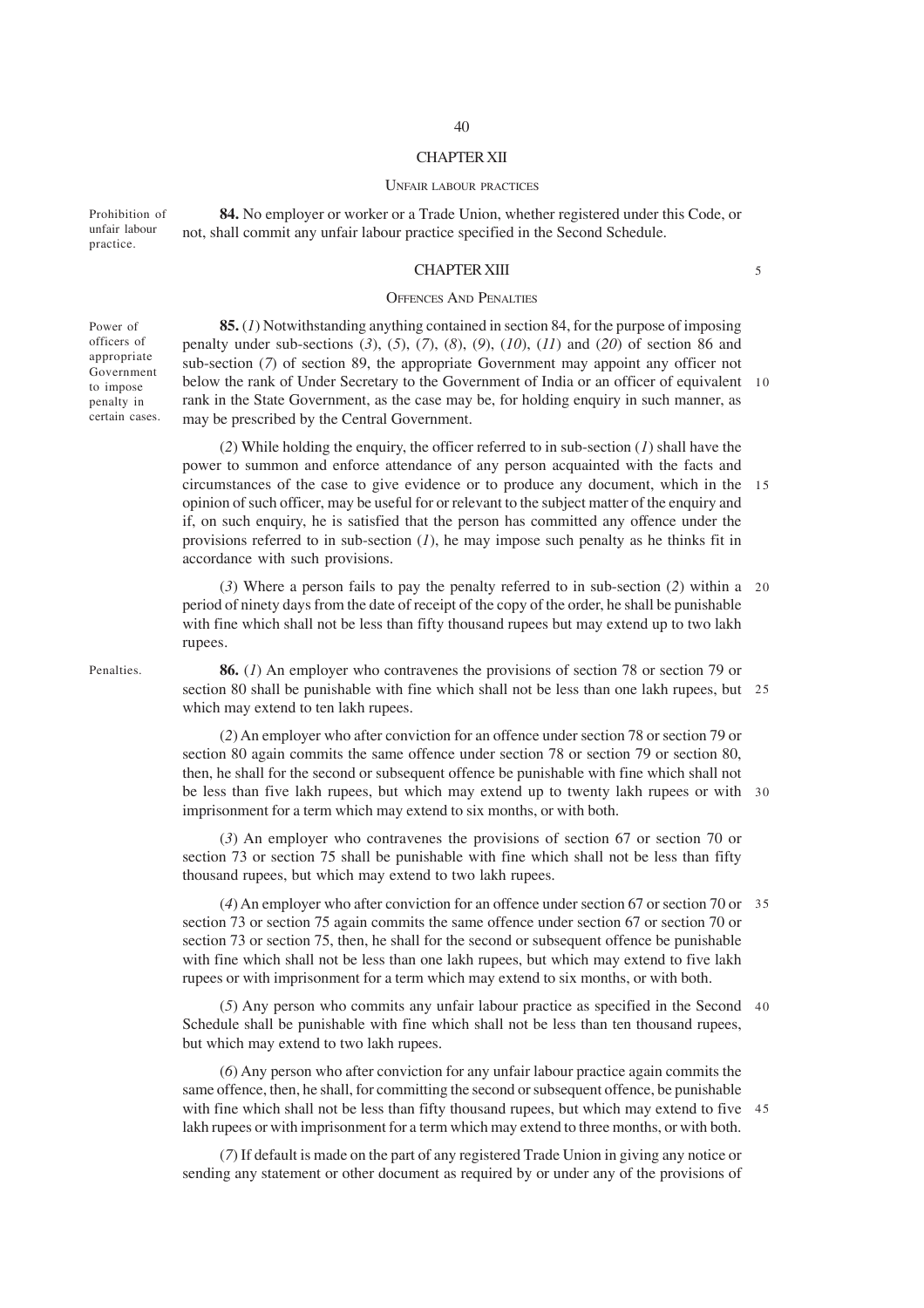this Code, every office-bearer or other person bound by the rules of the Trade Union to give or send the same, or, if there is no such office-bearer or person, every member of the executive of the Trade Union, shall be punishable with fine which shall not be less than one thousand rupees, but which may extend to ten thousand rupees and any continuing default 5 shall be punishable with an additional penalty of fifty rupees per day so long as the default continues.

(*8*) Any person who wilfully makes, or causes to be made, any false entry in, or any omission from, the general statement required by section 26 or in or from any copy of rules or of alterations of rules sent to the Registrar under that section, shall be punishable with fine which shall not be less than two thousand rupees, but which may extend to twenty

thousand rupees.

 $1<sub>0</sub>$ 

(*9*) Any person who, with intent to deceive, gives to any member of a registered Trade Union or to any person intending or applying to become a member of such Trade Union any document purporting to be a copy of the rules of the Trade Union or of any alterations to 15 the same which he knows, or has reason to believe, is not a correct copy of such rules or alterations as are for the time being in force, or any person who, with the intent, gives a copy of any rules of an unregistered Trade Union to any person on the pretence that such rules are the rules of a registered Trade Union, shall be punishable with fine which shall not be less than five thousand rupees, but which may extend to twenty thousand rupees.

- (*10*) An employer who fails to submit draft standing orders as required by section 30, or who modifies his standing orders otherwise than in accordance with section 35, shall be punishable with fine which shall not be less than fifty thousand rupees, but which may extend to two lakh rupees and in the case of a continuing offence with an additional fine of two thousand rupees per day till the offence continues. 20
- (*11*) An employer who does any act in contravention of the standing orders finally certified under this Code shall be punishable with fine which shall not be less than one lakh rupees, but which may extend to two lakh rupees.  $25$

 $(12)$  Any person who after conviction under sub-section  $(11)$  again commits the same offence, then, he shall, for committing the second or subsequent offence be punishable with fine which shall not be less than two lakh rupees, but which may extend to four lakh 30 rupees or with imprisonment for a term which may extend to three months, or with both.

(*13*) Any worker who commences, continues or otherwise acts in furtherance of a strike which is illegal under this Code, shall be punishable with fine which shall not be less than one thousand rupees, but which may extend up to ten thousand rupees or with imprisonment for a term which may extend to one month, or with both. 35

(*14*) Any employer who commences, continues, or otherwise acts in furtherance of a lock-out which is illegal under this Code, shall be punishable with fine which shall not be less than fifty thousand rupees, but which may extend to one lakh rupees or with imprisonment for a term which may extend to one month, or with both.

(*15*) Any person who instigates or incites others to take part in, or otherwise acts in furtherance of, a strike or lock-out which is illegal under this Code, shall be punishable with fine which shall not be less than ten thousand rupees, but which may extend to fifty thousand rupees or with imprisonment for a term which may extend to one month, or with both. 40

(*16*) Any person who knowingly spends or applies any money in direct furtherance or support of any illegal strike or lock-out shall be punishable with fine which shall not be less than ten thousand rupees, but which may extend to fifty thousand rupees or with imprisonment for a term which may extend to one month, or with both. 45

(*17*) Any person who commits a breach of any term of any settlement or award, which is binding on him under this Code, shall be punishable with fine which shall not be less than 50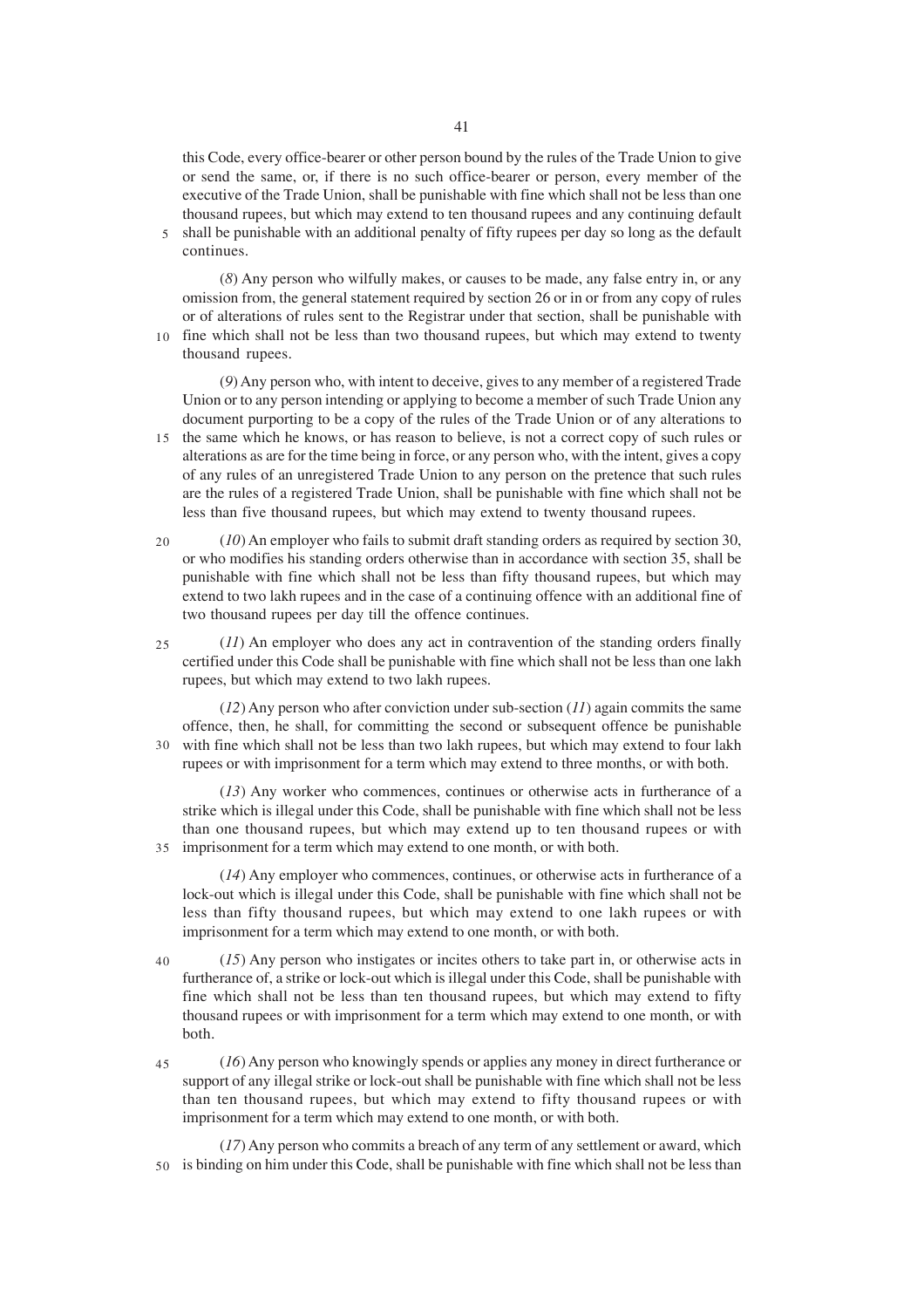twenty thousand rupees, but which may extend to two lakh rupees or with imprisonment for a term which may extend to three months, or with both.

(*18*) Where the breach under sub-section (*17*) is a continuing one, the offender shall be punishable with an additional fine which may extend to one thousand rupees for every day during which the breach continues after the first conviction and the court trying the 5 offence, if it fines the offender, may direct that the whole or any part of the fine realised from him shall be paid, by way of compensation, to any person who, in its opinion, has been affected by such breach.

(*19*) Any person who wilfully discloses any such information as is referred to in section 61 in contravention of the provisions of that section shall, on a complaint made by 10 or on behalf of the Trade Union or individual business affected, be punishable with fine which may extend to twenty thousand rupees, or with imprisonment for a term which may extend to one month, or with both.

(*20*) Any person who contravenes any other provision of this Code not covered under sub-sections (*1*) to (*19*) or the rules or regulations framed under this Code shall be 15 punishable with fine which may extend to one lakh rupees.

**87.** (*1*) No court shall take cognizance of any offence punishable under this Code, save on a complaint made by or under the authority of the appropriate Government.

(*2*) Notwithstanding anything contained in the Code of Criminal Procedure, 1973, no 2 of 1974. court inferior to that of the Metropolitan Magistrate or Judicial Magistrate of the first class 20 shall try the offences under this Code.

**88.** (*1*) If the person committing an offence under this Code is a company, every person who, at the time the offence was committed was in charge of, and was responsible to, the company for the conduct of business of the company, as well as the company, shall be deemed to be guilty of the offence and shall be liable to be proceeded against and 25 punished accordingly:

Provided that nothing contained in this sub-section shall render any such person liable to any punishment if he proves that the offence was committed without his knowledge and that he exercised all due diligence to prevent the commission of such offence.

(*2*) Notwithstanding anything contained in sub-section (*1*), where an offence under 30 this Code has been committed by a company and it is proved that the offence has been committed with the consent or connivance of, or is attributable to any neglect on the part of, any director, manager, secretary or other officer of the company, such director, manager, secretary or other officer shall also be deemed to be guilty of that offence and shall be liable to be proceeded against and punished accordingly. 35

*Explanation*.—For the purposes of this section,—

(*a*) "company" means any body corporate and includes—

(*i*) a firm; or

(*ii*) a limited liability partnership registered under the Limited Liability Partnership Act, 2008; or

(*iii*) other association of individuals; and

(*b*) "director" in relation to a firm means a partner in the firm.

Composition of offences.

**89.** (1) Notwithstanding anything contained in the Code of Criminal Procedure, 1973, 2 of 1974. any offence punishable under this Code, not being an offence punishable with imprisonment only, or with imprisonment and also with fine, may, on an application of the accused person, 45 either before or after the institution of any prosecution, be compounded by a Gazetted officer, as the appropriate Government may, by notification, specify, for a sum of fifty per cent. of the maximum fine provided for such offence punishable with fine only and for a sum of seventy-five per cent. provided for such offence punishable with imprisonment for a term which is not more than one year or with fine, in the manner as may be prescribed.

Offences by companies.

Cognizance of offences.

6 of 2009. 40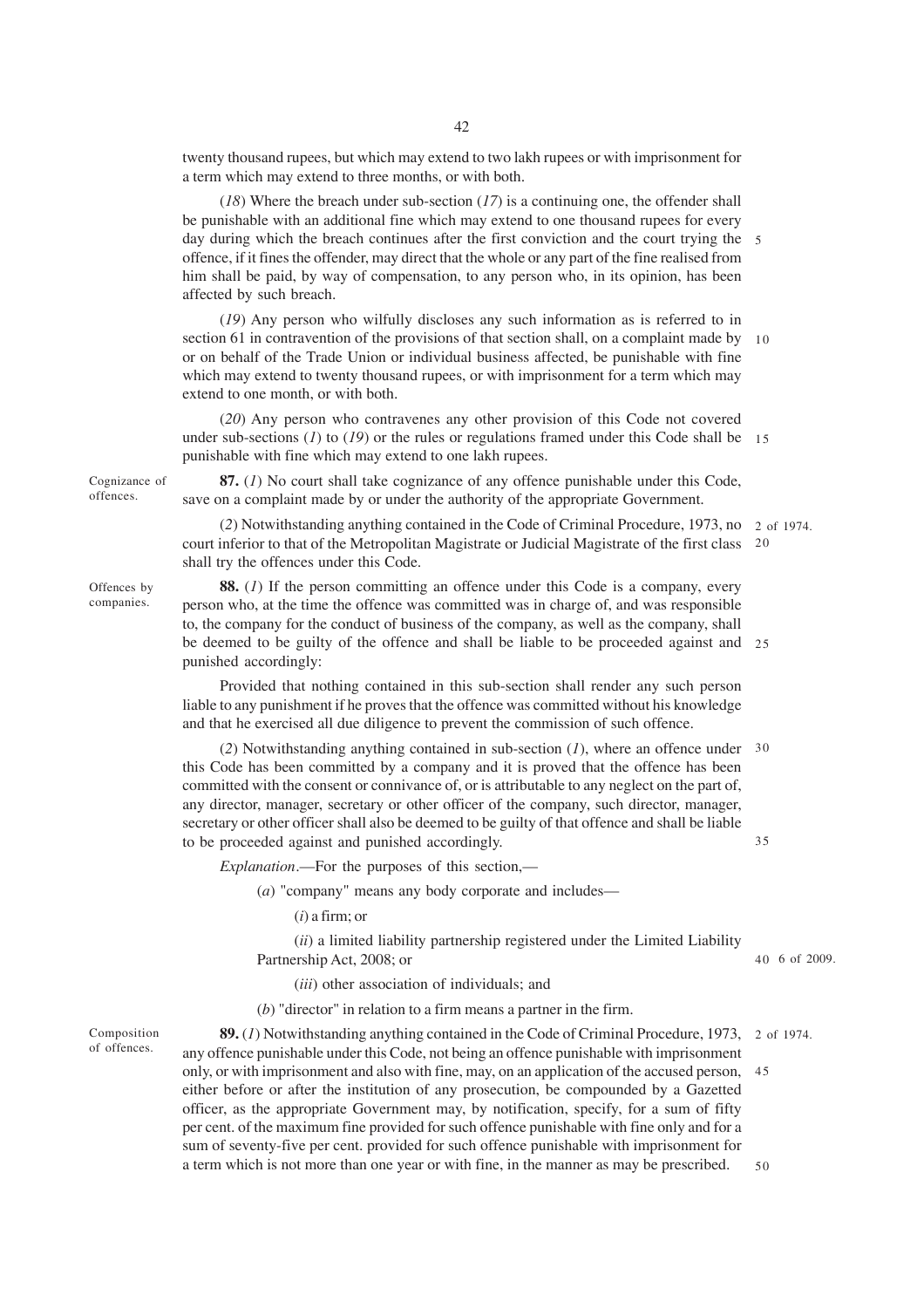Provided that such amount of composition shall be credited to the Social Security Fund established under section 141 of the Social Security Code, 2020.

(*2*) Nothing contained in sub-section (*1*) shall apply to an offence committed by a person for the second time or thereafter within a period of three years from the date—

5

(*a*) of commission of a similar offence which was earlier compounded;

(*b*) of commission of similar offence for which such person was earlier convicted.

(*3*) Every officer referred to in sub-section (*1*) shall exercise the powers to compound an offence, subject to the direction, control and supervision of the appropriate Government.

(*4*) Every application for the compounding of an offence shall be made in such manner as may be prescribed. 10

(*5*) Where any offence is compounded before the institution of any prosecution, no prosecution shall be instituted in relation to such offence, against the offender in relation to whom the offence is so compounded.

(*6*) Where the composition of any offence is made after the institution of any prosecution, such composition shall be brought by the officer referred to in sub-section (*1*) in writing, to the notice of the adjudicating officer appointed under sub-section (*1*) of section 85 before whom the prosecution is pending and on such notice of the composition of the offence being given, the person against whom the offence is so compounded shall be discharged. 15

 $20$ 

(*7*) Any person who fails to comply with an order made by the officer referred to in sub-section  $(I)$ , shall be liable to pay a sum equivalent to twenty per cent. of the maximum fine provided for the offence, in addition to such fine.

(*8*) No offence punishable under the provisions of this Code shall be compounded except under and in accordance with the provisions of this section.

25

#### CHAPTER XIV

#### **MISCELLANEOUS**

**90.** (*1*) Where an industrial dispute pertaining to an establishment or undertaking is already pending before a conciliation officer or an Arbitrator or a Tribunal or a National Industrial Tribunal, as the case may be, with regard to matters not covered by the notice of change issued by an employer under section 40, no employer shall—

(*a*) in regard to any matter connected with such dispute, alter to the prejudice of the workers concerned in such dispute the conditions of service applicable to them immediately before the commencement of such proceedings; or

Conditions of service, etc., to remain unchanged under certain circumstances during pendency of proceedings.

35

30

(*b*) for any misconduct connected with the dispute, discharge or punish, whether by dismissal or otherwise any worker concerned in such dispute,

save with the express permission in writing of the authority before which the proceeding is pending.

(*2*) During the pendency of any such proceeding in respect of an industrial dispute referred in sub-section (*1*), the employer may, in accordance with standing orders applicable

to a worker concerned in such dispute or, where there are no such standing orders, in accordance with the terms of the contract, whether express or implied, between him and the worker— 40

> (*a*) alter, in regard to any matter not connected with the dispute, the conditions of service applicable to that worker immediately before the commencement of such proceeding; or

> (*b*) for any misconduct not connected with the dispute, discharge or punish, whether by dismissal or otherwise, that worker: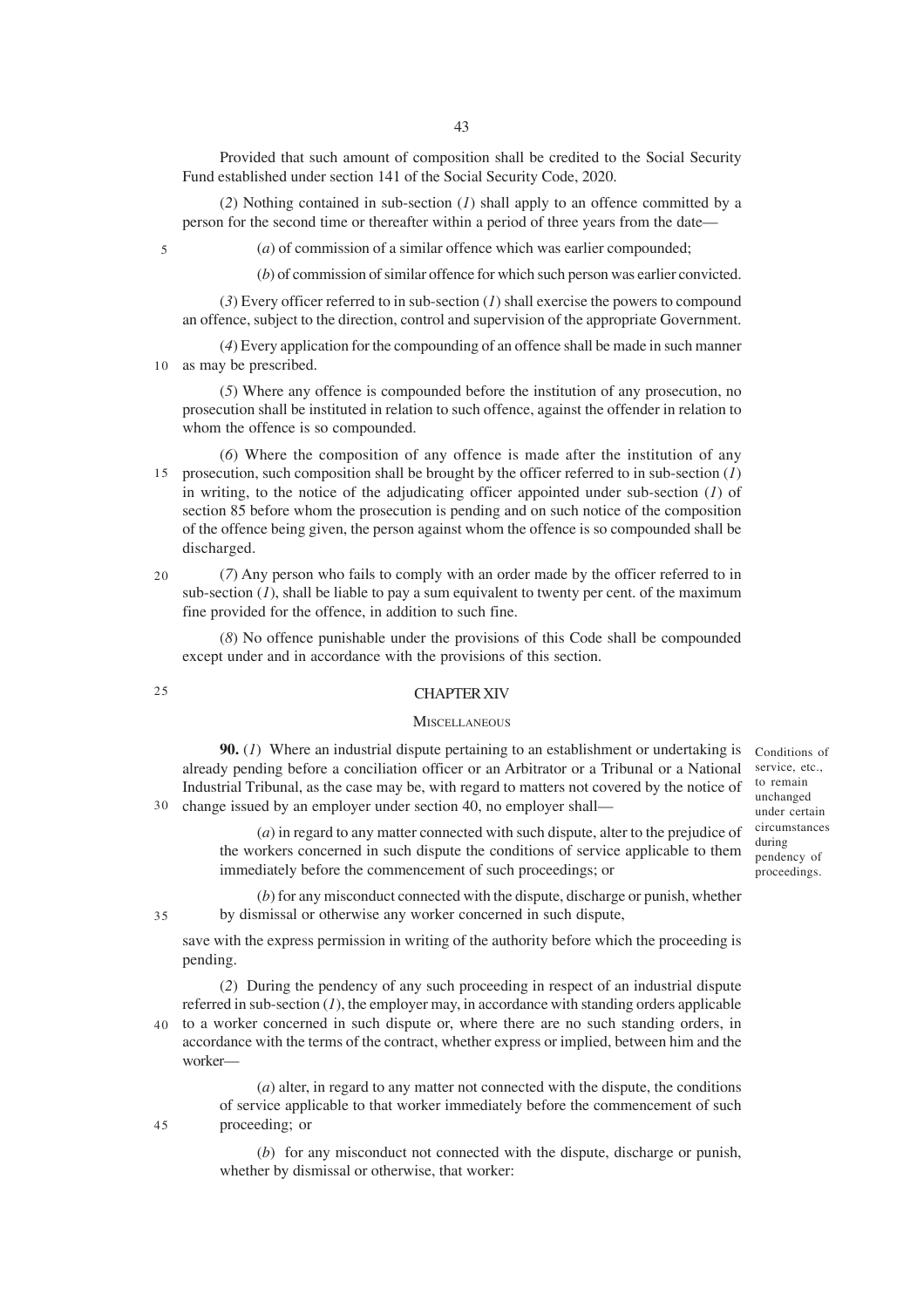Provided that no such worker shall be discharged or dismissed, unless he has been paid wages for one month and an application has been made by the employer to the authority before which the proceeding is pending for approval of the action taken by the employer.

(*3*) Notwithstanding anything contained in sub-section (*2*), no employer shall, during the pendency of any proceeding in respect of an industrial dispute, take any action against 5 any protected worker concerned in such dispute—

(*a*) by altering, to the prejudice of such protected worker, the conditions of service applicable to him immediately before the commencement of such proceeding; or

(*b*) by discharging or punishing, whether by dismissal or otherwise, such protected worker,

10

save with the express permission in writing of the authority before which the proceeding is pending.

*Explanation*.—For the purposes of this sub-section, a "protected worker" in relation to an establishment, means a worker who, being a member of the executive or other officebearer of a registered Trade Union connected with the establishment, is recognised as such 15 in accordance with rules made in this behalf.

(*4*) In every establishment, the number of workers to be recognised as protected workers for the purposes of sub-section  $(3)$  shall be one per cent. of the total number of workers employed therein subject to a minimum number of five protected workers and a maximum number of one hundred protected workers and for the aforesaid purpose, the 20 appropriate Government may make rules providing for the distribution of such protected workers among various Trade Unions, if any, connected with the establishment and the manner in which the workers may be chosen and recognised as protected workers.

(*5*) Where an employer makes an application to conciliation officer, arbitrator, Tribunal or National Industrial Tribunal, as the case may be, under the proviso to sub-section (*2*) for 25 approval of the action taken by him, the authority concerned shall, without delay, hear such application and pass, within a period of three months from the date of receipt of such application, such order in relation thereto as it deems fit:

Provided that where any such authority considers it necessary or expedient so to do, it may, for reasons to be recorded in writing, extend such period by such further periods as 30 it may think fit:

Provided further that no proceedings before any such authority shall lapse merely on the ground that any period specified in this sub-section had expired without such proceedings being completed.

**91.** Where an employer contravenes the provisions of section 90 during the pendency 35 of proceedings before conciliation officer, arbitrator, Tribunal or National Industrial Tribunal, as the case may be, any employee aggrieved by such contravention, may make a complaint in writing in such manner as may be prescribed—

(*a*) to such conciliation officer, and the conciliation officer shall take such complaint into account in mediating in, and promoting the settlement of, such industrial 40 dispute; and

(*b*) to such arbitrator, Tribunal or National Industrial Tribunal and on receipt of such complaint, the arbitrator, Tribunal or National Industrial Tribunal, as the case may be, shall adjudicate upon the complaint as if it were a dispute referred to or pending before it, in accordance with the provisions of this Code and shall submit his 45or its award to the appropriate Government and the provisions of this Code shall apply accordingly.

Special provision for adjudication as to whether conditions of service, etc., changed during pendency of proceedings.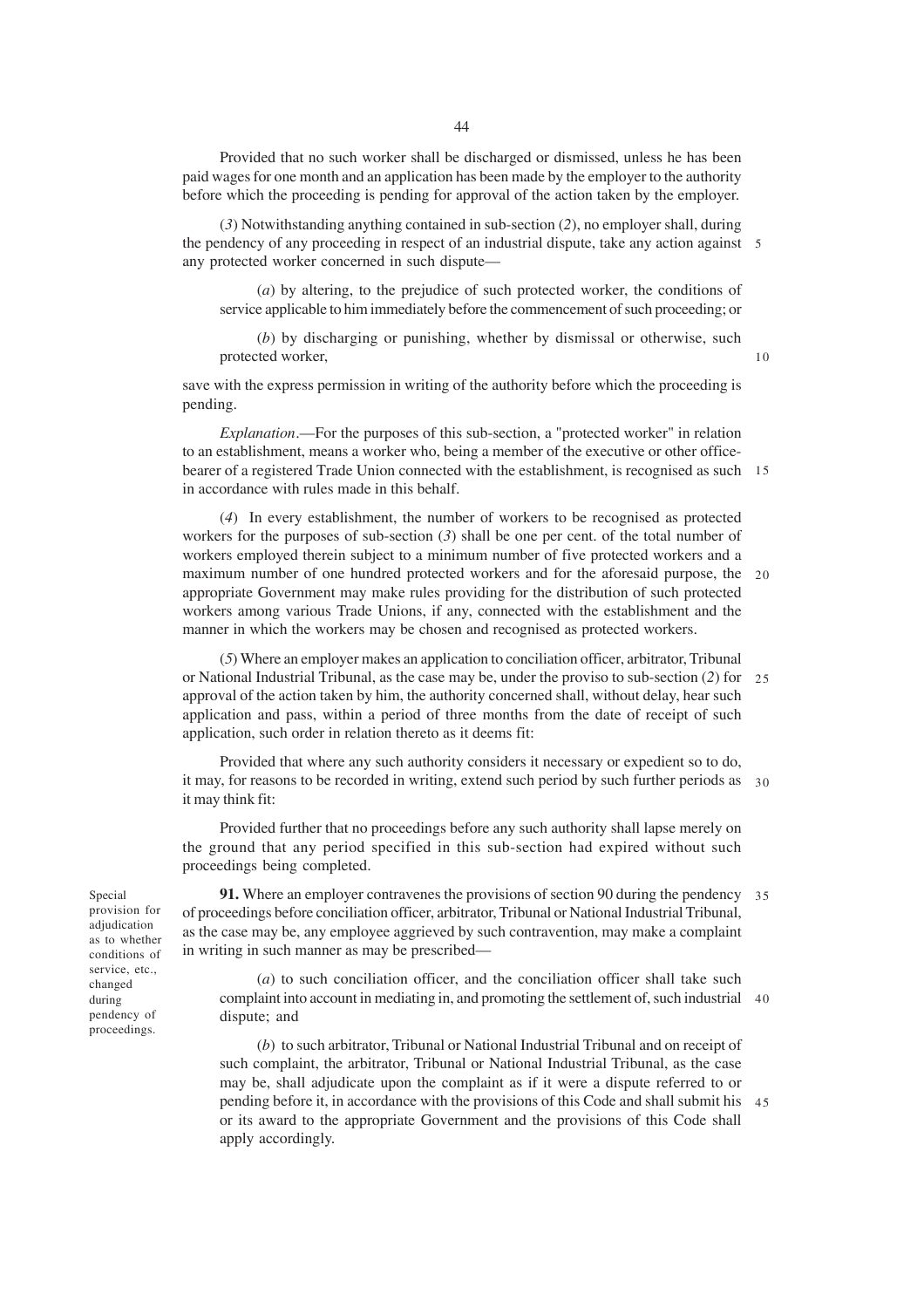45

**92.** (1) The appropriate Government may, by order in writing and for reasons to be Power to stated therein, withdraw any proceeding under this Code pending before a Tribunal and transfer the same to another Tribunal, as the case may be, for the disposal of the proceeding and the Tribunal to which the proceeding is so transferred may, subject to special directions 5 in the order of transfer, proceed either *de novo* or from the stage at which it was so transferred.

(*2*) The Central Government may, by order in writing and for reasons to be stated therein, withdraw any proceeding pending under this Code before a Tribunal constituted by the Central Government or the State Government and transfer to a National Industrial Tribunal for disposal of the proceeding and the National Industrial Tribunal to which the 10 proceeding is so transferred may, subject to special directions in the order of transfer, proceed either *de novo* or from the stage at which it was so transferred.

(*3*) The Central Government may, by notification, and for reasons to be stated therein, empower a Tribunal constituted by the State Government to entertain and dispose of the cases arising within their respective jurisdiction under the provisions of this Code where the appropriate Government is the Central Government. 15

**93.** (*1*) No person refusing to take part or to continue to take part in any strike or lockout which is illegal under this Code shall, by reason of such refusal or by reason of any action taken by him under this section, be subject to expulsion from any Trade Union or society, or to any fine or penalty, or to deprivation of any right or benefit to which he or his

- 20 legal representatives would otherwise be entitled, or be liable to be placed in any respect, either directly or indirectly, under any disability or at any disadvantage as compared with other members of the union or society, anything to the contrary in rules of a Trade Union or society notwithstanding.
- (*2*) Nothing in the rules of a Trade Union or society requiring the settlement of dispute in any manner shall apply to any proceeding for enforcing any right or exemption 25 secured by this section, and in any such proceeding the civil court may, in lieu of ordering a person who has been expelled from membership of a Trade Union or society to be restored to membership, order that he be paid out of the funds of the Trade Union or society such sum by way of compensation or damages as that court thinks just.

**94.** (*1*) A worker who is a party to a dispute shall be entitled to be represented in any proceeding under this Code by— 30

Representation of parties.

(*a*) any member of the executive or other office-bearer of a registered Trade Union of which he is a member;

(*b*) any member of the executive or other office-bearer of a federation of Trade Unions to which the Trade Union referred to in clause (*a*) is affiliated;

(*c*) where the worker is not a member of any Trade Union, any member of the executive or other office-bearer of any Trade Union connected with, or by any other worker employed in the industry in which the worker is employed and authorised in such manner as may be prescribed.

(*2*) An employer who is a party to a dispute shall be entitled to be represented in any proceeding under this Code by— 40

(*a*) an officer of an association of employer of which he is a member;

(*b*) an officer of a federation of associations of employers to which the association referred to in clause (*a*) is affiliated;

(*c*) where the employer is not a member of any association of employers, an officer of any association of employers connected with, or by any other employer engaged in, the industry in which the employer is engaged and authorised in such manner as may be prescribed.

(*3*) No party to a dispute shall be entitled to be represented by a legal practitioner in

transfer certain proceedings.

Protection of persons.

45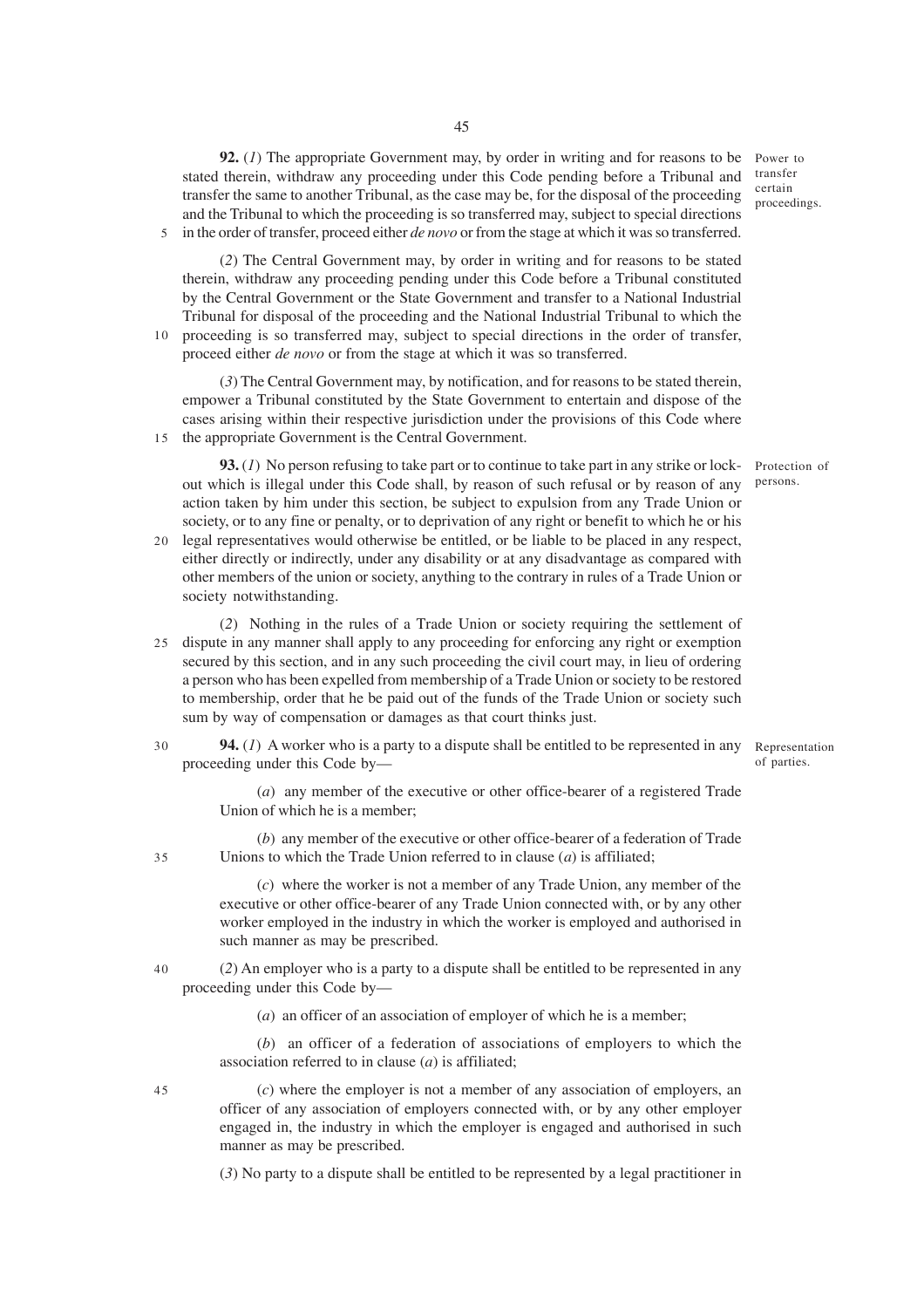any conciliation proceedings under this Code or any proceedings before Tribunal or National Industrial Tribunal.

(*4*) Notwithstanding anything contained in sub-section (*3*), in any proceeding before a Tribunal or a National Industrial Tribunal, a party to a dispute may be represented by a legal practitioner with the consent of the other parties to the proceeding and with the leave 5 of the Tribunal or National Industrial Tribunal, as the case may be.

Removal of doubts in interpretation of award or settlement.

Power to exempt.

**95.** (*1*) If, in the opinion of the appropriate Government, any difficulty or doubt arises as to the interpretation of any provision of an award or settlement, it may refer the question to such Tribunal or National Industrial Tribunal as it may think fit.

(*2*) A Tribunal or National Industrial Tribunal to which such question is referred shall, 10 after giving the parties an opportunity of being heard, decide such question and its decision shall be final and binding on all such parties.

**96.** (*1*) Where the appropriate Government is satisfied in relation to any industrial establishment or undertaking or any class of industrial establishments or undertakings that adequate provisions exist to fulfil the objects of any provision of this Code, it may, by 15 notification, exempt, conditionally or unconditionally such establishment or undertaking or, class of establishments or undertakings from that provision of this Code.

(*2*) Notwithstanding anything contained in sub-section (*1*), where the appropriate Government is satisfied in relation to any new industrial establishment or new undertaking or class of new industrial establishments or new undertakings that it is necessary in the 20 public interest so to do, it may, by notification, exempt, conditionally or unconditionally, any such new establishment or new undertaking or class of new establishments or new undertakings from all or any of the provisions of this Code for such period from the date of establishment of such new industrial establishment or new undertaking or class of new establishments or new undertakings, as the case may be, as may be specified in the 25 notification:

Provided that any notification issued by a State Government under the Industrial Disputes Act, 1947, prior to the commencement of this Code, to achieve the purpose as is 14 of 1947. specified in this sub-section in the State, shall remain in force after such commencement for its remaining period as if the provisions of this Code have not been brought into force to the 30 extent they defeat any purpose to be achieved by such notification issued by that State Government.

*Explanation.*—For the purposes of this sub-section, the expression "new industrial establishment or new undertaking or class of new industrial establishments or new undertakings" means such industrial establishment or undertaking or class of industrial 35 establishments or undertakings which are established within a period as may be specified in the notification.

Jurisdiction of civil courts barred.

Protection of action taken in good faith.

Power of appropriate Government to make rules.

**97.** No civil court shall have jurisdiction in respect of any matter to which any provision of this Code applies and no injunction shall be granted by any civil court in respect of anything which is done or intended to be done by or under this Code.

**98.** No suit, prosecution or other legal proceeding shall lie against any person for anything which is in good faith done or intended to be done in pursuance of this Code or any rules made thereunder.

**99.** (*1*) The appropriate Government may, subject to the condition of previous publication, make rules for the purpose of giving effect to the provisions of this Code:

Provided that the appropriate Government may, if it is satisfied that circumstances exist which render it necessary or expedient in the public interest so to do, dispense with the condition of previous publication or reduce the required time period for inviting objections or suggestions on such previous publication to the extent as it may deem fit.

40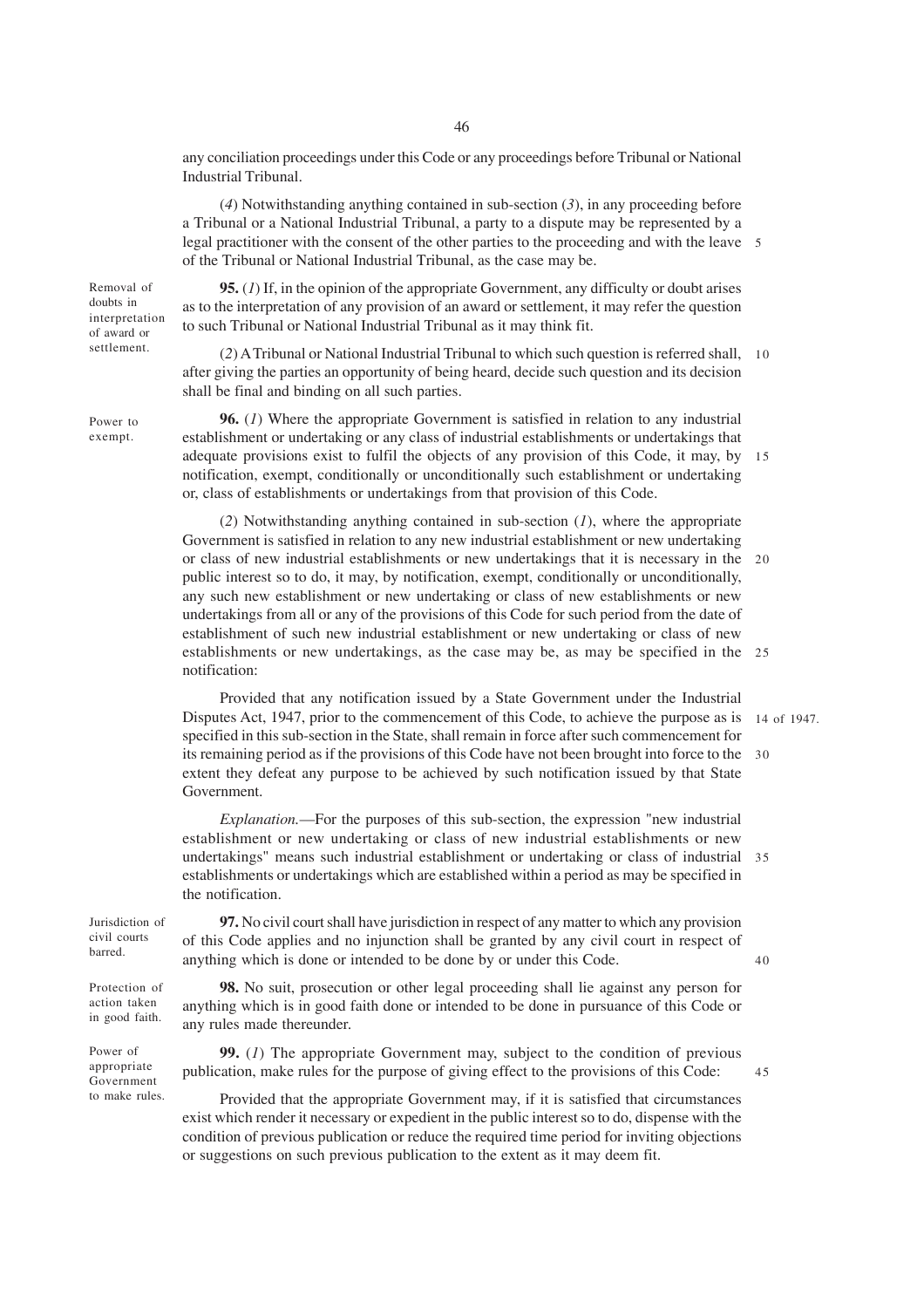(*2*) In particular and without prejudice to the generality of the foregoing power, such rules may provide for all or any of the following matters, namely:—

(*a*) written agreement between the employer and worker arrived at otherwise than in the course of conciliation proceeding to arrive at a settlement under clause (*zi*) of section 2;

(*b*) constitution of Works Committee and choosing of representatives of employer and workers engaged in the establishment under section 3;

(*c*) manner of choosing members from the employer and the workers for Grievance Redressal Committee under sub-section (*2*) of section 4;

(*d*) application in respect of any dispute to be filed before the Grievance Redressal Committee by any aggrieved worker under sub-section (*5*) of section 4;

(*e*) manner of filing application for the conciliation of grievance as against the decision of the Grievance Redressal Committee to the conciliation officer under sub-section (*8*) of section 4;

(*f*) the payment of a subscription by members of the Trade Union and donation from such members and others under clause (*f*) of section 7;

(*g*) manner of annual audit under clause (*j*) of section 7;

(*h*) form of declaration to be made by an affidavit and the manner of making the same under clause (*a*) of sub-section (*1*) of section 8;

(*i*) general statement of the assets and liabilities of the Trade Union prepared in such form and containing such particulars under sub-section (*2*) of section 8;

(*j*) the form of application for registration under sub-section (*1*), and the form of issuing certificate of registration to be issued by the Registrar to the applicant Trade Union under sub-section (*2*) of section 9;

(*k*) the form of entering the name and other particulars of Trade Union in a register maintained by the Registrar in this behalf under sub-section (*3*) of section 9;

(*l*) verification of application of the Trade Union under sub-section (*5*) of section 9;

(*m*) period within which appeal is to be preferred by Trade Union to Tribunal under sub-section (*1*) of section 10;

(*n*) sending of communication and notices under sub-section (*1*) and the manner to inform the Registrar under sub-section (*3*) of section 11;

(*o*) matters on which negotiating union or negotiating council, as the case may be, in an industrial establishment may negotiate with the employer of the industrial establishment under sub-section (*1*) and the criteria to be followed by the employer of industrial establishment under sub-section (*2*) of section 14;

(*p*) manner of verification of workers on the muster roll of the industrial establishment, under sub-sections (*3*) and (*4*) and the facilities to be provided by industrial establishment to a negotiating union or negotiating council under sub-section (*7*) of section 14;

(*q*) the objects under sub-section (*1*) and sub-section (*2*) and the subscription payable under sub-section (*4*) of section 15;

(*r*) manner of making application for adjudication before the Tribunal under sub-section (*1*) of section 22;

(*s*) manner of amalgamation under sub-section (*2*), and the manner of sending signed amalgamation to the Registrar of a different State under sub-section (*3*) of section 24;

47

20

5

10

15

- 
- $25$

30

- 35
- 40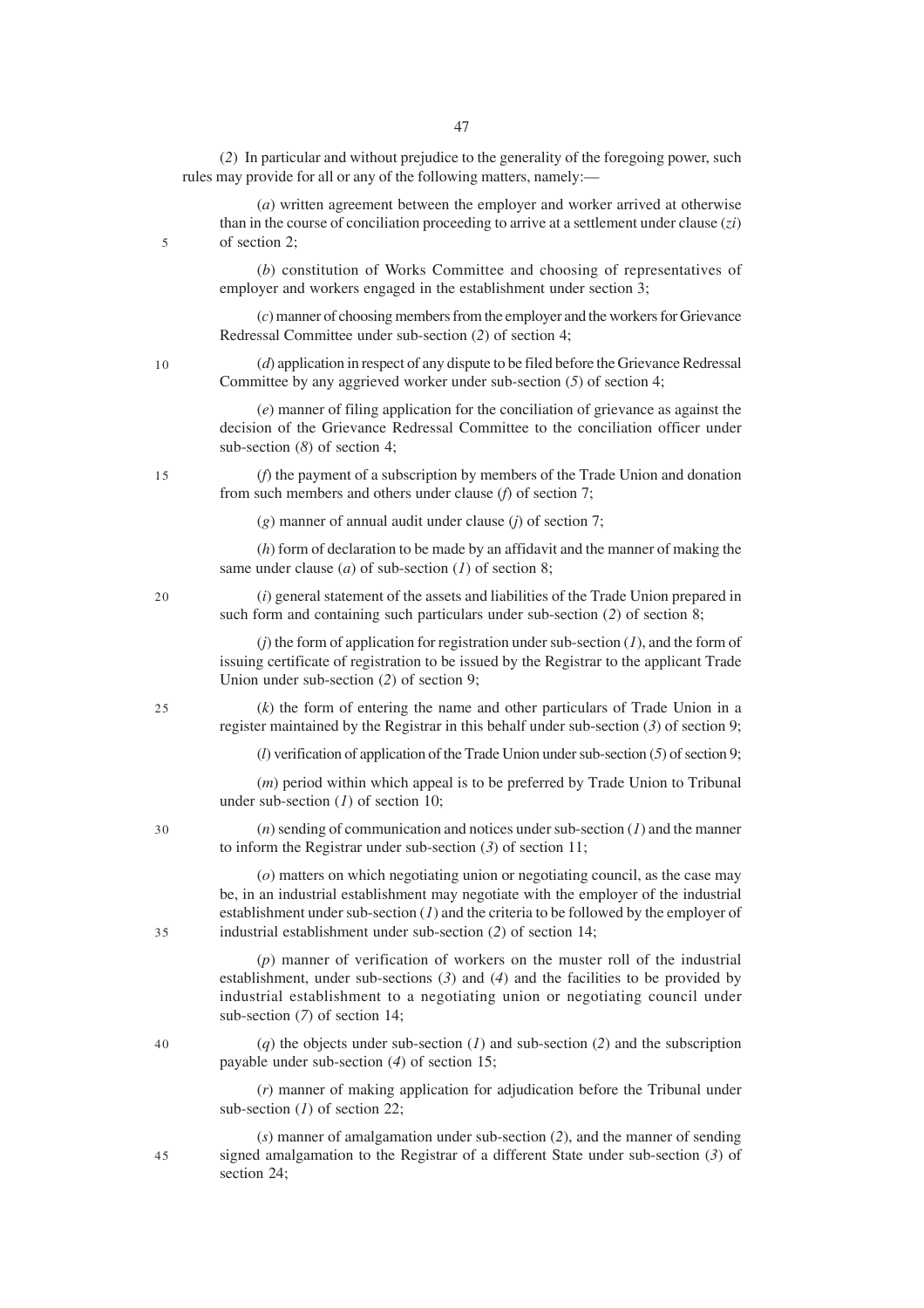(*t*) distribution of funds of the Trade Union on dissolution by Registrar under sub-section (*2*) of section 25;

(*u*) the date before which a general statement shall be forwarded annually to the Registrar, the particulars to be contained in general statement and its form, the person by whom and the manner in which such general statement shall be audited under 5 clause (*a*) of sub-section (*1*) of section 26;

(*v*) manner and purpose of recognition of a Trade Union or a federation of Trade Unions by the State Government as a State Trade Union at the State level and the authority and the manner of deciding dispute by it under sub-section (*2*) of section 27;

(*w*) the manner of forwarding information to the certifying officer under sub-section (*3*) of section 30 and the period within which the amendment of standing order is to be done as observed by the certifying officer under the proviso thereof;

(*x*) manner of choosing representatives of the workers of the industrial establishment or undertaking for issuing notice by certifying officer, where there is 15 no Trade Union operating, under sub-section (*5*) and the manner of authentication of certified standing orders under sub-section (*8*) of section 30;

(*y*) statement to be accompanied with draft standing orders under sub-section (*9*) of section 30;

(*z*) conditions for submission of draft standing orders by group of employers in 20 similar establishment under sub-section (*10*) of section 30;

(*za*) manner of disposal of appeal by the appellate authority under section 32;

(*zb*) the manner of sending copies of the order of the appellate authority under sub-section  $(I)$  and the language and the manner of maintaining standing order under sub-section (*2*) of section 33;

(*zc*) form of register for filing finally certified standing orders by the certifying officer and fee for furnishing certified copy of such orders under section 34;

(*zd*) application for modification of standing orders to be made before certifying officer under sub-section (*2*) of section 35;

(*ze*) the manner of giving of notice of the nature of the change proposed to be 30 effected under clause (*i*) of section 40;

(*zf*) form of arbitration agreement and the manner to be signed by the parties thereto under sub-section (*3*) of section 42;

(*zg*) manner of issuance of notification where an industrial dispute has been referred to arbitration under sub-section (*5*) of section 42;

35

(*zh*) manner of choosing representatives of the workers where there is no Trade Union under the proviso to sub-section (*5*) of section 42;

(*zi*) manner of filling up the vacancy under sub-section (*9*) of section 44;

(*zj*) the procedure for selection, salaries and allowances and other terms and conditions of Judicial and Administrative Members of the National Industrial Tribunal 40 under sub-section (*6*) of section 46;

(*zk*) such other matters in respect of which a conciliation officer, Tribunal and National Industrial Tribunal shall have the same powers as are vested in a civil court under the Code of Civil Procedure,1908 under sub-section (*3*) of section 49;

5 of 1908.

(*zl*) manner of holding conciliation proceedings under sub-section (*1*), form of 45

10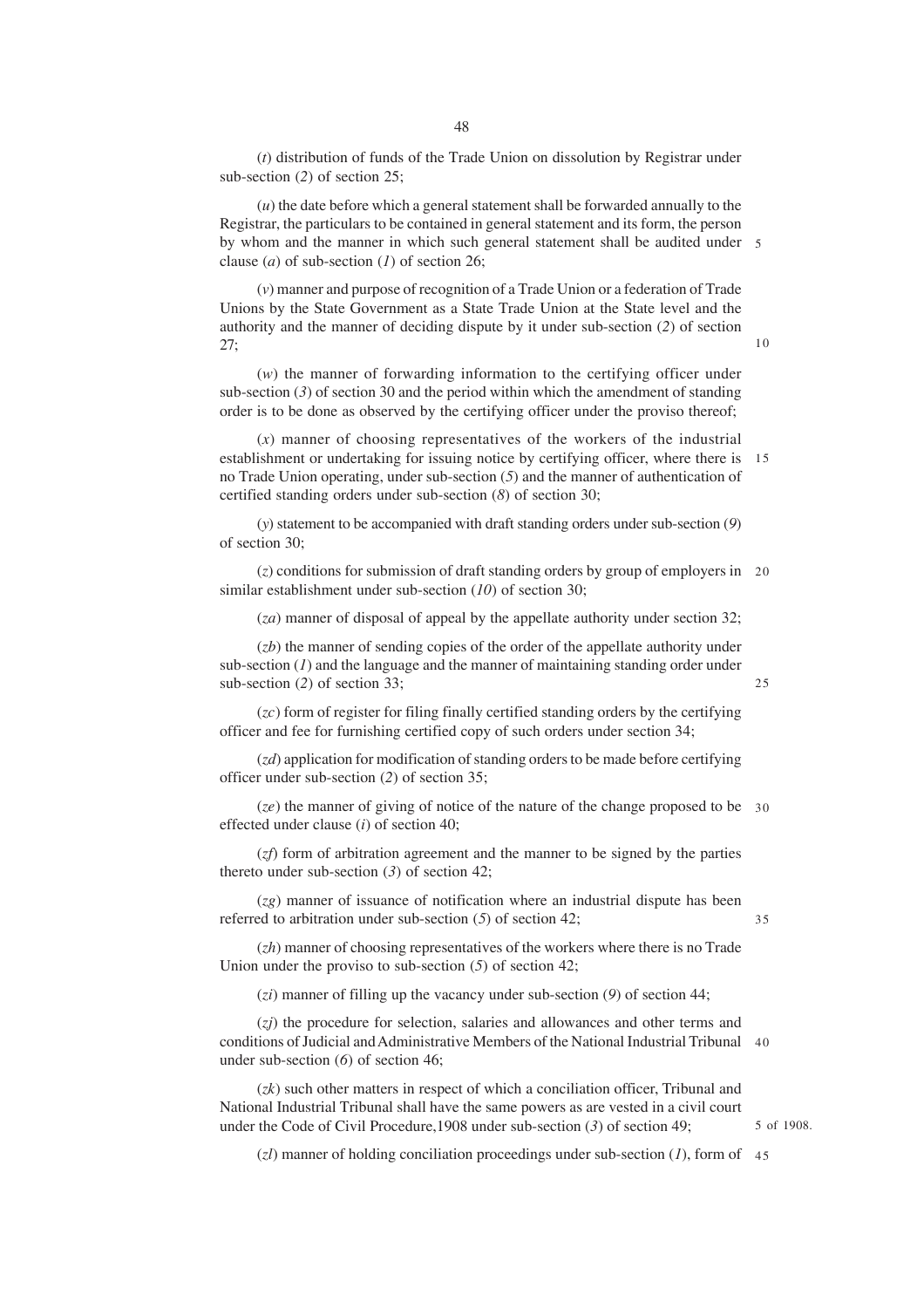full report under sub-section (*4*), and the form of application and the manner of deciding such application under sub-section (*6*), of section 53;

(*zm*) the number of persons by whom the notice of strike shall be given, the person or persons to whom such notice shall be given, and the manner of giving such notice, under sub-section (*4*) of section 62;

(*zn*) manner of giving notice of lock-out under sub-section (*5*) and the authority under sub-section (*6*) of section 62;

(*zo*) manner of serving notice before retrenchment of a worker employed in the industry who has been in continuous service for not less than one year by an employer on the appropriate Government or such authority as may be specified by the appropriate Government by notification under clause (*c*) of section 70;

(*zp*) manner in which the employer shall give an opportunity to the retrenched workers who are citizens of India to offer themselves for re-employment under section 72;

(*zq*) manner in which the employer shall serve notice on the appropriate Government stating clearly the reasons for the intended closure of the undertaking under sub-section (*1*) of section 74;

(*zr*) manner of making application by the employer stating clearly the reasons for the intended lay-off and the manner of serving copy of such application to workers under sub-section (*2*) of section 78;

(*zs*) manner of applying to the appropriate Government for permission to continue the lay-off by the employer under sub-section (*3*) of section 78;

(*zt*) time limit for review under sub-section (*7*) of section 78;

(*zu*) manner of making application by the employer stating clearly the reasons for the intended retrenchment and the manner of serving copy of such application to workers under sub-section (*2*) of section 79;

(*zv*) time limit for review under sub-section (*6*) of section 79;

(*zw*) manner of making application by the employer stating clearly the reasons for the intended closing down of an undertaking of an industrial establishment and the manner of serving copy of such application to the representatives of workers under sub-section (*1*) of section 80;

(*zx*) time limit for review under sub-section (*5*) of section 80;

(*zy*) contribution from such other sources to be made to the worker re-skilling fund under clause (*b*) of sub-section (*2*) of section 83;

(*zz*) manner of utilisation of fund under sub-section (*3*) of section 83;

35

(*zza*) manner of composition of offence by a Gazetted officer specified under sub-section (*1*) of section 89;

(*zzb*) manner of making application for the compounding of an offence specified under sub-section (*4*) of section 89;

(*zzc*) manner of making complaint by an aggrieved employee under section 91;

 $40$ 

45

(*zzd*) manner of authorisation of worker for representing in any proceeding under sub-section (*1*) of section 94;

(*zze*) manner of authorisation of employer for representing in any proceeding under sub-section (*2*) of section 94;

(*zzf*) any other matter which is required to be, or may be, prescribed under the provisions of this Code.

 $20$ 

5

10

15

25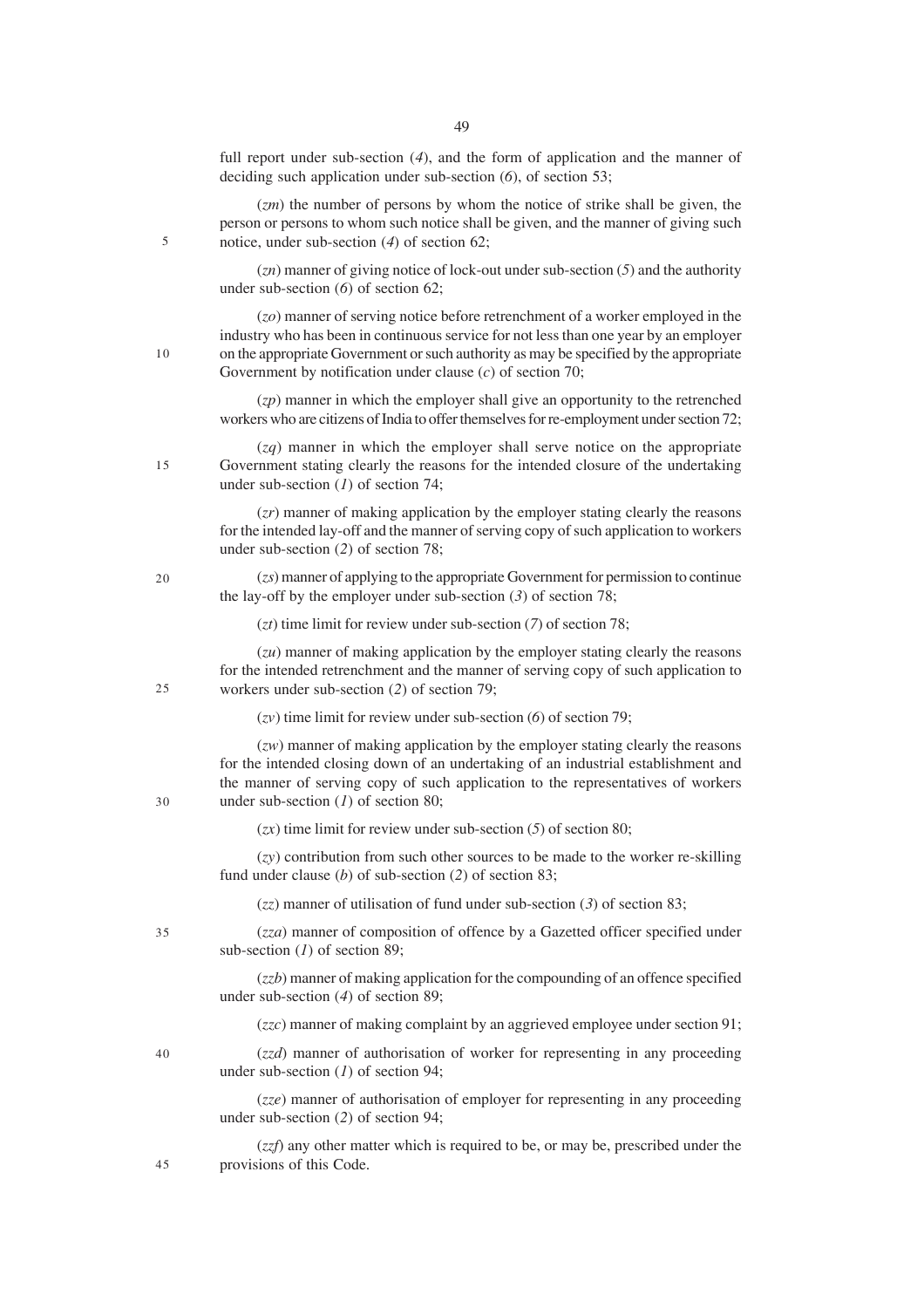(*3*) The Central Government shall make rules for the—

(*a*) manner of recognition of a Trade Union or federation of Trade Unions by the Central Government as a Central Trade Union at the Central level and the authority and the manner of deciding dispute by it under sub-section (*1*) of section 27; and

(*b*) manner of holding an enquiry under sub-section (*1*) of section 85.

(*4*) All rules made under this section by the State Government shall, as soon as possible after they are made, be laid before the State Legislature.

(*5*) Every rule made under this section and notification issued under clause (*p*) of section 2, by the Central Government shall be laid, as soon as may be after it is made, before each House of Parliament while it is in session for a total period of thirty days which may be comprised in one session or in two or more successive sessions, and if, before the expiry of the session immediately following the session or the successive sessions aforesaid both Houses agree in making any modification in the rule or notification, or both Houses agree that the rule or notification should not be made, the rule or notification shall thereafter have effect only in such modified form or be of no effect, as the case may be; so, however, that 15 any such modification or annulment shall be without prejudice to the validity of anything previously done under that rule or notification. 10

**100.** The appropriate Government may, by notification, direct that any power exercisable by it under this Code or rules made thereunder shall, in relation to such matters and subject to such conditions, if any, as may be specified in the direction, be exercisable also,—

 $20$ 

30

(*a*) where the appropriate Government is the Central Government, by such officer or authority subordinate to the Central Government or by the State Government, or by such officer or authority subordinate to the State Government, as may be specified in the notification;

(*b*) where the appropriate Government is a State Government, by such officer or 25 authority subordinate to the State Government as may be specified in the notification.

**101.** (*1*) The Central Government may, by notification, add to or alter or amend the First Schedule or the Second Schedule or the Third Schedule and on any such notification being issued, the First Schedule or the Second Schedule or the Third Schedule, as the case may be, shall be deemed to be amended accordingly.

(*2*) Every notification issued by the Central Government under sub-section (*1*) shall be laid as soon as may be after it is made before each House of Parliament while it is in session for a total period of thirty days which may be comprised in one session or in two or more successive sessions, and if, before the expiry of the session immediately following the session or the successive sessions aforesaid, both Houses agree in making any modification 35 in the notification, or both Houses agree that the modification should not be made, the notification shall thereafter have effect only in such modified form or be of no effect, as the case may be; so, however, that any such modification or annulment shall be without prejudice to the validity of anything previously done in pursuance of that notification.

Amendment of Act 7 of 2017.

**102.** In the Finance Act, 2017, in the Eighth Schedule, against serial number 1,— 40

(*a*) in column (*2*), for the words "Industrial Tribunal constituted by the Central Government", the words, brackets and figures "Industrial Tribunal constituted by the Central Government under sub-section (*1*) of section 44 of the Industrial Relations Code, 2020" shall be substituted;

 $(b)$  in column  $(3)$ , for the words and figures "The Industrial Disputes Act, 1947", 45 14 of 1947. the words and figures "The Industrial Relations Code, 2020" shall be substituted.

5

Power to amend

Delegation of powers.

Schedules.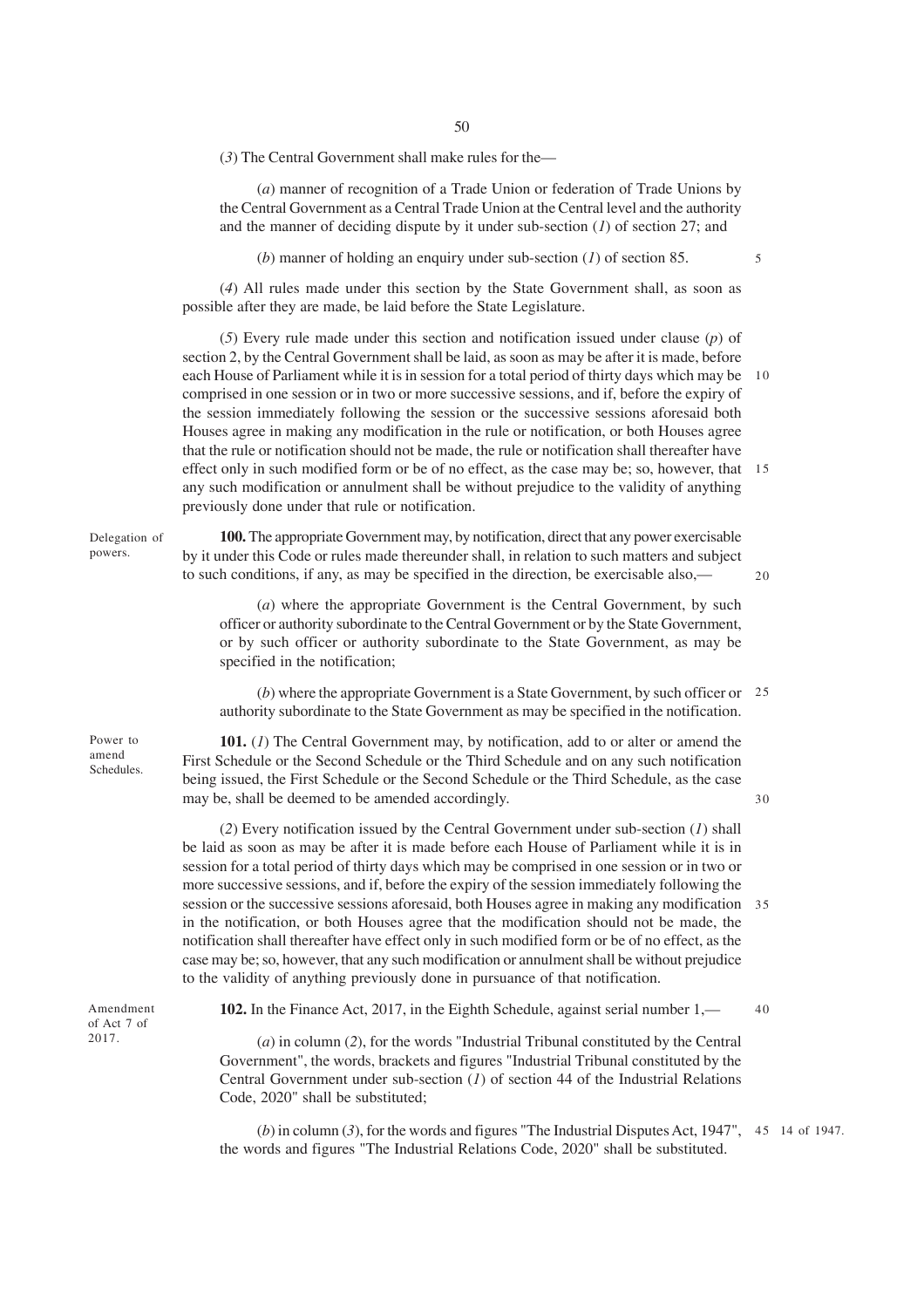**103.** (*1*) If any difficulty arises in giving effect to the provisions of this Code, the Central Government may, by order published in the Official Gazette, make such provisions, not inconsistent with the provisions of this Code as may appear to it to be necessary for removing the difficulty:

Power to remove difficulties.

Provided that no order shall be made under this section after the expiry of three years from the date of commencement of this Code. 5

(*2*) Every order made under this section shall be laid before each House of Parliament.

**104.** (*1*) In the notification issued under sub-section (*3*) of section 1 for the commencement of any provision of this Code, the Central Government may specify that the provisions of— 10 Repeal and savings.

| 16 of 1926. | ( <i>a</i> ) the Trade Unions Act, 1926;                       |
|-------------|----------------------------------------------------------------|
| 20 of 1946. | (b) the Industrial Employment (Standing Orders) Act, 1946; and |
| 14 of 1947. | $(c)$ the Industrial Disputes Act, 1947,                       |

shall stand repealed with effect from the date appointed in the notification in this behalf and 15 the remaining provisions of the enactments referred to in clauses  $(a)$  to  $(c)$  shall remain in force till they are repealed by like notifications in the like manner.

(*2*) Notwithstanding such repeal under sub-section (*1*), anything done or any action taken under the provisions of the enactments so repealed including any rule, regulation, notification, nomination, appointment, order or direction made thereunder shall be deemed

20 to have been done or taken under the corresponding provisions of this Code and shall be in force to the extent they are not contrary to the provisions of this Code.

(*3*) Without prejudice to the provisions of sub-section (*2*), the provisions of section 6 of the General Clauses Act, 1897 shall apply to the repeal of such enactments. 10 of 1897.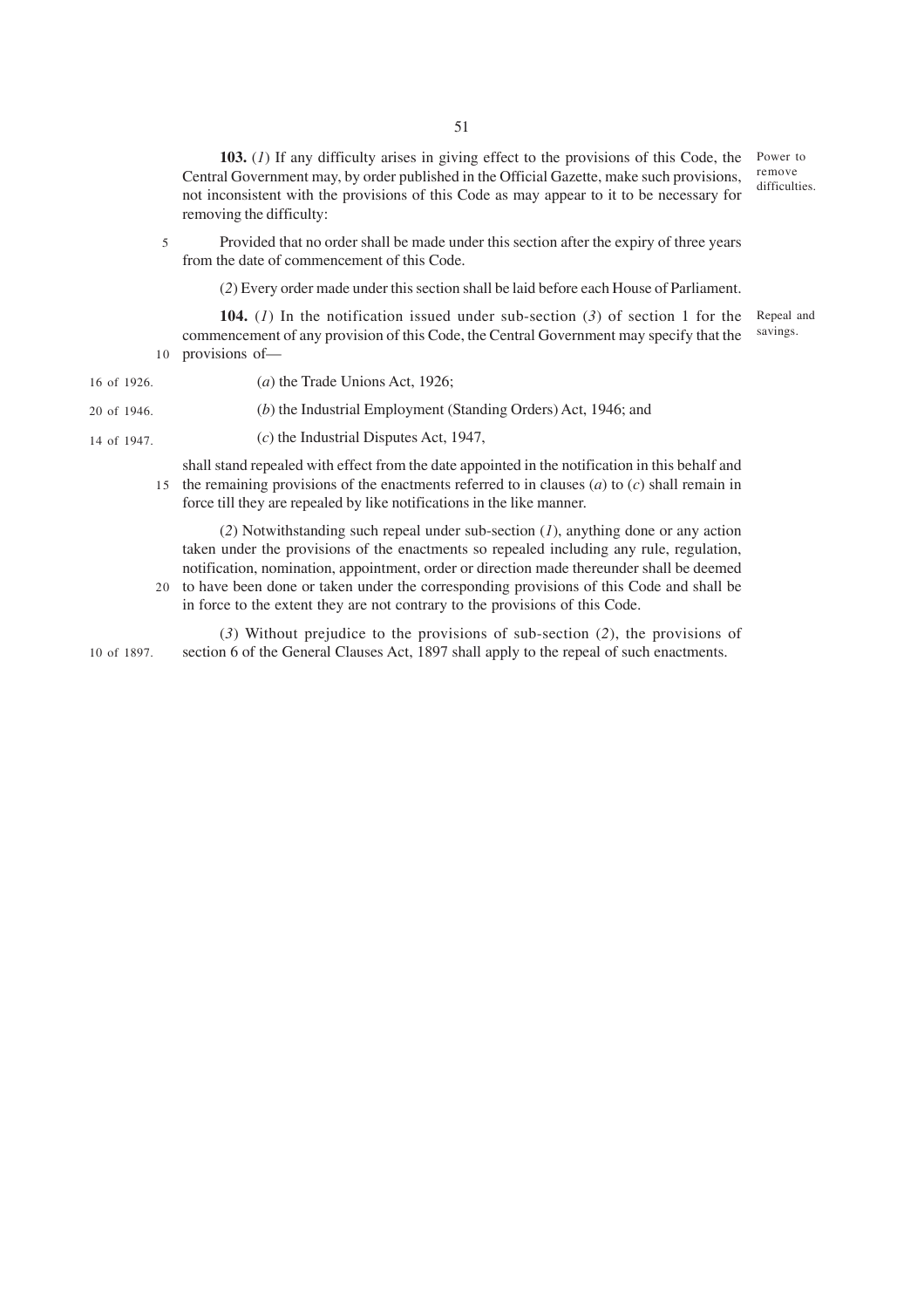## THE FIRST SCHEDULE

# [*See* sections 2 (*zj*), 30 (*1*) and (*6*) and 101 (*1*)]

# MATTERS TO BE PROVIDED IN STANDING ORDERS UNDER THIS CODE

- 1. Classification of workers, whether permanent, temporary, apprentices, probationers, *badlis* or fixed term employment.
- 2. Manner of intimating to workers periods and hours of work, holidays, pay-days and wage rates.
- 3. Shift working.
- 4. Attendance and late coming.
- 5. Conditions of, procedure in applying for, and the authority which may grant leave and holidays.
- 6. Requirement to enter premises by certain gates, and liability to search.
- 7. Closing and reporting of sections of the industrial establishment, temporary stoppages of work and the rights and liabilities of the employer and workers arising therefrom.
- 8. Termination of employment, and the notice thereof to be given by employer and workers.
- 9. Suspension or dismissal for misconduct, and acts or omissions which constitute misconduct.
- 10. Means of redress for workers against unfair treatment or wrongful exactions by the employer or his agents or servants.
- 11. Any other matter which may be specified by the appropriate Government by notification.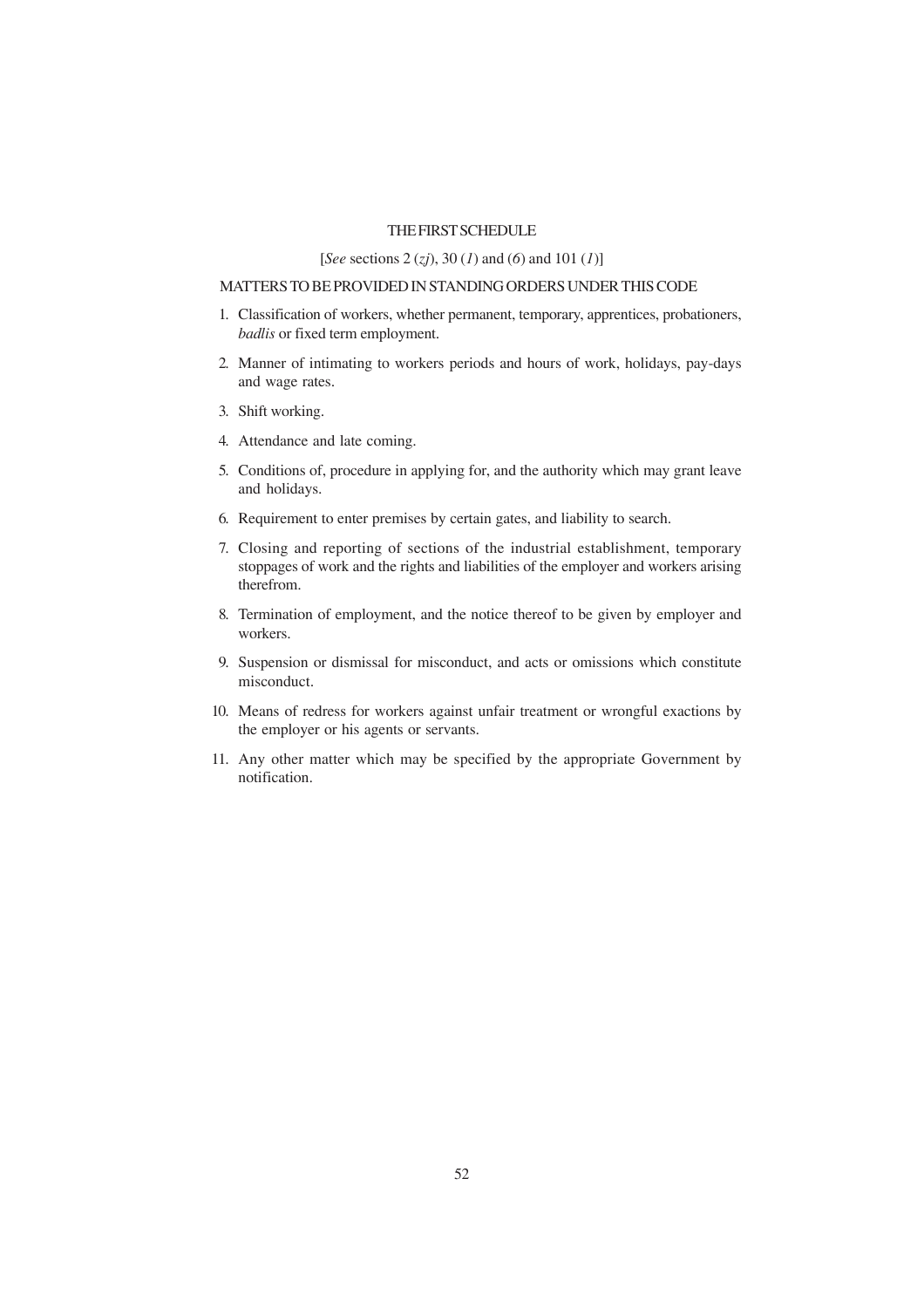## THE SECOND SCHEDULE

### [*See* sections 2 (*zo*), 84, 86 (*5*) and 101(*1*)]

#### UNFAIR LABOUR PRACTICES

#### I. ON THE PART OF EMPLOYERS AND TRADE UNIONS OF EMPLOYERS

- (1) To interfere with, restrain from, or coerce, workers in the exercise of their right to organise, form, join or assist a Trade Union or to engage in concerted activities for the purposes of collective bargaining or other mutual aid or protection, that is to say,—
	- (a) threatening workers with discharge or dismissal, if they join a Trade Union;
	- (b) threatening a lock-out or closure, if a Trade Union is organised;
	- (c) granting wage increase to workers at crucial periods of Trade Union organisation, with a view to undermining the efforts of the Trade Union organisation.
- (2) To dominate, interfere with or contribute support, financial or otherwise, to any Trade Union, that is to say,—
	- (a) an employer taking an active interest in organising a Trade Union of his workers; and
	- (b) an employer showing partiality or granting favour to one of several Trade Unions attempting to organise his workers or to its members, where such a Trade Union is not a recognised Trade Union.
- (3) To establish employer sponsored Trade Unions of workers.
- (4) To encourage or discourage membership in any Trade Union by discriminating against any worker, that is to say,—
	- (a) discharging or punishing a worker, because he urged other workers to join or organise a Trade Union;
	- (b) discharging or dismissing a worker for taking part in any strike (not being a strike which is deemed to be an illegal strike under this Code);
	- (c) changing seniority rating of workers because of Trade Union activities;
	- (d) refusing to promote workers to higher posts on account of their Trade Union activities;
	- (e) giving unmerited promotions to certain workers with a view to creating discord amongst other workers, or to undermine the strength of their Trade Union;
	- (f) discharging office-bearers or active members of the Trade Union on account of their Trade Union activities.
- (5) To discharge or dismiss workers,—
	- (a) by way of victimisation;
	- (b) not in good faith, but in the colourable exercise of the employer's rights;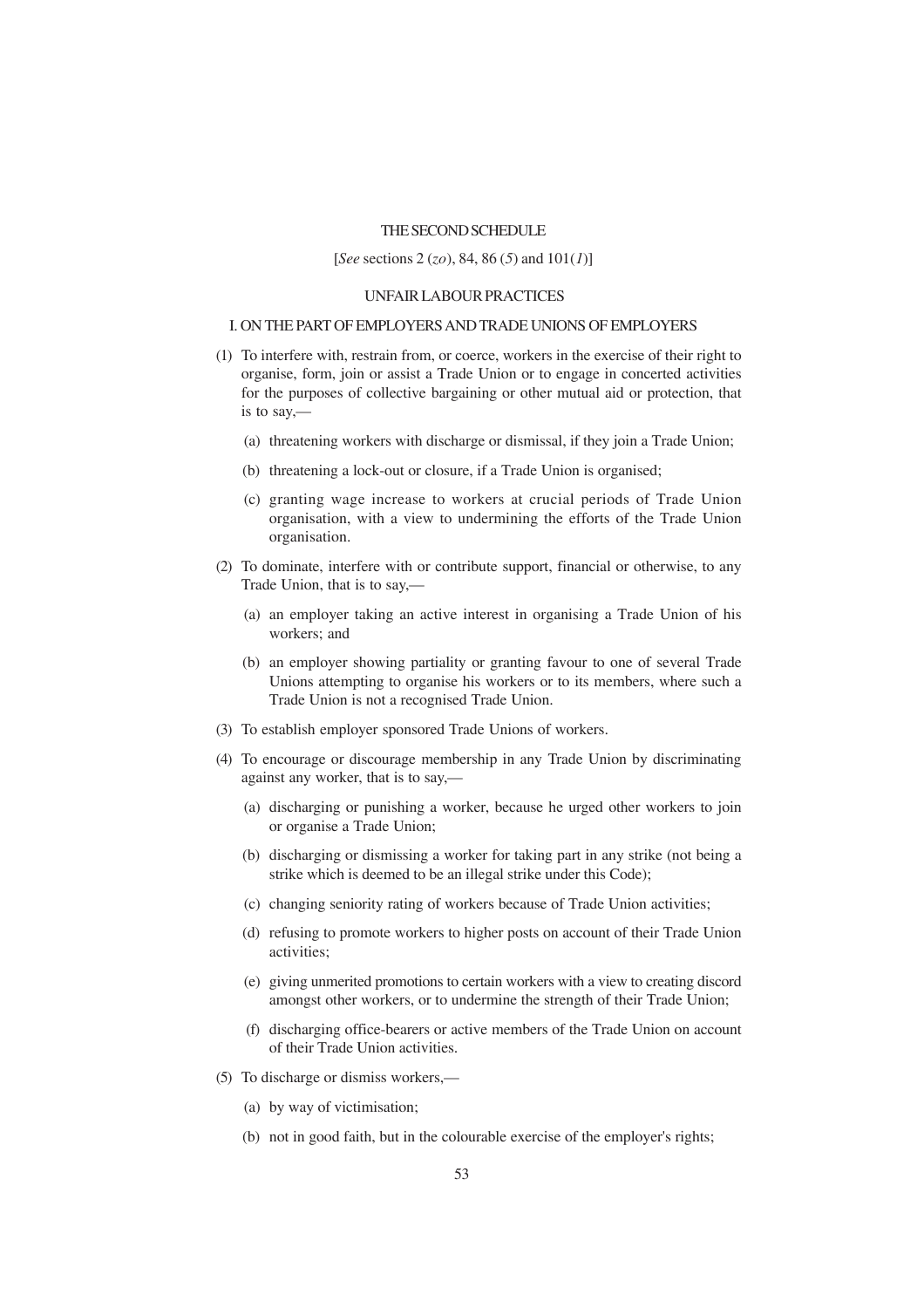- (c) by falsely implicating a worker in a criminal case on false evidence or on concocted evidence;
- (d) for patently false reasons;
- (e) on untrue or trumped up allegations of absence without leave;
- (f) in utter disregard of the principles of natural justice in the conduct of domestic enquiry or with undue haste;
- (g) for misconduct of a minor or technical character, without having any regard to the nature of the particular misconduct or the past record or service of the worker, thereby leading to a disproportionate punishment.
- (6) To abolish the work of a regular nature being done by workers, and to give such work to contractors as a measure of breaking a strike.
- (7) To transfer a worker *mala fid*e from one place to another, under the guise of following management policy.
- (8) To insist upon individual workers, who are on a legal strike to sign a good conduct bond, as a precondition to allowing them to resume work.
- (9) To show favouritism or partiality to one set of workers regardless of merit.
- (10) To employ workers as *badli* workers, casuals or temporaries and to continue them as such for years, with the object of depriving them of the status and privileges of permanent workers.
- (11) To discharge or discriminate against any worker for filing charges or testifying against an employer in any enquiry or proceeding relating to any industrial dispute.
- (12) To recruit worker during a strike which is not an illegal strike.
- (13) Failure to implement award, settlement or agreement.
- (14) To indulge in acts of force or violence.
- (15) To refuse to bargain collectively, in good faith with the recognised Trade Unions.
- (16) Proposing or continuing a lock-out deemed to be illegal under this Code.

II. ON THE PART OF WORKERS AND TRADE UNIONS OF WORKERS

- (1) To advise or actively support or instigate any strike deemed to be illegal under this Code.
- (2) To coerce workers in the exercise of their right to self-organisation or to join a Trade Union or refrain from, joining any Trade Union, that is to say—
	- (a) for a Trade Union or its members to picketing in such a manner that non-striking workers are physically debarred from entering the work places;
	- (b) to indulge in acts of force or violence or to hold out threats of intimidation in connection with a strike against non-striking workers or against managerial staff.
- (3) For a recognised union to refuse to bargain collectively in good faith with the employer.
- (4) To indulge in coercive activities against certification of a bargaining representative.
- (5) To stage, encourage or instigate such forms of coercive actions as wilful, "go-slow", squatting on the work premises after working hours or "gherao" of any of the members of the managerial or other staff.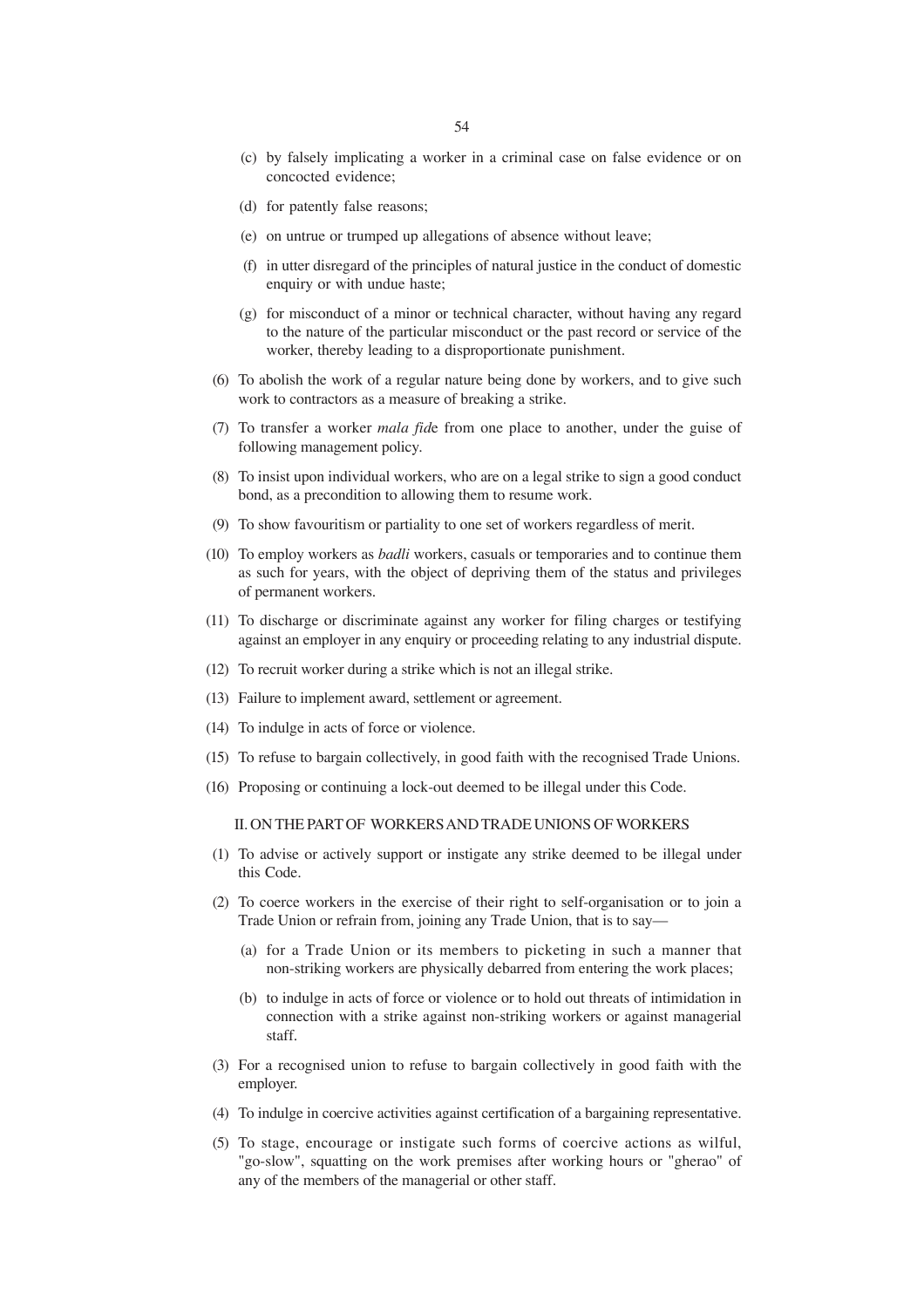*Explanation* 1.—For the removal of doubts, it is clarified that "go-slow" shall mean an occasion when more than one worker in an establishment conjointly work more slowly and with less effort than usual to try to persuade the employer of the establishment to agree to higher pay or better service condition or such other demand.

*Explanation* 2.—For the purposes of *Explanation* 1, the expression "usual" shall mean,—

- (i) where the standard has been specified for a worker for his work either daily, weekly or monthly basis, such work; and
- (ii) where no such standard has been specified such rate of work which is the average of work in the previous three months calculated on daily or weekly or monthly basis, as the case may be.
- (6) To stage demonstrations at the residence of the employers or the managerial staff members.
- (7) To incite or indulge in wilful damage to employer's property connected with the industry.
- (8) To indulge in acts of force or violence or to hold out threats of intimidation against any worker with a view to prevent him from attending work.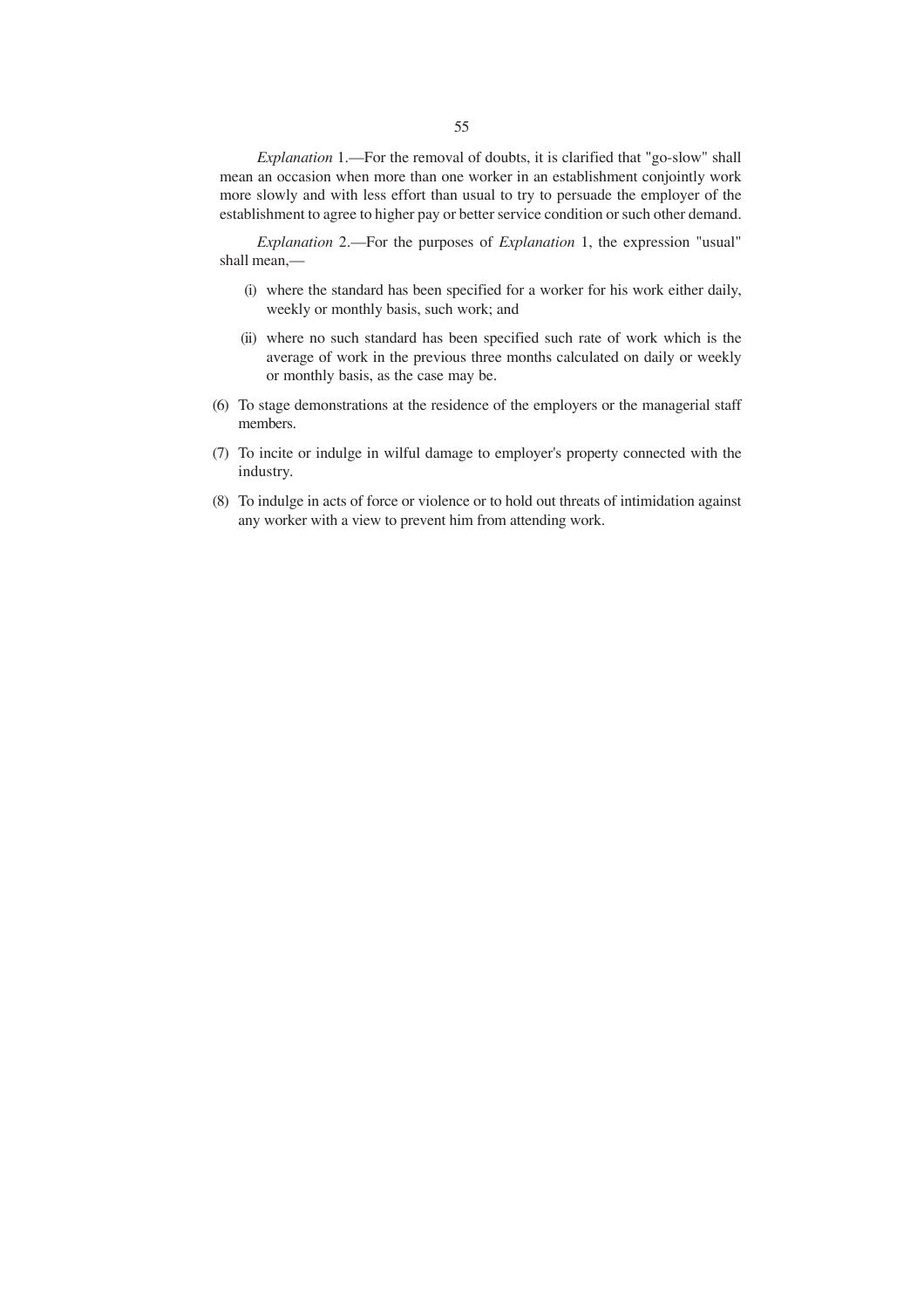# THE THIRD SCHEDULE

#### (*See* section 40 and 101 (*1*))

# CONDITIONS OF SERVICE FOR CHANGE OF WHICH NOTICE IS TO BE GIVEN

- 1. Wages, including the period and mode of payment.
- 2. Contribution paid, or payable, by the employer to any provident fund or pension fund or for the benefit of the workers under any law for the time being in force.
- 3. Compensatory and other allowances.
- 4. Hours of work and rest intervals.
- 5. Leave with wages and holidays.
- 6. Starting, alteration or discontinuance of shift working otherwise than in accordance with standing orders.
- 7. Classification by grades.
- 8. Withdrawal of any customary concession or privilege or change in usage.
- 9. Introduction of new rules of discipline, or alteration of existing rules, except in so far as they are provided in standing orders.
- 10. Rationalisation, standardisation or improvement of plant or technique which is likely to lead to retrenchment of workers.
- 11. Any increase or reduction (other than casual) in the number of persons employed or to be employed in any occupation or process or department or shift, not occasioned by circumstances over which the employer has no control.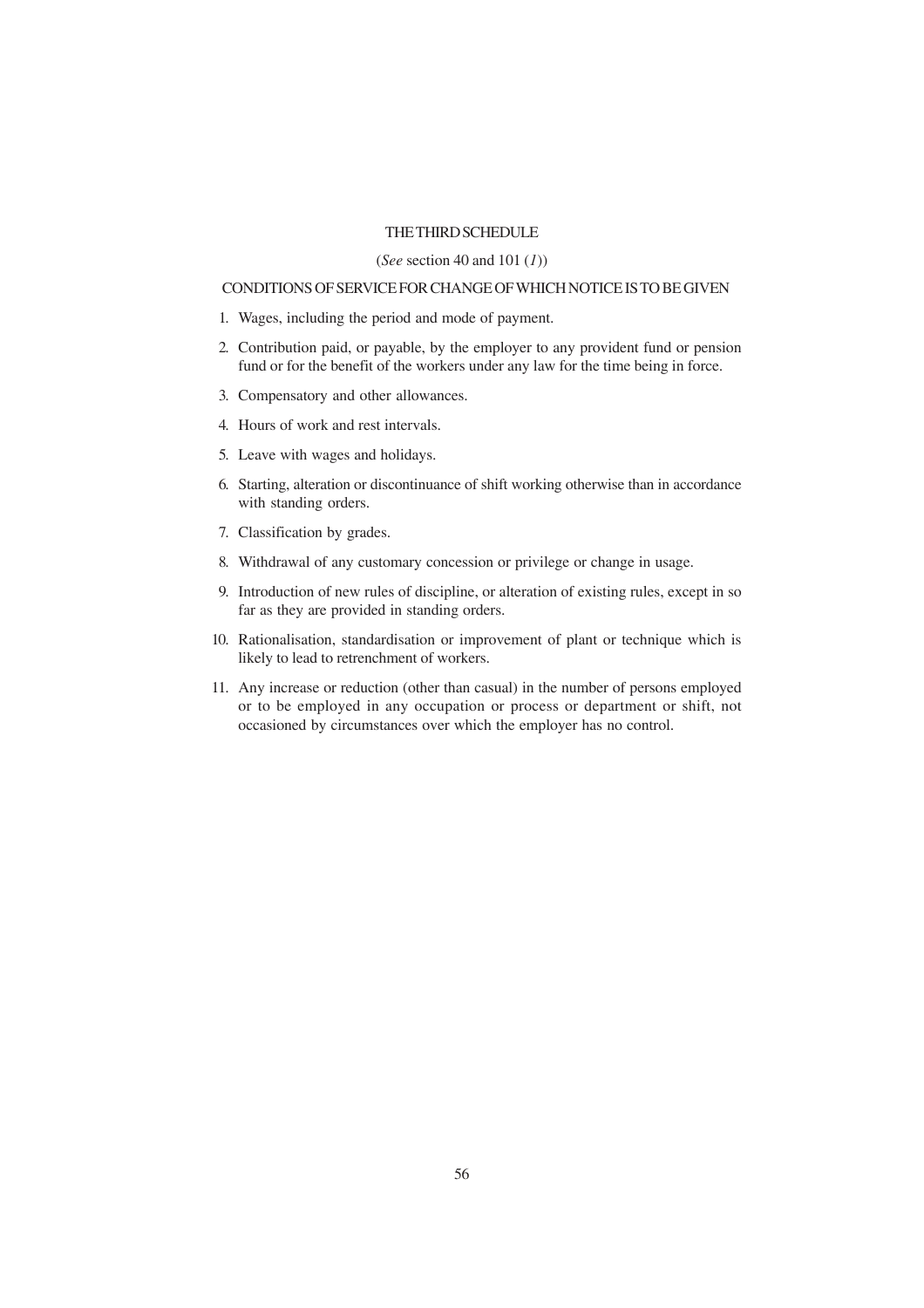# STATEMENT OF OBJECTS AND REASONS

The Second National Commission on Labour, which submitted its report in June 2002, had recommended that the existing set of labour laws should be broadly amalgamated into the following groups, namely:—

(*a*) industrial relations;

- (*b*) wages;
- (*c*) social security;
- (*d*) safety; and
- (*e*) welfare and working conditions.

2. In pursuance of the recommendations of the said Commission relating to industrial relations and the deliberations made in the tripartite meeting comprising of the Government, employers' and industry representatives, it has been decided to bring the proposed legislation for amalgamating, simplifying and rationalising the relevant provisions of —

- (*a*) the Trade Unions Act, 1926;
- (*b*) the Industrial Employment (Standing Orders) Act, 1946; and
- (*c*) the Industrial Disputes Act, 1947.

3. Accordingly, the Industrial Relations Code, 2019 was introduced in Lok Sabha on the 28th November, 2019, which was referred to the Department-related Parliamentary Standing Committee on Labour for its examination and report. The said Committee submitted its Eighth Report on the 23rd April, 2020 recommending various modifications in the said Bill to give impetus to the economic activity in the country without compromising on the basic aspects of the benefit to workers. Considering the valuable recommendations of the said Parliamentary Standing Committee, the Government proposes to withdraw the Industrial Relations Code, 2019 pending in Parliament and introduce a new Bill, namely, the Industrial Relations Code, 2020 with certain modifications.

4. The proposed legislation provides for a broader framework to protect the rights of workers to form unions, to minimise the friction between the employers and workers and to provide provisions for investigation and settlement of industrial disputes. The object of the proposed legislation is to achieve industrial peace and harmony as the ultimate pursuit in resolving industrial disputes and to advance the progress of industry by bringing about the existence of harmony and cordial relationship between the employers and workers.

5. The salient features of the Industrial Relations Code, 2020, *inter alia*, are as follows:—

(*i*) to define "workers" which includes the persons in supervisory capacity getting wages up to eighteen thousand rupees per month or an amount as may be notified by the Central Government from time to time;

(*ii*) to provide for fixed term employment with the objective that the employee gets all the benefits like that of a permanent worker (including gratuity), except for notice period after conclusion of a fixed period, and retrenchment compensation. The employer has been provided with the flexibility to employ workers on fixed term basis on the basis of requirement and without restriction on any sector;

(*iii*) to revise the definition of "industry" that any systematic activity carried on by co-operation between the employer and workers for the production, supply or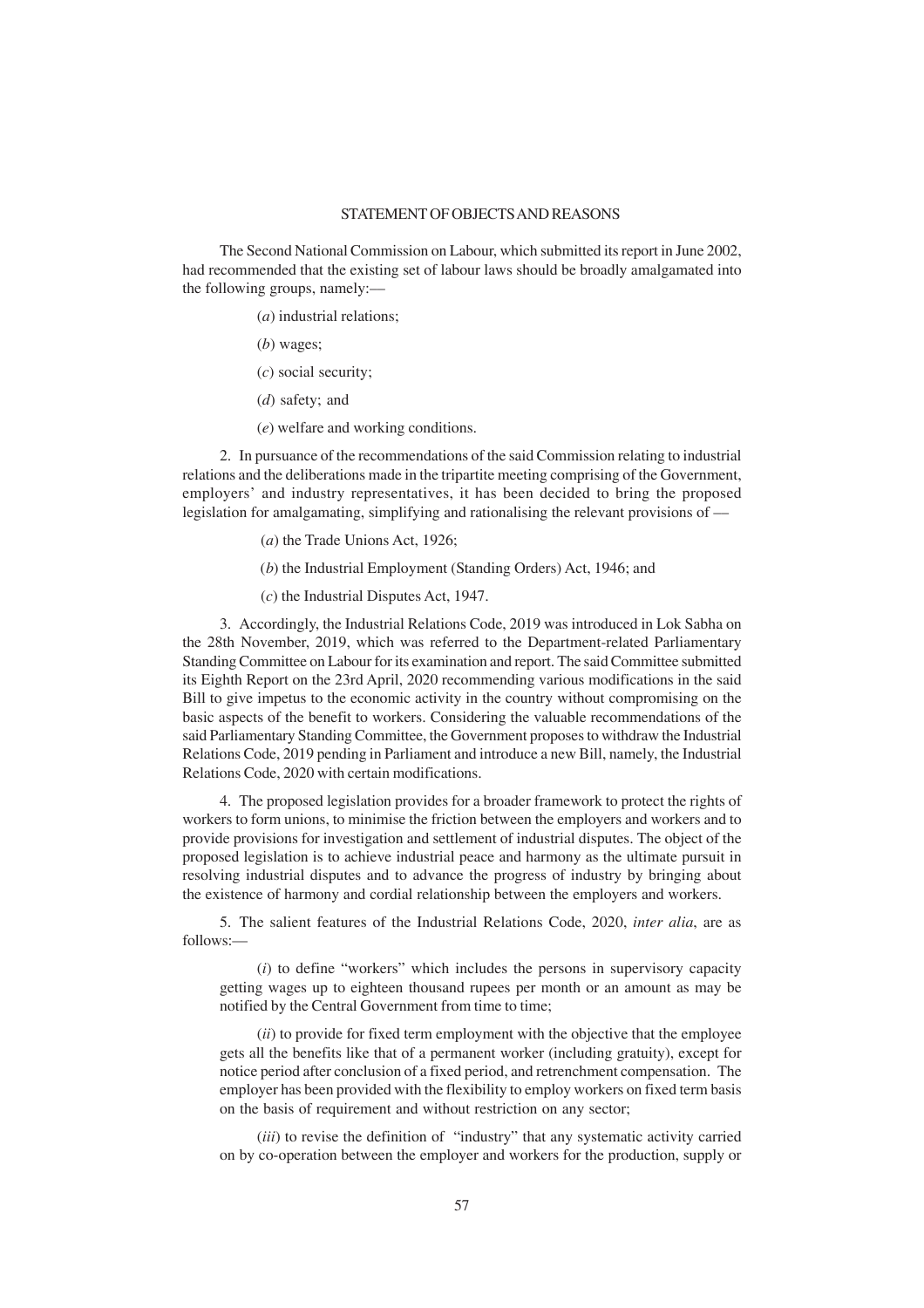distribution of goods or services with a view to satisfy human wants or wishes (not being wants or wishes which are merely spiritual or religious in nature) with certain exceptions;

(*iv*) to bring concerted casual leave within the ambit of the definition of strike;

(*v*) to provide the maximum number of members in the Grievance Redressal Committee up to ten in an industrial establishment employing twenty or more workers. There shall be adequate representation of the women workers therein in the proportion of the women workers to the total workers employed in the industrial establishment;

(*vi*) to provide for a new feature of recognition of negotiating union and negotiating council in an industrial establishment by an employer for the purpose of negotiations. The criterion for recognition of negotiating union has been fixed at fifty-one per cent. or more workers on a muster roll of that industrial establishment. As regards negotiating council, a Trade Union having support of every twenty per cent. of workers will get one seat in the negotiating council and the fraction above twenty per cent. shall be disregarded;

(*vii*) to provide for appeal against non-registration or cancellation of registration of Trade Union before the Industrial Tribunal;

(*viii*) to empower the Central Government and the State Governments to recognise a Trade Union or a federation of Trade Unions as the Central Trade Union or State Trade Unions, respectively;

(*ix*) to provide for applicability of threshold of three hundred or more workers for an industrial establishment to obtain certification of standing orders, if the standing order differ from the model standing order made by the Central Government;

(*x*) to provide that if the employer prepares and adopts model standing order of the Central Government with respect to the matters relevant to the employer's industrial establishment, then the model standing order would be deemed to be certified. Otherwise, the industrial establishment may seek certification of only those clauses which are different from the model standing orders;

(*xi*) to set up Industrial Tribunal consisting of a Judicial Member and an Administrative Member, in place of only Judicial Member who presently presides the Tribunal. For certain specified cases, the matters will be decided by the two-member Tribunal and the remaining shall be decided by single-member Tribunal as may be provided for in the rules;

(*xii*) to set up Industrial Tribunals in the place of existing multiple adjudicating bodies like the Court of Inquiry, Board of Conciliation and Labour Courts;

(*xiii*) to remove the reference system for adjudication of Industrial Disputes, except the reference to the National Industrial Tribunal for adjudication;

(*xiv*) to provide that the commencement of conciliation proceedings shall be deemed to have commenced on the date of the first meeting held by the conciliation officer in an industrial dispute after the receipt of the notice of strike or lock-out by the conciliation officer;

(*xv*) to prohibit strikes and lock-outs in all industrial establishments without giving notice of fourteen days;

(*xvi*) to provide for the obligation on the part of industrial establishments pertaining to mine, factories and plantation having three hundred or more workers to take prior permission of the appropriate Government before lay-off, retrenchment and closure with flexibility to the appropriate Government to increase the threshold to higher numbers, by notification;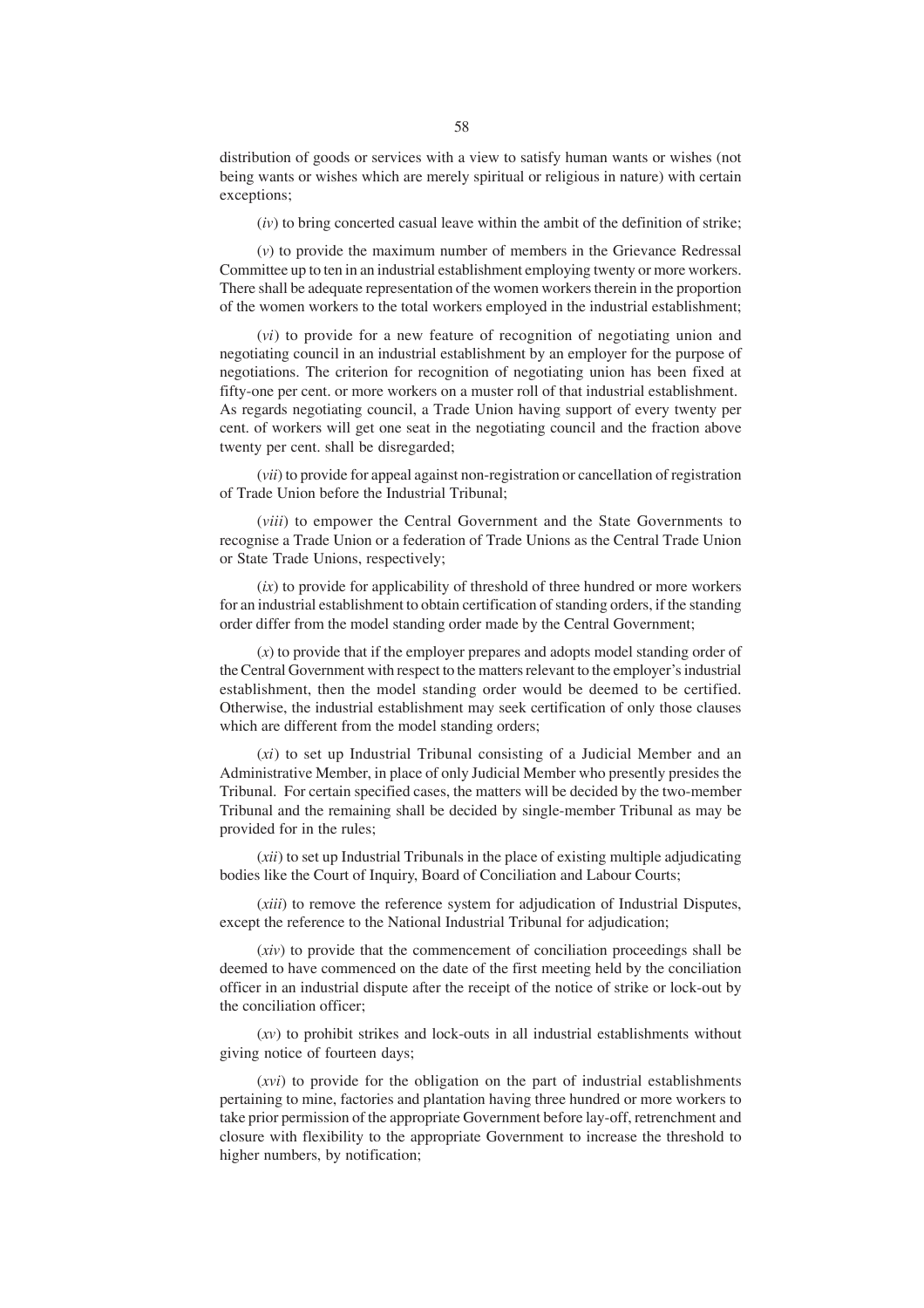(*xvii*) to set up a re-skilling fund for training of retrenched workers. The fund shall, *inter alia,* consist of the contribution of the employer of an amount equal to fifteen days wages last drawn by the worker immediately before the retrenchment or such other number of days, as may be notified by the Central Government, in case of retrenchment only. The fund shall be utilised by crediting fifteen days wages last drawn by the worker to his account who is retrenched, within forty-five days of the retrenchment as may be provided by rules;

(*xviii*) to provide for compounding of offences by a Gazetted Officer, as the appropriate Government may, by notification, specify, for a sum of fifty per cent. of the maximum fine provided for such offence punishable with fine only and for a sum of seventy-five per cent. provided for such offence punishable with imprisonment for a term which is not more than one year, or with fine;

(*xix*) to provide for penalties for different types of violations to rationalise with such offences and commensurate with the gravity of the violations;

(*xx*) to empower the appropriate Government to exempt any industrial establishment from any of the provisions of the Code in the public interest for the specified period.

6. The notes on clauses explain in detail the various provisions contained in the Bill.

7. The Bill seeks to achieve the above objectives.

The 14th September, 2020.

## NEW DELHI; SANTOSH KUMAR GANGWAR.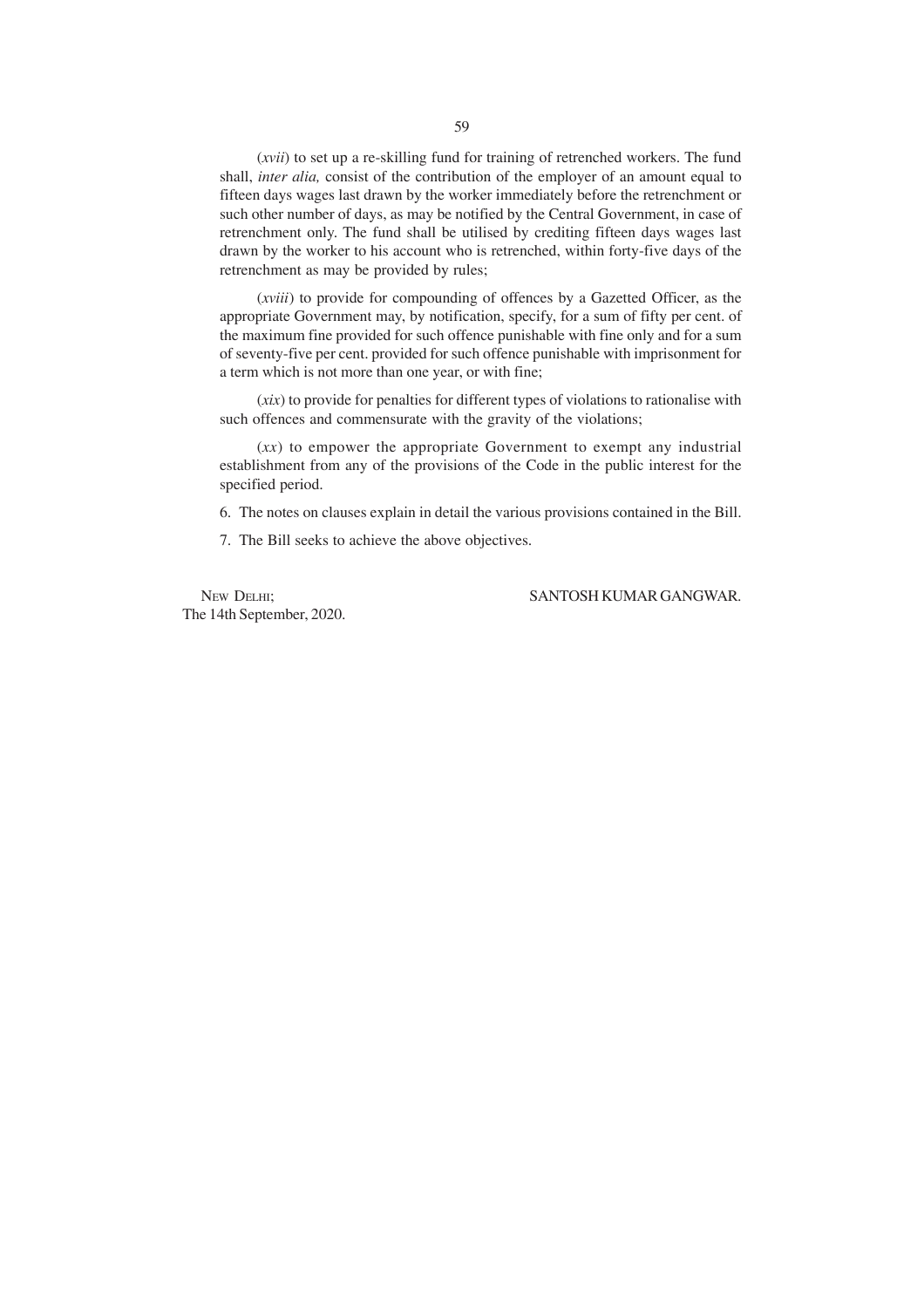# *Notes on Clauses*

*Clause* 2 of the Bill seeks to define certain expressions used in the proposed Code, which, *inter alia*, include 'appropriate Government', 'arbitrator', 'banking company', 'controlled industry', 'Industry', 'lay-off', 'lock-out', 'metro railway', 'railway', 'Tribunal', 'unfair labour practice', 'unorganised sector' and 'wages'.

*Clause* 3 of the Bill seeks to provide for Works Committee. Works committee shall consist of representatives of employer and workers and the representatives of workers on the committee shall not be less than the number of representatives of the employer. The duty of the Works Committee *inter alia* shall be to promote measures for securing and preserving amity and good relations between the employer and workers.

*Clause* 4 of the Bill seeks to provide for Grievance Redressal Committee. The threshold limit for constituting Grievance Redressal Committee for the resolution of disputes arising out of grievances of individual workers is twenty or more workers employed in the concerned industrial establishment. The said clause contains provisions for filing application in respect of dispute by the aggrieved worker, the constitution of Grievance Redressal Committee including selection of its Chairpersons, the maximum number of the committee, the time limit for completing its proceedings, the manner of its decision, and the filing of the application for the adjudication against the decision of the Grievance Redressal Committee or the adjudication of grievance which is not resolved in the committee within thirty days.

*Clause* 5 of the Bill seeks to provide for Registrar of Trade Unions. The Registrar, Additional Registrar, Joint Registrar and Deputy Registrar of a trade union shall be appointed by the State Government by notification and their respective powers and duties shall be specified in the notification and the other officers shall be deemed to be Registrar subject to the order of the State Government in relation to the trade union, office of which exist within the area of jurisdiction.

*Clause* 6 of the Bill seeks to provide for the criteria for registration of a Trade Union. Seven or more members of a trade union may apply for its registration and the trade union connected with the establishment or industry shall be registered only at least ten per cent. of the workers or one hundred workers of the establishment or industry or the member of the trade union. It also provides that the application of registration shall not be invalid for the fact that after filing the application and before registration not exceeding half of the total number of persons who made the application have ceased to be members or dissociated from the application. It is further required that after registration not less than ten per cent. of the workers or one hundred workers, whichever is less of such establishment or industry subject to a minimum of seven shall at all time continue to be the members of the trade union.

*Clause* 7 of the Bill seeks to provide for provisions to be contained in constitution or rules of Trade Union. In case the matters specified in the said clause are not provided in the rules of the Trade Union and the executive of the Trade Union is not constituted in accordance with the provisions of the proposed Code, the Trade Union shall not be entitled for registration.

*Clause* 8 of the Bill seeks to provide for application for registration, alteration of name and procedure thereof. Every application for registration of a Trade Union shall be made to the Registrar in the manner as may be provided by rules.

*Clause* 9 of the Bill seeks to provide for registration and cancellation of Trade Union. Where the Registrar is satisfied that the application for registration is complete make an order within forty-five days for granting or refusing to grant registration and communicate the same to the applicant Trade Union electronically or otherwise. For refusing the registration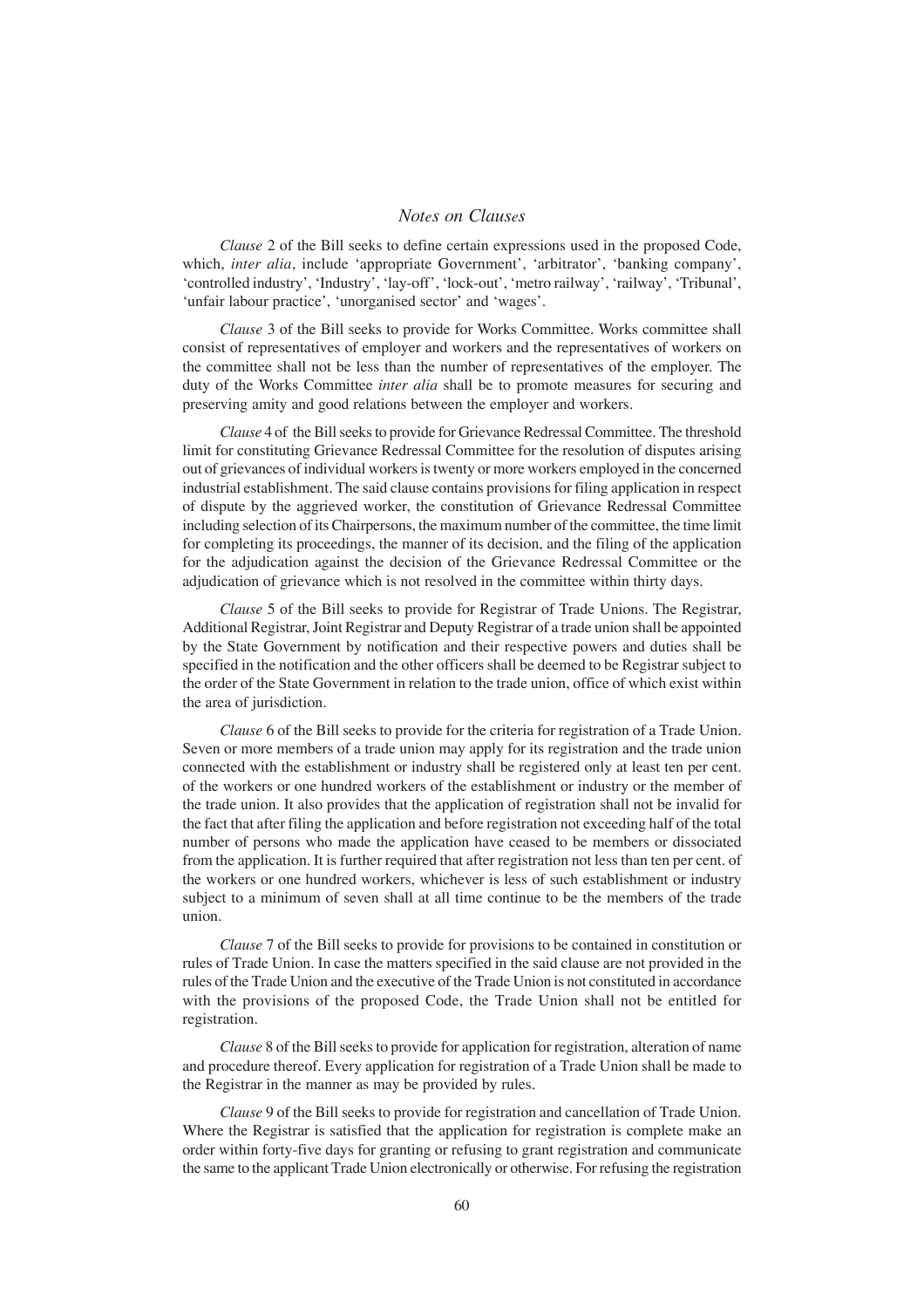he has to give reason. On registration the Registrar shall issue to the applicant trade union a certificate of registration which shall be the conclusive evidence of registration and enter the name and other particulars in the register. Trade Union registered under the Trade Unions Act, 1926 having valid registration immediately before the commencement of the proposed Code shall be deemed to have been registered under that Code. It also provide regarding the withdrawn or cancellation of the certificate of the registration.

*Clause* 10 of the Bill seeks to provide for appeal against non-registration or cancellation of registration. Any person aggrieved by the refusal to grant registration of a Trade Union, or cancellation of a certificate of registration of a Trade Union, by Registrar may within the period specified by rules prefer an appeal to the Tribunal. The Tribunal has power to condone the delay on its satisfaction in filing the appeal. The Tribunal may, after giving hearing to the parties dismiss the appeal or pass an order for registration of the Trade Union and to issue a certificate of registration or set aside the order of cancellation of the certificate of registration and forward a copy of order to the Registrar.

*Clause* 11 of the Bill seeks to provide for registered office of Trade Union. All communications and notices to a registered Trade Union shall be addressed to the head office of the Trade Union as entered in the register maintained by the Registrar.

*Clause* 12 of the Bill seeks to provide for incorporation of a registered Trade Union.

*Clause* 13 of the Bill seeks to provide for certain Acts not to apply to registered Trade Unions as mentioned in the said clause.

*Clause* 14 of the Bill seeks to provide for recognition of negotiating union or negotiating council for negotiating with the employer of the industrial establishment. The details of the recognition and the validity period of recognition are specified in the clause.

*Clause* 15 of the Bill seeks to provide for objects of general fund, composition of separate fund and membership fee of the Trade Union. The general funds of a registered Trade Union shall not be spent on any objects other than such as may be prescribed objects.

*Clause* 16 of the Bill seeks to provide for immunity from civil suit in certain cases. No suit or other legal proceeding shall be maintainable in any civil court against any registered Trade Union or any office-bearer or member thereof in certain cases as specified in the clause.

*Clause* 17 of the Bill seeks to provide for criminal conspiracy in furtherance of objects of Trade Union. No office-bearer or member of a registered Trade Union shall be liable to punishment under sub-section (*2*) of section 120B of the Indian Penal Code, unless such agreement is an agreement to commit an offence.

*Clause* 18 of the Bill seeks to provide for enforceability of agreements. Notwithstanding anything contained in any other law for the time being in force, an agreement between the members of a registered Trade Union shall not be void or voidable merely by reason of the fact that any of the objects of the agreement are in restraint of trade.

*Clause* 19 of the Bill seeks to provide for the right of an office-bearer or member of the Trade Union to inspect books of Trade Union.

*Clause* 20 of the Bill seeks to provide for rights of minor to membership of Trade Union. Any person who has attained the age of fourteen years, who is employed in a nonhazardous industry, may be a member of a registered Trade Union subject to any rules of the Trade Union.

*Clause* 21 of the Bill seeks to provide for disqualification of office-bearers of Trade Unions. A person shall be disqualified for being chosen as, and for being, a member of the executive or any other office-bearer of a registered Trade Union for the reasons as mentioned in the clause.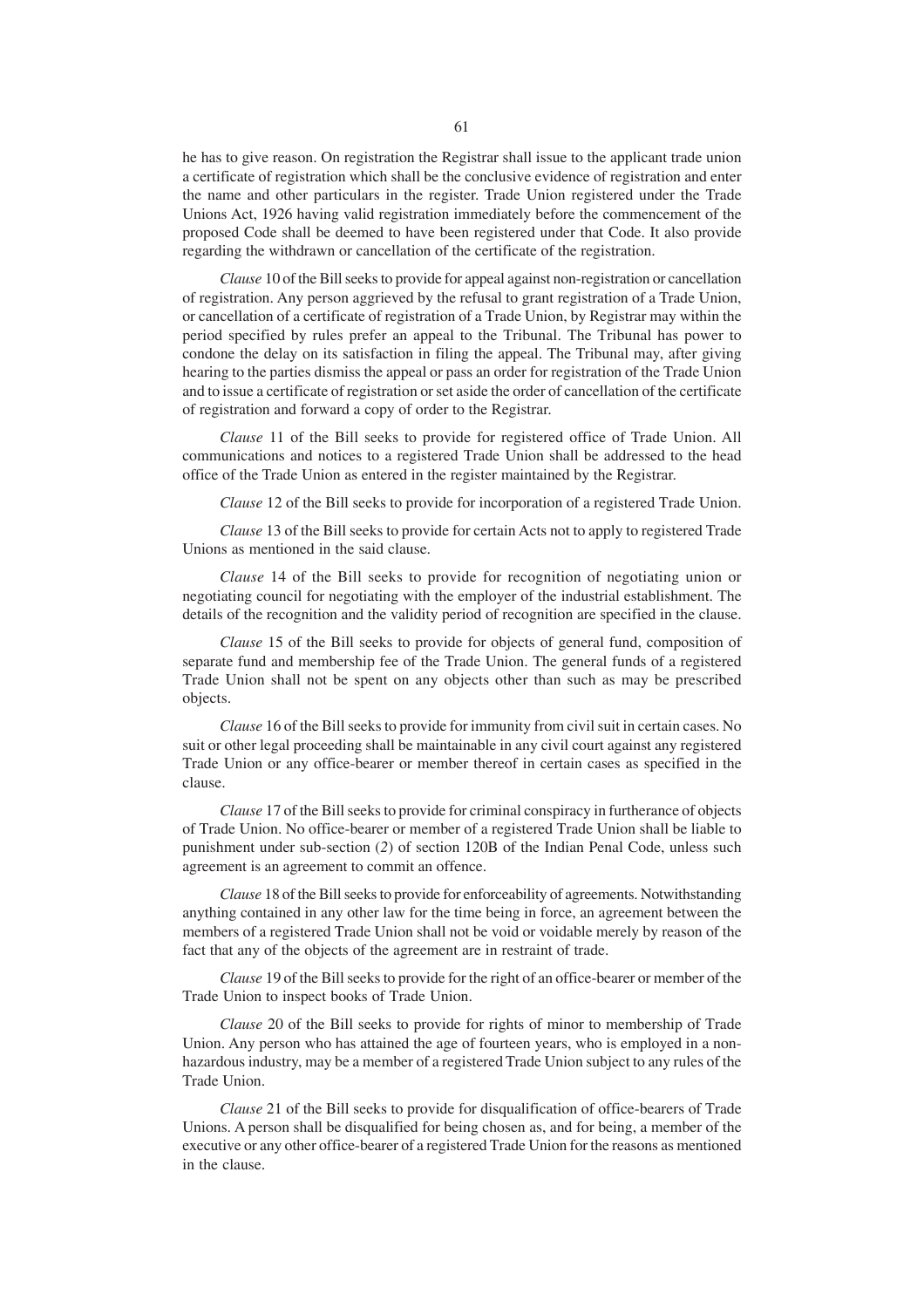*Clause* 22 of the Bill seeks to provide for adjudication of disputes of Trade Unions. In case of a registered Trade Union, where a dispute arises between the parties as specified in the clause, an application may be made in such manner as may be provided by rules, to the Tribunal having jurisdiction.

*Clause* 23 of the Bill seeks to provide for proportion of office-bearers to be connected with industry. Not less than one-half of the total number of the office-bearers of every registered Trade Union in an unorganised sector shall be persons actually engaged or employed in an establishment or industry with which the Trade Union is connected.

*Clause* 24 of the Bill seeks to provide for change of name, amalgamation, notice of change and its effect as provided in the clause.

*Clause* 25 of the Bill seeks to provide for dissolution of a registered Trade Union in the manner as specified in the clause.

*Clause* 26 of the Bill seeks to provide for filing of annual returns by Trade Union.

*Clause* 27 of the Bill seeks to provide for recognition of Trade Unions at Central and State level in the manner as specified in the clause by the Central Government and State Government, respectively.

*Clause* 28 of the Bill seeks to provide for application of Chapter IV of the proposed Code. The provisions of said Chapter IV shall apply to every industrial establishment wherein three hundred or more than three hundred as may be notified by the appropriate Government, are employed, or were employed on any day of the preceding twelve months.

*Clause* 29 of the Bill seeks to provide for making of model standing orders by Central Government and temporary application. The Central Government shall make model standing orders relating to conditions of service and other matters incidental thereto or connected therewith.

*Clause* 30 of the Bill seeks to provide for preparation of draft standing orders by employer and procedure for certification in the manner as specified in the clause.

*Clause* 31 of the Bill seeks to provide for certifying officers to have powers of civil court. Every certifying officer shall have all the powers of a civil court for the purposes of receiving evidence, administering oath, enforcing the attendance of witnesses, and compelling the discovery and production of documents, and shall be deemed to be a civil court within the meaning of sections 345 and 346 of the Code of Criminal Procedure, 1973.

*Clause* 32 of the Bill seeks to provide for appeals as specified in the clause.

*Clause* 33 of the Bill seeks to provide for date of operation of standing orders and its availability as specified in the clause.

*Clause* 34 of the Bill seeks to provide for register of standing orders. A copy of all standing orders as finally certified under this Code shall be uploaded by the certifying officer in the electronic form or such other form as may be provided by rules and for the purpose as specified in the clause.

*Clause* 35 of the Bill seeks to provide for duration and modification of standing orders. An employer or worker or a Trade Union or other representative body of the workers may apply to the certifying officer to have the standing orders modified in such application as may be provided by rules subject to provision of sub-clause (*1*) of the said clause.

*Clause* 36 of the Bill seeks to provide for non-admissibility of oral evidence in contradiction of standing orders.

*Clause* 37 of the Bill seeks to provide for interpretation, etc., of standing orders as specified in the clause.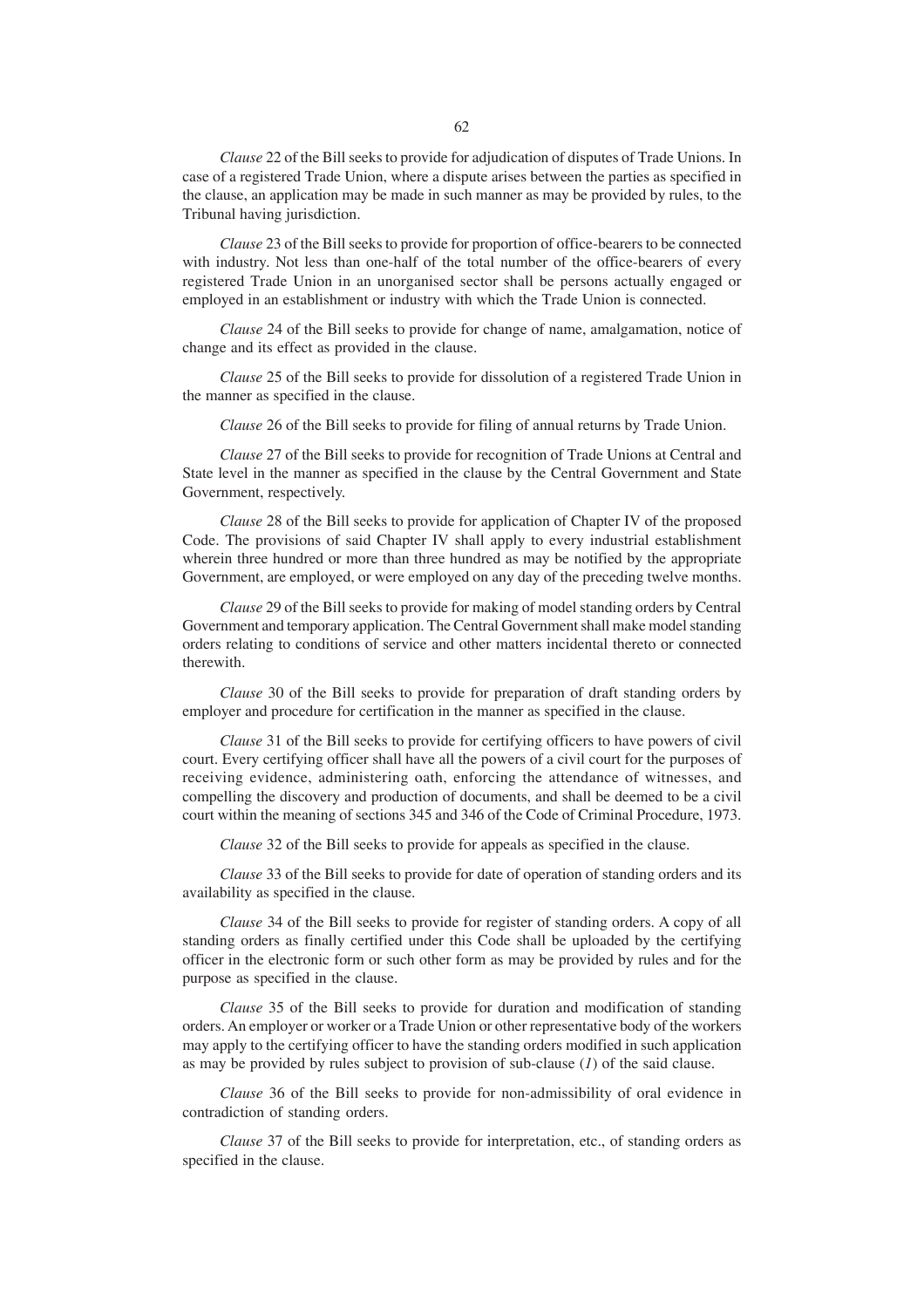*Clause* 38 of the Bill seeks to provide for time limit for completing disciplinary proceedings and liability to pay subsistence allowance as specified in the clause.

*Clause* 39 of the Bill seeks to provide for power to exempt. Appropriate Government may, by notification, exempt, conditionally or unconditionally, any industrial establishment or class of industrial establishments from all or any of the provisions of Chapter IV.

*Clause* 40 of the Bill seeks to provide for notice of change. No employer, who proposes to effect any change in the conditions of service applicable to any worker in respect of any matter specified in the Third Schedule, shall effect such change as specified in the clause.

*Clause* 41 of the Bill seeks to provide for power of appropriate Government to exempt. Where the appropriate Government is of the opinion that the application of the provisions of clause 40 to any class of industrial establishments or to any class of worker employed in any industrial establishment affect the employers. Such Government may, by notification, direct that the provisions of the said clause shall not apply or shall apply, subject to such conditions as may be specified in the notification, to that class of industrial establishments or to that class of workers employed in any industrial establishment.

*Clause* 42 of the Bill seeks to provide for voluntary reference of disputes to arbitration as specified in the clause.

*Clause* 43 of the Bill seeks to provide for conciliation officers. The appropriate Government may, by notification, appoint such number of persons, as it thinks fit to be conciliation officers, charged with the duty of mediating in and promoting the settlement of industrial disputes.

*Clause* 44 of the Bill seeks to provide for constitution of one or more Industrial Tribunal and other details for the purposes of such Tribunal as specified in the clause.

*Clause* 45 of the Bill seeks to provide for finality of constitution of Tribunal. No notification of Appropriate Government, act or proceeding before a tribunal shall be called in question in any manner mainly relating to existence of any vacancy in, or defect in constitution of Tribunal.

*Clause* 46 of the Bill seeks to provide for constitution of one or more National Industrial Tribunal.

*Clause* 47 of the Bill seeks to provide for decision of Tribunal or National Industrial Tribunal. The decision of a Tribunal or a National Industrial Tribunal, as the case may be, shall be by consensus of the members. In case of difference of opinion the reference is to be made to the appropriate Government in the manner as specified in the clause.

*Clause* 48 of the Bill seeks to provide for disqualifications for members of Tribunal, and National Industrial Tribunal on the ground of not being an independent person or has attained the age of sixty-five years.

*Clause* 49 of the Bill seeks to provide for procedure and powers of arbitrator, conciliation officer, Tribunal and National Industrial Tribunal.

*Clause* 50 of the Bill seeks to provide for powers of Tribunal and National Industrial Tribunal to give appropriate relief in case of discharge or dismissal of worker.

*Clause* 51 of the Bill seeks to provide for transfer of pending cases. On and from the date of commencement of the proposed Code, the cases pending immediately before such commencement in Labour Court, Tribunal, and National Tribunal constituted under Industrial Disputes Act, 1947 shall be transferred to Tribunal and National Industrial Tribunal, respectively having corresponding jurisdiction under the proposed Code.

*Clause* 52 of the Bill seeks to provide for adjustment of services of presiding officers under the repealed Act as specified under the clause.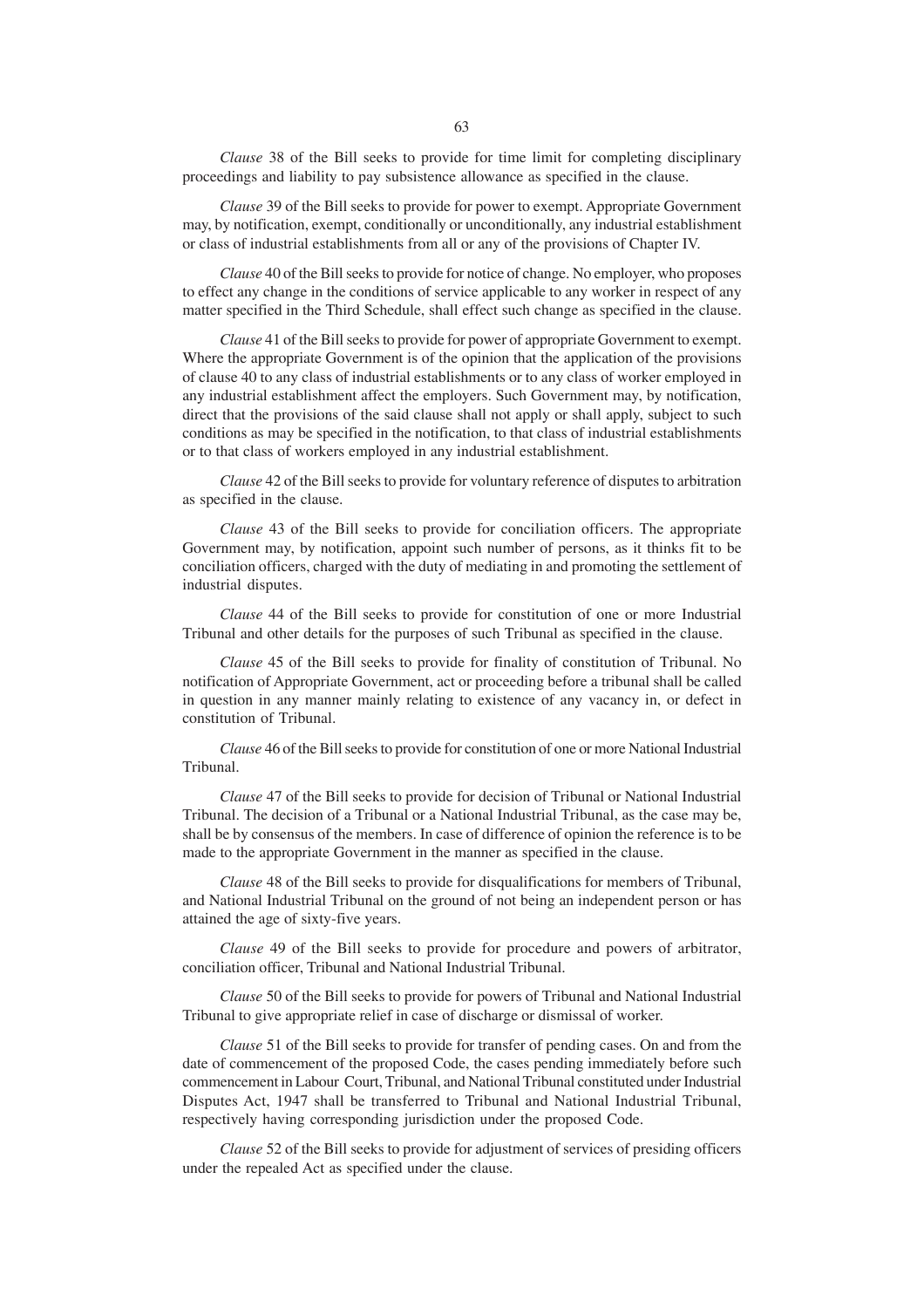*Clause* 53 of the Bill seeks to provide for conciliation and adjudication of dispute as specified in the clause.

*Clause* 54 of the Bill seeks to provide for functions of National Industrial Tribunal. The Central Government may refer an industrial dispute to a National Industrial Tribunal which in the opinion of such Government involves question of national importance or is of such nature that Industries situated in more than one State are interested or affected by such industrial dispute.

*Clause* 55 of the Bill seeks to provide for form of award its communication and commencement as specified in the clause.

*Clause* 56 of the Bill seeks to provide for payment of full wages to worker pending proceedings in higher Courts. In any case, where a Tribunal or a National Industrial Tribunal by its award directs reinstatement of any worker and the employer prefers any proceedings against such award in a High Court or the Supreme Court, the employer shall be liable to pay such worker, during the period of pendency of such proceedings in the High Court or the Supreme Court, full wages last drawn by him as specified in the clause.

*Clause* 57 of the Bill seeks to provide for persons on whom settlements and awards are binding. A settlement arrived at by agreement between the employer and worker otherwise than in the course of conciliation proceeding shall be binding on the parties to the agreement.

*Clause* 58 of the Bill seeks to provide for period of operation of settlements and awards. A settlement shall come into operation on such date as is agreed upon by the parties to the dispute, and if no date is agreed upon, on the date on which the memorandum of the settlement is signed by the parties to the dispute. An award shall, subject to the provisions of this clause, remain in operation for a period of one year from the date on which the award becomes enforceable under clause 53.

*Clause* 59 of the Bill seeks to provide for recovery of money due from employer in the manner a specified in the clause.

*Clause* 60 of the Bill seeks to provide for commencement and conclusion of proceedings. A conciliation proceeding shall be deemed to have commenced on the date on which the first meeting is held by the conciliation officer after the receipt of the notice of strike or lock-out by the conciliation officer. A conciliation proceeding shall be deemed to have concluded as specified in the clause.

*Clause* 61 of the Bill seeks to provide for certain matters to be kept confidential in the manner as specified in the clause.

*Clause* 62 of the Bill seeks to provide for prohibition of strikes and lock-outs. No person employed in industrial establishment shall go on strike in breach of contract for the reasons as specified in the sub-clause (*1*) of the said clause. No employer of an industrial establishment shall lock-out any of his workers for the reasons as specified in the sub-clause (*2*) of the said clause.

*Clause* 63 of the Bill seeks to provide for illegal strikes and lock-outs. A strike or lock-out shall be illegal if it is done in the manner as specified in the clause.

*Clause* 64 of the Bill seeks to provide for prohibition of financial aid to illegal strikes or lock-outs.

*Clause* 65 of the Bill provide for application of clauses 67 to 69. It, *inter alia*, provides that the provisions of clauses 67 to 69, relating to rights of workers laid off for compensation, etc., and duty of an employer to maintain muster roll of workers who are not entitled to compensation in certain cases, shall not apply to industrial establishments to which provisions of Chapter X of the proposed Code, which are special provisions relating to lay off, retrenchment and closure in certain establishments applies, and shall also not apply to industrial establishments in which less than fifty workers on average per working day have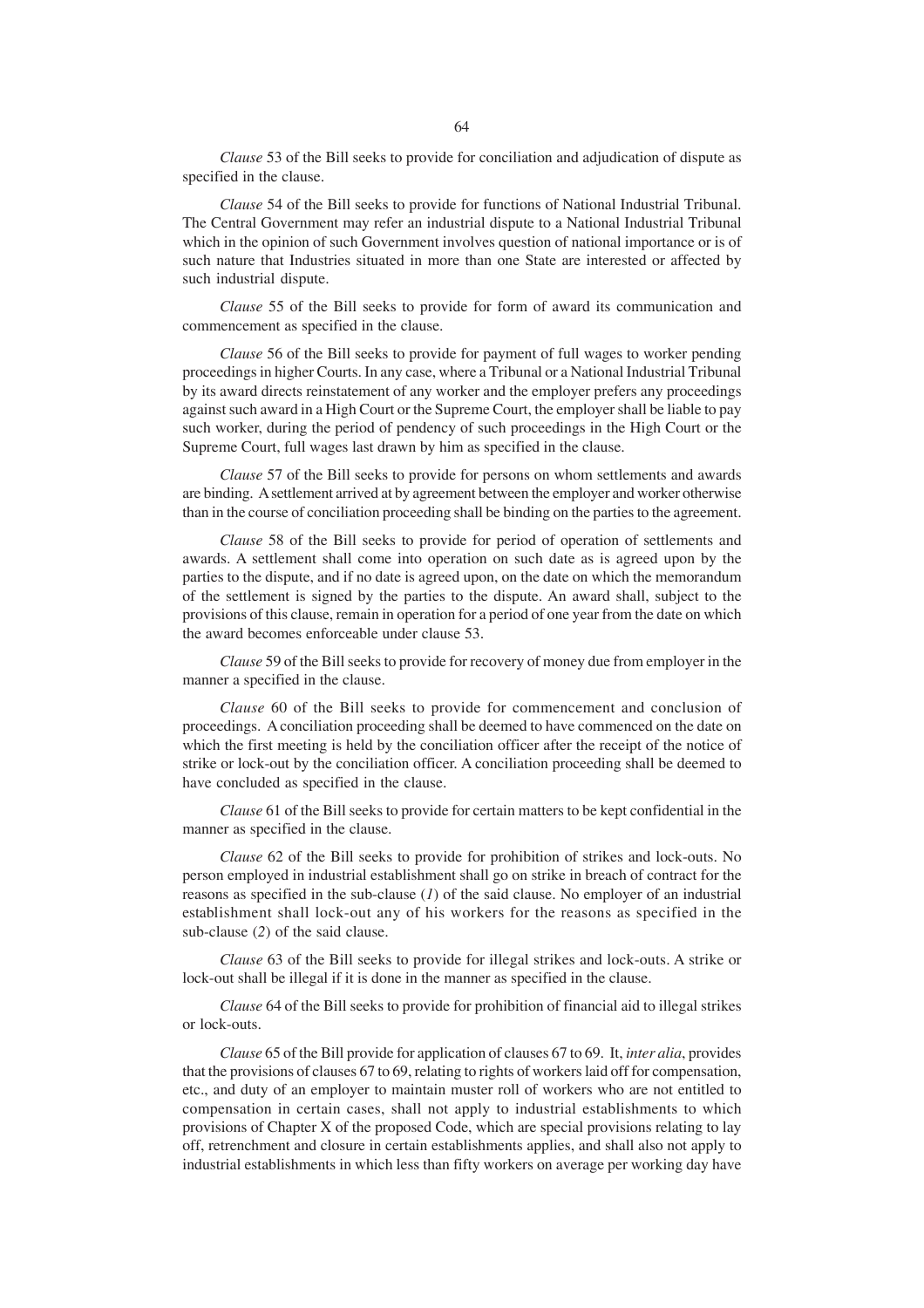been employed in the presiding calendar month and to industrial establishments which are of seasonal character in which work is performed intermittently.

*Clause* 66 of the Bill seeks to provide for definition of continuous service. Continuous service in relation to a worker means the uninterrupted service of such worker, including his service which may be interrupted on account of sickness or authorised leave or an accident or a strike which is not illegal or a lock-out or a cessation of work which is not due to any fault on the part of the worker.

*Clause* 67 of the Bill seeks to provide for rights of workers laid-off for compensation, etc. A worker (other than a *badli* worker or a casual worker) whose name is borne on the muster rolls of an industrial establishment and who has completed not less than one year of continuous service under an employer is laid-off, he shall be paid by the employer for all days during which he is so laid-off, except for such weekly holidays as may intervene, compensation which shall be equal to fifty per cent. of the total of the basic wages and dearness allowance that would have been payable to him, had he not been so laid-off.

*Clause* 68 of the Bill seeks to provide for duty of an employer to maintain muster rolls of workers.

*Clause* 69 of the Bill seeks to provide for workers not entitled for compensation in certain cases. No compensation shall be paid to a worker who has been laid-off for the reasons as specified in the clause.

*Clause* 70 of the Bill seeks to provide for conditions precedent to retrenchment of workers. No worker employed in any industry who has been in continuous service for not less than one year under an employer shall be retrenched by that employer except for reasons mentioned in the clause.

*Clause* 71 of the Bill seeks to provide for procedure for retrenchment as specified in the clause. The employer shall ordinarily retrench the worker who was the last person employed in that category subject to the agreement made between them in this behalf. For the reasons to be recorded the employer can retrench any other worker.

*Clause* 72 of the Bill seeks to provide for re-employment of retrenched worker. Any retrenched worker may be re-employed within one year of such retrenchment as may be provided by rules.

*Clause* 73 of the Bill seeks to provide for compensation to workers in case of transfer of establishment as specified in the clause.

*Clause* 74 of the Bill seeks to provide for sixty days' notice to be given of intention to close down any undertaking. An employer who intends to close down an undertaking shall serve, at least sixty days to the appropriate Government before the date on which the intended closure is to become effective, a notice, in such manner as may be provided by rules.

*Clause* 75 of the Bill seeks to provide for compensation to workers in case of closing down of undertakings. Where an establishment is closed down for any reason whatsoever, every worker who has been in continuous service for not less than one year in that undertaking immediately before such closure shall, subject to the provisions of sub-clause (*2*), be entitled to notice and compensation in accordance with the provisions of clause 70, which provides for the conditions precedent to retrenchment of workers.

*Clause* 76 of the Bill seeks to provide for effect of laws inconsistent with Chapter IX of the proposed Code. The provisions of said Chapter IX shall have effect notwithstanding anything inconsistent therewith contained in any other law including standing orders made under Chapter IV of the proposed Code.

*Clause* 77 of the Bill seeks to provide for application of Chapter X of the proposed Code. The provisions of said Chapter X shall apply to an industrial establishment (not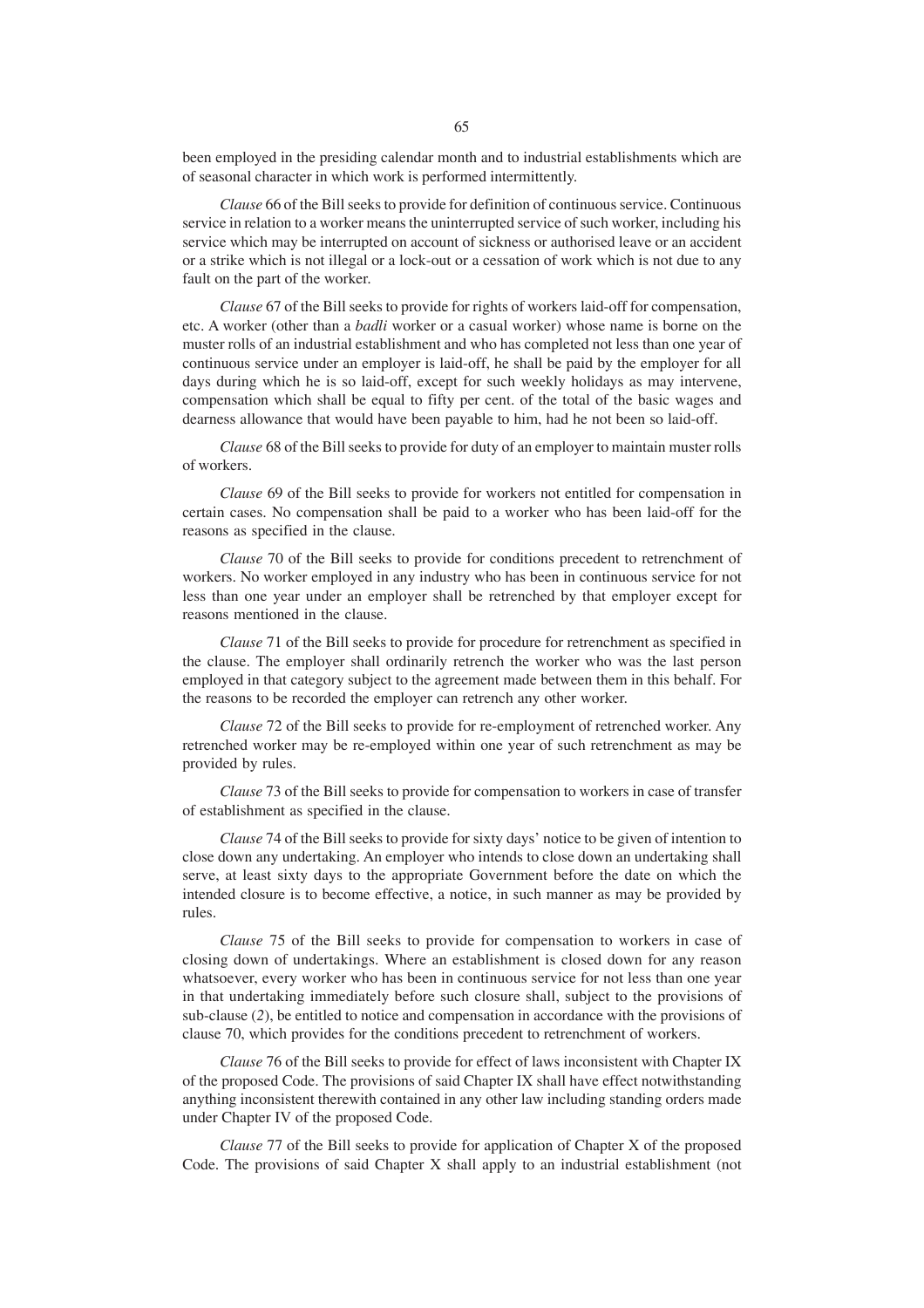being an establishment of a seasonal character or in which work is performed only intermittently) in which not less than three hundred workers, or such higher number of workers as may be notified by the appropriate Government, were employed on an, average per working day in the preceding twelve months. For the purposes of said Chapter X Industrial establishment means a factory, a mine and a plantation.

*Clause* 78 of the Bill seeks to provide for prohibition of lay-off. No worker (other than a *badli* worker or a casual worker) whose name is borne on the muster rolls of an industrial establishment to which Chapter X of the proposed Code applies shall be laid-off by his employer except with the prior permission of the appropriate Government or such authority as may be specified by that Government by notification.

*Clause* 79 of the Bill seeks to provide for conditions precedent to retrenchment of workers to which Chapter X of the proposed Code applies. No worker employed in any industrial establishment who has been in continuous service for not less than one year under an employer shall be retrenched by that employer except for reasons mentioned in the clause.

*Clause* 80 of the Bill seeks to provide for procedure for closing down an undertaking of an industrial establishment. An employer who intends to close down an undertaking of an industrial establishment to which Chapter X of the proposed Code applies shall, in the manner provided by rules, apply, for prior permission at least ninety days before the date on which the intended closure is to become effective, to the appropriate Government.

*Clause* 81 of the Bill seeks to provide for duty of an employer to maintain muster rolls of workers and to provide for the making of entries therein by workers who may present themselves for work at the establishment at the appointed time during normal working hours.

*Clause* 82 of the Bill seeks to provide for certain provisions of Chapter IX of the proposed Code to be applied to industrial establishment to which the Chapter containing clause 82 applies. The provisions of clauses 66, 71, 72, 73 and clause 76 in said Chapter IX shall, so far as may be, apply also in relation to an industrial establishment to which the provisions of Chapter X of the Code apply.

*Clause* 83 of the Bill seeks to provide for worker re-skilling fund. The appropriate Government shall, by notification, set up a fund to be called the worker re-skilling fund, referred to in the clause as "fund". The fund shall consist of contribution as mentioned in the clause.

*Clause* 84 of the Bill seeks to provide for prohibition of unfair labour practice. Employer or worker or a Trade Union, whether registered under proposed Code, or not, is prohibited from practicing unfair labour practice specified in the Second Schedule.

*Clause* 85 of the Bill seeks to provide for power of officers of appropriate Government to impose penalty in certain cases as specified in the clause.

*Clause* 86 of the Bill seeks to provide for penalties. Any person, employer, every office-bearer or other person bound by the rules of the Trade Union, worker shall be punished for the reasons as specified in the clause.

*Clause* 87 of the Bill seeks to provide for cognizance of offences. This provision bars the court to take cognizance of any offence punishable under the proposed Code, save on a complaint made by or under the authority of the appropriate Government.

*Clause* 88 of the Bill seeks to provide for offences by companies. If the person committing an offence under the proposed Code is a company, every person who, at the time the offence was committed was in charge of, and was responsible to, the company for the conduct of business of the company, as well as the company, shall be deemed to be guilty of the offence and shall be liable to be proceeded against and punished accordingly.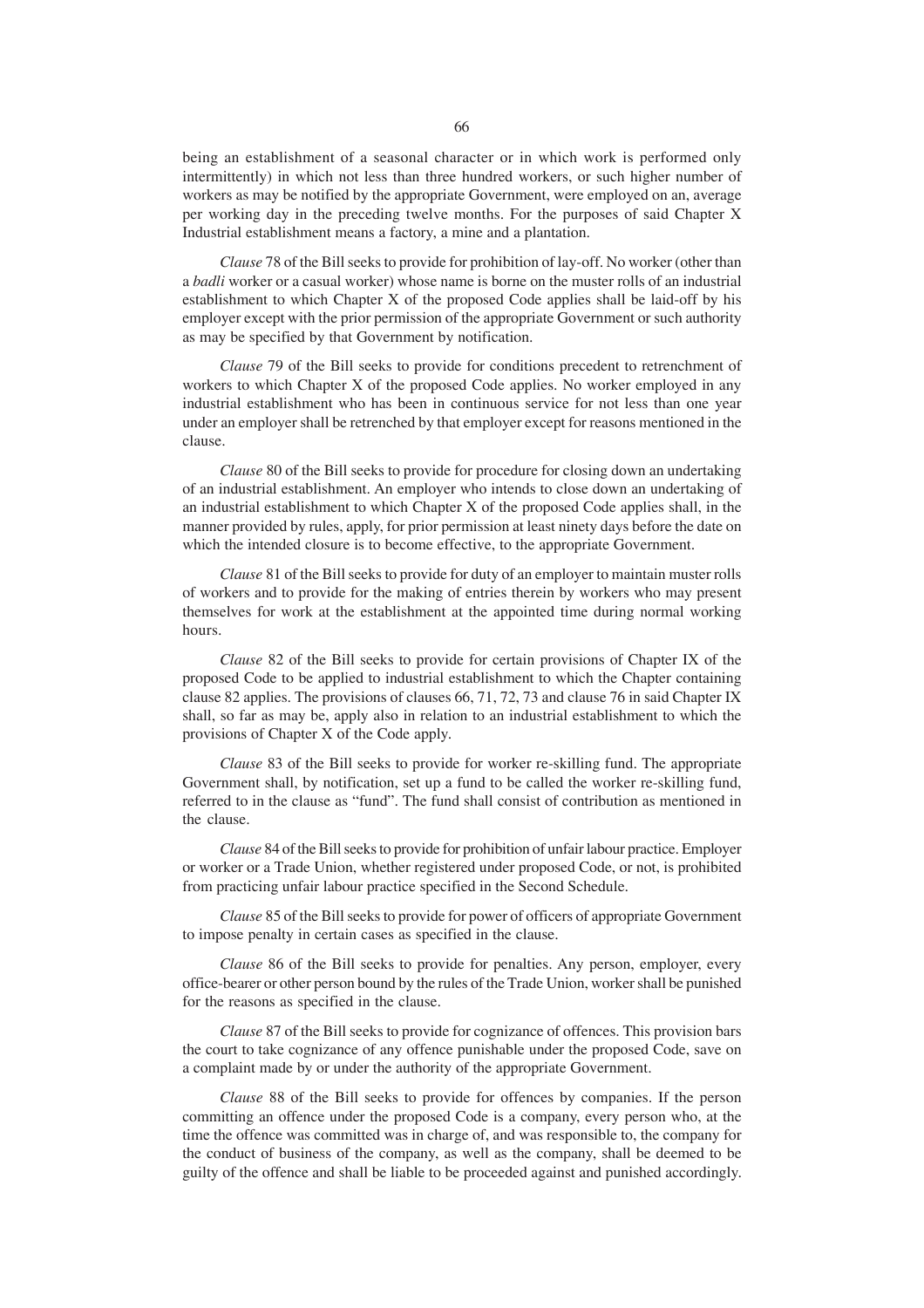*Clause* 89 of the Bill seeks to provide for composition of offences as provided under the clause.

*Clause* 90 of the Bill seeks to provide for conditions of service, etc., to remain unchanged under certain circumstances during pendency of proceedings. Such conditions of service of the workers relates to the pending industrial dispute.

*Clause* 91 of the Bill seeks to provide for special provision for adjudication as to whether conditions of service, etc., changed during pendency of proceedings.

*Clause* 92 of the Bill seeks to provide for power to transfer certain proceedings. Such transfer relate to the transfer of proceeding pending before a tribunal to another tribunal by the appropriate Government. The Central Government is empowered to withdraw a pending proceeding from a tribunal and to transfer the same to the National Industrial Tribunal as specified in the clause. The Central Government may empower a Tribunal constituted by the State Government to entertain and dispose of the cases arising within their respective jurisdiction under the provisions of the proposed Code, where the appropriate Government is the Central Government.

*Clause* 93 of the Bill seeks to provide for protection of persons. The persons refusing to take part or to continue to take part in any illegal strike or lock-out are protected under the Clause.

*Clause* 94 of the Bill seeks to provide for representation of parties. A worker and an employer who is a party to a dispute shall be entitled to be represented in any proceeding under the proposed Code by representations specified in the clause.

*Clause* 95 of the Bill seeks to provide for removal of doubts in interpretation of award or settlement. If, in the opinion of the appropriate Government, any difficulty or doubt arises as to the interpretation of any provision of an award or settlement, it may refer the question to such Tribunal or National Industrial Tribunal as it may think fit whose decision shall be final and binding on all such parties.

*Clause* 96 of the Bill seeks to provide for power to exempt as specified in the clause.

*Clause* 97 of the Bill seeks to provide for barring of jurisdiction of civil courts in respect of any matter to which any provision of the proposed Code applies and no injunction shall be granted by any civil court in respect of anything which is done or intended to be done by or under the proposed Code.

*Clause* 98 of the Bill seeks to provide for protection of a person from legal proceeding if action is taken in good faith in pursuance of the proposed Code.

*Clause* 99 of the Bill seeks to provide for power to make rules. The appropriate Government may, subject to the condition of previous publication, make rules for the purpose of giving effect to the provisions of the proposed Code. It is also provided for dispensing with or reducing the time period for previous publication in the public interest.

*Clause* 100 of the Bill seeks to provide for delegation of powers. The appropriate Government may, by notification, direct that any power exercisable by it under the proposed Code or rules made thereunder shall, in relation to such matters and subject to such conditions, if any, as may be specified in the direction as specified in the clause.

*Clause* 101 of the Bill seeks to provide for power to amend Schedules. The Central Government may, by notification, add to or alter or amend the First Schedule or the Second Schedule or the Third Schedule and on any such notification being issued, the First Schedule or the Second Schedule or the Third Schedule, as the case may be, shall be deemed to be amended accordingly.

*Clause* 102 of the Bill seeks to provide for amendment of Finance Act, 2017 as specified in the clause.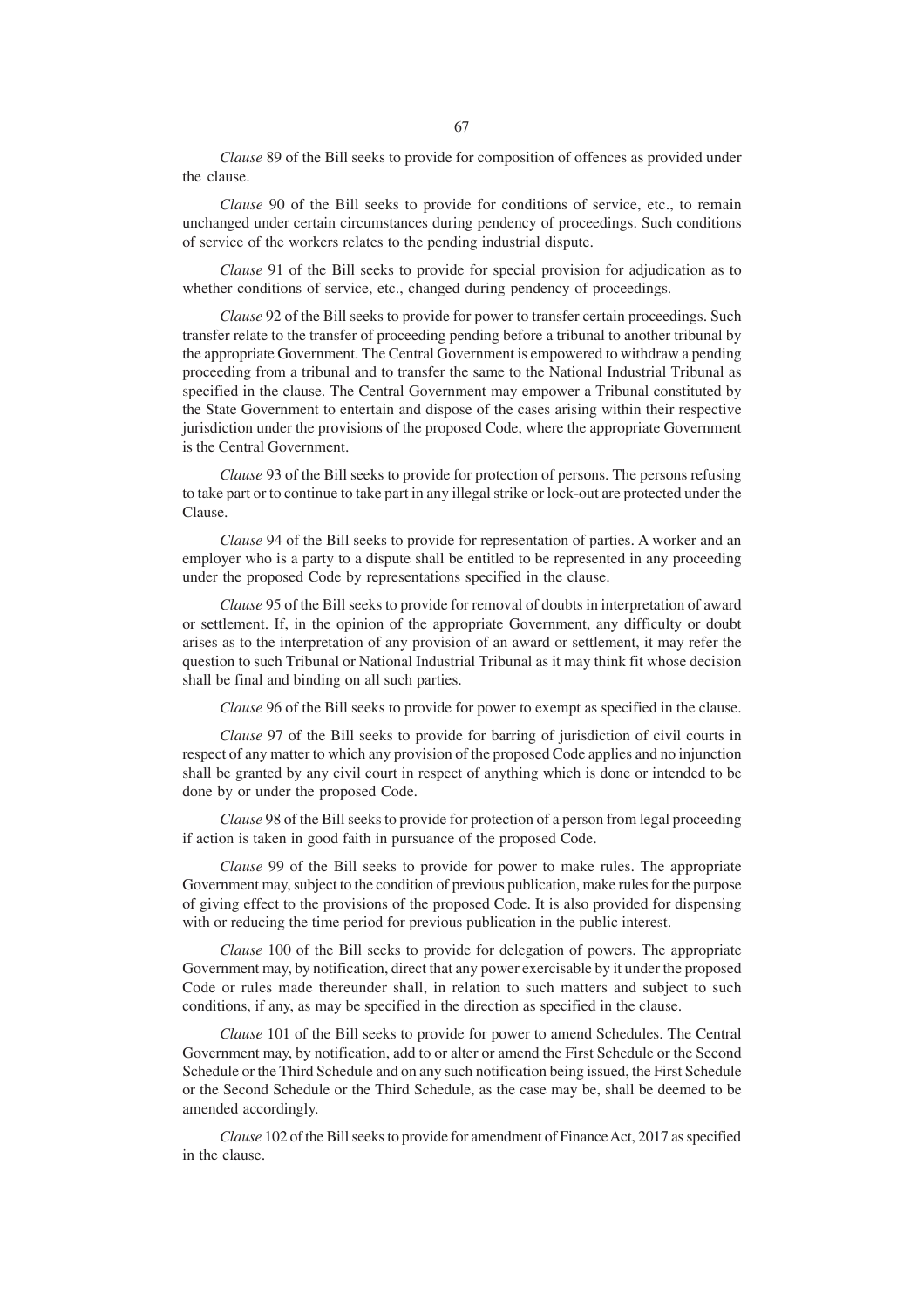*Clause* 103 of the Bill seeks to provide for power of Central Government to remove difficulties by the order published in the Official Gazette. Such order shall not be made after the expiry of three years from the date on which the proposed Code comes into force.

*Clause* 104 of the Bill seeks to provide for repeal and savings. The enactments which are being repealed are enumerated in the clause.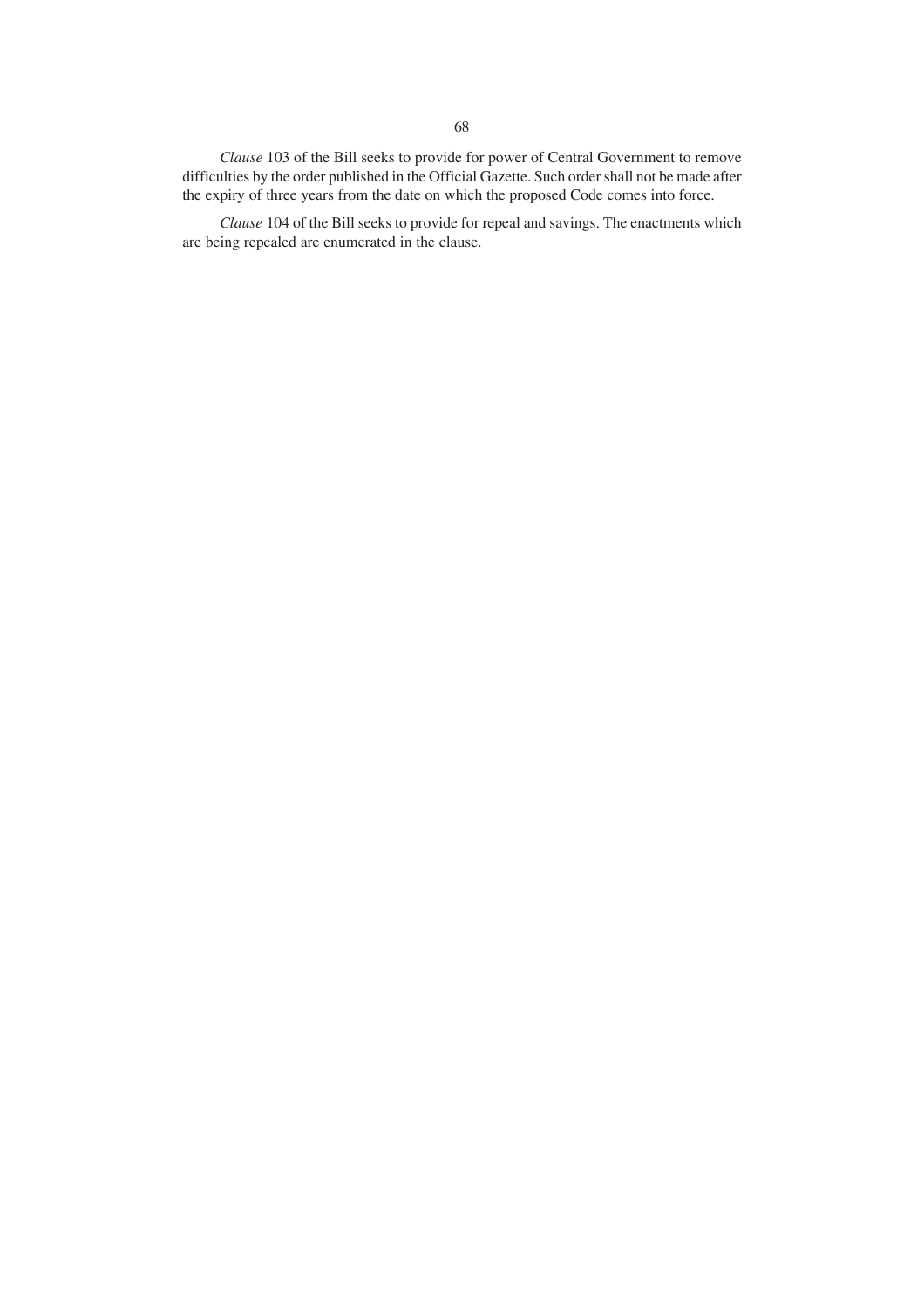## FINANCIAL MEMORANDUM

 Clause 44 of the Bill provides for the constitution of the Industrial Tribunal consisting of two members, namely, one Judicial Member and one Administrative Member. Similarly, clause 46 of the Bill provides for the National Industrial Tribunal consisting of two members, namely, one Judicial Member and one Administrative Member. At present, the Industrial Tribunal is comprised only of a Presiding Officer and similarly the National Industrial Tribunal is comprised of a Presiding Officer. In this way, the increase in the members of the both Industrial Tribunal and the National Industrial Tribunal will increase the expenditure from the Consolidated Fund of India, when the proposed Code will be enacted and brought into operation. Such expenditure is estimated to be twelve crore rupees as recurring and one crore rupees as non-recurring.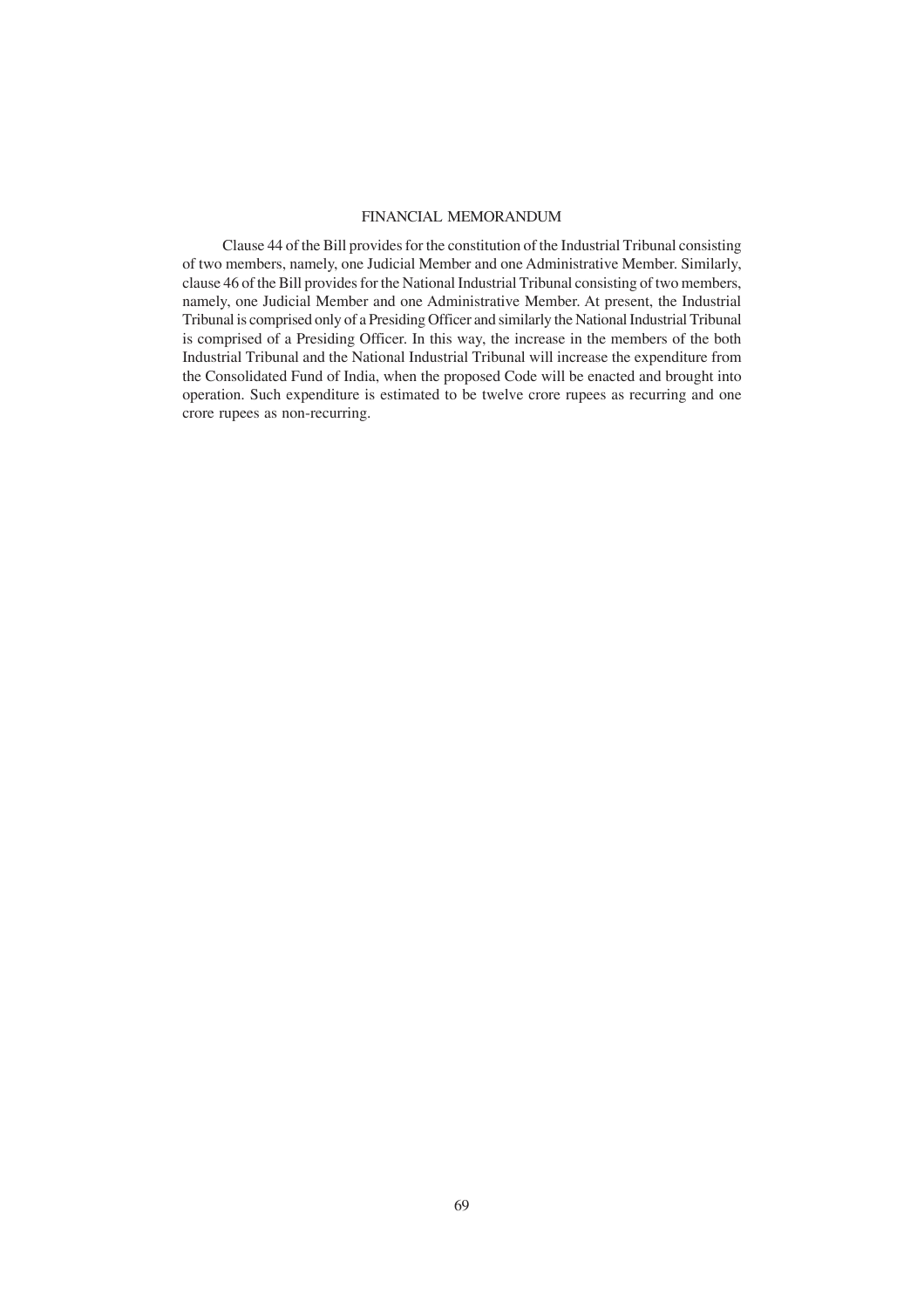#### MEMORANDUM REGARDING DELEGATED LEGISLATION

Certain provisions of the Bill empower the Central Government or the State Government or the appropriate Government, as the case may be, to issue notification for various purposes.

2. Sub-clause (*g*) of clause 2 of the Bill empowers the appropriate Government to appoint a certifying officer by notification to perform the functions of a certifying officer under the provisions of Chapter IV.

3. Sub-clause (*p*) of clause 2 of the Bill empowers the Central Government to specify any other activity which could be excluded from the definition of "industry".

4. Sub-clause (*1*) of clause 5 of the Bill empowers the State Government to appoint a person to be the Registrar of Trade Unions by notification, and other persons as Additional Registrar of Trade Unions, Joint Registrar of Trade Unions and Deputy Registrar of Trade Unions who shall exercise such powers and perform such duties of the Registrar as the State Government may, by notification, specify from time to time.

5. *Explanation* to sub-clause (1) of clause 23 of the Bill empowers the appropriate Government to specify any sector as "unorganised sector" by notification.

6. Clause 39 of the Bill empowers the appropriate Government to exempt by notification, conditionally or unconditionally, any industrial establishment or class of industrial establishments from all or any of the provisions of Chapter IV.

7. Clause 41 provides that where the appropriate Government is of the opinion that the application of the provisions of clause 40 to any class of industrial establishments or to any class of worker employed in any industrial establishment affect the employers in relation thereto so prejudicially that such application may cause serious repercussion on the industry concerned and that public interest so requires, the appropriate Government may, by notification, direct that the provisions of the said section shall not apply or shall apply, subject to such conditions as may be specified in the notification, to that class of industrial establishments or to that class of workers employed in any industrial establishment.

8. Sub-clause (*1*) of clause 43 of the Bill empowers the appropriate Government to appoint by notification such number of persons, as it thinks fit to be conciliation officers, charged with the duty of mediating in and promoting the settlement of industrial disputes.

9. Sub-clause (*1*) of clause 44 of the Bill empowers the appropriate Government to constitute by notification one or more Industrial Tribunals for the adjudication of industrial disputes and for performing such other functions as may be assigned to them under this Bill.

10. Sub-clause (*1*) of clause 46 of the Bill empowers the Central Government to constitute by notification one or more National Industrial Tribunals for the adjudication of industrial disputes which, in the opinion of that Government, involve questions of national importance or are of such a nature that industrial establishments situated in more than one State are likely to be interested in, or affected by, such disputes.

11. Clause 70 of the Bill, *inter alia*, provides that no worker employed in any industry who has been in continuous service for not less than one year under an employer shall be retrenched by that employer until notice in such manner as may be provided by rules is served on the appropriate Government or such authority as may be specified by the appropriate Government by notification.

12. Clause 77 of the Bill, *inter alia*, provides that the provisions of Chapter X shall apply to an industrial establishment (not being an establishment of a seasonal character or in which work is performed only intermittently) in which not less than three hundred workers,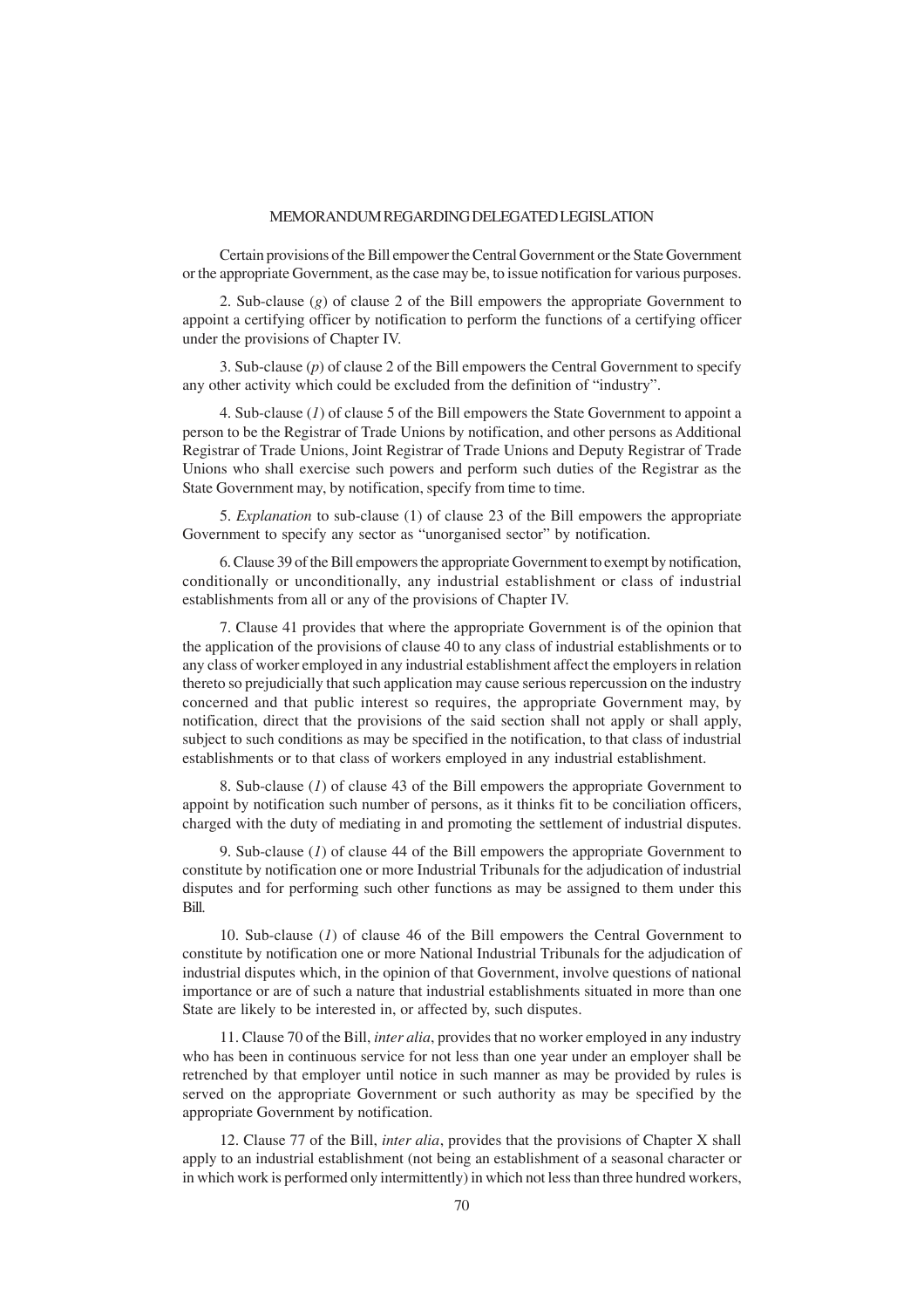or such number of workers as may be notified by the appropriate Government, were employed on an, average per working day in the preceding twelve months.

13. Sub-clause (*1*) of clause 83 empowers the appropriate Government to set up by notification a fund to be called the worker re-skilling fund.

14. Sub-clause (*1*) of clause 89 of the Bill empowers the appropriate Government to specify a Gazetted Officer for the purpose of compounding offences in accordance with the provisions of the said clause.

15. Sub-clause (*3*) of clause 92 of the Bill provides that the Central Government may, by notification, and for reasons to be stated therein, empower a Tribunal constituted by the State Government to entertain and dispose of the cases arising within their respective jurisdiction under the provisions of the Bill where the appropriate Government is the Central Government.

16. Sub-clause (*1*) of clause 96 of the Bill provides that where the appropriate Government is satisfied in relation to any industrial establishment or undertaking or any class of industrial establishments or undertakings carried on by a department of that Government that adequate provisions exist to fulfil the objects of any provision of this Bill, it may, by notification, exempt, conditionally or unconditionally such establishment or undertaking or, class of establishments or undertakings from that provision of this Code. Further, sub-clause (*2*) of the said clause provides that notwithstanding anything contained in sub-clause (*1*), where the appropriate Government is satisfied that it is necessary in the public interest so to do, it may, by notification, exempt, conditionally or unconditionally, any new establishment or new undertaking or class of new establishments or new undertakings from all or any of the provisions of this Code for such period from the date of establishment of such new industrial establishment or new undertaking or class of new establishments or new undertakings, as the case may be, as may be specified in the notification.

17. Sub-clause (*1*) of clause 101 empowers the Central Government to add to or alter or amend by notification the First Schedule or the Second Schedule or the Third Schedule and sub-clause (*2*) of the said clause provides that every such notification issued by the Central Government is required to be laid before each House of Parliament.

18. Sub-clause (*1*) of clause 99 empowers the appropriate Government, subject to the condition of previous publication, to make rules for carrying out the provisions of the proposed legislation. Sub-clause (*2*) specifies the matters in respect of which such rules may be made. These matters, *inter alia,* include: (*a*) written agreement between the employer and worker arrived at otherwise than in the course of conciliation proceeding to arrive at a settlement under sub-clause (*zf*) of clause 2; (*b*) constitution of Works Committee and choosing of representatives of employer and workers engaged in the establishment under clause 3; (*c*) manner of choosing members from the employer and the workers for Grievance Redressal Committee under sub-clause (*2*) of clause 4; (*d*) application in respect of any dispute to be filed before the Grievance Redressal Committee by any aggrieved worker under sub-clause (*5*) of clause 4; (*e*) manner of filing application for the conciliation of grievance as against the decision of the Grievance Redressal Committee to the conciliation officer under sub-clause (*8*) of clause 4; (*f*) the payment of a subscription by members of the Trade Union and donation from such members and others under sub-clause (*f*) of clause 7; (*g*) manner of annual audit under sub-clause (*j*) of clause 7; (*h*) form of declaration to be made by an affidavit and the manner of making the same under sub-clause (*1*) of clause 8; (*i*) general statement of the assets and liabilities of the Trade Union prepared in such form and containing such particulars under sub-clause (*2*) of clause 8; (*j*) the form of application for registration under sub-clause (*1*), and the form of issuing certificate of registration to be issued by the Registrar to the applicant Trade Union under sub-clause (*2*), of clause 9; (*k*) the form of entering the name and other particulars of Trade Union in a register maintained by the Registrar in this behalf under sub-clause (*3*) of clause 9; (*l*) verification of application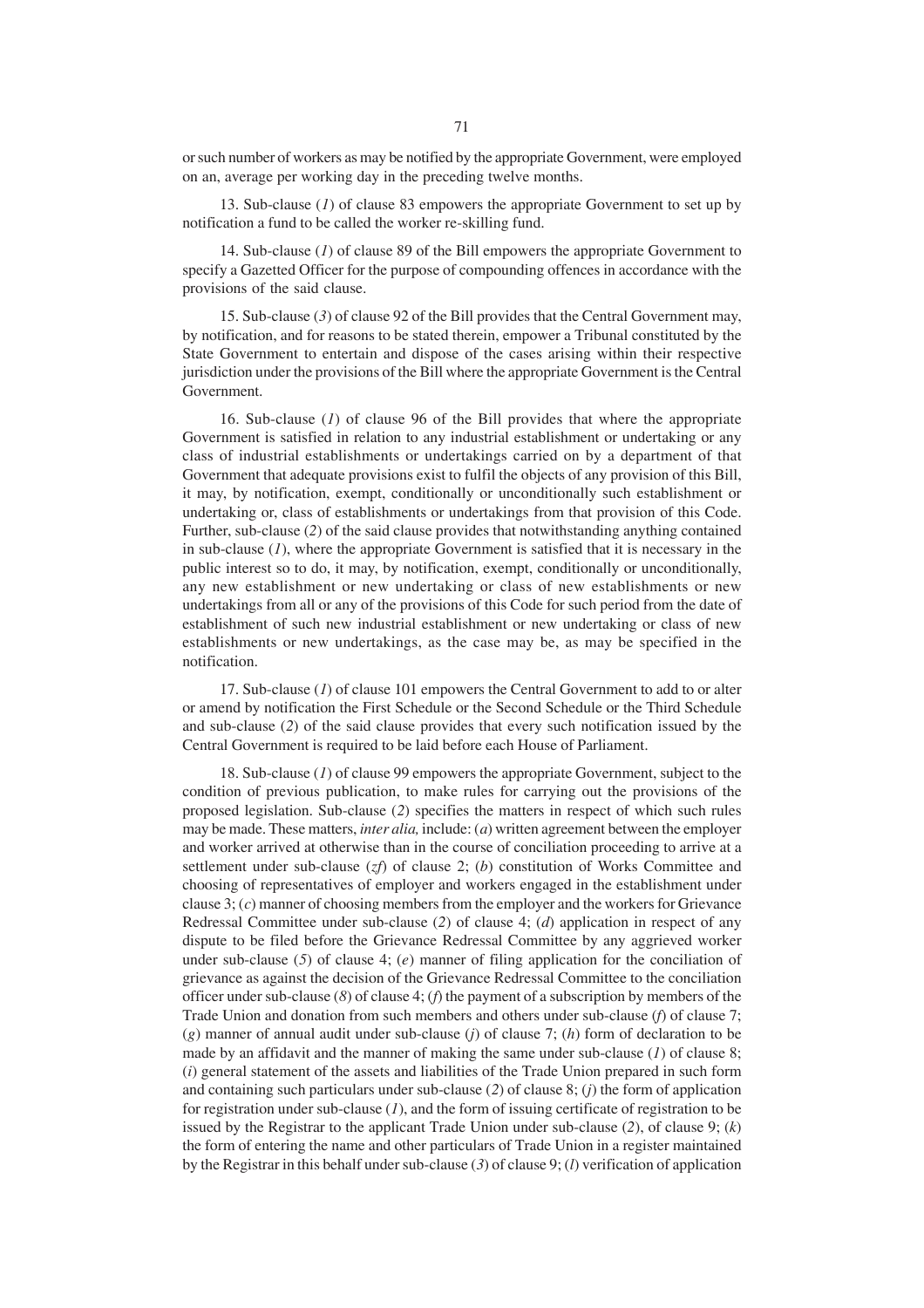of the Trade Union under sub-clause (*5*) of clause 9; (*m*) period within which appeal is to be preferred by Trade Union to Tribunal under sub-clause (*1*) of clause 10; (*n*) sending of communication and notices under sub-clause (*1*) and the manner to inform the Registrar under sub-clause (*3*) of clause 11; (*o*) matters on which negotiating union or negotiating council, as the case may be, in an industrial establishment may negotiate with the employer of the industrial establishment under sub-clause (*1*) and the criteria to be followed by the employer of industrial establishment under sub-clause (*2*), of clause 14; (*p*) manner of verification of workers on the muster roll of the industrial establishment, under sub-clauses (*3*) and (*4*) and the facilities to be provided by industrial establishment to a negotiating union or negotiating council under sub-clause (*7*), of clause 14; (*q*) the objects under sub-clause (*1*) and sub-clause (*2*) and the subscription payable under sub-clause (*4*), of clause 15; (*r*) manner of making application for adjudication before the Tribunal under sub-clause (*1*) of clause 22; (*s*) the manner of amalgamation under sub-clause (*2*), and the manner of sending signed amalgamation to the Registrar of different State under sub-clause (*3*), of clause 24; (*t*) distribution of funds of the Trade Union on dissolution by Registrar under sub-clause (*2*) of clause 25; (*u*) the date before which a general statement shall be forwarded annually to the Registrar, the particulars to be contained in general statement and its form, the person by whom and the manner in which such general statement shall be audited under sub-clause (*1*) of clause 26; (*v*) manner of recognition of a Trade Union or a federation of Trade Unions by the State Government as a State Trade Union at the State level and the authority and the manner of deciding dispute by it under sub-clause (2) of clause  $27$ ; (*w*) the manner of forwarding information to the certifying officer under sub-section (*2*) of section 30 and the period within which the amendment of standing order is to be done as observed by the certifying officer under the proviso thereof; (*x*) manner of choosing representatives of the workers of the industrial establishment or undertaking for issuing notice by certifying officer, where there is no Trade Union operating, under sub-clause (*5*) and the manner of authentication of certified standing orders under sub-clause (*8*), of clause 30; (*y*) statement to be accompanied with draft standing orders under sub-clause (*9*) of clause 30; (*z*) conditions for submission of draft standing orders by group of employers in similar establishment under sub-clause (*10*) of clause 30; (*za*) manner of disposal of appeal by the appellate authority under clause 32; (*zb*) the manner of sending copies of the order of the appellate authority under sub-clause (*1*) and the language and the manner of maintaining standing order under sub-clause (*2*) of clause 33; (*zc*) form of register for filing finally certified standing orders by the certifying officer and fee for furnishing certified copy of such orders under clause 34; (*zd*) application for modification of standing orders to be made before certifying officer under sub-clause (*2*) of clause 35; (*ze*) the manner of giving of notice of the nature of the change proposed to be effected under sub-clause (*i*) of clause 40; (*zf*) form of arbitration agreement and the manner to be signed by the parties thereto under sub-clause (*3*) of clause 42; (*zg*) manner of issuance of notification where an industrial dispute has been referred to arbitration under sub-clause (*5*) of clause 42; (*zh*) manner of choosing representatives of the workers where there is no Trade Union under the proviso to sub-clause (*5*) of clause 42; (*zi*) manner of filling up the vacancy under sub-clause (*9*) of clause 44; (*zj*) the procedure for selection, salaries and allowances and other terms and conditions of Judicial and Administrative Members of the National Industrial Tribunal under sub-clause (*6*) of clause 46; (*zk*) such other matters in respect of which a conciliation officer, Tribunal and National Industrial Tribunal shall have the same powers as are vested in a civil court under the Code of Civil Procedure,1908 under sub-clause (*3*) of clause 49; (*zl*) manner of holding conciliation proceedings under sub-clause (*1*), form of full report under sub-clause (*4*), and the form of application and the manner of deciding such application under sub-clause (*6*), of clause 53; (*zm*) the number of persons by whom the notice of strike shall be given, the person or persons to whom such notice shall be given, and the manner of giving such notice, under sub-clause (*4*) of clause 62; (*zn*) manner of giving notice of lock-out under sub-clause (*5*) and the authority under sub-clause (*6*) of clause 62; (*zo*) manner of serving notice before retrenchment of a worker employed in the industry who has been in continuous service for not less than one year by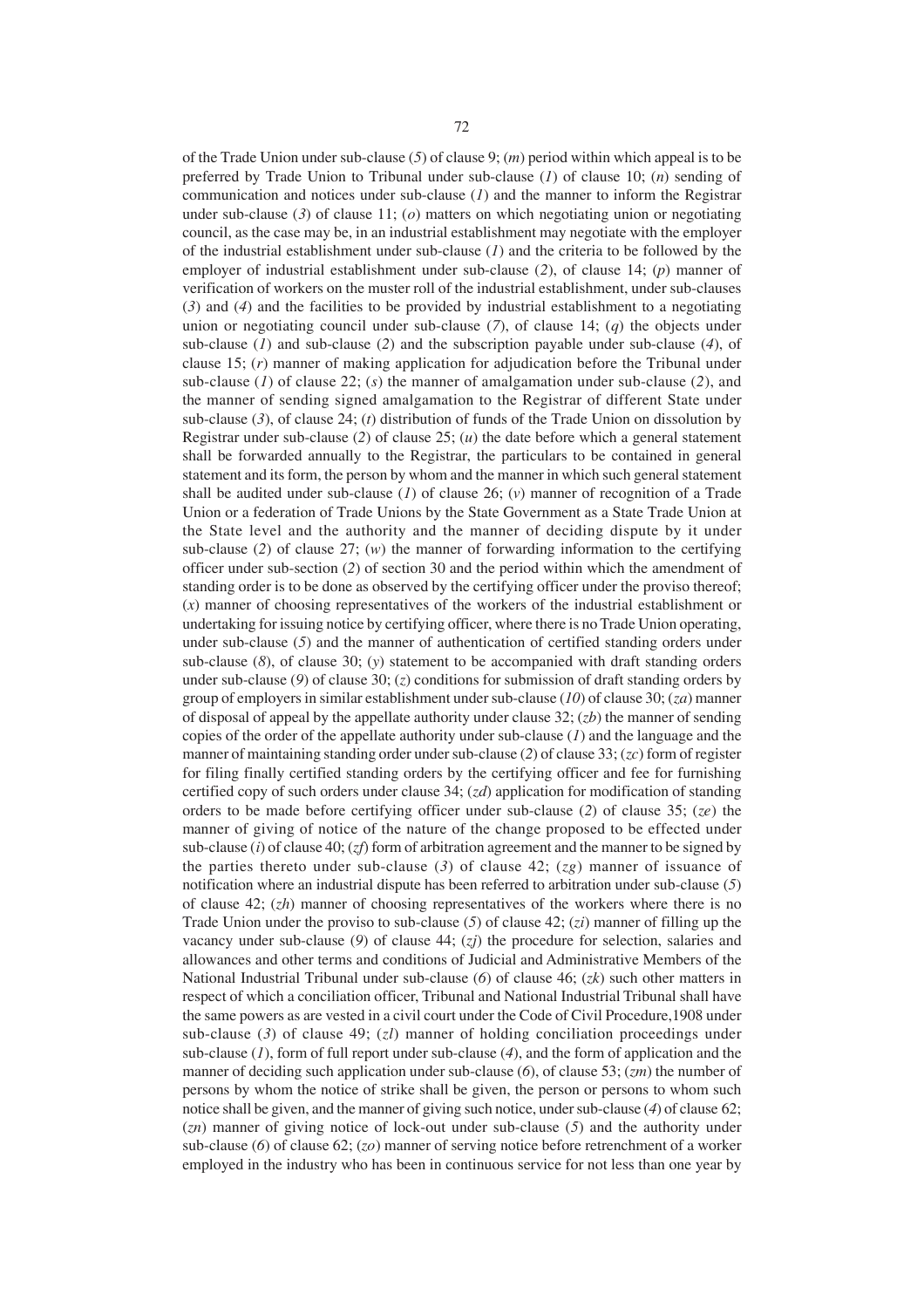an employer on the appropriate Government or such authority as may be specified by the appropriate Government by notification under sub-clause (*c*) of clause 70; (*zp*) manner in which the employer shall give an opportunity to the retrenched workers who are citizens of India to offer themselves for re-employment under clause 72; (*zq*) manner in which the employer shall serve notice on the appropriate Government stating clearly the reasons for the intended closure of the undertaking under sub-clause (*1*) of clause 74; (*zr*) manner of making application by the employer stating clearly the reasons for the intended lay-off and the manner of serving copy of such application to workers under sub-clause (*2*) of clause 78; (*zs*) manner of applying to the appropriate Government or the specified authority for permission to continue the lay-off by the employer under sub-clause (*3*) of clause 78; (*zt*) time limit for review under sub-clause (*7*) of clause 78; (*zu*) manner of making application by the employer stating clearly the reasons for the intended retrenchment and the manner of serving copy of such application to workers under sub-clause (*2*) of clause 79; (*zv*) time limit for review under sub-clause (*6*) of clause 79; (*zw*) manner of making application by the employer stating clearly the reasons for the intended closing down of an undertaking of an industrial establishment and the manner of serving copy of such application to the representatives of workers under sub-clause (*1*) of clause 80; (*zx*) time limit for review under sub-clause (*5*) of clause 80; (*zy*) contribution from such other sources to be made to the worker re-skilling fund under sub-clause (*2*) of clause 83; (*zz*) manner of utilisation of fund under sub-clause (*3*) of clause 83; (*zza*) manner of composition of offence by a Gazetted Officer specified under sub-clause (*1*) of clause 89; (*zzb*) manner of making application for the compounding of an offence specified under sub-clause (*4*) of clause 89; (*zzc*) manner of making complaint by an aggrieved employee under clause 91; (*zzd*) manner of authorisation of worker for representing in any proceeding under sub-clause (*1*) of clause 94; (*zze*) manner of authorisation of employer for representing in any proceeding under sub-clause (*2*) of clause 94; and (*zzf*) any other matter which is required to be, or may be, provided by rules under the provisions of this Code.

19. Sub-clause (*3*) of clause 99 of the Bill empowers the Central Government to make rules for the manner of recognition of a Trade Union or federation of Trade Unions by the Central Government as a Central Trade Union at the Central level and the authority and the manner of deciding dispute by it under sub-clause (*1*) of clause 27 and the manner of holding an enquiry under sub-clause (*1*) of clause 85.

20. Sub-clause (*4*) of clause 99 provides that every rule made under the said clause is required to be laid before State Legislature and sub-clause (*5*) of the said clause provides that every rule made by the Central Government is required to be laid before each House of Parliament.

21. The matters in respect of which rules may be made are matters of procedure or administrative detail and it is not practicable to provide for them in the Bill itself. The delegation of legislative power is, therefore, of a normal character.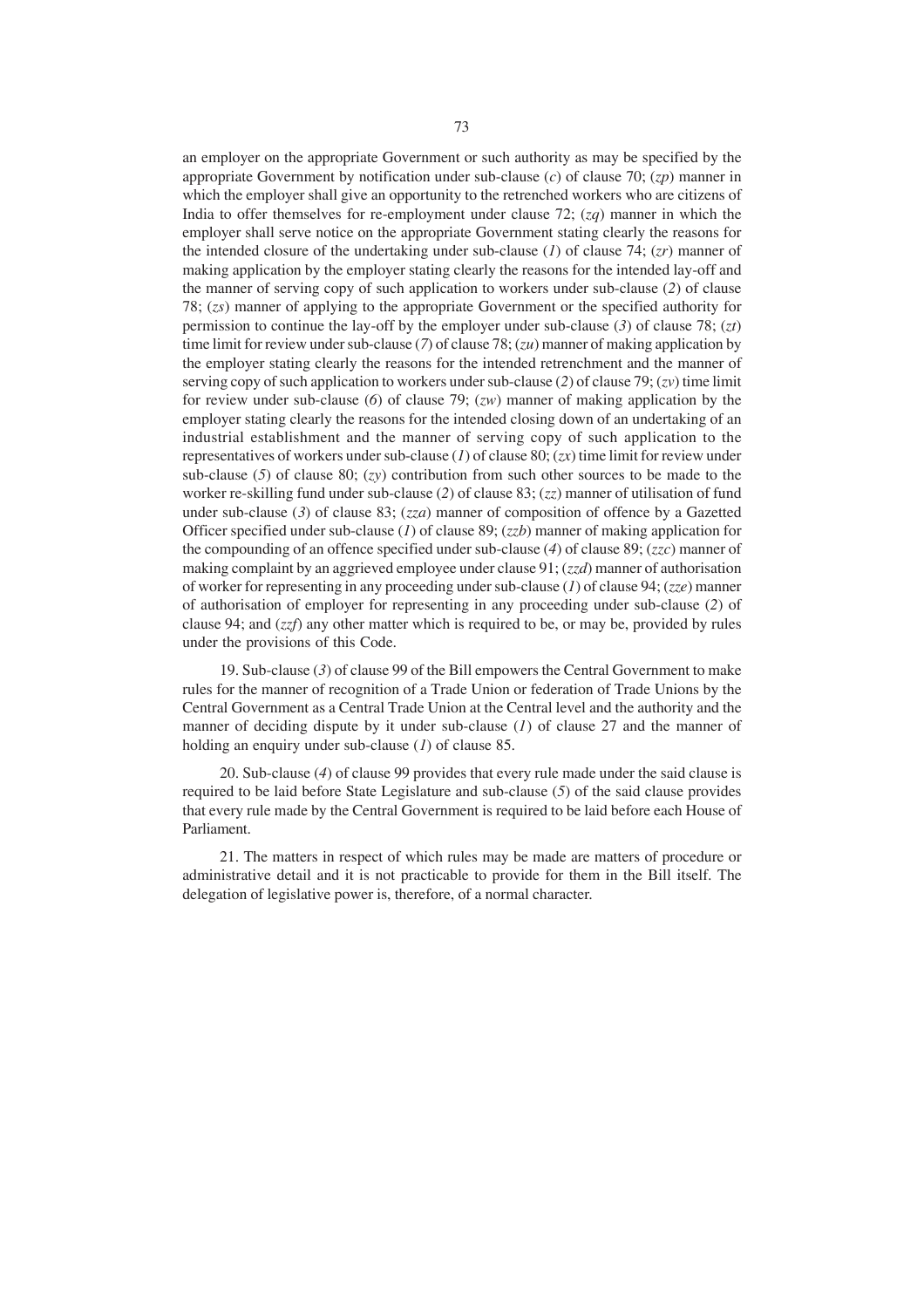LOK SABHA

————

A BILL

to consolidate and amend the laws relating to Trade Unions, conditions of employment in industrial establishment or undertaking, investigation and settlement of industrial disputes and for matters connected therewith or incidental thereto.

*[Shri Santosh Kumar Gangwar, Minister of State Labour and Employment (Independent Charge)]*

————

MGIPMRND—496LS(S3)—15.09.2020.